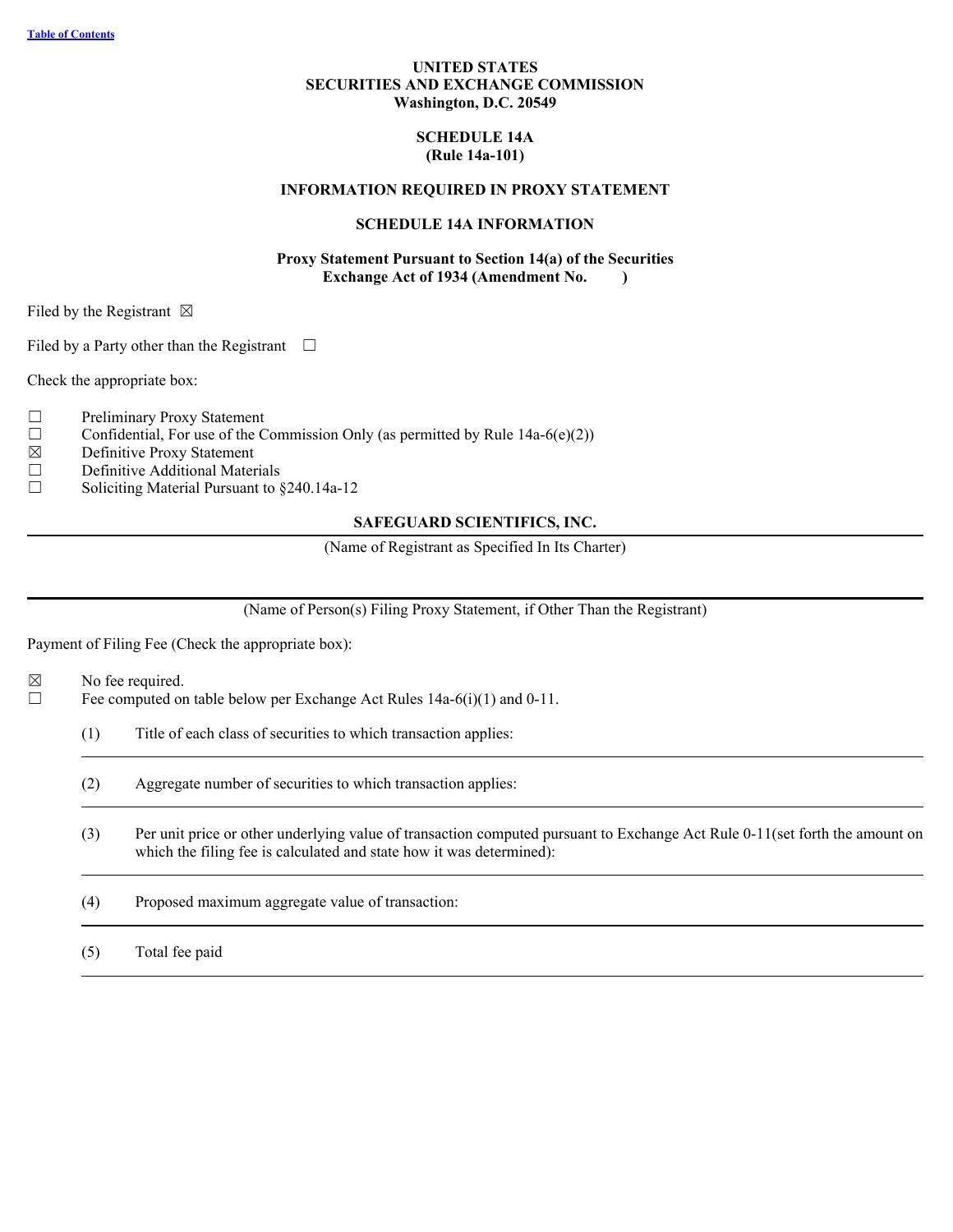- $\Box$  Fee paid previously with preliminary materials:
- $\Box$  Check box if any part of the fee is offset as provided by Exchange Act Rule 0-11(a)(2) and identify the filing for which the offsetting fee was paid previously. Identify the previous filing by registration statement number, or the Form or Schedule and the date of its filing.
	- (1) Amount previously paid:
	- (2) Form, Schedule or Registration Statement No.:
	- (3) Filing Party:
	- (4) Date Filed: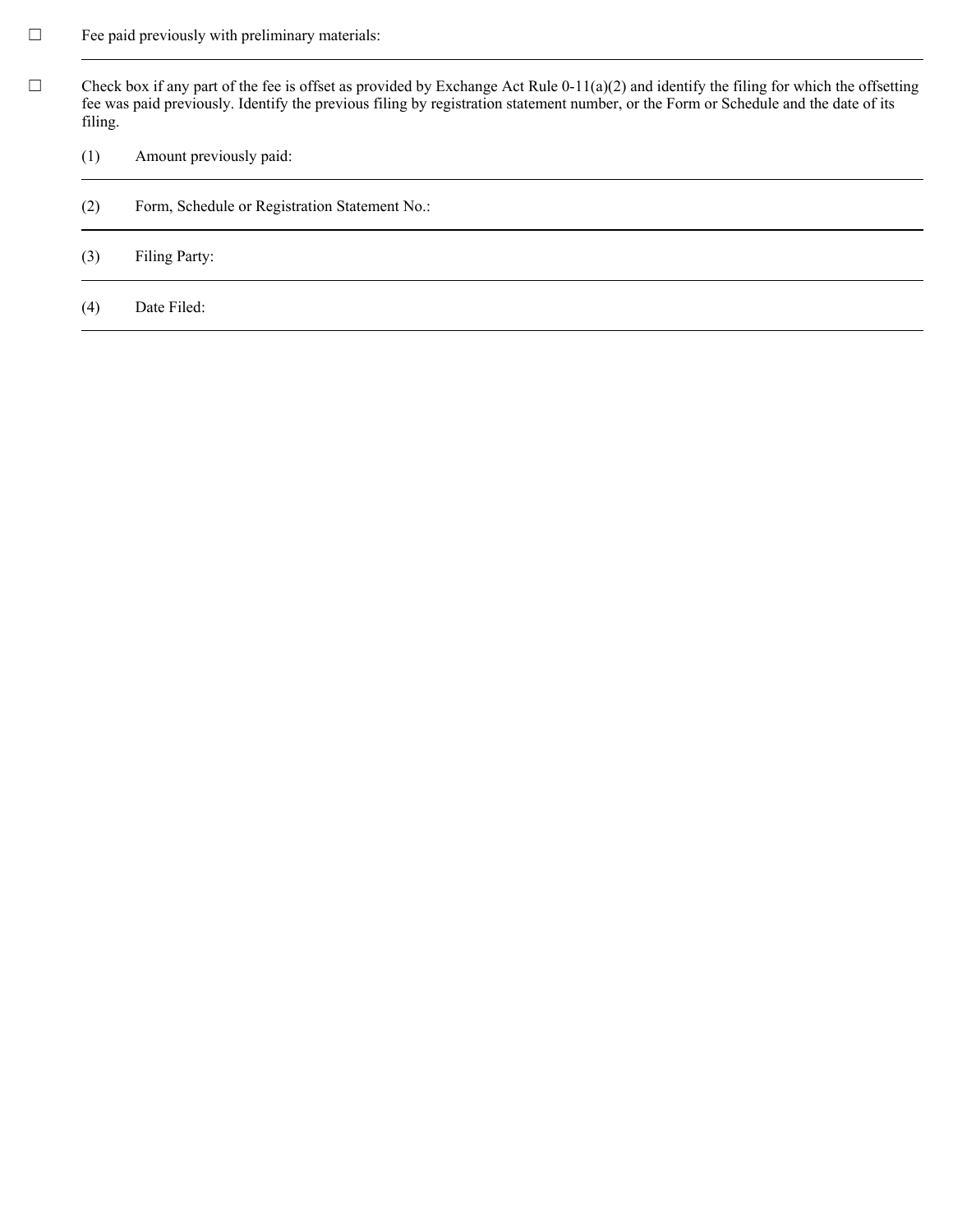

# **SAFEGUARD SCIENTIFICS, INC.**

# **NOTICE OF ANNUAL MEETING OF SHAREHOLDERS**

Dear Safeguard Shareholder:

You are invited to attend the Safeguard Scientifics, Inc. 2017 Annual Meeting of Shareholders.

| <b>DATE AND TIME:</b>     | May 24, 2017, 8:00 a.m. Eastern Time                                                                                                               |
|---------------------------|----------------------------------------------------------------------------------------------------------------------------------------------------|
| <b>PLACE:</b>             | The Radnor Hotel<br><b>Chanticleer Room</b><br>591 East Lancaster Ave., Wayne, PA 19087                                                            |
| <b>RECORD DATE:</b>       | Only shareholders who owned stock at the close of business on March 24, 2017 may vote at this meeting and any adjournments<br>that may take place. |
| <b>ITEMS OF BUSINESS:</b> | Vote on the election of six directors;                                                                                                             |
|                           | Vote on a non-binding, advisory resolution to approve the compensation of our named executive officers;<br>٠                                       |
|                           | Vote on a non-binding, advisory resolution concerning the frequency of future non-binding advisory votes concerning<br>executive compensation;     |
|                           | Vote on the ratification of the appointment of KPMG LLP as our independent registered public accounting firm for 2017;<br>and                      |
|                           | Consider such other business as may properly come before the meeting.                                                                              |

- Vote on the ratification of the appointment of KPMG LLP as our independent registered public accounting firm for 2017; and
- Consider such other business as may properly come before the meeting.

*YOUR VOTE IS IMPORTANT TO US.* We encourage you to read the proxy statement and submit your proxy or voting instructions as soon as possible to ensure your representation at the annual meeting, regardless of whether you plan to attend in person.

April 12, 2017 By Order of the Board of Directors,

Matte Bann

G. Matthew Barnard, *Corporate Secretary*

### **IMPORTANT NOTICE REGARDING THE AVAILABILITY OF PROXY MATERIALS FOR THE ANNUAL MEETING OF SHAREHOLDERS TO BE HELD ON MAY 24, 2017**

**The Notice of Annual Meeting, Proxy Statement and our Annual Report on Form 10-K for the fiscal year ended December 31, 2016, are available at http://www.edocumentview.com/SFE**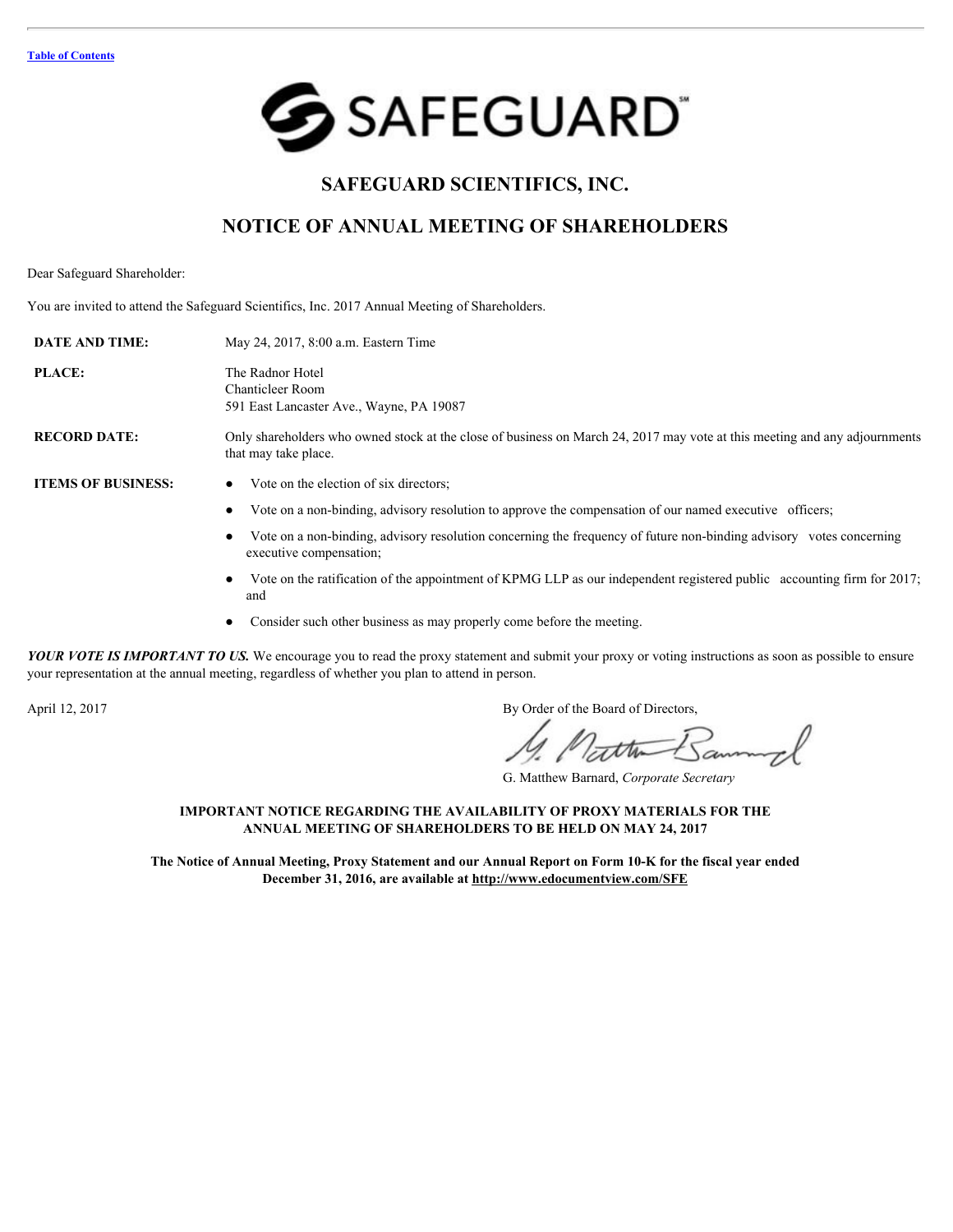# <span id="page-3-0"></span>**TABLE OF CONTENTS**

| <b>Proxy Statement - Summary</b>                                             | 1        | <b>EXECUTIVE COMPENSATION</b>                                      |
|------------------------------------------------------------------------------|----------|--------------------------------------------------------------------|
|                                                                              |          | Summary Compensation Table - Fiscal Years Ended December 31, 2016, |
| <b>Questions and Answers about the Proxy Materials and our Annual</b>        |          | 2015, and 2014                                                     |
| <b>Meeting</b>                                                               | 3        | Grants of Plan-Based Awards - 2016                                 |
|                                                                              |          | Outstanding Equity Awards at Fiscal Year-End - 2016                |
| <b>ITEM 1 - ELECTION OF DIRECTORS</b>                                        | 8        | Option Exercises and Stock Vested - 2016                           |
| Director Nominee Experience and Qualifications                               | 8        | Nonqualified Deferred Compensation - 2016                          |
| 2017 Nominees for Director                                                   | 9        | Potential Payments upon Termination or Change in Control           |
| Skills and Qualifications of Board                                           | 12       |                                                                    |
|                                                                              |          | <b>ITEM 4 - RATIFICATION OF APPOINTMENT OF</b>                     |
| <b>CORPORATE GOVERNANCE AND BOARD MATTERS</b>                                | 13       | <b>INDEPENDENT REGISTERED PUBLIC ACCOUNTING FIRM</b>               |
| <b>Board Independence</b>                                                    | 13       |                                                                    |
| <b>Director Attendance at Meetings</b>                                       | 13       | <b>AUDIT COMMITTEE REPORT</b>                                      |
| <b>Executive Sessions of the Board</b>                                       | 14       |                                                                    |
| <b>Leadership Structure and Committee Composition</b>                        | 14       | STOCK OWNERSHIP OF CERTAIN BENEFICIAL OWNERS,                      |
| <b>Audit Committee</b>                                                       | 14       | <b>DIRECTORS AND OFFICERS</b>                                      |
| <b>Capital Management Committee</b>                                          | 15       |                                                                    |
| <b>Compensation Committee</b>                                                | 15       | <b>SECTION 16(A) BENEFICIAL OWNERSHIP REPORTING</b>                |
| <b>Nominating &amp; Corporate Governance Committee</b>                       | 15       | <b>COMPLIANCE</b>                                                  |
| <b>Annual Performance Evaluations</b>                                        | 16       |                                                                    |
| <b>Board Refreshment and Tenure</b>                                          | 16       | <b>OTHER MATTERS</b>                                               |
| Review and Approval of Transactions with Related Persons                     | 16       | <b>Expenses of Solicitation</b>                                    |
| <b>Risk Management</b>                                                       | 16       | Procedures for Submitting Shareholder Proposals                    |
| <b>Communications with Safeguard's Board</b>                                 | 16       | <b>Additional Information</b>                                      |
| <b>Process for Nominating Potential Director Candidates</b>                  | 17       | General                                                            |
| <b>Board Compensation</b>                                                    | 17       |                                                                    |
| Director Compensation - 2016                                                 | 18       |                                                                    |
| <b>Stock Ownership Guidelines</b>                                            | 19       |                                                                    |
| <b>ITEM 2 - ADVISORY VOTE ON EXECUTIVE</b>                                   |          |                                                                    |
| <b>COMPENSATION</b>                                                          | 20       |                                                                    |
| <b>ITEM 3 - ADVISORY VOTE TO APPROVE THE FREQUENCY</b>                       |          |                                                                    |
| OF FUTURE VOTES CONCERNING EXECUTIVE                                         |          |                                                                    |
| <b>COMPENSATION</b>                                                          | 21       |                                                                    |
|                                                                              |          |                                                                    |
| <b>COMPENSATION DISCUSSION AND ANALYSIS</b>                                  | 22       |                                                                    |
| <b>Executive Summary</b>                                                     | 22       |                                                                    |
| 2016 Business Highlights                                                     | 22       |                                                                    |
| <b>Key 2016 Compensation Decisions</b>                                       | 22       |                                                                    |
| <b>Effective Corporate Governance Principles</b>                             | 23       |                                                                    |
| <b>Compensation Philosophy and Objectives</b>                                | 24       |                                                                    |
| Role of the Compensation Committee in Compensation Decisions                 | 25       |                                                                    |
| Role of Executive Officers in Compensation Decisions                         | 25       |                                                                    |
| <b>Role of Consultant</b>                                                    | 26       |                                                                    |
| <b>Setting Executive Compensation</b>                                        | 26       |                                                                    |
| Outcome of the 2016 Say-on-Pay Vote and Shareholder Outreach                 | 28       |                                                                    |
| 2016 Compensation Program                                                    | 29       |                                                                    |
| Severance and Change-in-Control Arrangements                                 | 37       |                                                                    |
| <b>Key Employee Compensation Recoupment Policy</b>                           | 37       |                                                                    |
| Deductibility of Executive Compensation<br><b>Stock Ownership Guidelines</b> | 38<br>38 |                                                                    |
| Prohibition on Speculation in Safeguard Stock                                | 39       |                                                                    |
|                                                                              |          |                                                                    |
|                                                                              |          |                                                                    |

|  | <b>COMPENSATION COMMITTEE REPORT</b> |  |  |
|--|--------------------------------------|--|--|
|--|--------------------------------------|--|--|

| <b>EXECUTIVE COMPENSATION</b>                                      | 40 |
|--------------------------------------------------------------------|----|
| Summary Compensation Table - Fiscal Years Ended December 31, 2016, |    |
| 2015, and 2014                                                     | 40 |
| Grants of Plan-Based Awards - 2016                                 | 41 |
| Outstanding Equity Awards at Fiscal Year-End - 2016                | 43 |
| Option Exercises and Stock Vested – 2016                           | 45 |
| Nonqualified Deferred Compensation $-2016$                         | 45 |
| Potential Payments upon Termination or Change in Control           | 46 |
|                                                                    |    |
| <b>ITEM 4 - RATIFICATION OF APPOINTMENT OF</b>                     |    |
| <b>INDEPENDENT REGISTERED PUBLIC ACCOUNTING FIRM</b>               | 49 |
|                                                                    |    |
| <b>AUDIT COMMITTEE REPORT</b>                                      | 50 |
|                                                                    |    |
|                                                                    |    |
| STOCK OWNERSHIP OF CERTAIN BENEFICIAL OWNERS,                      |    |
| <b>DIRECTORS AND OFFICERS</b>                                      | 51 |
|                                                                    |    |
| <b>SECTION 16(A) BENEFICIAL OWNERSHIP REPORTING</b>                |    |
| <b>COMPLIANCE</b>                                                  | 52 |
|                                                                    |    |
| <b>OTHER MATTERS</b>                                               | 52 |
| <b>Expenses of Solicitation</b>                                    | 52 |
| <b>Procedures for Submitting Shareholder Proposals</b>             | 52 |
| <b>Additional Information</b>                                      | 52 |
| General                                                            | 53 |
|                                                                    |    |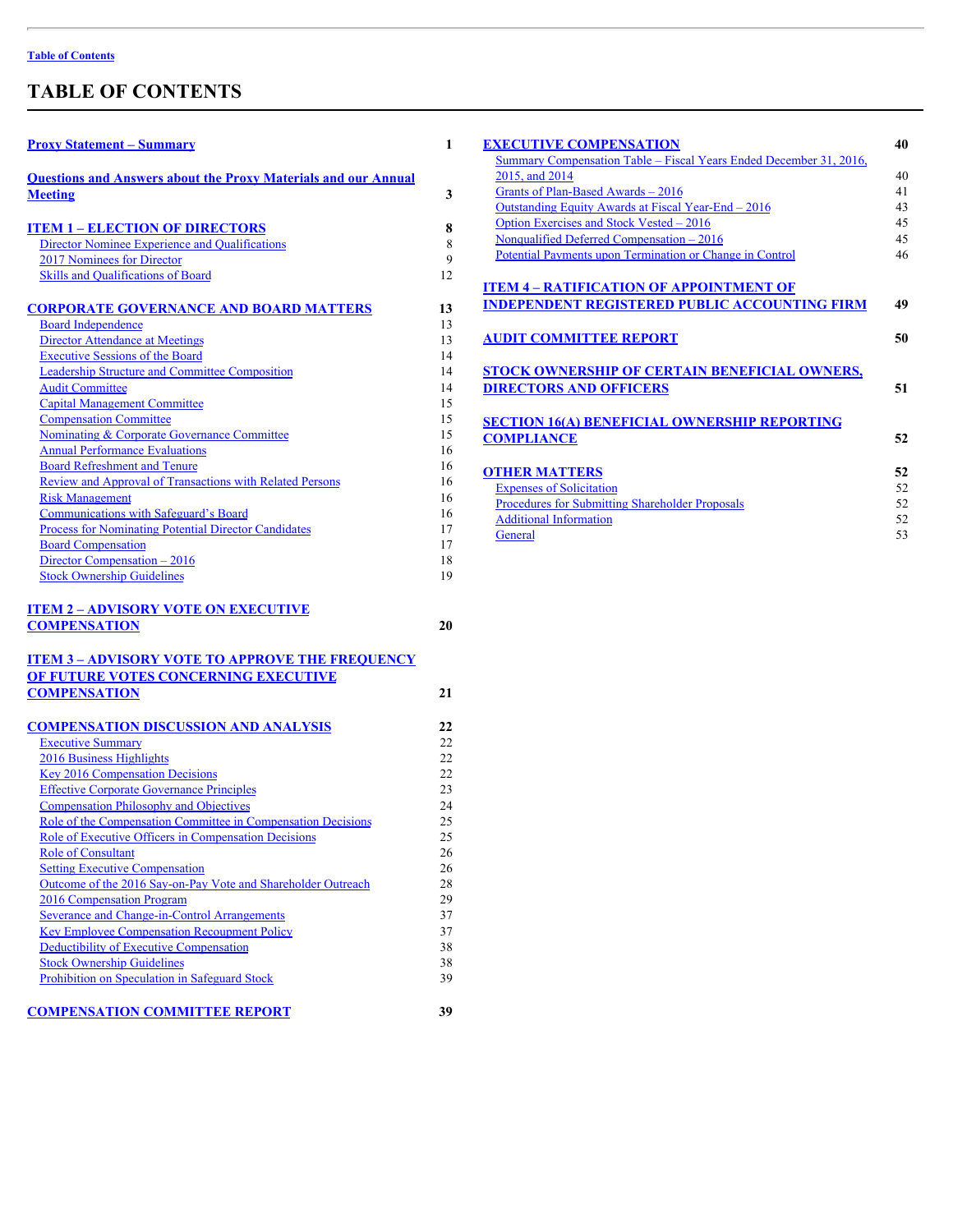

# **PROXY STATEMENT FOR ANNUAL MEETING OF SHAREHOLDERS**

## <span id="page-4-0"></span>**Proxy Statement – Summary**

The following summary highlights information contained elsewhere in this Proxy Statement, but does not contain all of the information you should consider. You should read the entire Proxy Statement carefully before voting.

| <b>General Information</b>                      |                                                                                         |  |  |  |  |
|-------------------------------------------------|-----------------------------------------------------------------------------------------|--|--|--|--|
| Meeting:                                        | Annual Meeting of Shareholders                                                          |  |  |  |  |
| <b>Meeting Location:</b>                        | The Radnor Hotel<br><b>Chanticleer Room</b><br>591 East Lancaster Ave., Wayne, PA 19087 |  |  |  |  |
| <b>Time and Date:</b>                           | 8:00 a.m. ET on May 24, 2017                                                            |  |  |  |  |
| <b>Record Date:</b>                             | March 24, 2017                                                                          |  |  |  |  |
| <b>Shares Outstanding as of Record</b><br>Date: | 20,358,950                                                                              |  |  |  |  |
| <b>Stock Exchange /Stock Symbol:</b>            | NYSE:SFE                                                                                |  |  |  |  |
| Registrar & Transfer Agent:                     | Computershare Trust Company, N.A. /1-800-736-3001 /www.computershare.com/investor       |  |  |  |  |
| <b>State /Year of Incorporation:</b>            | Pennsylvania / 1953                                                                     |  |  |  |  |
| Website:                                        | www.safeguard.com                                                                       |  |  |  |  |

### **Notice and Access Availability of Proxy Materials**

On or about April 12, 2017, we will furnish this proxy statement and related proxy materials over the Internet to our shareholders under the notice and access rules of the Securities and Exchange Commission ("SEC"). Most of our shareholders will receive a Notice Regarding the Availability of Proxy Materials (the "Notice") in the mail instead of a paper copy of this proxy statement, a proxy card or voting instruction form and our 2016 annual report on Form 10-K. The Notice contains instructions on how to access our proxy materials and vote over the Internet and how shareholders can receive a paper copy of the materials, including this proxy statement, a proxy card or voting instruction form and our 2016 annual report on Form 10-K. The Notice is not itself a proxy card and should not be returned with voting instructions. Shareholders who do not receive a Notice, including shareholders who have previously requested to receive paper copies of proxy materials, will receive a paper copy of the proxy materials by mail. Shareholders who have previously requested delivery of proxy materials electronically will not receive a Notice and will instead receive an electronic notification with instructions for accessing the proxy materials.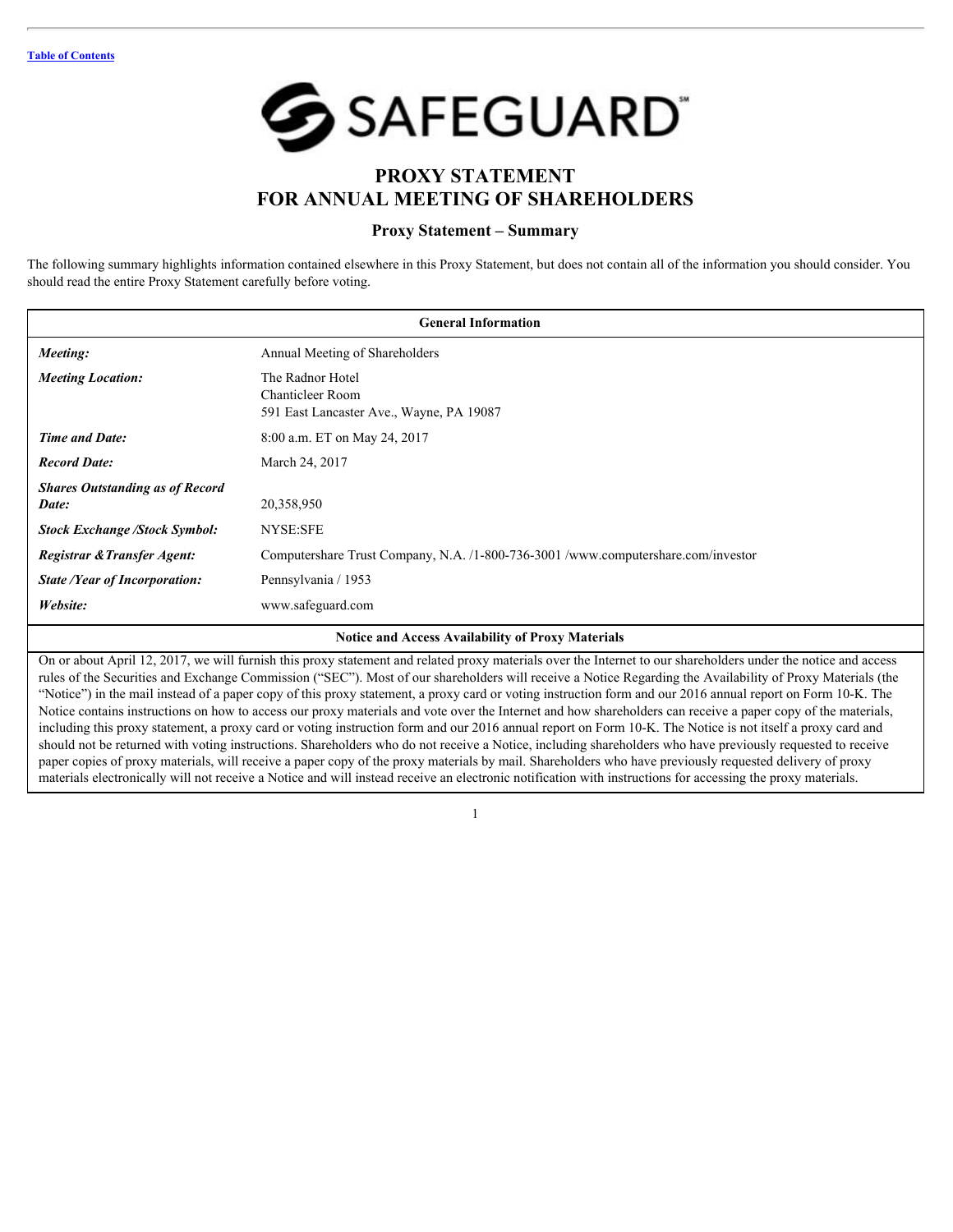| <b>Items to be Voted On</b>                                                                                                            |                                                                                                                             |                                  |                                                                                                                                                                                                                                                                           |  |  |  |
|----------------------------------------------------------------------------------------------------------------------------------------|-----------------------------------------------------------------------------------------------------------------------------|----------------------------------|---------------------------------------------------------------------------------------------------------------------------------------------------------------------------------------------------------------------------------------------------------------------------|--|--|--|
|                                                                                                                                        | <b>Proposal</b>                                                                                                             |                                  | <b>Board Recommendation</b>                                                                                                                                                                                                                                               |  |  |  |
| 1. Election of six directors                                                                                                           |                                                                                                                             |                                  | FOR all nominees                                                                                                                                                                                                                                                          |  |  |  |
| 2. Advisory vote to approve the compensation of our named executive officers                                                           |                                                                                                                             |                                  | FOR the advisory resolution approving the compensation of our named<br>executive officers                                                                                                                                                                                 |  |  |  |
| 3. Advisory vote to approve the frequency of future votes concerning executive<br>compensation                                         |                                                                                                                             |                                  | FOR the advisory resolution approving future advisory votes concerning<br>executive compensation to take place on an annual basis                                                                                                                                         |  |  |  |
| public accounting firm for 2017                                                                                                        | 4. Ratification of the appointment of KPMG LLP as our independent registered                                                |                                  | FOR ratification of the appointment of KPMG LLP                                                                                                                                                                                                                           |  |  |  |
|                                                                                                                                        |                                                                                                                             | <b>Corporate Governance</b>      |                                                                                                                                                                                                                                                                           |  |  |  |
| <b>Board Meetings in 2016:</b>                                                                                                         |                                                                                                                             | 6                                |                                                                                                                                                                                                                                                                           |  |  |  |
| Audit $-4$<br>Compensation $-5$                                                                                                        | <b>Standing Board Committees (meetings in 2016):</b>                                                                        | Capital Management ("CMC")* $-3$ | Nominating & Corporate Governance ("N&CG") – 2                                                                                                                                                                                                                            |  |  |  |
| <b>Separate Chairman &amp; CEO:</b><br><b>Staggered Board:</b><br><b>Shareholder Rights Plan:</b><br><b>Director and Officer Share</b> |                                                                                                                             | No                               | Yes (independent non-executive chairman)<br>No (all directors are elected annually)                                                                                                                                                                                       |  |  |  |
| <b>Ownership Guidelines:</b>                                                                                                           | Yes<br><b>Hedging and Short Sale Policy:</b><br>Yes<br><b>Key Employee Compensation</b><br><b>Recoupment Policy:</b><br>Yes |                                  |                                                                                                                                                                                                                                                                           |  |  |  |
|                                                                                                                                        | duties were assumed by the Board at that time.                                                                              |                                  | * Following the reduction in the size of our Board in May 2016 from eight to six members, the Board eliminated the Capital Management Committee, and its                                                                                                                  |  |  |  |
|                                                                                                                                        |                                                                                                                             | 2016 Business Highlights         |                                                                                                                                                                                                                                                                           |  |  |  |
| $\bullet$                                                                                                                              |                                                                                                                             |                                  | We realized approximately \$72.7 million in aggregate proceeds (excluding additional escrowed funds of \$1.2 million) related to (i) two 2016 partner<br>company exits (Putney and Bridgevine) and (ii) prior years' exit activity (ThingWorx, Drive Factor and Quantia). |  |  |  |
| $\bullet$                                                                                                                              | companies in which we already had an interest at the end of 2015.                                                           |                                  | We deployed \$22.9 million of capital into four new partner companies and deployed an additional \$56.4 million to support the growth of 18 partner                                                                                                                       |  |  |  |
| $\bullet$                                                                                                                              | partner company exit activity as well as partner company additions and deletions.                                           |                                  | We had 29 partner companies at the end of 2016, the same overall number of partner companies that we had at the end of 2015 taking into account                                                                                                                           |  |  |  |
| $\bullet$<br>metrics.                                                                                                                  |                                                                                                                             |                                  | Our partner companies grew revenues by 5% in the aggregate, and the majority of our partner companies performed at or above plan on other key                                                                                                                             |  |  |  |
|                                                                                                                                        | We repurchased an aggregate of approximately 423,000 shares of our common stock.                                            |                                  |                                                                                                                                                                                                                                                                           |  |  |  |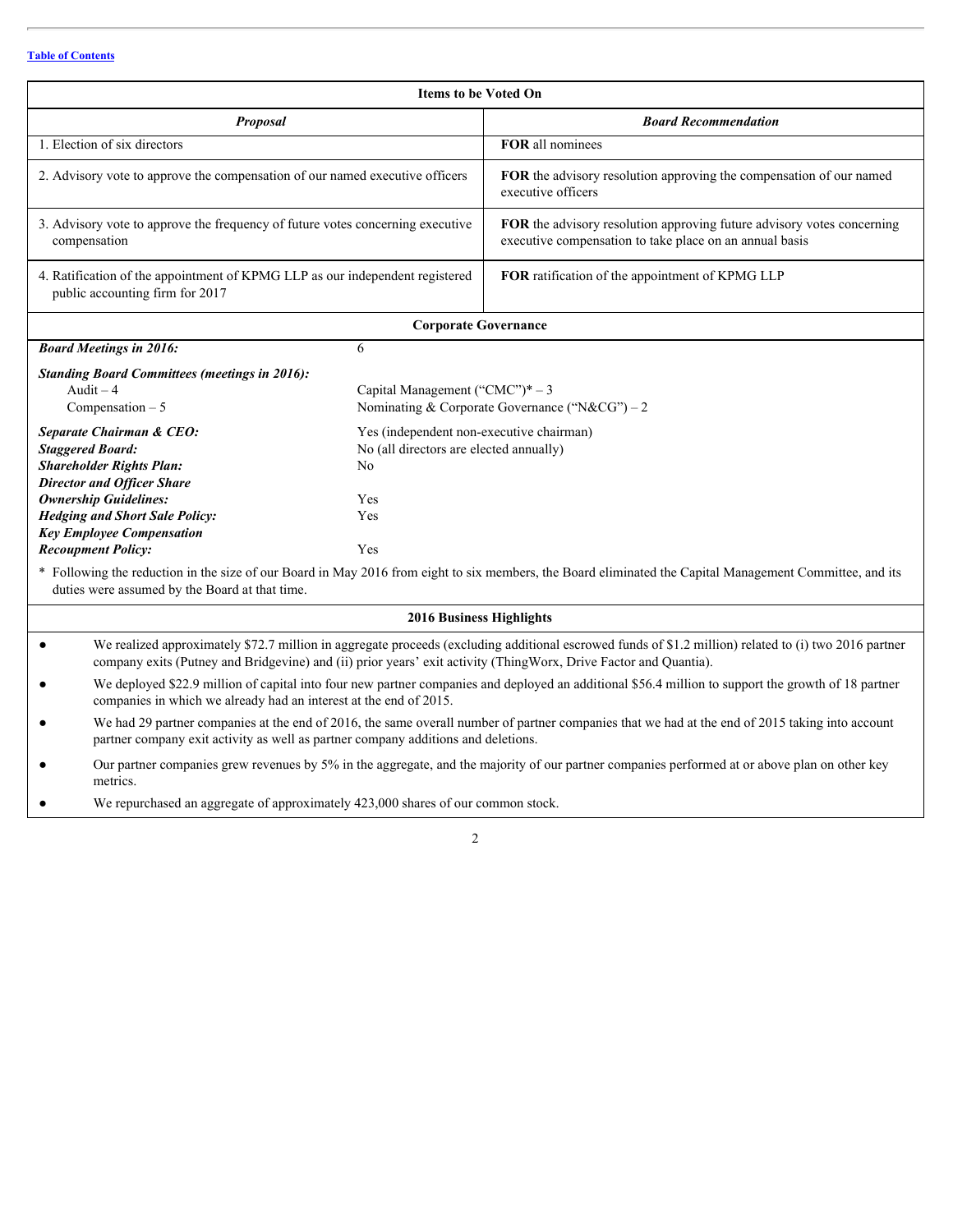|                                               | <b>Director Nominees (6)</b>    |                  |                                                                                                            |              | <b>Board Committees</b> |          |
|-----------------------------------------------|---------------------------------|------------------|------------------------------------------------------------------------------------------------------------|--------------|-------------------------|----------|
| <b>Name</b>                                   | <b>Director</b><br><b>Since</b> | Inde-<br>pendent | <b>Position</b>                                                                                            | <b>Audit</b> | Comp                    | $N\& CG$ |
| Julie A. Dobson                               | 2003                            |                  | Former COO, Telecorp PCS, Inc.                                                                             |              |                         |          |
| Stephen Fisher                                | 2015                            |                  | Senior Vice President and Chief Technology<br>Officer, eBay Inc.                                           |              |                         |          |
| George MacKenzie                              | 2003                            |                  | Retired Vice Chairman and CFO, Hercules,<br>Incorporated                                                   |              |                         |          |
| John J. Roberts                               | 2003                            |                  | Retired Global Managing Partner,<br>PricewaterhouseCoopers LLP                                             |              |                         |          |
| Robert J. Rosenthal                           | 2007                            |                  | CEO and director, Taconic Biosciences, Inc.                                                                | (1)          | (1)                     | (1)      |
| Stephen T. Zarrilli                           | 2012                            |                  | President and CEO, Safeguard Scientifics, Inc.                                                             |              |                         |          |
| <b>Directors Not Standing for Re-Election</b> |                                 |                  |                                                                                                            |              | <b>Board Committees</b> |          |
| <b>Name</b>                                   | <b>Director</b><br><b>Since</b> | Inde-<br>pendent | <b>Position</b>                                                                                            | <b>Audit</b> | Comp                    | $N\& CG$ |
| Mara G. Aspinall                              | 2014                            |                  | Former President and CEO, Ventana Medical<br>Systems and Global Head of Roche Tissue<br><b>Diagnostics</b> |              |                         |          |

(1) Dr. Rosenthal is our current Chairman of the Board and, as such, he is an ex officio member of each of our standing committees.

### <span id="page-6-0"></span>**Questions and Answers about the Proxy Materials and our Annual Meeting**

#### *Why am I receiving these materials?*

We have made these materials available to you in connection with the solicitation by our Board of votes for business that will be presented for a vote at our annual meeting, which will take place on May 24, 2017, 8:00 a.m. ET. As a shareholder, you are invited to attend our annual meeting and vote on the proposals described in the proxy statement. The proxy statement includes information that we are required to provide to you under SEC rules and is designed to assist you in voting your shares.

#### Why did I receive a notice in the mail regarding the Internet availability of proxy materials instead of a paper copy of the full set of proxy materials?

In accordance with SEC rules, we are providing our shareholders of record at the close of business on March 24, 2017 with access to the proxy materials over the Internet for our annual meeting. We believe that this process expedites receipt of the proxy materials by our shareholders, reduces the cost of our annual meeting and conserves natural resources. The Notice contains instructions on how to access our proxy materials over the Internet and how to vote online. The Notice is not itself a proxy card and should not be returned with voting instructions. As described in the Notice, you will not receive a printed copy of our annual meeting proxy materials (including a proxy card) unless you specifically request paper copies or have previously asked to receive paper copies. You may request printed copies of our proxy materials free of charge by following the instructions contained in the Notice. For shareholders who have previously elected delivery of our proxy materials electronically, those shareholders should receive an email containing a link to the website where those materials are available.

#### *Do I need a ticket or proof of Safeguard ownership to attend the annual meeting?*

You will not need a ticket to attend the annual meeting. However, only persons with evidence of stock ownership, or who are guests of Safeguard, may attend and be admitted to the annual meeting. Photo identification, such as a valid driver's license or passport, will be required. If you are not a shareholder of record, but hold shares through a broker, trust company, bank or other nominee, you will need to provide proof of beneficial ownership on the record date, such as a valid proxy from your broker, trust company, bank or other nominee, your most recent brokerage account statement prior to March 24, 2017 (the record date for determining the shareholders entitled to vote at the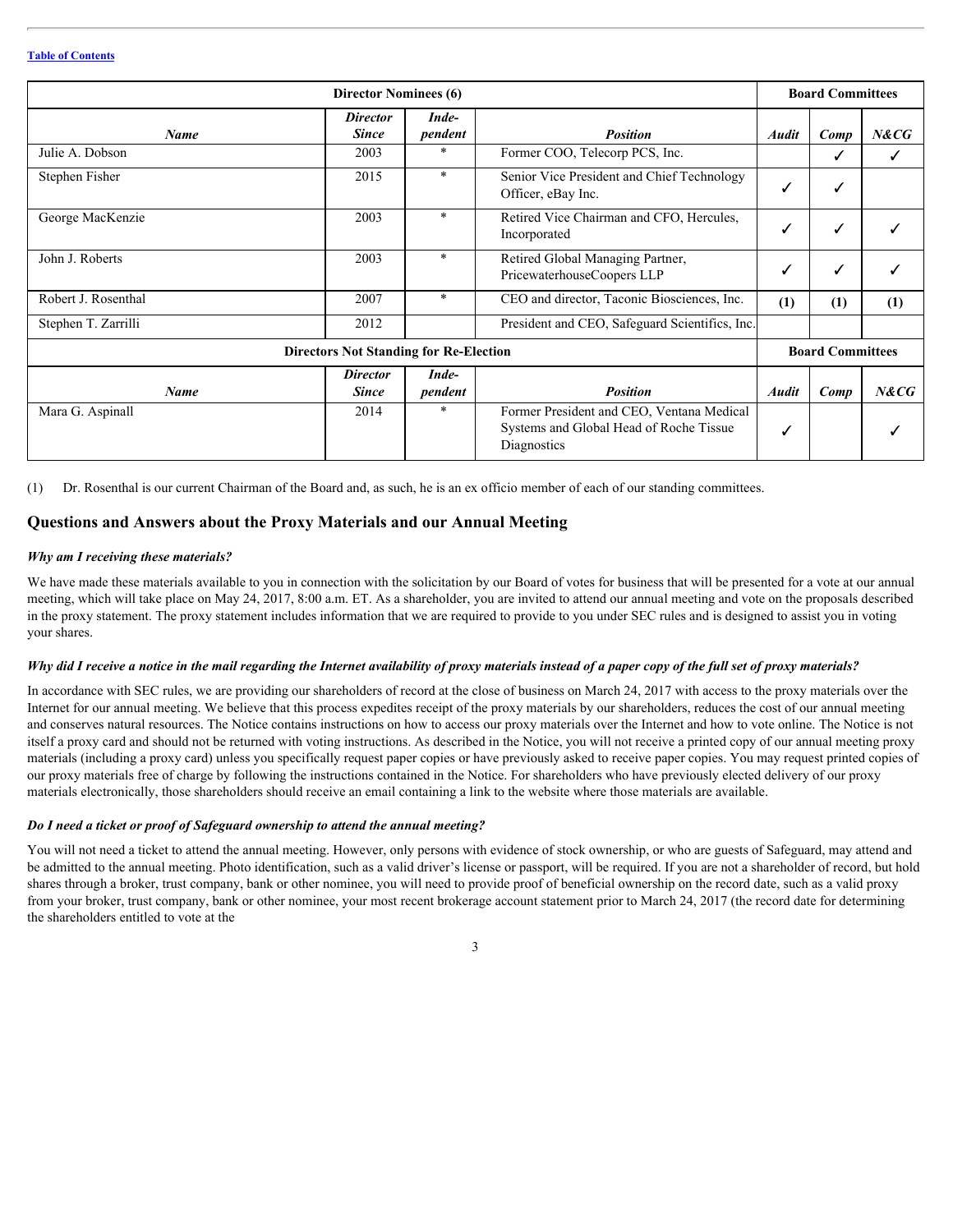annual meeting), a copy of the voting instruction form provided by your broker, trustee or other nominee or other similar evidence of ownership. If you do not have photo identification and proof that you own Safeguard shares, you will not be admitted to the annual meeting.

#### *How many shares must be present to hold the annual meeting?*

To hold our annual meeting, a quorum must be present and represented by proxy. A quorum is a majority of our outstanding shares entitled to vote as of March 24, 2017. Abstentions and broker non-votes are treated as present for quorum purposes.

#### *Who can vote on the matters to be presented for a vote at the annual meeting?*

You can vote your shares of common stock on the matters to be presented for a vote at our annual meeting if you were a shareholder at the close of business on March 24, 2017, the record date for our annual meeting. On the record date, we had 20,358,950 shares of common stock issued and outstanding, each of which entitles the holder to one vote for each matter to be voted on at our annual meeting. In the election of directors, shareholders may elect to cumulate their votes as described below.

#### *What does cumulative voting mean?*

Cumulative voting applies only in the election of directors. It means that you may cast a number of votes equal to the number of Safeguard shares you own multiplied by the number of directors to be elected. For example, since six directors are standing for election at the annual meeting, if you hold 100 shares of Safeguard stock, you may cast 600 votes (six times 100) in the election of directors. You may distribute those votes among as few or as many of the six nominees as you wish. In other words, in the example provided, you may cast all 600 votes **FOR** one nominee or allocate your 600 votes among two or more nominees, as long as the total equals 600 votes.

If you are a shareholder of record and choose to cumulate your votes, you will need to request, complete and submit a proxy card, providing explicit instructions of your intent to vote cumulatively by:

- Checking the appropriate box on the proxy card; and
- Writing the number of each nominee and the number of votes to be cast for each nominee in the space provided on the proxy card.

If you vote cumulatively, please check to be sure that the votes you cast add up to the number of shares you own multiplied by six. If the number of votes does not add up correctly, your votes will not be counted until a properly completed proxy card has been received.

The cumulative voting feature for the election of directors also is available by voting in person at the annual meeting; however, it is not available if you vote by telephone or the Internet. If you are the **beneficial owner** of shares held in street name and wish to vote cumulatively, you will need to contact your broker, bank or other nominee holder of your shares before the day of our annual meeting.

#### *What is the difference between holding shares as a "shareholder of record" and as a "beneficial owner"?*

Most of Safeguard's shareholders hold their shares through a broker, bank or other nominee rather than directly in their own name. There are important distinctions between shares held of record and those owned beneficially.

**Shareholder of Record.** If your shares are registered directly in your name with our transfer agent, Computershare, you are considered the **shareholder of record** with respect to those shares. By voting before our annual meeting by Internet, by telephone or by submitting a proxy card, you will have granted your voting proxy to Safeguard and your shares will be voted as you have instructed. You also may cast your vote directly by voting at our annual meeting.

**Beneficial Owner.** If your shares are held in street name (such as in a brokerage account or by another nominee, such as a bank or trust company), you are considered the **beneficial owner** of the shares. You have the right to direct your broker or other nominee with respect to how to vote your shares, which you can do by Internet, by telephone or by voting instruction form (depending on the voting procedures of your broker or other nominee) before our annual meeting. You also are invited to attend, and may vote at, our annual meeting.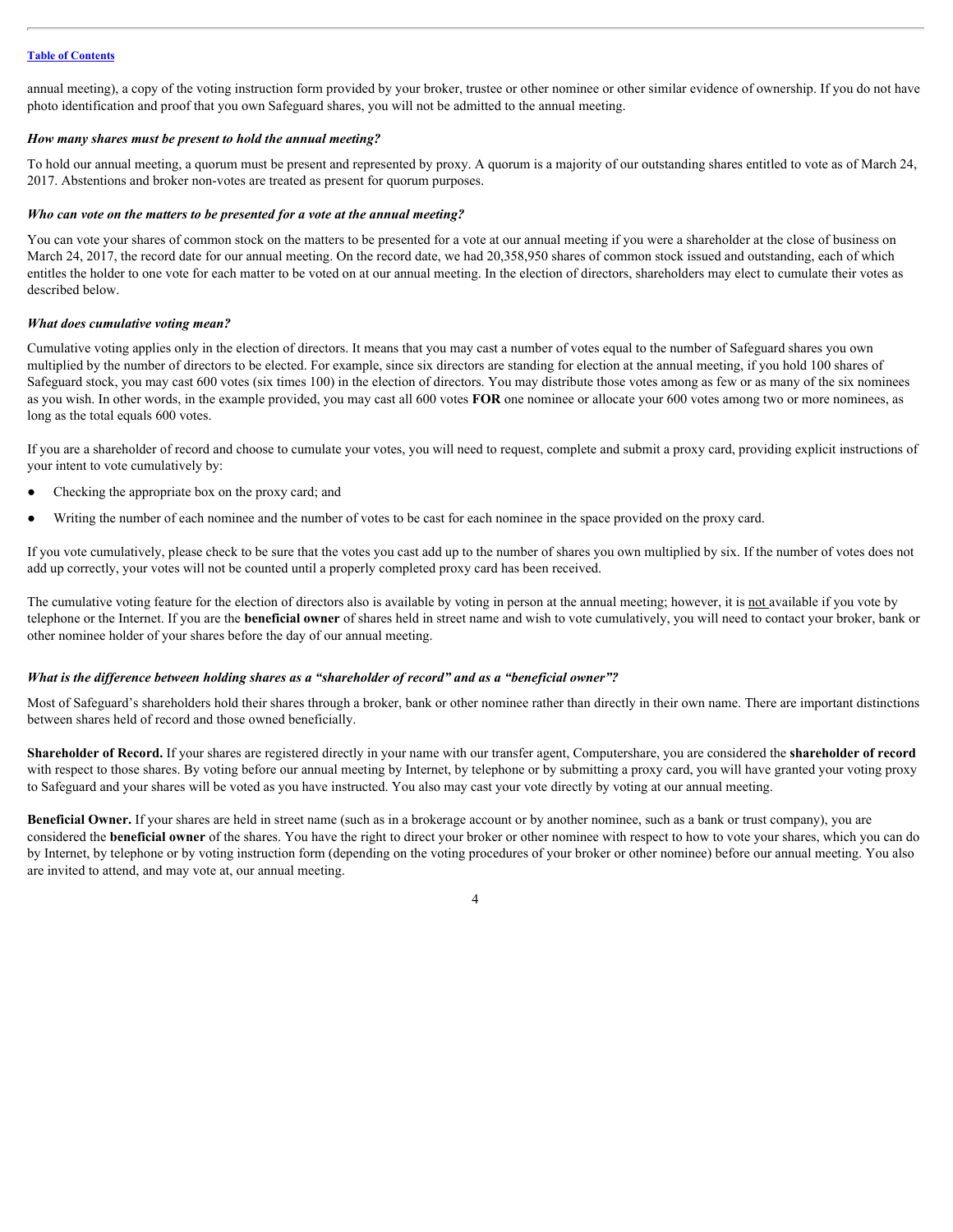#### *How do I vote my shares?*

|                                                 | If you are a shareholder of record                                                                                                                             | If you are a beneficial owner                                                                                                                                                                                                         |
|-------------------------------------------------|----------------------------------------------------------------------------------------------------------------------------------------------------------------|---------------------------------------------------------------------------------------------------------------------------------------------------------------------------------------------------------------------------------------|
| By Internet or smartphone<br>$(24$ hours a day) | http://www.envisionreports.com/SFE or scan the QR code<br>on your proxy card with your smartphone                                                              | Follow the instructions provided on the voting instruction<br>form or other information provided by your broker or<br>other nominee                                                                                                   |
| By telephone (24 hours a day)                   | 1-800-652-VOTE (8683)                                                                                                                                          | Call the toll-free number indicated on your voting<br>instruction form                                                                                                                                                                |
| By mail                                         | If you received proxy materials by mail, you may vote by<br>completing, signing and returning a properly executed and<br>dated proxy card that was sent to you | If you received a printed copy of our proxy materials,<br>return a properly executed and dated voting instruction<br>form sent to you by your broker or other nominee in the<br>pre-paid envelope provided                            |
| In person at our annual meeting                 | Instructions on attending our annual meeting in person can<br>be found above                                                                                   | You must obtain a valid proxy from the organization that<br>holds your shares if you wish to attend our annual meeting<br>and vote in person. Additional instructions on attending<br>our annual meeting in person can be found above |

Telephone and Internet voting will close at 11:59 p.m. Eastern Time the day prior to the annual meeting date.

#### How does Safeguard's Board recommend I vote and what vote is required for adoption or approval of each matter to be voted *on?*

| Proposal                                                                                    | <b>Directors' Recommendation</b>                                                                                                            | <b>Vote Required</b>                                                                                                         |
|---------------------------------------------------------------------------------------------|---------------------------------------------------------------------------------------------------------------------------------------------|------------------------------------------------------------------------------------------------------------------------------|
| Election of Directors                                                                       | <b>FOR</b> all nominees                                                                                                                     | The six nominees who receive the highest number of<br><b>FOR</b> votes at the annual meeting will be elected as<br>directors |
| Advisory vote to approve executive compensation                                             | <b>FOR</b> the resolution approving the compensation of our<br>named executive officers                                                     | Affirmative vote of the majority of the votes cast by<br>shareholders entitled to vote for the proposal                      |
| Advisory vote to approve the frequency of future<br>votes concerning executive compensation | <b>FOR</b> the advisory resolution approving future advisory<br>votes concerning executive compensation to take place on<br>an annual basis | Affirmative vote of the majority of the votes cast by<br>shareholders entitled to vote for the proposal                      |
| Ratification of the appointment of independent<br>registered public accounting firm         | FOR ratification of the appointment of KPMG LLP                                                                                             | Affirmative vote of the majority of the votes cast by<br>shareholders entitled to vote for the proposal                      |

Unless a contrary choice is specified, proxies solicited by our Board will be voted for the election of our six director nominees and for each of the other proposals. Other than the above four proposals, we are not aware of any other business to be acted upon at our annual meeting. If you grant Safeguard a proxy, the persons named as proxy holders, Brian J. Sisko and Jeffrey B. McGroarty, will have the discretion to vote your shares on any additional matters properly presented for a vote at our annual meeting and may cumulate and cast your votes in favor of the election of some or all of the applicable director nominees, in their sole discretion, except that none of your votes will be cast for any nominee as to whom you have withheld your vote.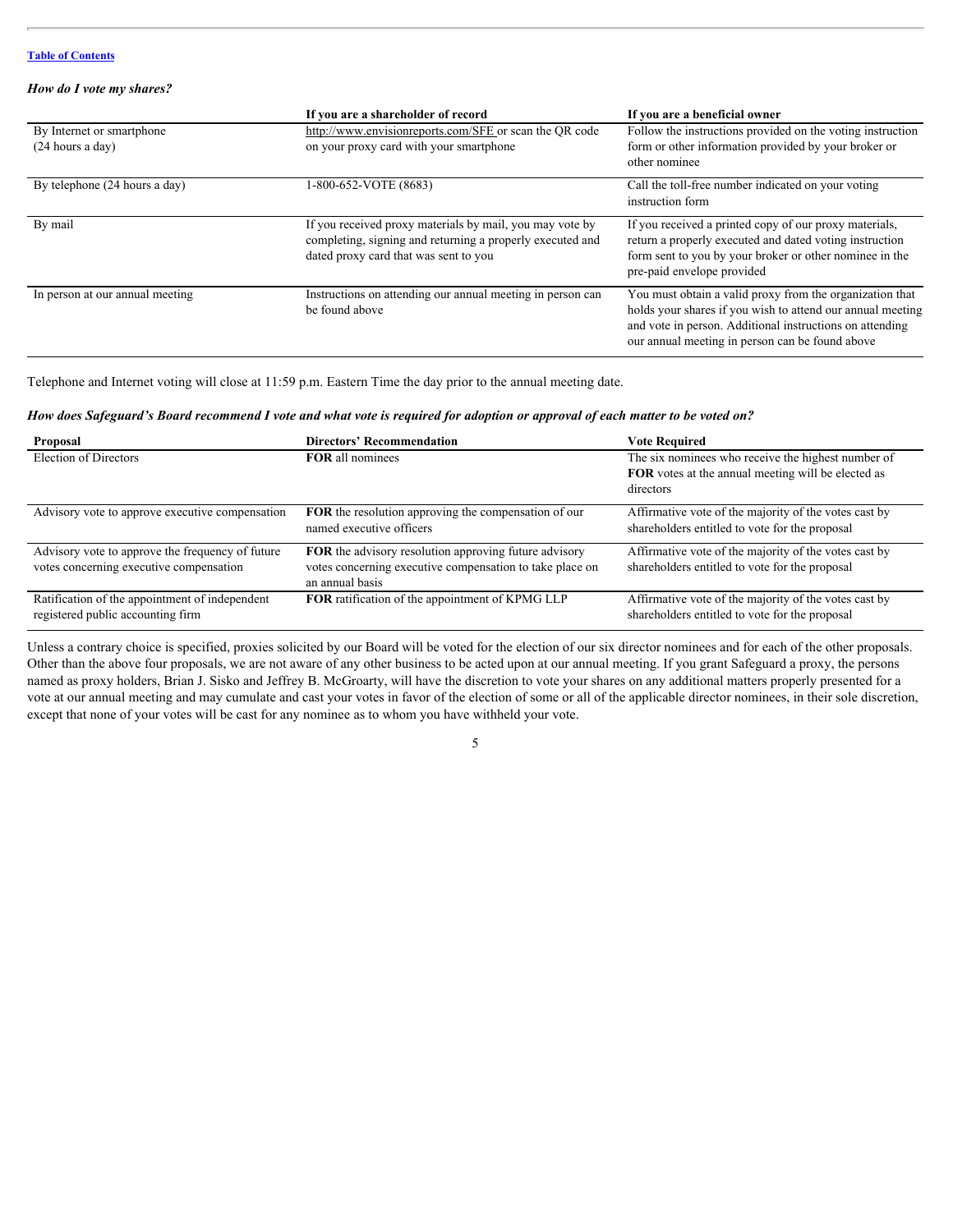| What are my choices for casting my vote on each matter to be voted on? |
|------------------------------------------------------------------------|
|------------------------------------------------------------------------|

| Proposal                                                                                       | <b>Voting Options</b>                       | <b>Effect of Withheld</b><br><b>Votes or Abstentions</b> | <b>Broker Discretionary</b><br><b>Voting Allowed?</b> | <b>Effect of Broker</b><br>Non-votes       |
|------------------------------------------------------------------------------------------------|---------------------------------------------|----------------------------------------------------------|-------------------------------------------------------|--------------------------------------------|
| Election of Directors                                                                          | FOR ALL, WITHHOLD ALL,<br>or FOR ALL EXCEPT | No effect $-$ not counted as a<br>"vote cast"            | N <sub>0</sub>                                        | No effect, assuming a quorum<br>is present |
| Advisory vote to approve executive<br>compensation                                             | FOR, AGAINST, or ABSTAIN                    | No effect $-$ not counted as a<br>"vote cast"            | No.                                                   | No effect, assuming a quorum<br>is present |
| Advisory vote to approve the<br>frequency of future votes<br>concerning executive compensation | l YEAR, 2 YEARS, 3 YEARS<br>or ABSTAIN      | No effect $-$ not counted as a<br>"vote cast"            | No.                                                   | No effect, assuming a quorum<br>is present |
| Ratification of the appointment of<br>independent registered public<br>accounting firm         | FOR, AGAINST, or ABSTAIN                    | No effect $-$ not counted as a<br>"vote cast"            | Yes                                                   | No effect, assuming a quorum<br>is present |

#### *Where can I find the voting results of the annual meeting?*

We intend to announce preliminary voting results at our annual meeting and publish final results in a current report on Form 8-K to be filed with the SEC within four business days of our annual meeting.

#### *What is a broker non-vote?*

A broker non-vote occurs when your broker submits a proxy for the meeting with respect to the ratification of the appointment of our independent registered public accounting firm, but does not vote on non-discretionary matters, absent specific instructions from you.

#### Will my shares be voted if I do not vote by Internet or by telephone or do not sign and return a proxy card or voting instruction *form?*

**Shareholder of Record.** If you do not vote by Internet or by telephone or complete and return a proxy card, your shares will not be voted unless you attend our annual meeting and vote your shares. If you vote by Internet or by telephone and submit your vote without selecting any items individually, or if you sign and return a proxy card, but do not mark any boxes showing how you wish to vote, then the proxy holders designated by our Board to act on behalf of shareholders will vote your shares and cumulate your votes as recommended by our Board and, in their discretion, will vote on any other matters that may properly arise at our annual meeting.

**Beneficial Owner.** If you do not vote by Internet or by telephone or do not otherwise provide your broker or other nominee with voting instructions, your broker may cast a vote on your behalf for ratification of the appointment of our independent registered public accounting firm or may leave your shares unvoted. Your broker may not vote on your behalf on any other proposals, absent specific instructions from you.

#### *What do I do if I change my mind after I vote my shares?*

If you are a **shareholder of record** , you may change your vote at any time prior to the closing of the polls at our annual meeting by:

- Re-voting by telephone or by Internet (only your latest vote will be counted); note that telephone and Internet voting will close at 11:59 p.m. ET the day prior to our annual meeting;
- Submitting another proxy card with a later date (again, only your latest vote will be counted);
- Sending written notice to our Corporate Secretary (which must be received at our corporate headquarters no later than 5:00 p.m. ET the day before our annual meeting) stating that you would like to revoke (that is, cancel) your proxy; or
- Voting in person at our annual meeting.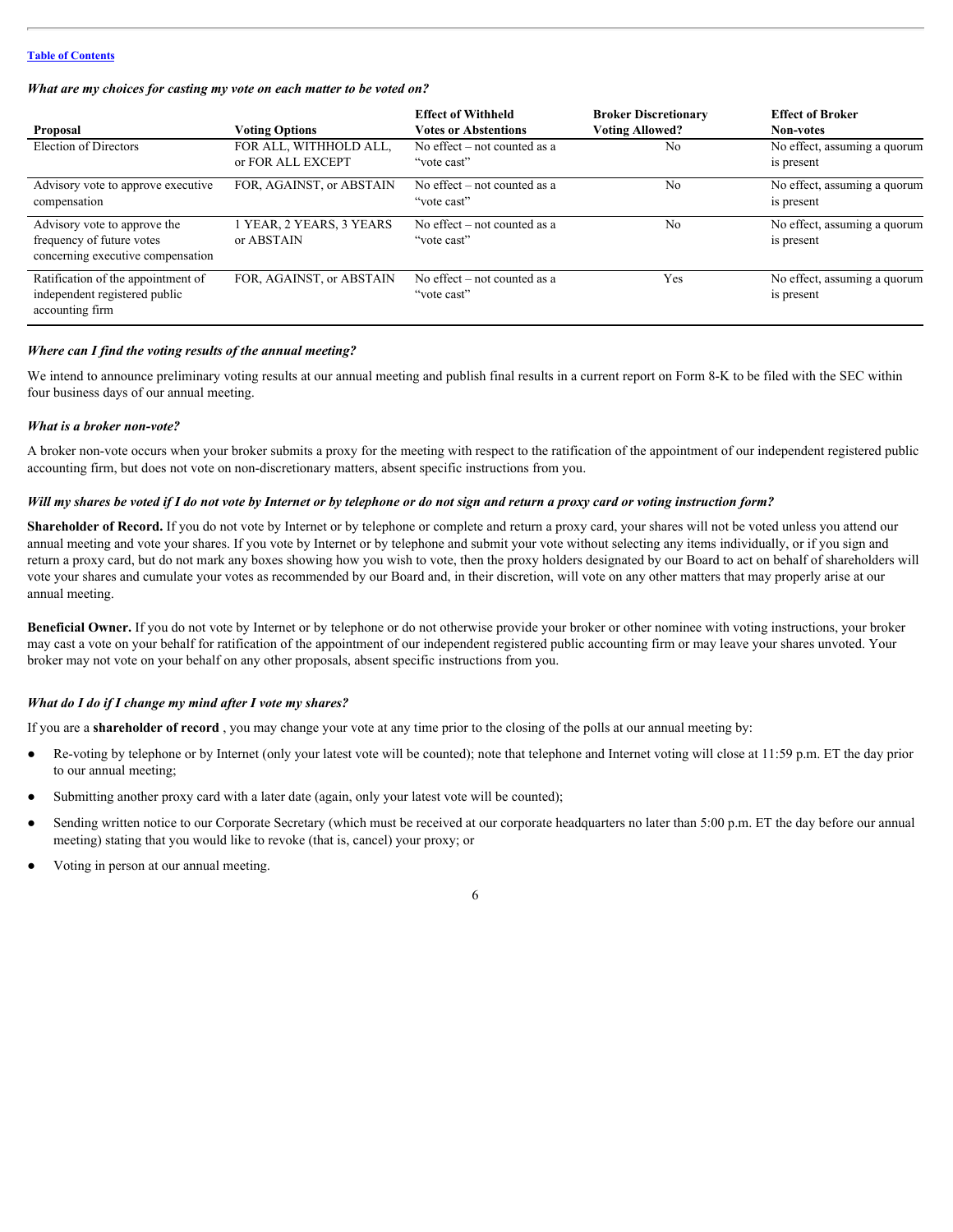If you are the **beneficial owner** of shares held in street name, you may submit new voting instructions by following the instructions provided by your broker or other nominee. You also may vote in person at the annual meeting if you obtain a valid proxy from your broker or other nominee authorizing you to vote at our annual meeting.

#### *Who will count the votes?*

A representative of Safeguard will count the votes and act as the judge of election.

#### *What is "householding" and how does it affect me?*

If you and other residents at your mailing address are the **beneficial owner** of shares held in street name, you may receive only one paper copy of our proxy materials or Notice, as applicable, unless you have provided contrary instructions. This practice is commonly referred to as "householding" and potentially provides extra convenience for shareholders and cost savings for companies. If you would like to receive a separate set of proxy materials or Notice in the future, please request the additional copy by contacting your broker or other nominee. If you wish to receive a separate set of proxy materials or Notice now, please request the additional copy by contacting Broadridge Financial Solutions, Inc.:

| By Internet:  | www.proxyvote.com          |
|---------------|----------------------------|
| By telephone: | 1-800-579-1639             |
| By email:     | sendmaterial@proxyvote.com |

If you request a separate set of proxy materials or Notice by email, please be sure to include your control number in the subject line. A separate set of proxy materials or Notice will be sent promptly following receipt of your request.

#### *How may I obtain a copy of Safeguard's 2016 Annual Report on Form 10-K?*

Shareholders may request a free copy of our 2016 Annual Report on Form 10-K by contacting:

Safeguard Scientifics, Inc. Attention: Investor Relations 170 North Radnor-Chester Road, Suite 200 Radnor, PA 19087

Alternatively, shareholders can access our 2016 Annual Report on Form 10-K on our website at: www.safeguard.com/proxy.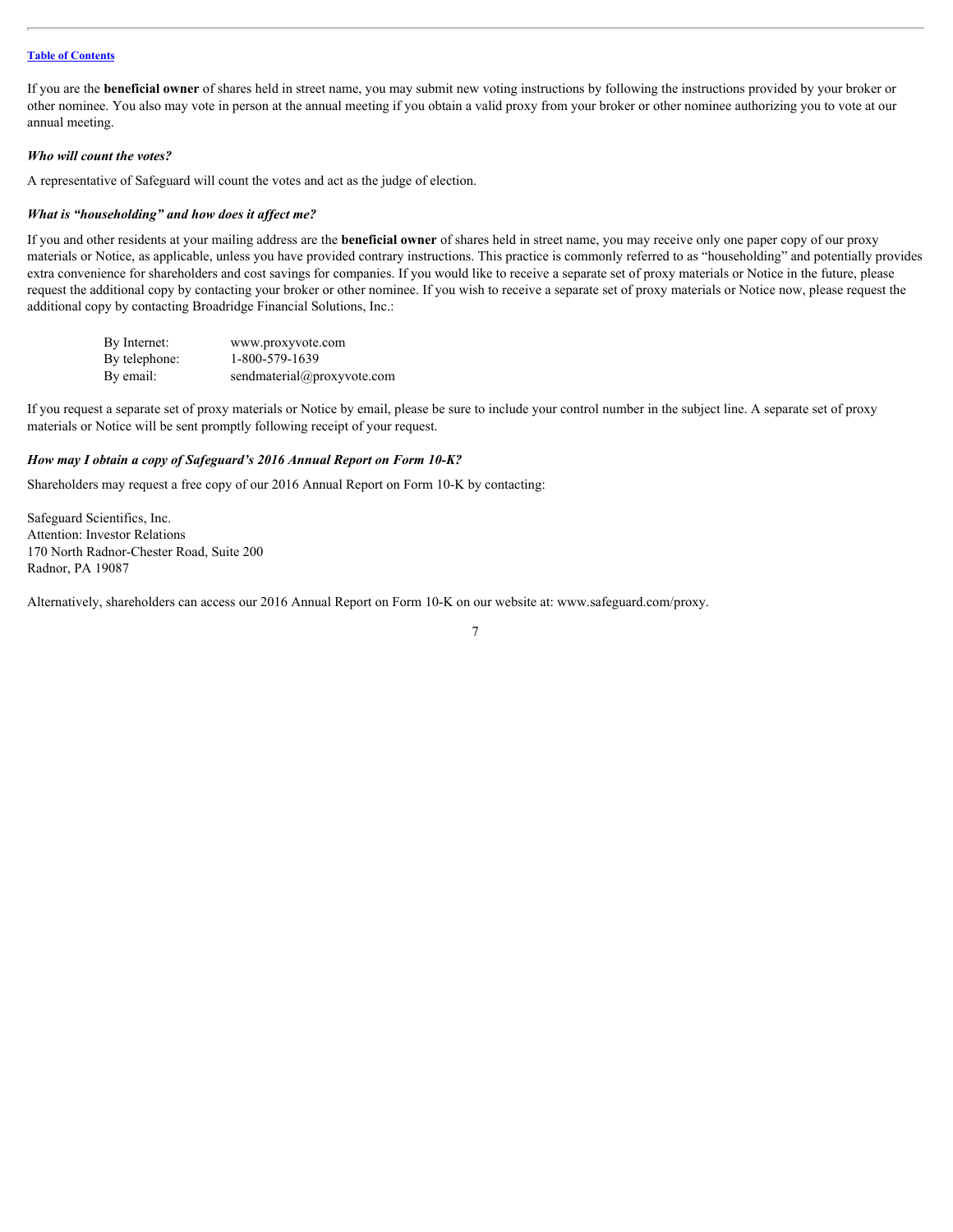# <span id="page-11-0"></span>**ITEM 1 — ELECTION OF DIRECTORS**

Our directors are elected annually and serve until our next annual meeting of shareholders. Effective immediately prior to our annual meeting, the size of our Board will be decreased from seven to six members; therefore, there are six nominees for election at this year's annual meeting. Mara Aspinall, a current member of our Board, recently informed the Board that, based on her other professional obligations, she would not stand for re-election to our Board, which resulted in the Board's determination to decrease the size of the Board for the immediate future to six members. The Board expresses its sincere appreciation to Ms. Aspinall for her dedication and service to Safeguard. Ms. Aspinall will continue to serve on the Board, as well as the Audit Committee and Nominating and Corporate Governance Committee, until our annual meeting. All of the nominees are currently serving as directors, and each nominee has consented to serve until our next annual meeting if elected. If any director is unable to stand for re-election after distribution of this proxy statement, the Board may reduce its size or designate a substitute. If the Board designates a substitute, proxies voted on the original director candidate will be cast for the substituted candidate.

#### <span id="page-11-1"></span>**Director Nominee Experience and Qualifications**

Our Board believes that directors should collectively possess a broad range of skills, expertise, knowledge and business experience that will enable the Board to fulfill its responsibilities, including providing effective oversight of our business. The Nominating & Corporate Governance Committee has developed a matrix of skills and experience that it has determined would be beneficial to have represented on our Board. The Nominating  $&$  Corporate Governance Committee regularly reviews the appropriate skills and experience required of directors in the context of the fit between Safeguard's needs regarding its Board composition and the individual skills and experience of the current Board members.

The Nominating & Corporate Governance Committee does not have a formal policy with respect to diversity. However, the Nominating & Corporate Governance Committee's charter provides that the committee shall "seek members from diverse backgrounds" and will evaluate nominees for election to our Board "with the objective of recommending a group that through its diversity of experience can provide relevant advice and counsel to management." The Board and the Nominating & Corporate Governance Committee believe that diversity must be viewed in a broad sense, including skills, experience, age, race, gender and ethnicity.

In considering whether to recommend any candidate for inclusion in the Board's slate of recommended director nominees, the Nominating & Corporate Governance Committee considers the needs of the Board as a whole as well as the staffing needs of each of its committees. With respect to the nomination of continuing directors for re-election, an individual's past contributions to the Board also are considered. The Board monitors the effectiveness of this approach via an annual internal board and peer assessment, as well as ongoing director succession planning discussions by the Board and its Nominating & Corporate Governance Committee. From time to time, the Nominating & Corporate Governance Committee may conduct informal or formal searches and consider specific new candidates for potential nomination for election or for appointment to our Board. In considering potential director candidates, the Nominating & Corporate Governance Committee seeks the following attributes for director nominees:

- A strong record of personal integrity and ethical conduct;
- A leader in the companies or institutions with which he or she is affiliated;
- Competencies, skills and experiences that are complementary to the background and experience represented on Safeguard's Board and that meet the needs of Safeguard's strategy and business;
- A willingness and ability to devote sufficient time to fulfill his or her responsibilities to Safeguard and our shareholders;
- The ability to represent the long-term interests of our shareholders; and
- The ability to provide relevant advice and counsel to management and best perpetuate the success of Safeguard's business.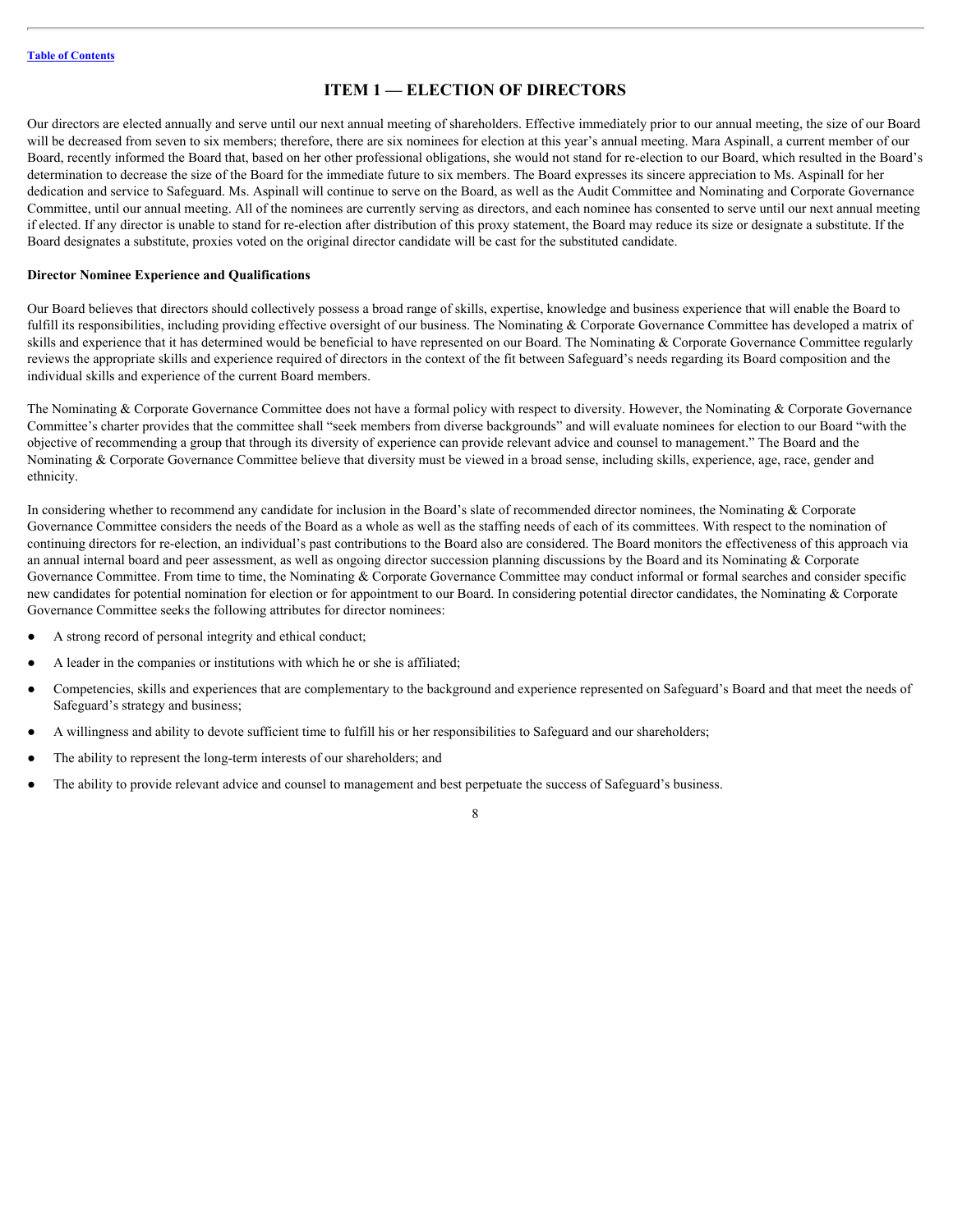### <span id="page-12-0"></span>**2017 Nominees for Director**

Our Board believes that all of the nominees named below are highly qualified and bring executive leadership skills and experience, resulting in a talented and diverse Board. The biography of each of our director nominees includes the specific experiences, qualifications, attributes and skills that caused the Nominating  $\&$ Corporate Governance Committee and our Board to determine that the individual should be nominated to serve as a director until our 2018 annual meeting, given our business and structure.

**The Board recommends a vote FOR each nominee. The six nominees who receive the highest number of affirmative votes will be elected as directors.**

| <b>Stephen T. Zarrilli</b> , age 55                     | <b>Other public directorships</b> : Virtus Investment Partners, Inc.         |
|---------------------------------------------------------|------------------------------------------------------------------------------|
| President and Chief Executive Officer                   | <b>Former public directorships within past five years:</b> Nutrisystem, Inc. |
| <b>Director since</b> : $2012$                          |                                                                              |
| <i>Safeguard Board Committees</i> : Capital Management* |                                                                              |

*Career Highlights:*

- President and Chief Executive Officer (November 2012 present); Senior Vice President and Chief Financial Officer (June 2008 November 2012); and Acting Chief Administrative Officer and Acting Chief Financial Officer (December 2006 – June 2007), Safeguard Scientifics, Inc.
- Co-founder and Managing Director, Penn Valley Group, a middle-market management advisory and private equity firm (2004 June 2008)
- Chief Financial Officer, Fiberlink Communications Corporation (2001 2004)
- Chief Executive Officer, Concellera Software, Inc. (2000 2001)
- Chief Executive Officer (1999 2000) and Chief Financial Officer (1994 1998), US Interactive, Inc.
- Deloitte & Touche  $(1983 1994)$

*Experience and Qualifications* **:** Mr. Zarrilli has more than 30 years of experience in corporate finance and accounting, general operations and executive management; capital markets transactions; debt and equity financings; merger and acquisition transactions; and emerging ventures.

| <b>Julie A. Dobson</b> , age 60                                                                                                                                  | <b>Other public directorships</b> : American Water Works Company Inc.                                        |
|------------------------------------------------------------------------------------------------------------------------------------------------------------------|--------------------------------------------------------------------------------------------------------------|
| <b>Director since</b> : 2003<br><b>Safeguard Board Committees</b> : Capital Management <sup>*</sup> , Compensation (Chair),<br>Nominating & Corporate Governance | <b>Former public directorships within past five years:</b><br>PNM Resources, Inc. and RadioShack Corporation |

*Career Highlights:*

- Chief Operating Officer, Telecorp PCS, Inc., a wireless/mobile phone company that was acquired by AT&T Wireless, Inc. (1998 2002)
- Various executive positions during her 18-year career with Bell Atlantic Corporation, including President, Bell Atlantic Corporation's New York/New Jersey Metro Region mobile phone operations, Vice President of Bell Atlantic Enterprises Corporation, and President and Chief Executive Officer of Bell Atlantic Business Systems International

*Experience and Qualifications :* Ms. Dobson has 22 years of corporate and entrepreneurial experience, including experience relevant to corporate finance and accounting matters; strategic planning, corporate development and operations management; capital markets transactions; and debt and equity financings. Ms. Dobson also has relevant experience growing businesses organically and through merger and acquisition transactions and experience serving on public company boards and the principal committees thereof.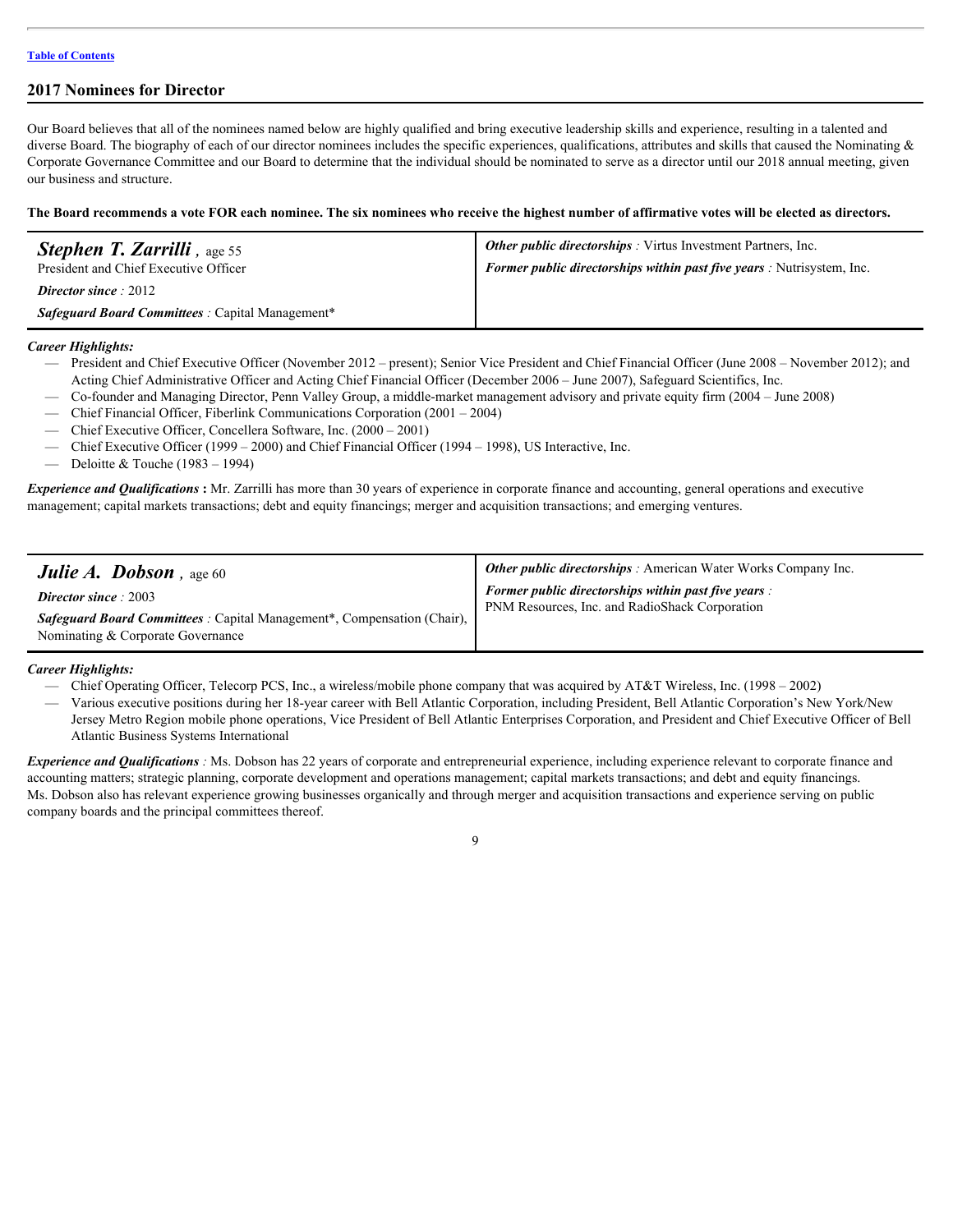| <b>Stephen Fisher</b> , age 52                                               | <b>Other public directorships</b> : Vonage Holdings Corp., Inc. |
|------------------------------------------------------------------------------|-----------------------------------------------------------------|
| <b>Director since</b> : $2015$                                               | <b>Former public directorships within past five years:</b> None |
| <b>Safeguard Board Committees</b> : Audit, Capital Management,* Compensation |                                                                 |

### *Career Highlights:*

- Senior Vice President and Chief Technology Officer, eBay Inc., a leading ecommerce company (September 2014 present)
- Executive Vice President, Technology (December 2008 September 2014) and several other executive positions (October 2004 December 2008) during his tenure with salesforce.com, a provider of leading, worldwide customer relationship management applications and products
- Various positions with AT&T Labs (1996 1999 and  $2001 2004$ )
- Founder, President and Chief Executive Officer, NotifyMe Networks (1999 2000)

*Experience and Qualifications*: Mr. Fisher's corporate experience includes experience relevant to strategic planning; business and product development; operations management; and growing businesses organically. In addition, he possesses deep domain expertise in the technology and communications services sectors.

### *Career Highlights:*

- Interim Chief Executive Officer, American Water Works Company Inc., a provider of water services in North America (January April 2006)
- Interim Chief Executive Officer, C&D Technologies, Inc., a technology company that markets systems for the conversion and storage of electrical power (March – July 2005)
- Executive Vice President and Chief Financial Officer, P.H. Glatfelter Company, a manufacturer of specialty papers and engineered products (September 2001 – June 2002)
- Vice Chairman (2000 2001) and Chief Financial Officer (1995 2001) of, and several other executive positions during his 22-year career with, Hercules, Incorporated, a global chemical specialties manufacturer

*Experience and Qualifications*: Mr. MacKenzie has extensive experience in corporate finance and accounting. He has served as the chief financial officer of a publicly traded company, and he is a certified public accountant. Mr. MacKenzie also has experience in capital markets transactions; debt and equity financings; global strategic planning and operations management; merger and acquisition transactions; and risk management. In addition, he has extensive public company board experience, including service on multiple audit, compensation and nominating and corporate governance committees.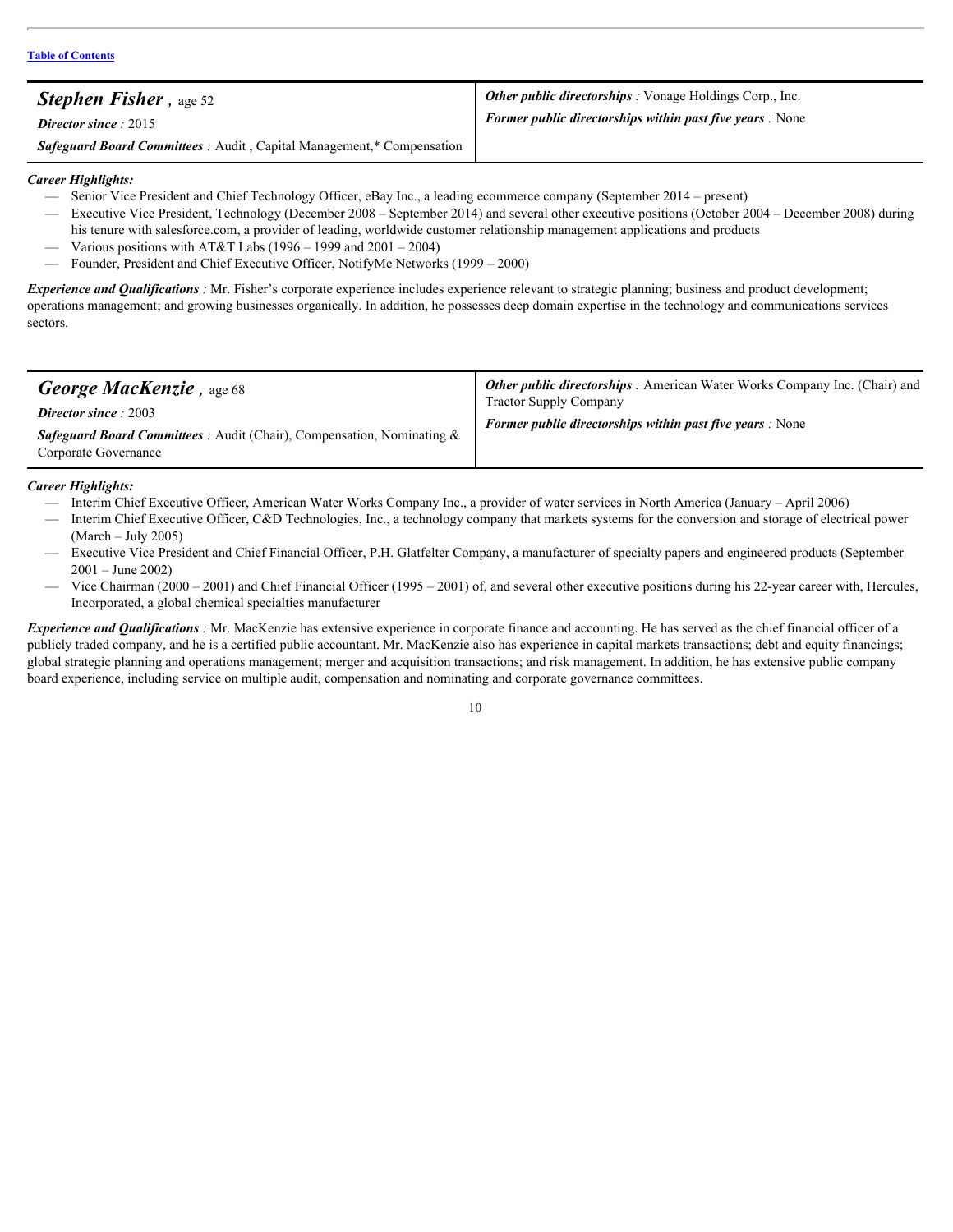#### *Career Highlights :*

— Global Managing Partner and a Member of the Leadership Team, PricewaterhouseCoopers LLP at the time of his retirement in June 2002, completing a 35-year career with the professional services firm during which he served in a variety of client service and operating positions

*Experience and Qualifications*: Mr. Roberts is a certified public accountant and has extensive experience in corporate finance and accounting; capital markets transactions; debt and equity financings; global strategic planning, corporate development and operations management; management and technology consulting; risk management; and merger and acquisition transactions. He also has extensive public and private company board service experience, including service on multiple audit committees.

| <b>Robert J. Rosenthal, PhD, age 60</b><br>Chairman of the Board (effective May 2016)<br><b>Director since</b> : 2007<br><b>Safeguard Board Committees</b> : Audit (until May 2016), Capital Management<br>(Chair) (until May 2016)*, Compensation (until May 2016) | <b>Other public directorships</b> : Bruker Corporation<br><b>Former public directorships within past five years:</b> None |
|---------------------------------------------------------------------------------------------------------------------------------------------------------------------------------------------------------------------------------------------------------------------|---------------------------------------------------------------------------------------------------------------------------|
| Career Highlights :                                                                                                                                                                                                                                                 |                                                                                                                           |

### *Career Highlights*

- Chief Executive Officer and director, Taconic Biosciences, Inc., a provider of research models for pharmaceutical and biotechnology researchers (June  $2014$  – present)
- Chairman and Chief Executive Officer, IMI Intelligent Medical Implants, AG, a medical technology company that developed an intelligent retinal implant for degenerative retinal disorders (January 2010 – December 2013)
- President and Chief Executive Officer, Magellan Biosciences, Inc., a provider of clinical diagnostics and life sciences research tools (October 2005 December 2009)
- President and Chief Executive Officer, TekCel, Ltd., a provider of life sciences research tools (October 2003 January 2007)
- President and Chief Executive Officer, Boston Life Sciences, Inc., a diagnostic and therapeutic development company (July 2002 October 2003)
- President and Chief Executive Officer, Magellan Discovery Technologies, LLC, a life sciences acquisition company (January 2001 July 2002)
- Senior Vice President, Perkin Elmer Corporation and President of its instrument division (March 1999 November 2000)
- Various executive positions, Thermo Optek Corporation (September 1995 February 1999)

*Experience and Qualifications*: Dr. Rosenthal has 30 years of experience relating to companies involved in the development of diagnostics, therapeutics, medical devices and life sciences tools and technologies. His specific experience includes strategic planning and positioning; corporate, business and product development; operations management; capital markets transactions; debt and equity financings; fund-raising; merger and acquisition transactions; and corporate finance. Dr. Rosenthal also has significant public and private company board experience.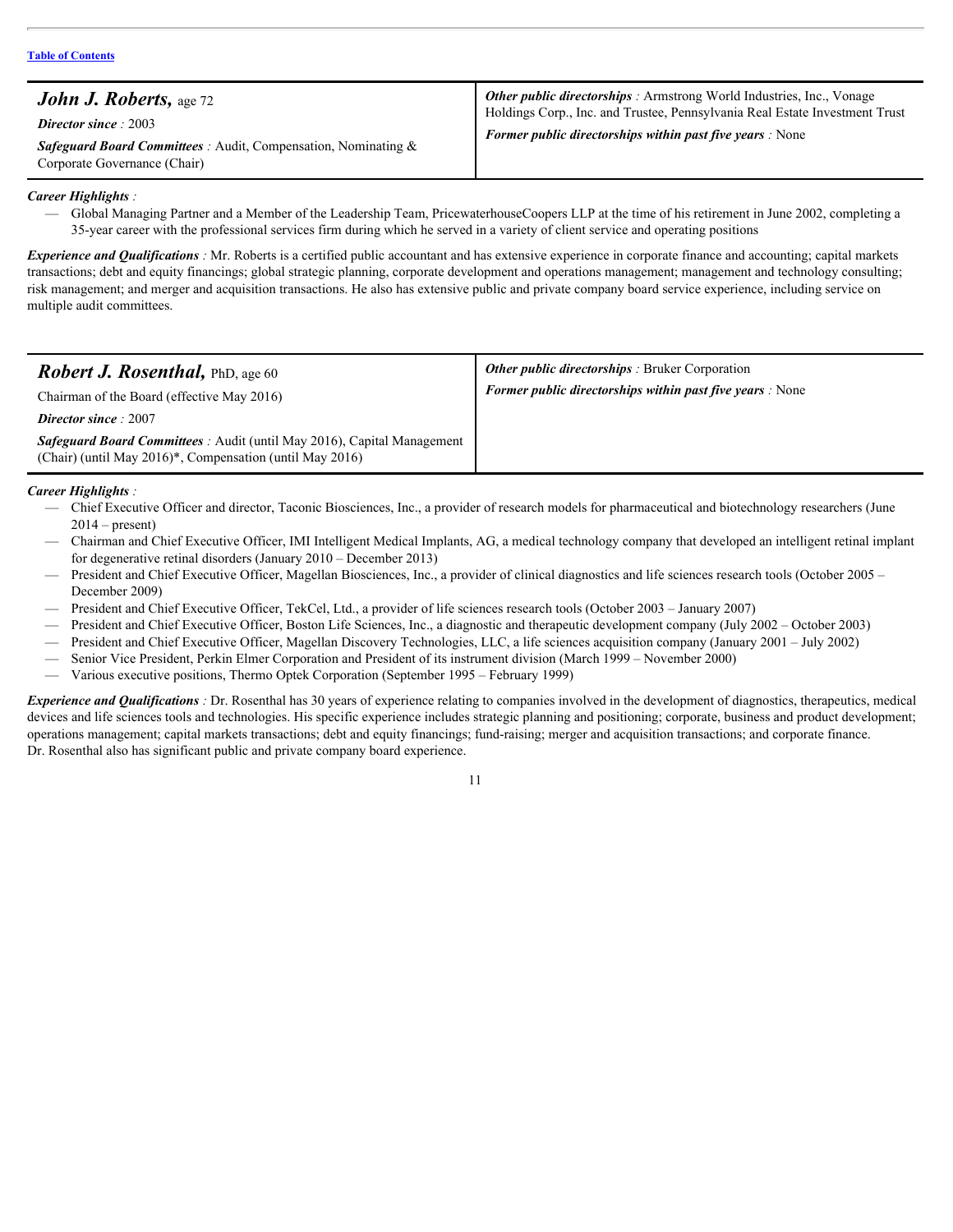## <span id="page-15-0"></span>**Skills and Qualifications of Board**

The following table includes the skills and qualifications of each director that led our Board to conclude that the director is qualified to serve on our Board.

|                                                      | <b>Stephen</b><br>Zarrilli | Julie<br>Dobson | Stephen<br>Fisher | George<br>MacKenzie | John<br><b>Roberts</b> | Robert<br>Rosenthal |
|------------------------------------------------------|----------------------------|-----------------|-------------------|---------------------|------------------------|---------------------|
| <b>Operational / Direct Management Experience</b>    |                            |                 |                   |                     |                        |                     |
| Capital Markets Experience                           |                            |                 |                   |                     |                        |                     |
| Private Equity / Venture Capital Industry Experience |                            |                 |                   |                     |                        |                     |
| Financial Expertise / Literacy                       |                            |                 |                   |                     |                        |                     |
| C-level Experience                                   |                            |                 |                   |                     |                        |                     |
| Other Public / Private Director Experience           |                            |                 |                   |                     |                        |                     |

\* Following the reduction in the size of our Board in May 2016 from eight to six members, the Board eliminated the Capital Management Committee, and its duties were assumed by the Board at that time.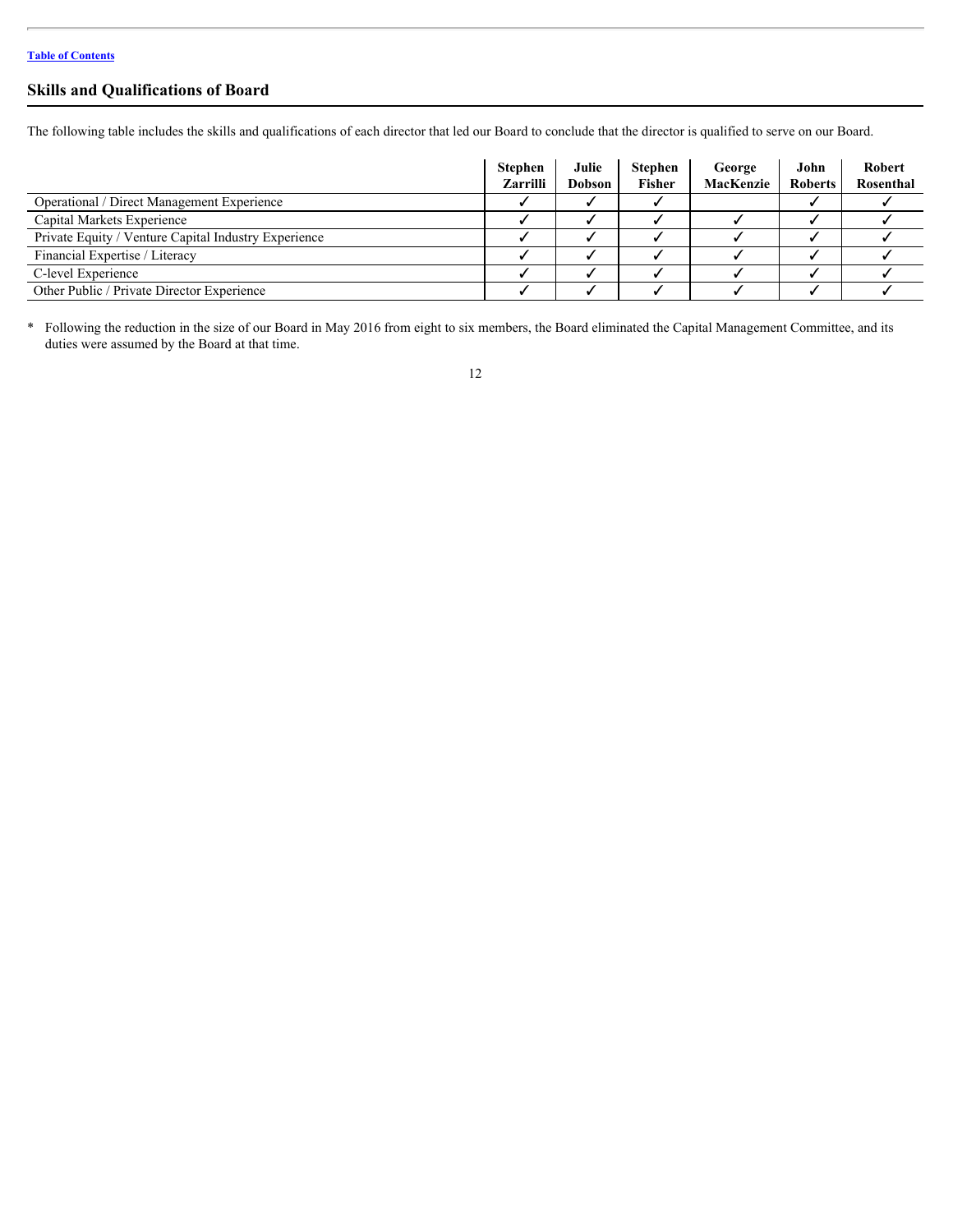## <span id="page-16-0"></span>**CORPORATE GOVERNANCE AND BOARD MATTERS**

Safeguard's Corporate Governance Guidelines, Code of Business Conduct and Ethics, Audit Committee Charter, Compensation Committee Charter and Nominating & Corporate Governance Committee Charter are available at www.safeguard.com/governance. The Code of Business Conduct and Ethics is applicable to all employees of Safeguard, including each of our executive and financial officers, and the members of our Board. Safeguard will post information regarding amendments to or waivers from our Code of Business Conduct and Ethics (to the extent applicable to Safeguard's directors or executive officers) in the Corporate Governance section of our website. Our website is not part of this proxy statement. All references to our website address are intended to be inactive textual references only.

<span id="page-16-1"></span>**Board Independence.** Safeguard's common stock is listed on the New York Stock Exchange ("NYSE"). To assist the Board in making independence determinations, the Board has adopted categorical standards that are reflected in our Corporate Governance Guidelines. Generally, under these standards, a director does not qualify as an independent director if any of the following relationships exist:

- Currently or within the previous three years, the director has been employed by us; someone in the director's immediate family has been one of our executive officers; or the director or someone in the director's immediate family has been employed as an executive officer of another company where any of our present executive officers at the same time serves or served on that company's compensation committee;
- The director is a current partner or employee, or someone in the director's immediate family is a current partner of, a firm that is our internal or external auditor; someone in the director's immediate family is a current employee of the firm and personally works on our audit; or the director or someone in the director's immediate family is a former partner or employee of such a firm and personally worked on our audit within the last three years;
- The director or someone in the director's immediate family received, during any 12-month period within the last three years, more than \$120,000 in direct compensation from us (other than director and committee fees and pension or other forms of deferred compensation for prior service that are not contingent in any way on continued service);
- The director is a current employee or holder of more than 10% of the equity of another company, or someone in the director's immediate family is a current executive officer or holder of more than 10% of the equity of another company, that has made payments to or received payments from us, in any of the last three fiscal years of the other company, that exceeds the greater of \$1 million or 2% of such other company's consolidated gross revenues; or
- The director is a current executive officer of a charitable organization to which we have made charitable contributions in any of the charitable organization's last three fiscal years that exceed the greater of \$1 million or 2% of that charitable organization's consolidated gross revenues.

The Board has determined that Mara Aspinall, Julie Dobson, Stephen Fisher, George MacKenzie, John Roberts and Robert Rosenthal, and previously determined that former directors, Andrew Lietz and Jack Messman (who each retired from our Board immediately prior to the 2016 Annual Shareholders Meeting), meet the above independence standards and have no other direct or indirect material relationships with us other than their directorship; therefore, each of such directors is independent within the meaning of the NYSE listing standards and satisfies the categorical standards contained in our Corporate Governance Guidelines. Mr. Zarrilli, our President and Chief Executive Officer, is our only non-independent director.

<span id="page-16-2"></span>**Director Attendance at Meetings.** At the date of this proxy statement, Safeguard's Board has seven members and three standing committees. The Board held six meetings in 2016 and committees of the Board (including one special-purpose committee that met during 2016) held a total of 14 meetings. Each incumbent director attended over 80% of the total number of meetings of the Board and committees of which he or she was a member during 2016. Overall attendance at such meetings was approximately 94%. Each year, the Board meets on the same day as our annual meeting of shareholders. Although there is no policy requiring Board members to attend our annual meeting, all Board members are encouraged to attend and typically do so. All of our then directors attended our 2016 annual meeting.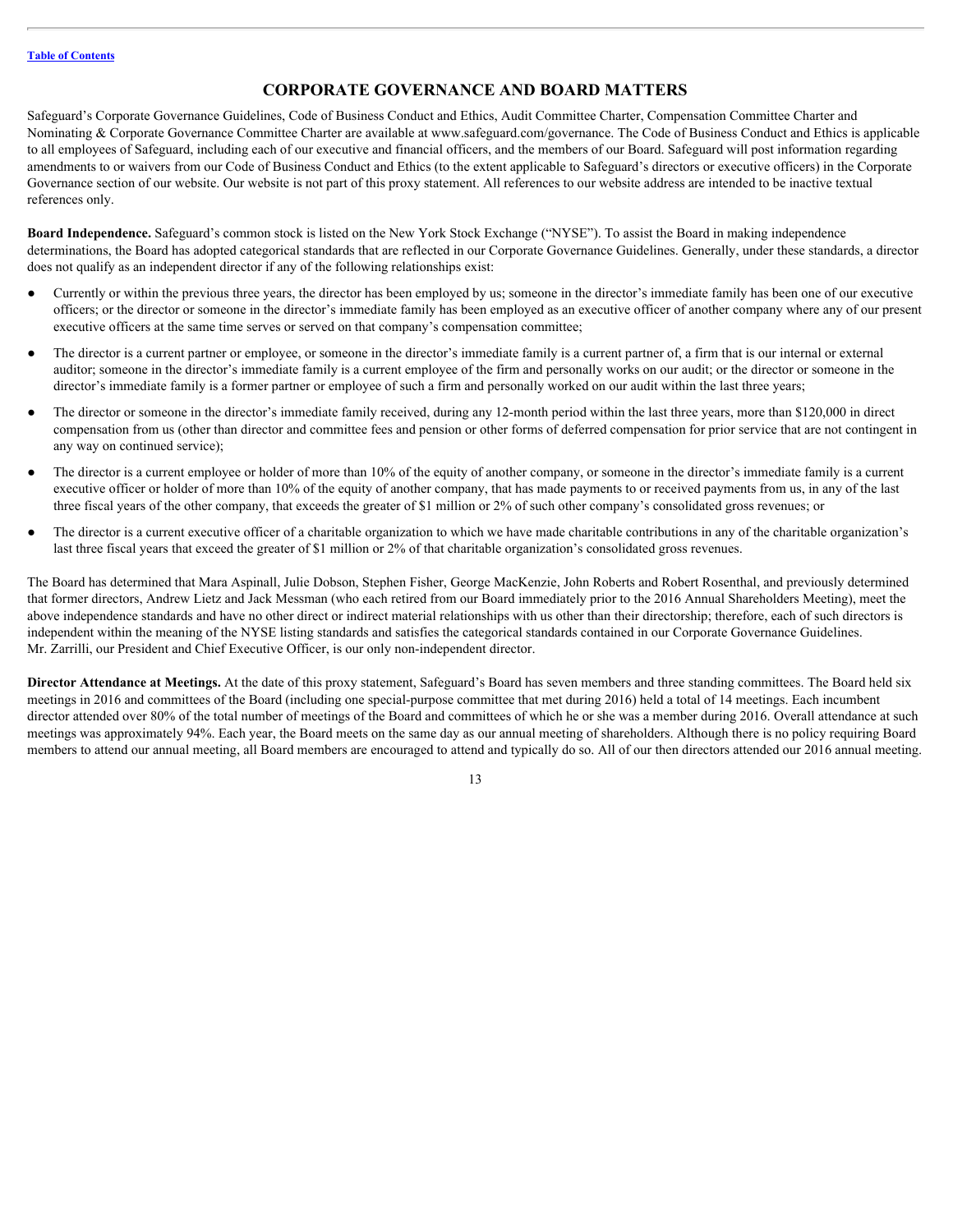<span id="page-17-0"></span>**Executive Sessions of the Board.** Under our Corporate Governance Guidelines and NYSE listing standards, non-employee directors meet in executive session at each regularly scheduled Board meeting, outside of the presence of any management directors and any other members of Safeguard's management. The Chairman of the Board presides at these sessions.

<span id="page-17-1"></span>**Leadership Structure and Committee Composition.** Based upon the recommendation of our Nominating & Corporate Governance Committee, the Board has determined that separating the roles of the Chief Executive Officer and Chairman of the Board is in the best interests of the shareholders at the present time. The Board views the role of the Chief Executive Officer as having responsibility for the day-to-day leadership and performance of Safeguard, while the Chairman of the Board provides guidance to the Chief Executive Officer, sets the agenda for Board meetings and presides over meetings of the Board. The Chairman of the Board also coordinates the work of the Board committees and serves as the independent director primarily responsible for consultations and communications with shareholders.

Based on the recommendation of our Nominating & Corporate Governance Committee, our Board has determined that our current Board committee structure is the most appropriate for Safeguard, at present.

<span id="page-17-2"></span>**Audit Committee.** The Audit Committee held four meetings during 2016. The Audit Committee's responsibilities, which are described in detail in its charter, include, among other duties, the responsibility to:

- Assist the Board in fulfilling its responsibilities regarding general oversight of the integrity of Safeguard's financial statements, Safeguard's compliance with legal and regulatory requirements and the performance of Safeguard's internal audit function;
- Interact with and evaluate the performance, qualifications and independence of Safeguard's independent registered public accounting firm;
- Review and approve related party transactions; and
- Prepare the report required by SEC regulations to be included in the proxy statement.

The Audit Committee has the sole authority to retain, set compensation and retention terms for, terminate and oversee the relationship with Safeguard's independent registered public accounting firm (which reports directly to the Audit Committee). The Audit Committee also oversees the activities of the internal auditor, reviews the effectiveness of the internal audit function and approves the appointment of the internal auditor. The Audit Committee has the authority to obtain advice, counsel and assistance from internal and external legal, accounting or other advisors as the Audit Committee deems necessary to carry out its duties and to receive appropriate funding from Safeguard for such advice and assistance. Although the Audit Committee has the powers and responsibilities set forth in its charter, its role is oversight, and management has primary responsibility for the financial reporting process of Safeguard.

The Board has determined that each member of the Audit Committee meets the independence requirements established by SEC regulations, the NYSE listing standards and our Corporate Governance Guidelines. The Board has determined that Messrs. MacKenzie and Roberts are "audit committee financial experts" within the meaning of the SEC regulations, and the Board has determined that each member of the Audit Committee has accounting and related financial management expertise within the meaning of the NYSE listing standards. Mr. Roberts serves as a member of the audit committee of the board of directors of four publicly traded companies, including our Audit Committee. The Board has determined that such simultaneous service does not impair Mr. Roberts' ability to effectively serve on our Audit Committee.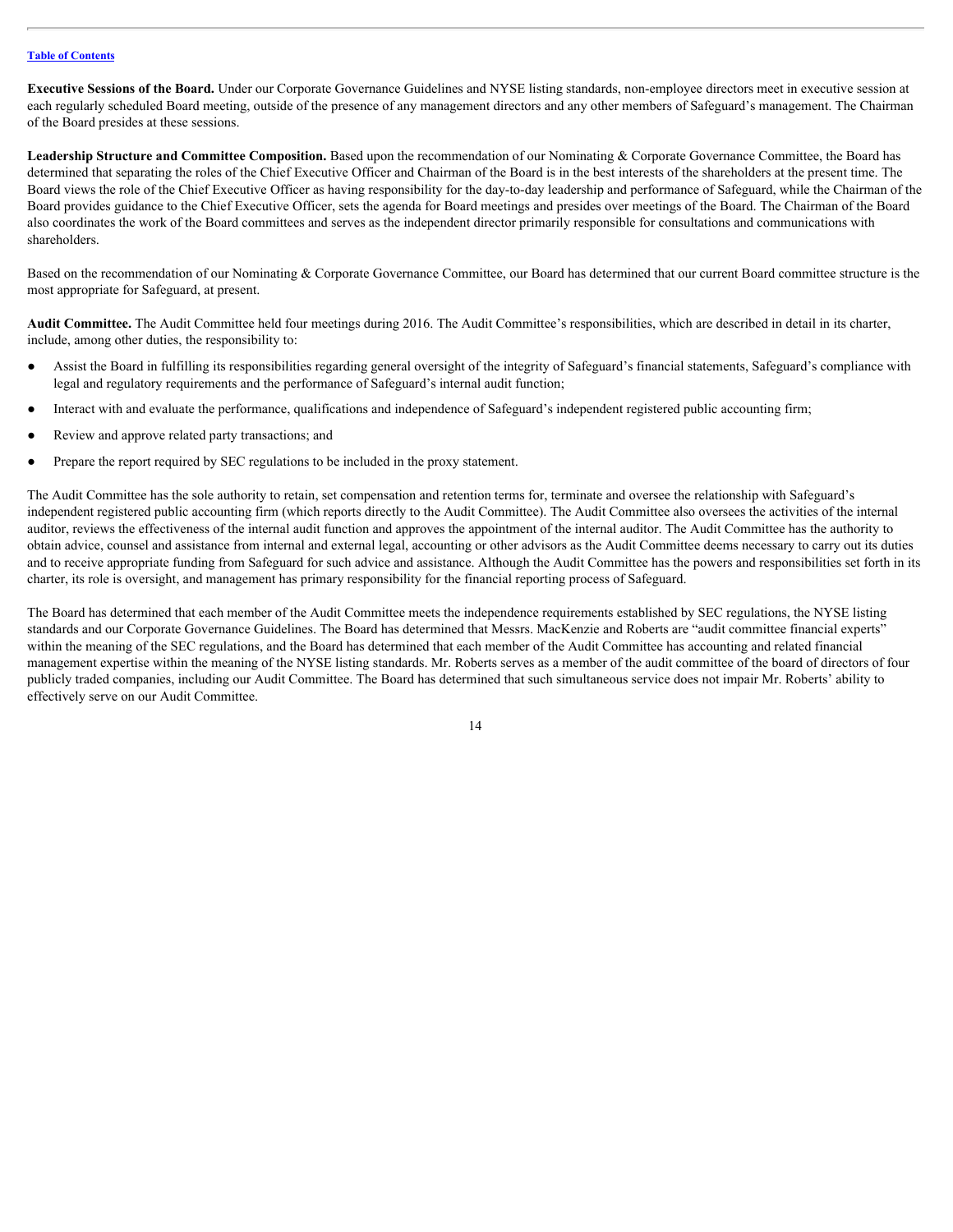<span id="page-18-0"></span>**Capital Management Committee.** The Capital Management Committee held three meetings during 2016. Following the reduction in the size of our Board in May 2016 from eight to six members, the Board eliminated the Capital Management Committee, and its duties were assumed by the Board at that time. Prior to its elimination, the Capital Management Committee had the authority to approve, between regularly scheduled Board meetings, the following transactions:

- Follow-on transactions in existing partner companies involving amounts in the aggregate between \$10 million and \$20 million; and
- New transactions involving amounts between \$10 million and \$20 million.

The Capital Management Committee also reviewed, and recommended to the Board, any new or follow-on transactions involving amounts equal to or in excess of \$20 million and divestitures of existing partner companies into which we previously deployed \$20 million or more capital.

<span id="page-18-1"></span>**Compensation Committee.** The Compensation Committee held five meetings during 2016. The Compensation Committee's responsibilities, which are described in detail in its charter, include, among other duties, the responsibility to:

- Approve the philosophy for compensation of our executives and other employees;
- Establish compensation (including base salary, incentive compensation and equity-based programs) for our Chief Executive Officer and other executive officers;
- Administer the long- and short-term compensation and performance-based incentive plans (which are cash and equity based);
- Approve employment agreements and perquisites provided to our executive officers;
- Review management's recommendations for our broad-based employee benefit plans;
- Evaluate and recommend to the Board the compensation for all non-employee directors for service on the Board and its committees; and
- Review and discuss with management the Compensation Discussion and Analysis and recommend to the Board its inclusion in our Annual Report on Form 10-K and proxy statement.

It also is the responsibility of the Compensation Committee to assess Safeguard's compensation policies and practices insofar as they may create risk for Safeguard. The Compensation Committee evaluates this risk annually and in early 2017 made the affirmative determination that it does not believe that any of our compensation policies and practices are reasonably likely to have a material adverse effect on Safeguard. Safeguard's Audit Committee and our Board have concurred in that determination.

The Board has determined that each member of the Compensation Committee meets the independence requirements established by SEC regulations, the NYSE listing standards and our Corporate Governance Guidelines.

<span id="page-18-2"></span>**Nominating & Corporate Governance Committee.** The Nominating & Corporate Governance Committee held two meetings during 2016. The Nominating & Corporate Governance Committee's responsibilities, which are described in detail in its charter, include, among other duties, the responsibility to:

- Establish criteria for the selection of directors;
- Evaluate and consider qualified Board candidates, including those recommended by shareholders;
- Recommend to the Board the nominees for director, including nominees for director in connection with Safeguard's annual meeting of shareholders;
- Conduct an annual evaluation of the Board and its members and oversee the evaluations of each of the Board committees;
- Take a leadership role in shaping Safeguard's corporate governance policies, including developing and recommending to the Board Safeguard's Corporate Governance Guidelines and Code of Business Conduct and Ethics;

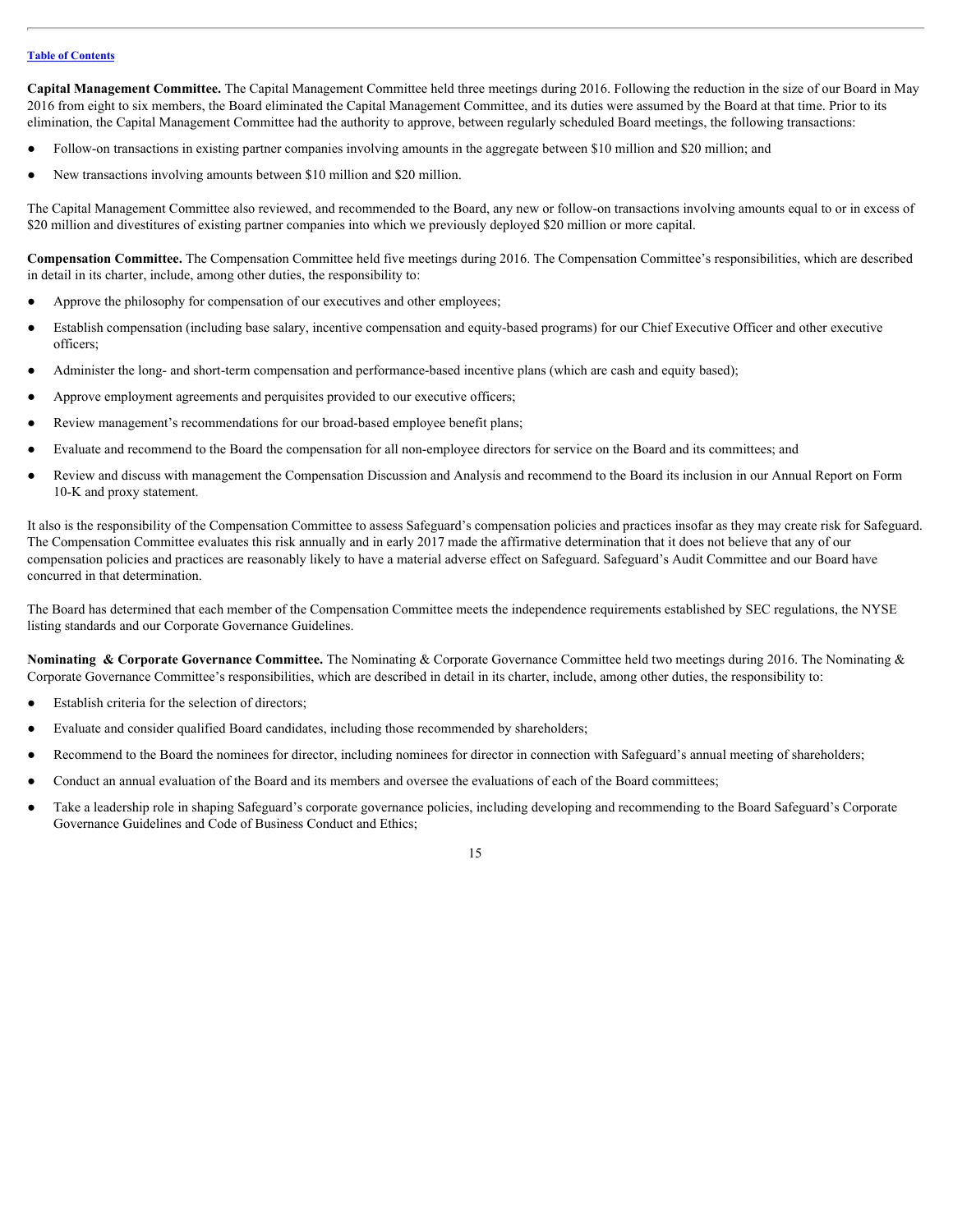- Review with management Safeguard's strategic direction and Safeguard's strategic plan and the implementation of management's long-term strategy and report to the Board on such activities;
- Evaluate the performance of the Chief Executive Officer; and
- Monitor the process of succession planning for the Chief Executive Officer and executive management.

The Board has determined that each member of the Nominating & Corporate Governance Committee meets the independence requirements established in the NYSE listing standards and by our Corporate Governance Guidelines.

<span id="page-19-0"></span>**Annual Performance Evaluations.** The Nominating & Corporate Governance Committee annually assesses the performance of the Board and the individual performance of each Board member, based on input from all directors, and shares its assessment with the Board. The Audit Committee, Compensation Committee and Nominating & Corporate Governance Committee also annually assess their respective performance and committee processes. The Chairman of the Board reviews the feedback received on individual director performance with each director and solicits suggestions for improving committee and Board performance.

<span id="page-19-1"></span>**Board Refreshment and Tenure.** Our Corporate Governance Guidelines do not maintain term limits on the service of our directors. The Board believes that term limits could result in the loss of directors who have been able to develop over time increasing insight into our business and operations and an institutional memory that benefits the entire membership of the Board. Instead, the Nominating and Governance Committee reviews annually each director's continuation on the Board, which allows the director to confirm his or her desire to continue to serve, and provides the Board an opportunity to refresh its membership when it deems appropriate.

Our Corporate Governance Guidelines, however, generally restrict a non-employee director who has reached his or her 75th birthday prior to the date of our annual meeting of shareholders from being nominated for re-election to the Board. However, the Nominating and Corporate Governance Committee may, in special circumstances and where deemed in Safeguard's best interests, grant an exception to this policy on an annual basis.

<span id="page-19-2"></span>**Review and Approval of Transactions with Related Persons.** The Board has adopted a written policy which charges the Audit Committee with the responsibility of reviewing with management at each regularly scheduled meeting and determining whether to approve any transaction (other than a transaction that is available to all employees generally on a non-discriminatory basis) between us and our directors, director nominees and executive officers or their immediate family members. Between regularly scheduled meetings of the Audit Committee, management may preliminarily approve a related party transaction, subject to ratification of the transaction by the Audit Committee. If the Audit Committee does not ratify the transaction, management will make all reasonable efforts to cancel the transaction.

<span id="page-19-3"></span>**Risk Management.** Our Board, as a whole and at the committee level, is actively involved in the oversight of risks that affect Safeguard's business. The Compensation Committee is responsible for overseeing the management of risks relating to our compensation plans and arrangements. The Audit Committee oversees the management of financial related risks and related party transactions. The Nominating & Corporate Governance Committee manages risks associated with the independence of our Board and potential conflicts of interest. Although the oversight of certain risks is conducted through committees of the Board, our full Board retains responsibility for risk oversight and no individual committee has been delegated responsibility for such function. Our Board receives reports at each regularly scheduled Board meeting by each committee chair regarding each committee's considerations and actions, as well as regular reports directly from our senior management team regarding particular risks that may impact Safeguard. This allows our Board and its committees to coordinate the risk oversight role and to keep our Board timely apprised of all risks that might impact Safeguard's business.

<span id="page-19-4"></span>**Communications with Safeguard's Board.** Any shareholder or other interested party may communicate with our Board or any specified non-management director(s) by addressing the communication as follows:

c/o Corporate Secretary Safeguard Scientifics, Inc. 170 North Radnor-Chester Road, Suite 200 Radnor, PA 19087

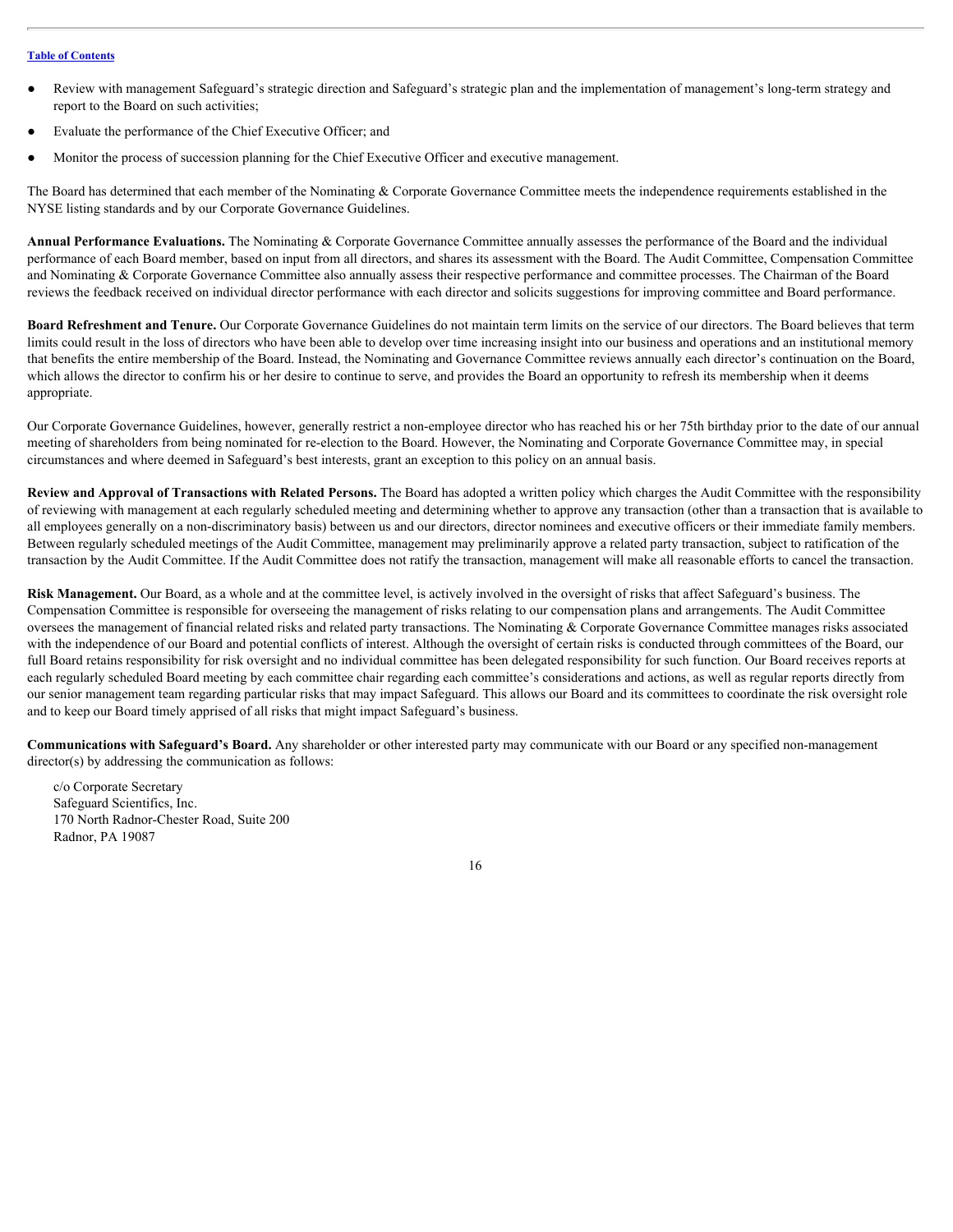The guidelines for communications with our Board are available on our website at www.safeguard.com/governance.

<span id="page-20-0"></span>**Process for Nominating Potential Director Candidates.** In addition to its other responsibilities, the Nominating & Corporate Governance Committee is responsible for screening potential director candidates and recommending qualified candidates to the Board for nomination. The Nominating & Corporate Governance Committee may use any number of methods to identify and evaluate potential director nominees, including personal, management and industry contacts; recruiting firms; and candidates recommended by shareholders.

The Nominating & Corporate Governance Committee considers properly submitted shareholder recommendations of director candidates in substantially the same manner as it considers director candidate recommendations from other sources. Any shareholder recommendation must include the following: the nominee's name and the information about the nominee that would be required in a proxy statement under the SEC's rules; information about the relationship between the nominee and the nominating shareholder; proof of the number of shares of Safeguard common stock that the nominating shareholder owns and the length of time the shares of Safeguard common stock have been owned; and a letter from the nominee certifying his or her willingness to serve, if elected, as a director.

Recommendations should be addressed to the Chairperson, Nominating & Corporate Governance Committee:

c/o Corporate Secretary Safeguard Scientifics, Inc. 170 North Radnor-Chester Road, Suite 200 Radnor, PA 19087

<span id="page-20-1"></span>**Board Compensation.** During 2016, each of our non-employee directors was compensated for his or her service as a director through cash payments as shown in the table below:

 **Amount** 

| <b>Compensation Item</b>                                                                        | (\$)    |
|-------------------------------------------------------------------------------------------------|---------|
| Annual Board Retainers (payable relative to a full year of Board service):                      |         |
| Chairman of the Board                                                                           | 100,000 |
| <b>Other Directors</b>                                                                          | 50,000  |
| Additional Annual Chairperson Retainers (payable relative to a full year of committee service): |         |
| <b>Audit Committee</b>                                                                          | 15,000  |
| Capital Management Committee                                                                    | 15,000  |
| <b>Compensation Committee</b>                                                                   | 10,000  |
| Nominating & Corporate Governance Committee                                                     | 10,000  |
| <b>Meeting Attendance Fees:</b>                                                                 |         |
| Each committee meeting                                                                          | 1,500   |
|                                                                                                 |         |

Directors' fees are paid quarterly, in arrears, and retainers are prorated based on actual days of service relative to a full year of Board service. We also reimburse our directors for expenses they incur to attend our Board and committee meetings and for attendance at one director continuing education program during each calendar year or the reasonable cost of one year's membership in an organization that is focused on director education.

In December 2016, with assistance from Semler Brossy Consulting Group, LLC, an independent compensation consulting firm, the Compensation Committee reviewed the compensation of our non-employee directors and recommended the elimination of meeting fees paid to such directors for their service on the Board's committees and, in place of such meeting fees, recommended the payment of annual retainers to such directors. The Compensation Committee recommended the following specific annual retainers:

- each Compensation Committee member will receive an annual \$15,000 retainer;
- each Audit Committee member will receive an annual \$15,000 retainer; and
- each Nominating & Corporate Governance Committee member will receive an annual \$10,000 retainer.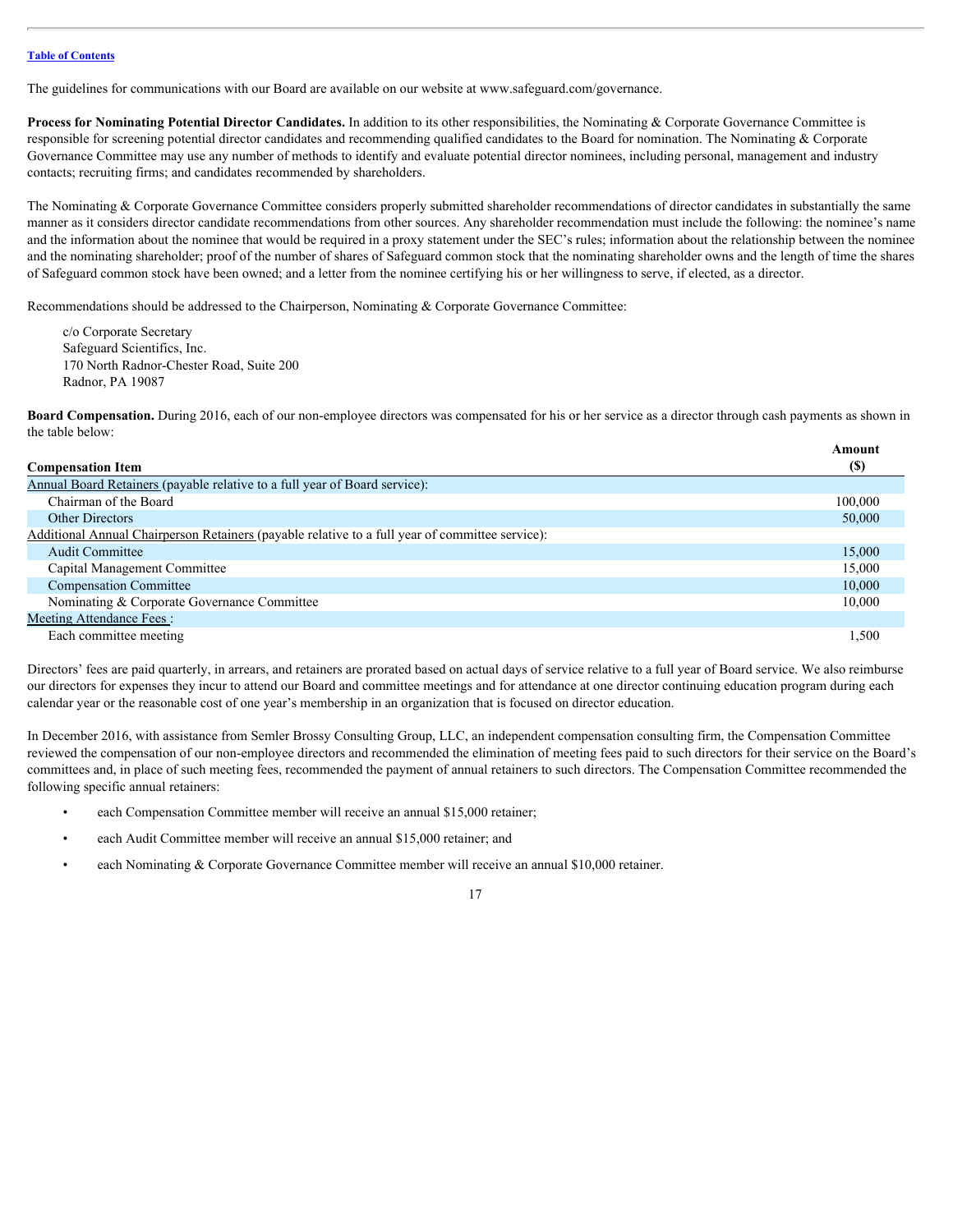The Compensation Committee did not recommend any changes to the additional annual chairperson retainers paid to the chairperson of each of the Board's committees and such additional retainers will remain in effect. The Board concurred with these recommendations and the changes will become effective beginning with the new director term that commences following our 2017 annual meeting.

On May 31, 2016, each non-employee director who stood for re-election at our 2016 annual meeting was awarded a recurring annual service grant that consisted of 5,000 deferred stock units ("DSUs"). In connection with the Compensation Committee's review of the compensation of the non-employee directors in December 2016, the Compensation Committee recommended changing the annual equity grant to non-employee directors from a fixed number of DSUs to a number of DSUs having a value of \$85,000, based upon the average closing price of a share of our common stock on the New York Stock Exchange composite tape for the 20 consecutive trading days immediately preceding the grant date. The Board concurred with this recommendation and the change will become effective beginning with the new director term that commences following our 2017 annual shareholders meeting. The annual service DSU grants are fully vested at issuance for directors who have reached age 65 and otherwise vest on the first anniversary of the grant date or, if earlier, once a director reaches age 65. The DSUs represent the right to receive shares of Safeguard common stock, on a one-for-one basis, following the date upon which the director leaves the Board.

Safeguard also maintains a Group Deferred Stock Unit Program for Directors ("Directors' DSU Program") which allows each outside director, at his or her election, to receive DSUs in lieu of the cash retainer and meeting fees paid to each director, as described above, for service on the Board and its committees ("Directors' Fees"). The deferral election applies to Directors' Fees to be received for the calendar year following the year in which the election is made and remains in effect for each subsequent year unless the director elects otherwise by the end of the calendar year prior to the year in which the services are rendered. The number of DSUs awarded is determined by dividing the Directors' Fees by the fair market value of Safeguard's stock on the date on which the director would have otherwise received the Directors' Fees. Each director also receives a number of matching DSUs, based on the same fair market value calculation, equal to 25% of the Directors' Fees deferred. A director is always fully vested in DSUs awarded in lieu of Directors' Fees deferred; the matching DSUs are fully vested at grant for directors who have reached age 65 and otherwise vest on the first anniversary of the date the matching DSUs were credited to the director's account or, if earlier, once a director reaches age 65. Each DSU entitles the director to receive one share of Safeguard common stock following the date upon which the director leaves the Board. A director also may elect to receive the stock in annual installments over a period of up to five years after leaving the Board.

<span id="page-21-0"></span>**Director Compensation – 2016.** The following table provides information on compensation earned for services provided during 2016 by each non-employee director who served on our Board at any time during 2016:

|                     | <b>Fees Earned or</b> | Stock             | Option                   | All Other                |             |
|---------------------|-----------------------|-------------------|--------------------------|--------------------------|-------------|
|                     | Paid in Cash          | Awards            | Awards                   | Compensation             | Total       |
| Name                | $($ (\$)(1)           | $($ (\$) $(2)(3)$ | (S)(3)                   | $($ (\$)(4)              | $($ (\$)(5) |
| Mara G. Aspinall    | 63,500                | 71,800            |                          | 771                      | 136,071     |
| Julie A. Dobson     | 75,000                | 72,039            | $\overline{\phantom{0}}$ | $\overline{\phantom{m}}$ | 147,039     |
| Stephen Fisher      | 63,500                | 83,806            | $\overline{\phantom{0}}$ | 3,475                    | 150,781     |
| Andrew E. Lietz     | 38,187                | 3,960             | $\qquad \qquad -$        | $\qquad \qquad$          | 42,147      |
| George MacKenzie    | 83,000                | 67,175            | -                        | $\qquad \qquad -$        | 150,175     |
| Jack L. Messman     | 25,593                | $\mathbf{0}$      | $\overline{\phantom{0}}$ | $\overline{\phantom{m}}$ | 25,593      |
| John J. Roberts     | 76,500                | 81,057            | -                        | $\qquad \qquad -$        | 157,557     |
| Robert J. Rosenthal | 97,272                | 67,175            | $\qquad \qquad -$        | $\overline{\phantom{m}}$ | 164,447     |

(1) The amounts included in this column reflect Directors' Fees earned for services provided during 2016, including amounts deferred under our Directors' DSU Program. Of the amount of Directors' Fees earned for services provided during 2016, Ms. Dobson and Mr. Lietz each deferred payment of 25%, and Mr. Fisher and Mr. Roberts deferred payment of 100%. Each director received DSUs in lieu of Directors' Fees that they deferred and matching DSUs equal to 25% of the Directors' Fees that they deferred. Directors who defer fees and receive DSUs are essentially investing in common stock equivalents that are initially valued based on the fair market value of our common stock on the date of issuance. As a result, the value of their DSUs fluctuates with the market value of our common stock.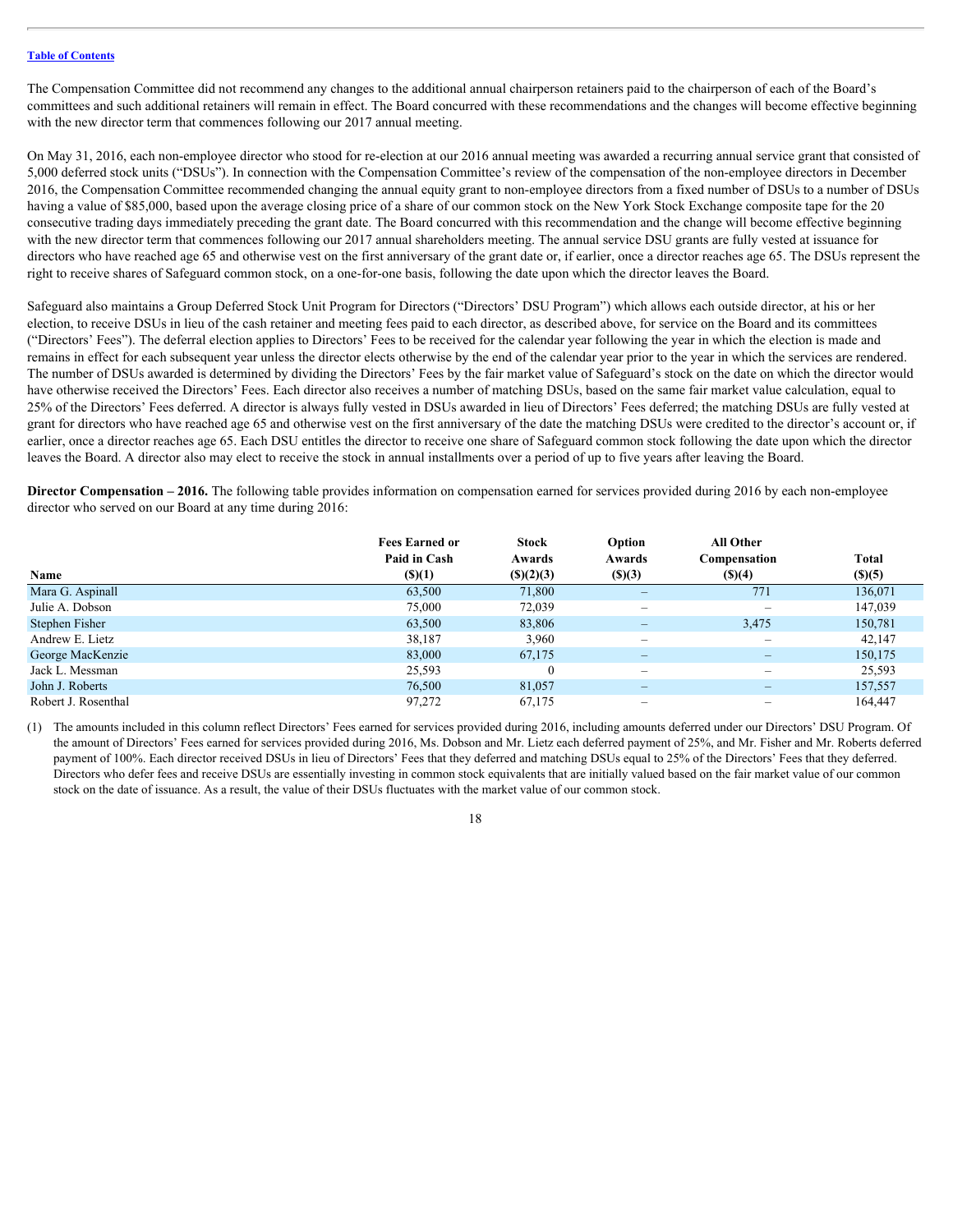(2) These amounts do not represent compensation actually received. Rather, these amounts represent the grant date fair values of the matching DSUs and the annual service grant of DSUs computed in accordance with stock-based compensation accounting rules (FASB ASC Topic 718). The fair value of the DSUs is determined by multiplying the number of shares underlying the DSUs by the average of the high and low trading prices of Safeguard's common stock, as reported on the NYSE composite tape, on the grant date. The matching DSUs issued in January 2016 related to fees deferred that were earned during the fourth quarter of 2015. The following table presents the grant date fair value for each DSU award made to each non-employee director during 2016:

|                       |                          |         |                              | <b>Grant Date Fair Value (S)</b>                                          |         |          |
|-----------------------|--------------------------|---------|------------------------------|---------------------------------------------------------------------------|---------|----------|
| Name                  | 1/15/16                  | 4/15/16 | 5/18/16                      | 5/31/16                                                                   | 7/15/16 | 10/15/16 |
| Mara G. Aspinall      | 4,625                    |         | $\qquad \qquad \blacksquare$ | 67,175                                                                    | -       | -        |
| Julie A. Dobson       | 1,409                    | .306    | $\qquad \qquad -$            | 67,175                                                                    | 1,120   | 1,029    |
| <b>Stephen Fisher</b> | 4,999                    | 3,876   | $\qquad \qquad \blacksquare$ | 67,175                                                                    | 3,877   | 3,880    |
| Andrew E. Lietz       | 1,566                    | .568    | 826                          | $\hspace{1.0cm} \rule{1.5cm}{0.15cm} \hspace{1.0cm} \rule{1.5cm}{0.15cm}$ | -       | -        |
| George MacKenzie      | $\overline{\phantom{0}}$ |         | $\qquad \qquad \blacksquare$ | 67,175                                                                    |         | -        |
| Jack L. Messman       | $\overline{\phantom{0}}$ |         | -                            | $\hspace{1.0cm} \rule{1.5cm}{0.15cm} \hspace{1.0cm} \rule{1.5cm}{0.15cm}$ | -       | -        |
| John J. Roberts       | $\overline{\phantom{0}}$ | 5,254   | $\qquad \qquad \blacksquare$ | 67,175                                                                    | 4,123   | 4,505    |
| Robert J. Rosenthal   | -                        | -       | $\overline{\phantom{0}}$     | 67,175                                                                    | -       | -        |

(3) The directors' aggregate holdings of DSUs and stock options to purchase shares of our common stock (both vested and unvested), as of December 31, 2016, were as follows:

|                     |             | <b>Stock Options</b> |
|---------------------|-------------|----------------------|
|                     | <b>DSUs</b> |                      |
| Name                | $^{(#)}$    | (# )                 |
| Mara G. Aspinall    | 16,032      | 8,333                |
| Julie A. Dobson     | 50,069      | 15,000               |
| Stephen Fisher      | 13,082      | 8,333                |
| Andrew E. Lietz     | 15,486      | 15,000               |
| George MacKenzie    | 34,696      | 19,166               |
| Jack L. Messman     | 45,318      | 10,000               |
| John J. Roberts     | 45,590      | 10,000               |
| Robert J. Rosenthal | 36,134      | 19,166               |

(4) The amounts in this column represent costs associated with attendance at a director's continuing education program or a director's reasonable annual dues for membership in an organization focused on director education.

(5) Directors also are eligible for reimbursement of expenses incurred in connection with attendance at Board and committee meetings. These amounts are not included in the table above.

<span id="page-22-0"></span>**Stock Ownership Guidelines.** Each non-employee director is expected to own a number of shares of our stock having a value at least equal to a designated multiple of the annual retainer paid to such director for service on our Board. Such ownership is expected to be achieved within the later of five years after an individual's election to our Board or the fifth anniversary following any increase in the required multiple of the annual retainer. Since 2012, the equity position threshold in our stock that is required to be held by non-employee directors is three times the annual cash Board retainer. No sales of stock are permitted during the period in which the ownership requirement has not been met (except for limited stock sales to meet tax obligations), without the approval of the Board. Shares counted toward these guidelines include:

- Outstanding shares beneficially owned by the director;
- Vested shares of restricted stock;
- Vested DSUs that have been credited to the director; and
- The net value of shares underlying vested, in-the-money options ("Net Option Value").

For purposes of calculating the value to be used in monitoring compliance with the ownership guidelines, we utilize (a) the greater of the current value or the cost basis of purchased shares; (b) the greater of the current value or fees deferred in connection with vested DSUs; and (c) our trailing six-month average share price in determining Net Option Value.

Based on information they have provided to us, all of our outside directors, with the exception of Ms. Aspinall and Mr. Fisher, who joined our Board in 2014 and 2015, respectively, have achieved the required ownership levels.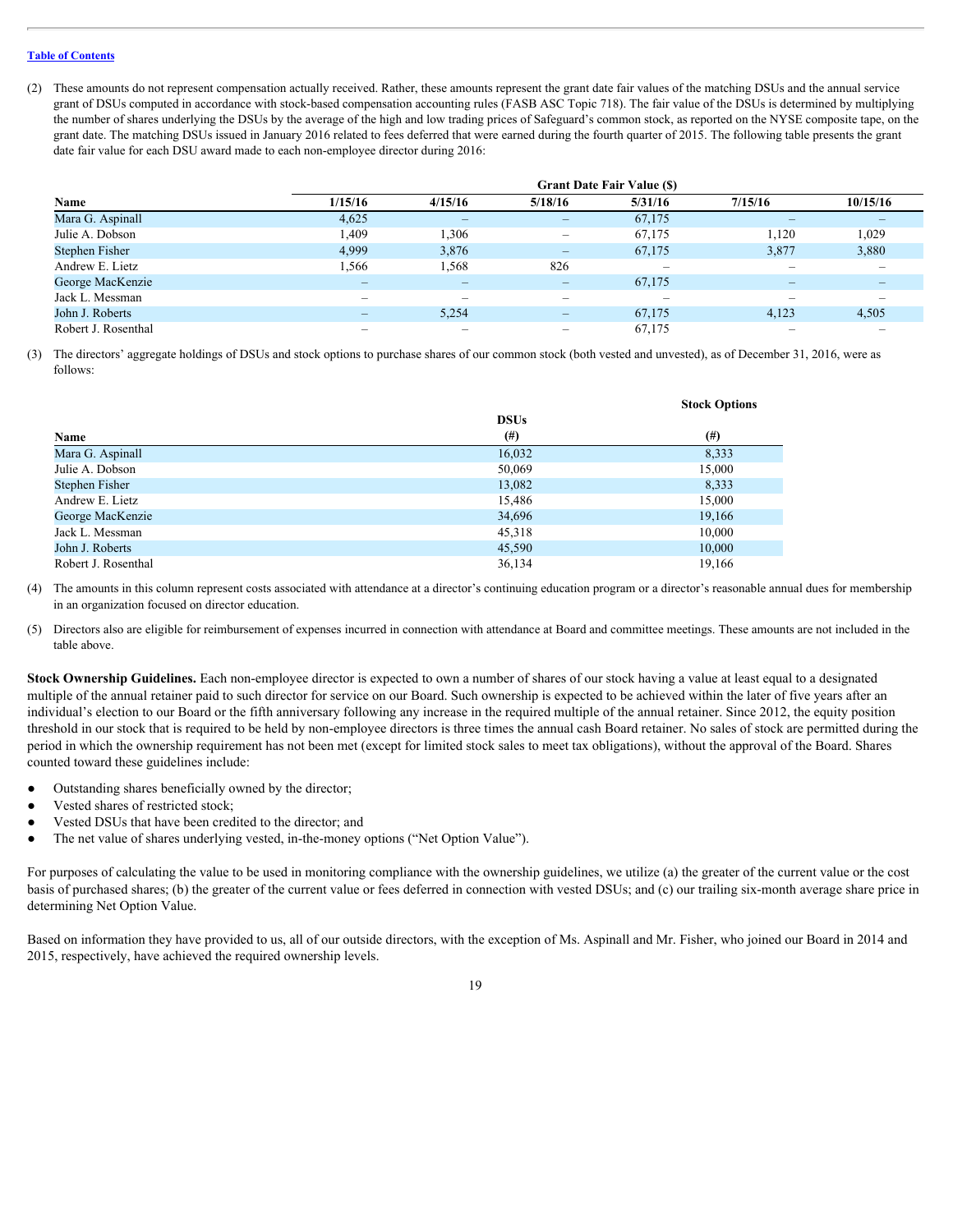# <span id="page-23-0"></span>**ITEM 2 – NON-BINDING, ADVISORY VOTE ON EXECUTIVE COMPENSATION**

In 2011, our Board determined that an annual advisory "say-on-pay" vote on executive compensation would be the most appropriate alternative for Safeguard and approximately 90% of the votes cast by our shareholders at our 2011 annual meeting were voted in favor of future advisory say-on-pay votes being held annually. Accordingly, pursuant to Section 14A of the Securities Exchange Act of 1934, as amended, we are providing our shareholders with the opportunity to endorse or not endorse Safeguard's 2016 executive compensation as described in this proxy statement. Shareholders also may abstain from voting.

In considering your vote, we invite you to review the Compensation Discussion and Analysis beginning on page 22 of this proxy statement. As described in the Compensation Discussion and Analysis, the purpose of Safeguard's compensation policies and procedures is to attract and retain experienced, highly qualified executives crucial to Safeguard's long-term success and enhancement of shareholder value. The Compensation Committee has developed an executive compensation program designed to pay for performance and to align the long-term interests of our named executive officers with the long-term interests of our shareholders. The vote is intended to provide an overall assessment of our executive compensation program rather than focus on any specific item of compensation.

#### **Our Board recommends that shareholders indicate their support for the 2016 executive compensation afforded to Safeguard's named executive officers by voting FOR the following resolution:**

"RESOLVED, that the compensation paid to Safeguard's named executive officers, as disclosed pursuant to the compensation disclosure rules of the Securities and Exchange Commission, including the Compensation Discussion and Analysis, the compensation tables and related narrative disclosure included in this proxy statement, is hereby APPROVED."

This vote will not be binding on our Board or the Compensation Committee and may not be construed as overruling a decision by our Board or the Compensation Committee or imply any additional fiduciary duty on our Board. Further, it will not affect any compensation paid or awarded to any executive.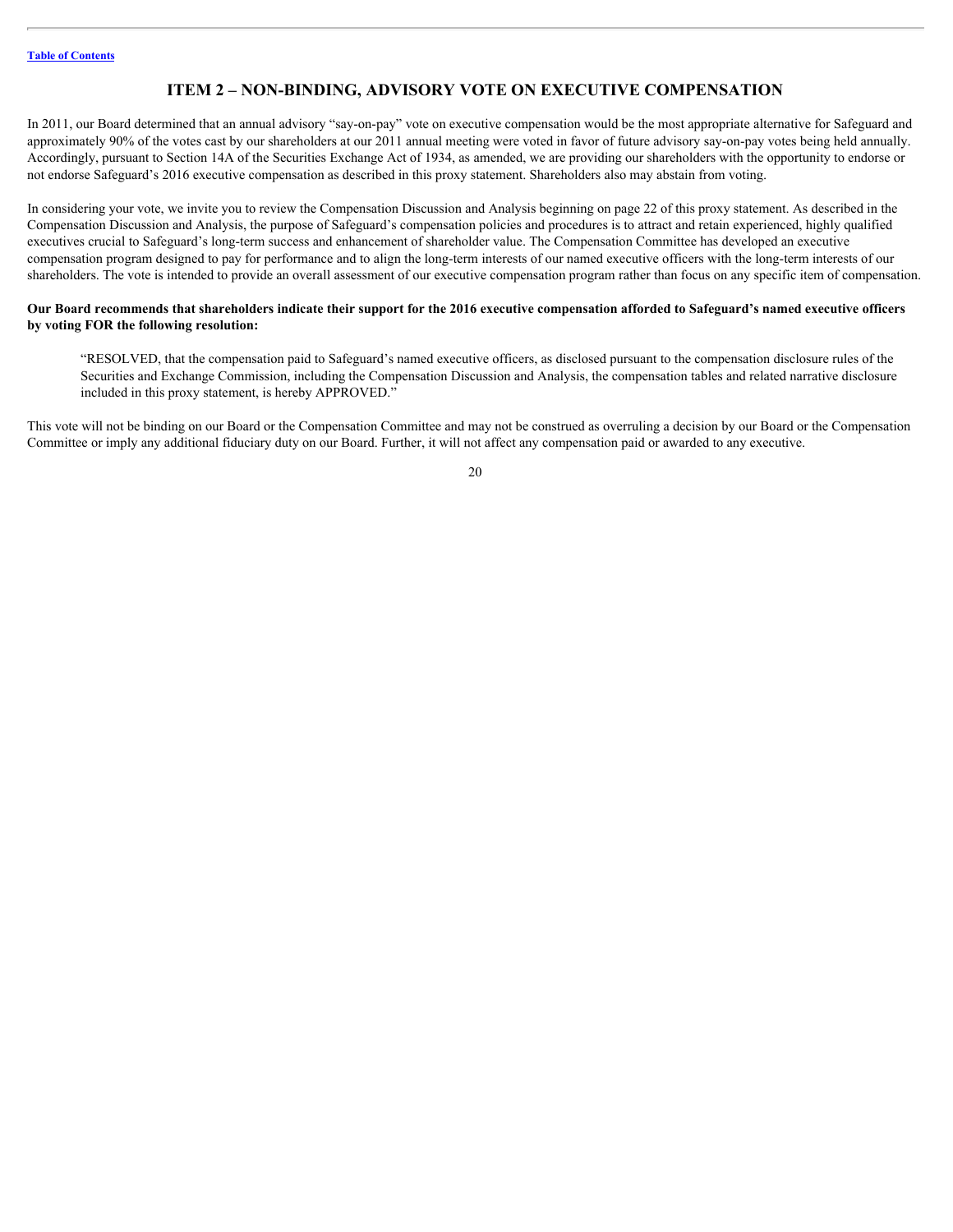## <span id="page-24-0"></span>**ITEM 3 – NON-BINDING, ADVISORY VOTE CONCERNING THE FREQUENCY OF THE NON-BINDING, ADVISORY VOTE ON EXECUTIVE COMPENSATION**

Pursuant to the proxy rules under the Securities Exchange Act of 1934, as amended, and as required by the Dodd-Frank Act, Safeguard is required, no less frequently than once every six years, to put to shareholders a non-binding, advisory shareholder vote concerning the frequency of future advisory votes concerning executive compensation. Safeguard shareholders may indicate whether they would prefer an advisory vote concerning executive compensation every one (annually), two (biennially) or three (triennially) years. Shareholders also may abstain from voting. Accordingly, Safeguard shareholders are being asked to approve the following resolution:

"RESOLVED, that the shareholders' non-binding, advisory vote concerning executive compensation shall occur every year, as approved by the shareholders at the annual meeting of shareholders."

As provided by the Dodd-Frank Act, this vote will not be binding on the Board or the Compensation Committee and may not be construed as overruling a decision by the Board or the Compensation Committee nor imply any additional fiduciary duty on the Board. However, the Compensation Committee and the Board recognize the importance of receiving input from Safeguard's shareholders on important issues and expect to take into account the outcome of the vote when considering the frequency with which future say-on-pay votes will be held. So long as a quorum representing a majority of our outstanding voting stock is present, either in person or by proxy, the affirmative vote of a majority of the votes cast by all the shareholders entitled to vote for the proposal will determine our shareholders preference for the frequency of advisory votes on executive compensation in the future.

Safeguard's Board is recommending an **annual** non-binding, advisory vote concerning executive compensation because the Compensation Committee reviews and considers executive compensation and Safeguard's compensation policies and procedures on an annual basis. As a result, the Board believes that input from shareholders concerning executive compensation annually, although not binding, would be beneficial to the Compensation Committee as it considers these matters. Shareholders may cast their vote on the frequency of advisory votes on executive compensation for one of the following four choices: every one, two or three years, or abstain. Shareholders are voting on one of these frequencies and are not voting to approve or disapprove Safeguard's recommendation.

### **SAFEGUARD'S BOARD RECOMMENDS THAT SHAREHOLDERS VOTE "FOR" AN ANNUAL NON-BINDING, ADVISORY VOTE CONCERNING EXECUTIVE COMPENSATION.**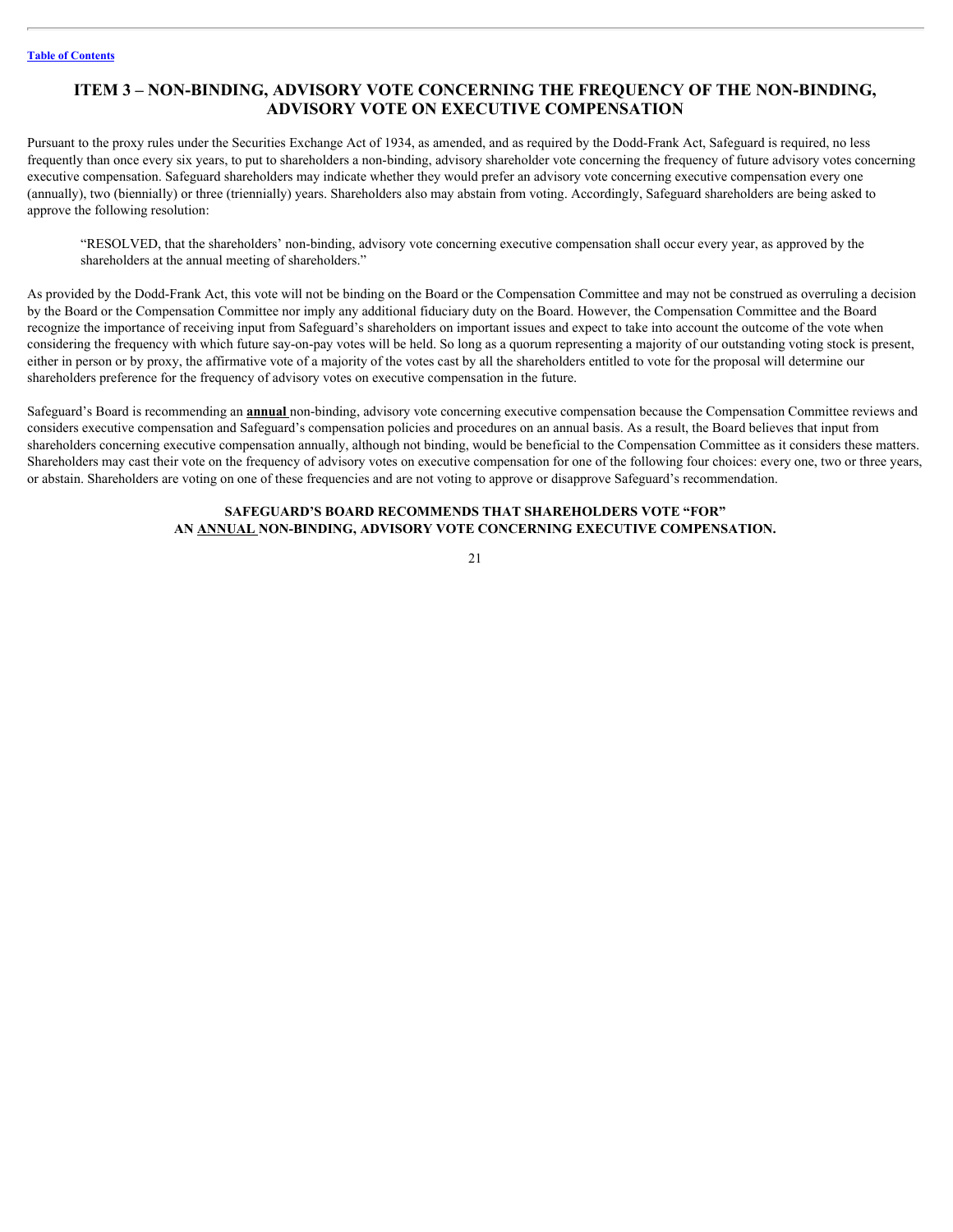# <span id="page-25-0"></span>**COMPENSATION DISCUSSION AND ANALYSIS**

#### <span id="page-25-1"></span>**Executive Summary**

Our Compensation Committee (for purposes of this discussion, the "Committee") is responsible for establishing our company-wide compensation philosophy and practices, for determining the compensation for our "named executive officers," and for approving the compensation for our other senior executives, based on the recommendations of our President and Chief Executive Officer. This Compensation Discussion and Analysis describes our executive compensation program and the compensation decisions made for 2016 for our named executive officers. At December 31, 2016, there were three individuals serving as named executive officers of Safeguard:

| Stephen T. Zarrilli  | President and Chief Executive Officer                                   |
|----------------------|-------------------------------------------------------------------------|
| Jeffrey B. McGroarty | Senior Vice President and Chief Financial Officer                       |
| Brian J. Sisko       | Chief Operating Officer, Executive Vice President and Managing Director |

Our senior executive group is currently comprised of a total of ten executives with the title of Senior Vice President or higher, including our named executive officers. This Compensation Discussion and Analysis also describes programs that apply to our senior executive group as a whole.

#### <span id="page-25-2"></span>*2016 Business Highlights*

Our 2016 performance demonstrates continued execution of our strategic goals: deploying capital into defined vertical markets; building value; and realizing gains through well-timed exit transactions. Highlights of the year are included below because the Committee believes senior executive compensation should correlate with Safeguard's performance.

Overall, the Committee believes that Safeguard executed well against its 2016 strategic plan.

- We realized approximately \$72.7 million in aggregate proceeds (excluding additional escrowed funds of \$1.2 million) related to (i) two 2016 partner company exits (Putney and Bridgevine) and (ii) prior years' exit activity (ThingWorx, Drive Factor and Quantia).
- We deployed \$22.9 million of capital into four new partner companies and deployed an additional \$56.4 million to support the growth of 18 partner companies in which we already had an interest at the end of 2015.
- We had 29 partner companies at the end of 2016, the same overall number of partner companies that we had at the end of 2015 taking into account partner company exit activity as well as partner company additions and deletions.
- Our partner companies grew revenues by 5% in the aggregate, and the majority of our partner companies performed at or above plan on other key metrics.
- We repurchased an aggregate of approximately 423,000 shares of our common stock.

#### <span id="page-25-3"></span>*Key 2016 Compensation Decisions*

- Messrs. Zarrilli and Sisko received approximately 5% and 7% increases, respectively, in their base salaries for 2016 based upon multiple factors, including an assessment of competitive compensation data.
- Based upon an assessment of competitive compensation data in the market in which Safeguard competes for executive talent, and based upon the individual performance of each of our named executive officers, the Committee increased the target management incentive plan awards for 2016 for Messrs. Zarrilli and Sisko by approximately 5% and 7%, respectively.

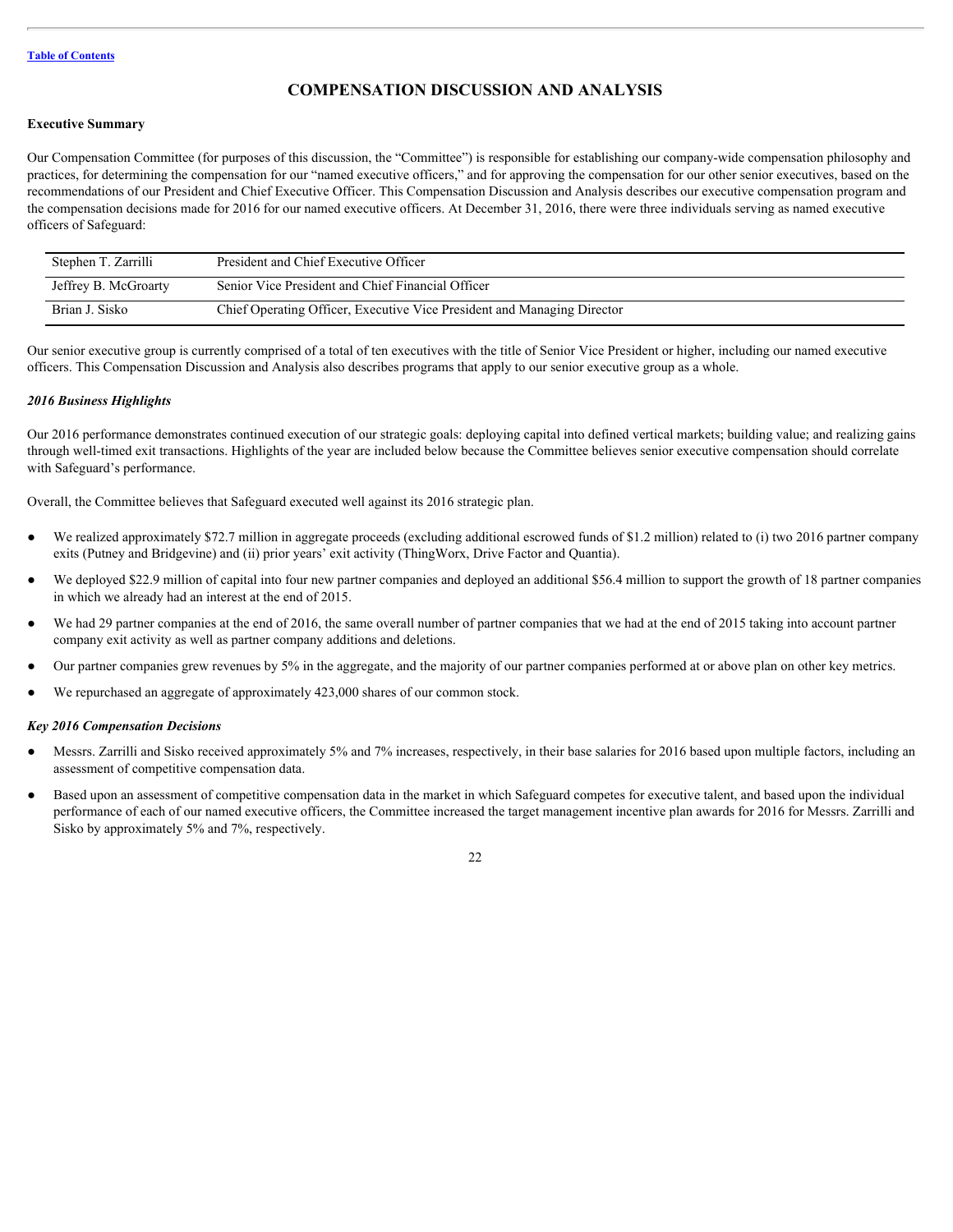- In reviewing Safeguard's performance against the objectives set forth in the 2016 management incentive plan, the Committee approved a 94% achievement level in connection with the partner company performance component of the corporate objectives and an 80% achievement level in connection with overall corporate performance, resulting in an 87% payout to our named executive officers. While the Committee felt the year included significant positive results in corporate operations, and in most of the partner companies, Safeguard did not meet all of our objectives, particularly in the returns provided to shareholders.
- In December 2016, the Committee reviewed the competitive market data provided by its consultant, the individual performance of each of our named executive officers and an assessment of the long term incentive compensation of our named executive officers relative to our proxy peers and, based upon such review, increased Mr. Zarrilli's long-term incentive value to better match his compensation opportunity to the market in which we compete for talent. The long-term incentive value for the 2016 equity grant for Mr. Zarrilli increased by 22.2%, and serves the Committee's objective of continuing to put a greater emphasis on the long-term performance based component of incentive compensation.
- In consideration of Mr. Zarrilli's role with respect to the sale of our former partner company Putney, Inc. to Dechra Pharmaceuticals Plc., including Mr. Zarrilli's service as a member of Putney's Board of Directors, which the Committee found to be crucial to the successful exit of Putney, in the first quarter of 2017, the Committee approved the payment of a one-time bonus to Mr. Zarrilli in the amount of \$175,000. For further detail regarding such bonus, see the "Summary Compensation Table" below.

#### <span id="page-26-0"></span>*Effective Corporate Governance Principles*

We believe that our executive compensation philosophy is reflected in the corporate governance principles that support our business and align with our shareholders' long-term interests. Below is a summary of what we do and what we don't do relating to our executive compensation.

#### *WHAT WE DO:*

- ✓ **Emphasize variable pay for performance by linking our named executive officers' target incentive compensation to Safeguard's financial performance and the attainment of specified metrics**
- ✓ **Maintain short-term and long-term incentive programs with distinct performance-based measures**
- ✓ **Grant approximately two-thirds of the equity awards under our long-term incentive programs subject to the achievement of performance-based measures that are aligned with the creation of shareholder value**
- ✓ **Emphasize a long-term orientation under our equity compensation program by requiring a minimum service vesting period for performancebased equity grants if the performance hurdles are achieved in the near term**
- ✓ **Apply double-trigger vesting of equity awards to our senior executives upon a change in control**
- ✓ **Retain an independent compensation consulting firm that provides no other services to Safeguard**
- ✓ **Maintain a compensation recoupment policy that will permit us to seek reimbursement of cash and incentive compensation and/or equity grants in certain instances of financial statement restatement**
- ✓ **Maintain meaningful stock ownership guidelines for our senior executives and Board members**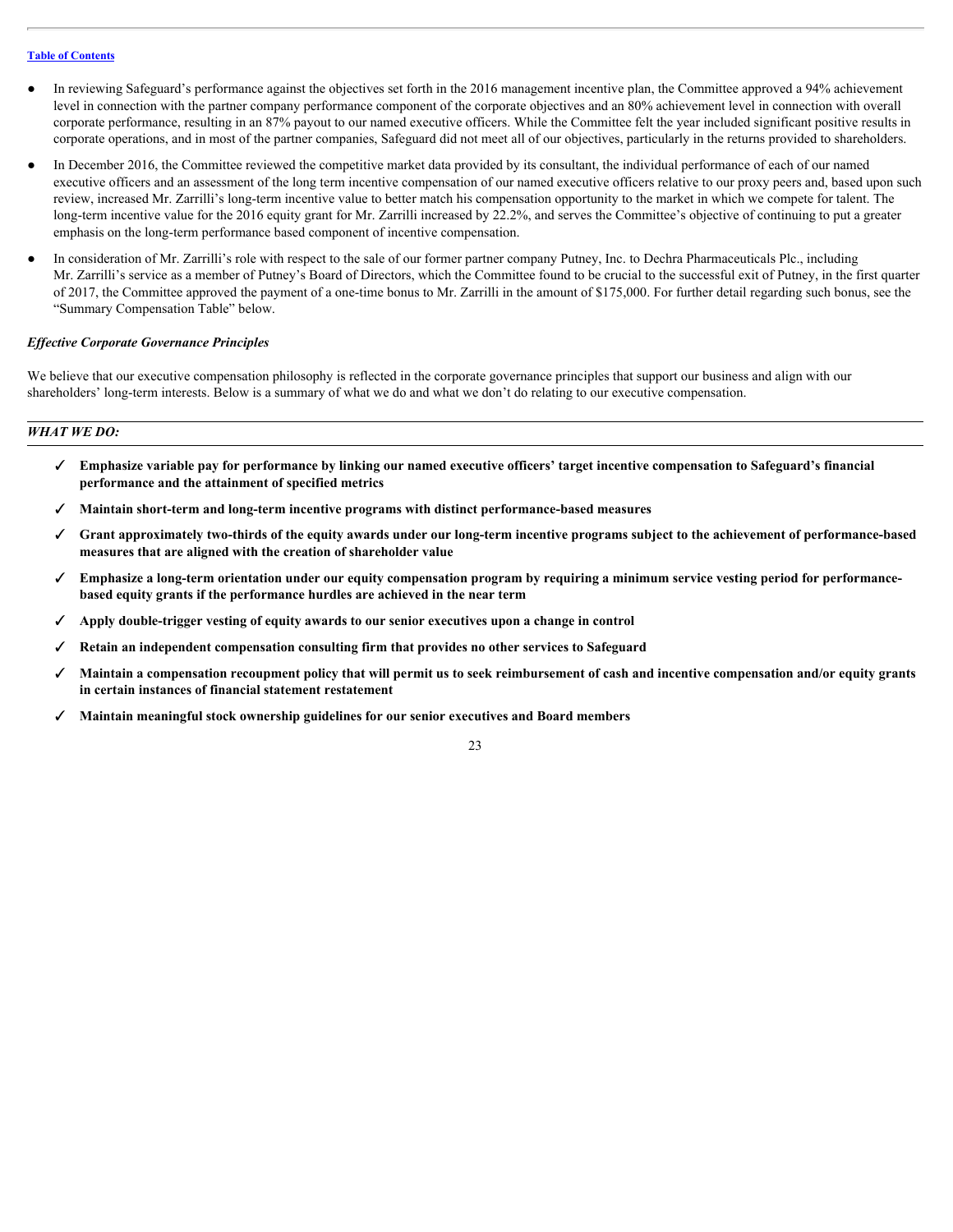#### *WHAT WE DON'T DO:*

- U **Provide golden parachute excise tax or other tax gross-ups upon a change in control**
- U **Provide any material perquisites**
- U **Permit repricing of underwater options without shareholder approval**
- U **Grant stock option awards or stock appreciation rights ("SARs") below 100% of fair market value**
- U **Permit hedging or short-sales transactions in our stock by our senior executives, or permit the use of Safeguard stock as collateral for indebtedness by our executive officers**
- U **Provide a pension plan or special retirement program other than our 401(k) plan, which is available to all employees**

#### U **Provide post-retirement health coverage**

The Committee reviews our compensation philosophy each year to ensure that its principles and objectives are aligned with our overall business strategy and aligned with the interests of our shareholders in increasing the value of our common stock over the long term. We seek to apply a consistent philosophy across our executive group, not just among our named executive officers.

#### <span id="page-27-0"></span>**Compensation Philosophy and Objectives**

Our overall goals in compensating our executives are as follows:

- Attract, retain and motivate executives whose experience and skills can be leveraged across our partner companies to facilitate the partner companies' growth and success;
- Promote and reward the achievement of short-term and long-term corporate and individual objectives that our Board and management believe will lead to long-term growth in shareholder value; and
- Encourage meaningful equity ownership and the alignment of executive and shareholder interests as an incentive to increase shareholder value.

Our executive compensation program is intended to:

- Provide a mix of fixed and variable at-risk cash compensation;
- Balance rewards for short-term performance with our ultimate goal of producing long-term shareholder value;
- Link variable compensation to specific, identifiable metrics that demonstrate value creation for Safeguard; and
- Facilitate executive recruitment and retention.

As has been the case in recent years, in 2016, a significant portion of our executives' long-term compensation opportunity was granted subject to capital-return based vesting, under which equity awards vest based on partner company monetizations and the aggregate cash returns produced for Safeguard by such monetizations. The Committee believes a capital-return based vesting model directly links our executives' compensation opportunity to the accomplishment of specific objectives which, it is believed, will result directly in share price appreciation. Therefore, when the Committee considers the relationships between the different components of our overall compensation philosophy, especially the relationship between fixed compensation and variable annual and long-term incentive compensation opportunity, the Committee carefully considers the challenging performance metrics it incorporates into all of our incentive compensation programs.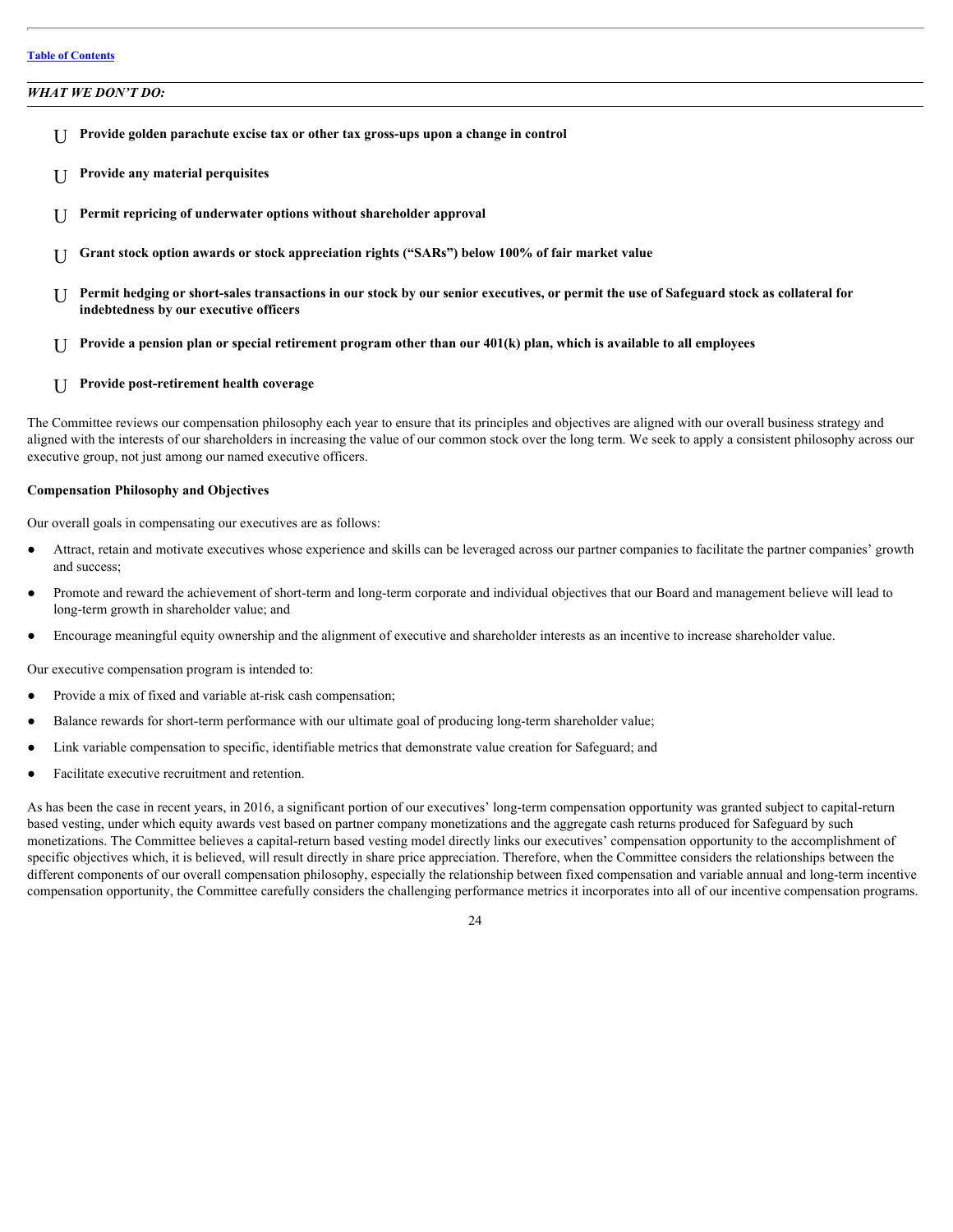#### <span id="page-28-0"></span>**Role of the Compensation Committee in Compensation Decisions**

The Committee is responsible for the design of our executive compensation program and for making decisions regarding our named executive officers' compensation. The Committee also makes, or has final approval authority regarding, all compensation decisions for our other senior executives. Annually, the Committee reviews executive compensation practices, including the methodology for setting total named executive officers' compensation, the goals of the program, and the overall compensation philosophy for Safeguard. In setting executive compensation and designing our overall compensation program, the Committee considers the data and advice provided by its independent compensation consultant (as well as information that may be provided by management) to determine the appropriate level, on an absolute and relative basis, of compensation, as well as the mix of compensation components. The Committee has looked to competitive information for guidance rather than rigid adherence to specific percentages. The Committee believes that the overall objectives of its compensation philosophy are better achieved through flexibility. The Committee ultimately makes decisions regarding executive compensation based on its assessment of Safeguard's performance and the achievement of individual, partner company and corporate goals.

The Committee is also responsible for approving and granting equity awards to our directors, executives, employees and members of the Safeguard Advisor and Global Expert Network (formerly referred to as Safeguard's Advisory Board), with the exception of certain limited authority that the Committee has delegated to the President and Chief Executive Officer to make small equity grants between regularly scheduled Committee meetings (primarily to new hires and new members of the Safeguard Advisor and Global Expert Network). The Committee's responsibilities are more fully described in its charter, which is available at www.safeguard.com/governance.

#### <span id="page-28-1"></span>**Role of Executive Officers in Compensation Decisions**

Within the parameters approved by the Committee each year, our named executive officers are responsible for evaluating and setting compensation for our other employees. Our President and Chief Executive Officer annually assesses the performance of each other named executive officer and each of his other senior executive direct reports. When applicable, he also makes recommendations to the Committee concerning the achievement by our other senior executives of their individual short-term objectives as well as other performance achievements. In determining the compensation of our executives, the Committee considers our President and Chief Executive Officer's assessment and recommendations. However, other than for compensation that has been established contractually or under quantitative formulas established by the Committee each year under our management incentive program, the Committee exercises its own discretion in determining whether to accept or modify our President and Chief Executive Officer's recommendations. These individuals are not present when the Committee and our President and Chief Executive Officer review their performance or when the Committee makes its determinations concerning their compensation.

From time to time, our President and Chief Executive Officer may recommend to the Committee one-time cash bonuses, stock option or other equity grants to certain employees relating to promotions, instances of superior individual or group performance and/or extraordinary corporate undertakings or events. The Committee acts on such recommendations on a case-by-case basis. During 2016, our President and Chief Executive Officer made, and the Committee ultimately acted on, two such recommendations which resulted in the payment of one-time cash bonuses to two of our employees. Such bonuses were paid in recognition of the respective roles played by such employees in: (i) the sale of our former partner company Putney, Inc. to Dechra Pharmaceuticals Plc. and (ii) our receipt in 2016 of certain additional performance milestone payments in connection with the sale of former partner company ThingWorx, Inc. to PTC, Inc. The sale of Putney to Dechra Pharmaceuticals resulted in our receipt of \$58.6 million, which represented a 3.9x cash-on-cash return and 42% IRR. Including the milestone payments received in 2016, the sale of ThingWorx resulted in our receipt of an aggregate of \$47.0 million, which represented a 4.7x cash-on-cash return and 84% IRR.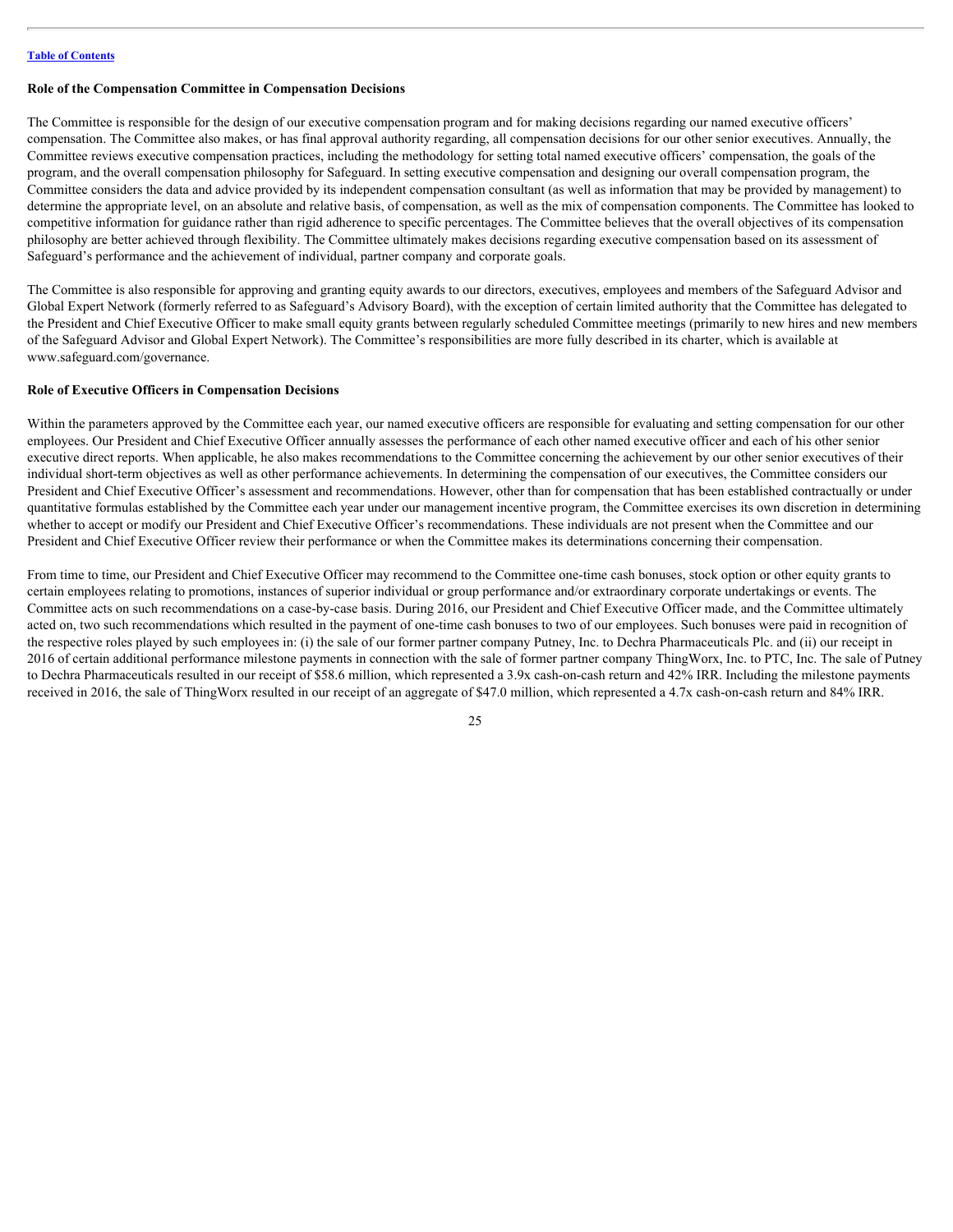#### <span id="page-29-0"></span>**Role of Consultant**

During 2016, as in recent years, the Committee engaged Semler Brossy Consulting Group, LLC, an independent compensation consulting firm, to assist the Committee by providing compensation expertise regarding peer group analysis and compensation data, helping the Committee select appropriate performance measures and goals and advising the Committee regarding evolving compensation best practices and trends. Specifically, Semler Brossy provided information relating to competitiveness of pay levels, compensation plan design, specific equity grant matters, market trends, risk assessment and management and technical considerations concerning named executive officers, other executives and directors. In 2016, such information was used by the Committee in connection with compensation adjustments for certain members of our executive management team. Semler Brossy also assisted the Committee with the reporting of executive compensation matters relating to 2016 under applicable SEC disclosure rules. Semler Brossy does not provide services to Safeguard other than those provided to the Committee. Semler Brossy reported to and acted at the direction of, and attended selected meetings as requested by, the Chairperson of the Committee.

The Committee, which has the sole authority to hire and terminate its consultant, evaluates the performance of its consultant annually. In 2016, the Committee considered whether Semler Brossy was "independent," pursuant to SEC and NYSE rules and our corporate governance documents, and determined that Semler Brossy and its consultants meet those independence standards. In addition, based on its evaluation of Semler Brossy's independence and information provided by Semler Brossy, the Committee also determined in 2016 that Semler Brossy's services did not present any conflict of interest.

The Committee has utilized the services of Semler Brossy since 2008. Semler Brossy is compensated on an hourly billing basis. Invoices are directed to and reviewed and approved by the Chairperson of the Committee before payment by Safeguard.

#### <span id="page-29-1"></span>**Setting Executive Compensation**

The Committee believes that a very significant portion of each executive's total compensation should be variable or "at-risk." It is the view of the Committee that the greater the ability of an executive (based on role and responsibilities at Safeguard) to impact Safeguard's achievement of its short- and long-term objectives, the greater the percentage of such executive's overall compensation that should be "at-risk." The Committee principally utilizes variable/at-risk cash compensation and performance-based equity awards to accomplish its objectives in this regard. The following graphs represent the percentage of total compensation for the various elements (assuming the annual and long-term awards are paid at target levels) for our Chief Executive Officer (approximately 75% of his compensation being variable/at-risk) and the average percentage of total compensation for each of these elements for the other named executive officers (approximately 65% of their collective compensation being variable/at-risk) in 2016, further illustrating our emphasis on pay for performance:



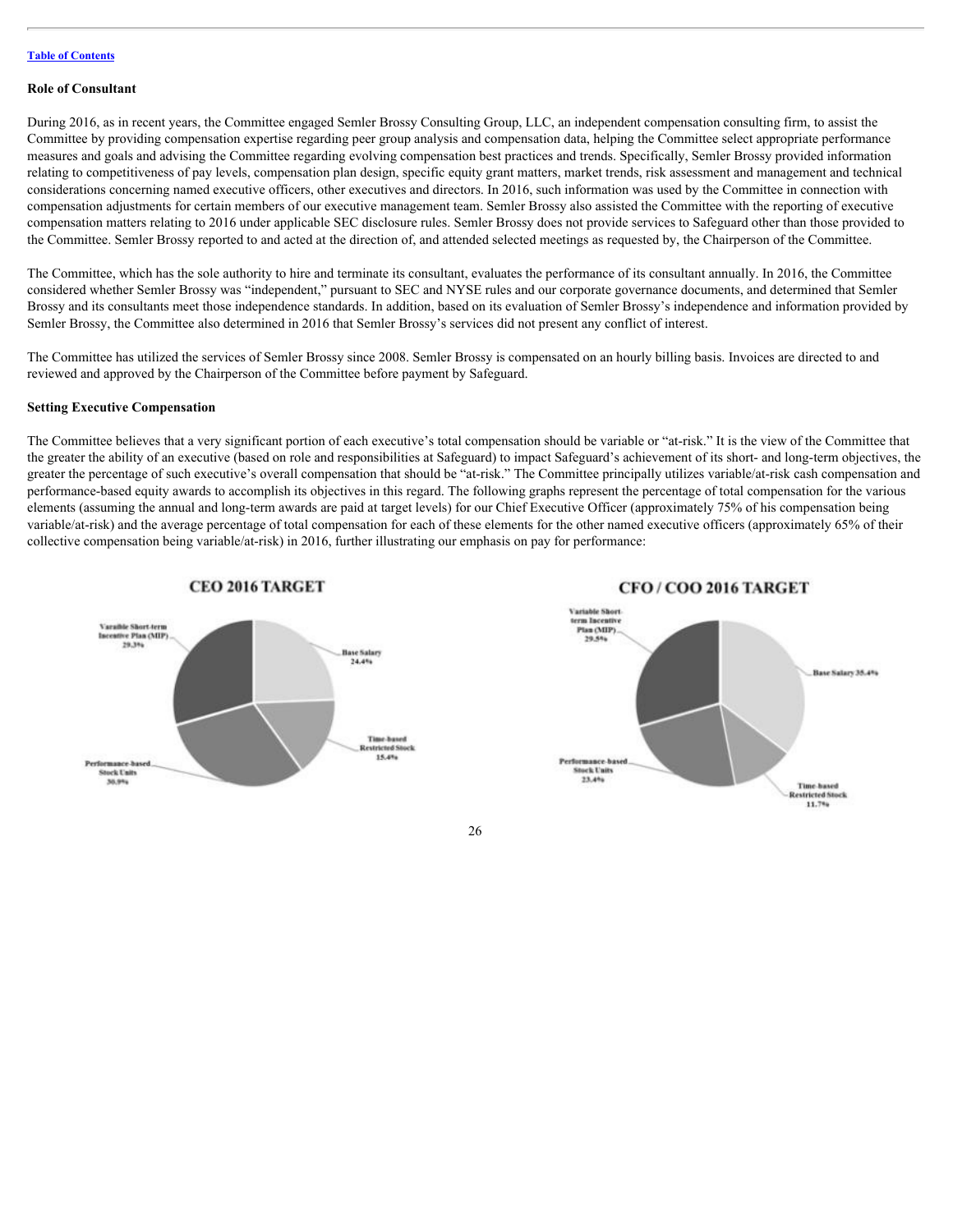Safeguard management provides the Committee with comprehensive tally sheets on an annual basis to facilitate the Committee's review of the total compensation of our named executive officers and other senior executives.

Specifically with regard to our named executive officers, the Committee annually reviews each element of total compensation and compares them to comparable elements at a group of specific companies and industries against which we believe we compete for talent and for shareholder investment, including the venture capital and private equity industries. The Committee also reviews each element of compensation by reference to industry-specific compensation surveys. The analysis provided to the Committee by Semler Brossy at its meeting in July 2015 for purposes of the Committee's consideration of 2016 cash and total compensation levels measured our compensation against data from the following sources:

| Proxy Peer Group Data       | $\sigma$ | Business development companies, registered investment companies and holding companies that are representative of the<br>unique nature of our business model for a publicly owned company. Included in this group were: Capital Southwest<br>Corporation; Harris & Harris Group, Inc.; Hercules Technology Growth Capital, Inc.; Actua, Inc. (formerly ICG Group, Inc.);<br>KCAP Financial, Inc.; Main Street Capital Corporation; MCG Capital Corporation; Triangle Capital Corporation; American<br>Capital Ltd.; Medallion Financial Corp.; and Rand Capital Corp. |
|-----------------------------|----------|----------------------------------------------------------------------------------------------------------------------------------------------------------------------------------------------------------------------------------------------------------------------------------------------------------------------------------------------------------------------------------------------------------------------------------------------------------------------------------------------------------------------------------------------------------------------|
| Venture Capital Survey Data |          | Surveys used included the following:<br>Dow Jones Private Equity Analyst – Glocap Compensation Survey (data used is limited to venture capital funds with up to<br>\$500 million in assets under management)<br>US Mercer Benchmark Database - Executive (data used is limited to companies with revenues/sales under \$500 million)<br>(Each of the surveys utilized is broad-based and, therefore, is not highly influenced by the data relating to any one company<br>included in the survey.)                                                                    |

The Committee annually evaluates the companies and surveys used for comparison purposes to be certain that the comparables reviewed by the Committee remain appropriate given mergers/acquisitions that may have occurred and any changes in relevant business scope. In connection with the commencement of its process for its 2016 compensation review, in July 2015 the Committee determined that reviewing compensation from multiple perspectives was still appropriate given Safeguard's unique business model. At such time, when the Committee prepared to conduct its annual review of total compensation levels for 2016, Semler Brossy recommended that the Committee consider slightly revising its size and business fit screens for naming peers. The recommended changes would enable the Committee to increase the number of companies in the peer group to a more typical size. The Committee concurred with the recommendation and expanded the peer group to include American Capital Ltd., Medallion Financial Corp., and Rand Capital Corp. In July 2016, when the Committee prepared to conduct its annual review of total compensation levels for 2017, Semler Brossy recommended that the Committee remove MCG Capital Corporation from the peer group (as MCG Capital had been acquired). The Committee concurred with such recommendation and MCG Capital was excluded in the competitive assessment used to determine the long-term incentive values for the named executive officers in connection with the December 2016 equity grants.

Recognizing that our business strategy, industry focus, and diverse array of partner companies make comparisons to other companies difficult, and based on the inherent challenge in matching companies, job positions and skill sets, the Committee has looked to competitive information for general guidance rather than rigid adherence to specific percentages. The Committee has determined that the overall objectives of our compensation philosophy are better achieved through flexibility in determining pay levels to address differences in duties and responsibilities, individual experience, skill levels and achievements and any retention concerns.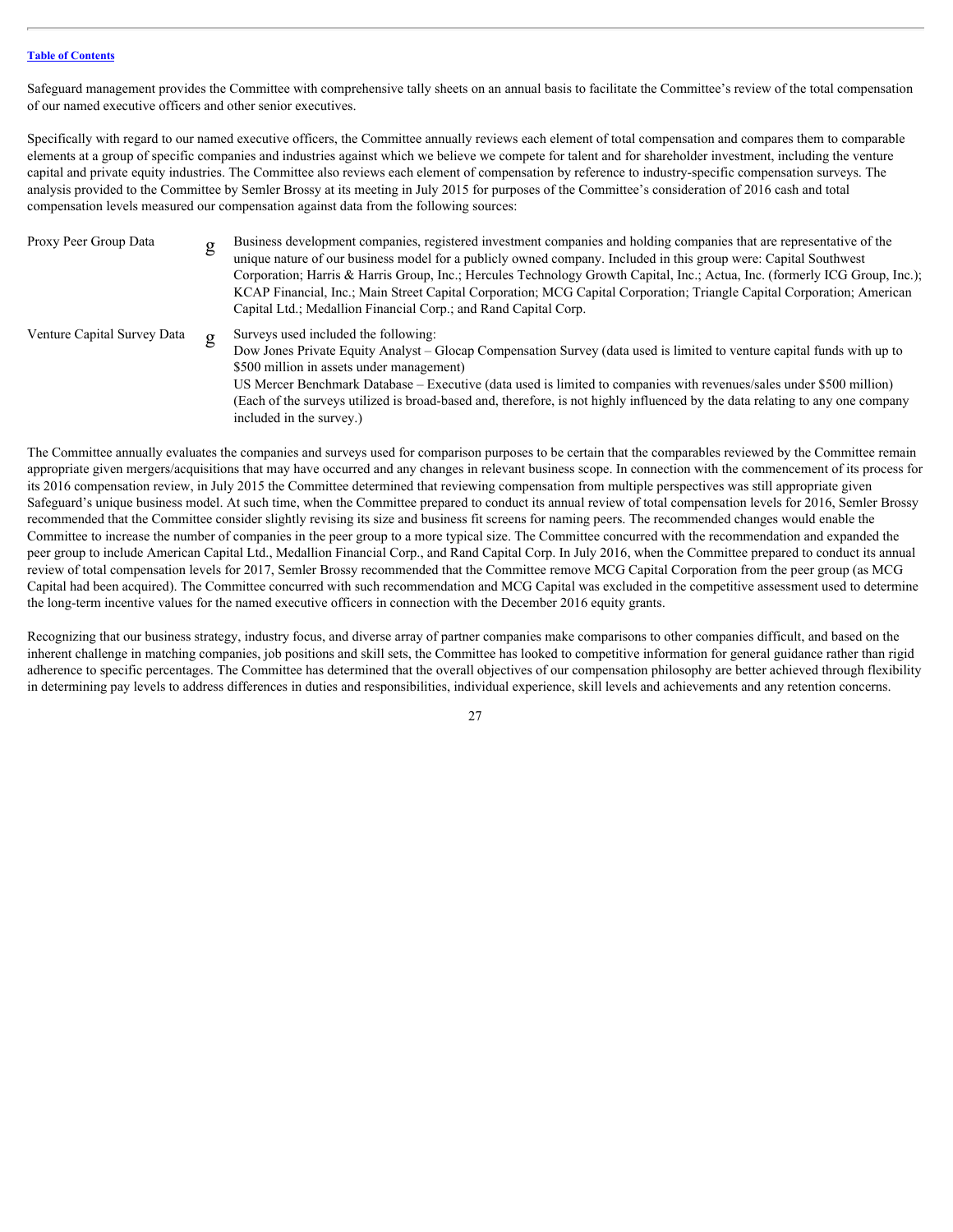#### <span id="page-31-0"></span>**Outcome of the 2016 Say-on-Pay Vote and Shareholder Outreach**

At our 2016 annual meeting of shareholders, our shareholders approved the compensation of our named executive officers, with approximately 85% of shareholder votes being cast in favor of our say-on-pay proposal on executive compensation. The Committee believes that this strong support from our shareholders is evidence that our pay-for-performance policies are working and are aligned with our shareholders' interests. Accordingly, after considering the results of the advisory vote on executive compensation in the context of its overall review of Safeguard's compensation policies, and considering our management's discussions with significant shareholders, the Committee has not and does not expect to implement any significant changes to the structure of our executive compensation program for 2017.

The Committee will continue to consider the outcome of our shareholders' advisory vote on executive compensation and shareholder feedback when making future compensation decisions for our named executive officers.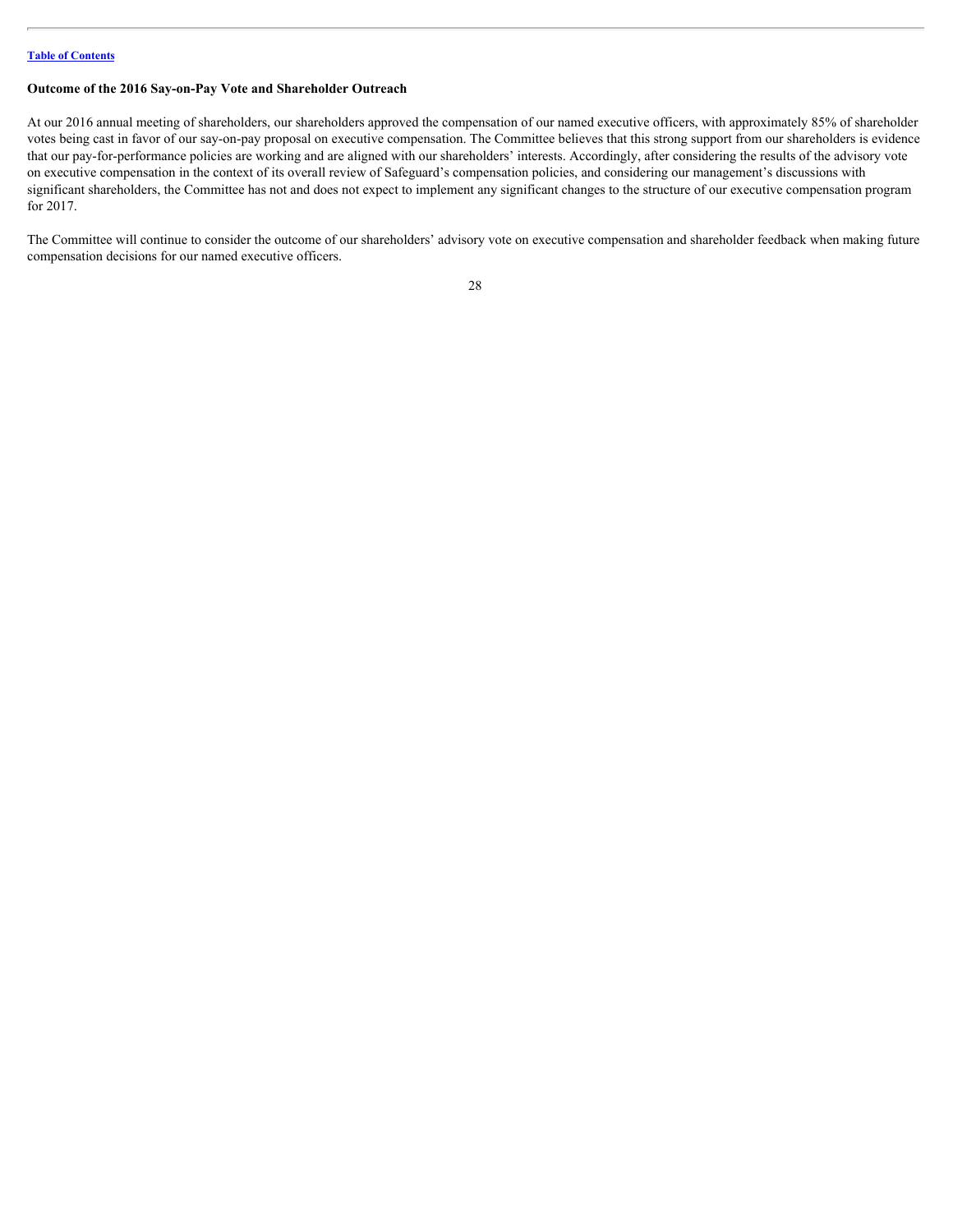## <span id="page-32-0"></span>**2016 Compensation Program**

During 2016, the Committee used the following principal elements of executive compensation to meet its overall goals:

| <b>Compensation Element</b>                                                                    | <b>Objective</b>                                                                                                                                                                                    | <b>Key Features</b>                                                                                                                                                                                          | Performance /<br>At Risk?                                                                                       |
|------------------------------------------------------------------------------------------------|-----------------------------------------------------------------------------------------------------------------------------------------------------------------------------------------------------|--------------------------------------------------------------------------------------------------------------------------------------------------------------------------------------------------------------|-----------------------------------------------------------------------------------------------------------------|
| Base Pay                                                                                       | Rewards an executive's core<br>competencies relative to skills,<br>experience, responsibilities and<br>anticipated contributions to us and our<br>partner companies.                                | Reviewed annually in comparison to No.<br>market data to ensure competitive<br>base pay; subject to adjustment<br>annually based on individual<br>performance, experience, leadership<br>and market factors. |                                                                                                                 |
| <b>Annual Incentives</b>                                                                       | Rewards an executive's contributions<br>towards the achievement of annual<br>corporate objectives and, if applicable,<br>an executive's achievement of<br>individual performance objectives.        | The Committee establishes annual<br>performance objectives that align our<br>compensation practices with our<br>shareholders' interests.                                                                     | Yes; payout occurs only upon<br>achievement of established<br>measurable goals. May not pay out.                |
| Stock Options and/or Restricted Stock (each<br>subject to time-based vesting)                  | Encourages executive ownership of<br>our stock and promotes continued<br>employment with us through the use<br>of vesting based on extended tenure<br>with Safeguard.                               | Value is realized based on future<br>stock price, with a direct correlation<br>to changes in shareholder value.                                                                                              | Yes: value increases or decreases<br>in correlation to share price.                                             |
| Stock Options and/or Performance Stock<br>Units (each subject to performance-based<br>vesting) | Correlates realized pay with increases<br>in shareholder value over a long-term<br>period.                                                                                                          | Aligns the long-term incentive award<br>with the factors critical to the<br>creation of shareholder value.                                                                                                   | Yes; executives may realize little<br>or no value if pre-determined<br>performance metrics are not<br>achieved. |
| Health and Welfare Benefits                                                                    | Provides benefits that are part of our<br>broad-based employee benefit<br>programs, including medical, dental,<br>life insurance, disability plans and our<br>$401(k)$ plan matching contributions. | Ensures competitive market practices No.<br>and promotes continued<br>employment.                                                                                                                            |                                                                                                                 |
| Severance and<br>Change-in-Control Arrangements                                                | Helps us retain certain of our named<br>executive officers and other<br>executives, providing us with<br>continuity of executive management.                                                        | Equity awards to our senior<br>executives provide for double-trigger<br>vesting upon a change in control.                                                                                                    | No.                                                                                                             |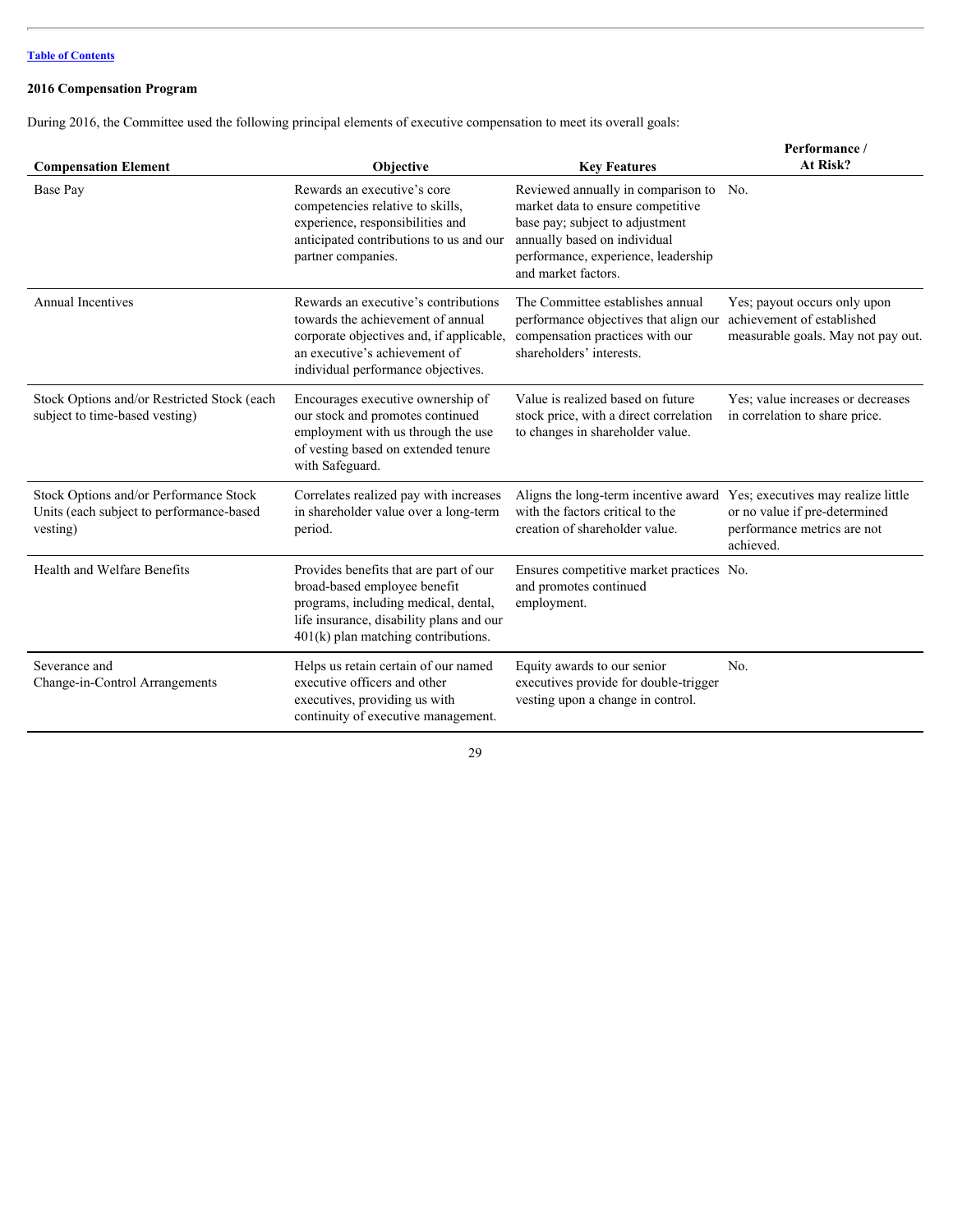*Base Pay* **.** Base pay is established initially on the basis of several factors, including market competitiveness; past practice; individual performance and experience; the level of responsibility assumed; the level of skills and experience that can be leveraged across our partner companies to facilitate their growth and success; and individual employment negotiations with executives. Each of our named executive officers has an agreement with us that sets a minimum base salary.

Base salaries typically are reviewed annually (at the end of one year and the beginning of the upcoming calendar year) by the Committee, as well as in connection with a promotion or other changes in job responsibilities. As noted above, Safeguard believes it competes for executive talent with venture capital and private equity firms, among others. In considering whether to adjust base salary levels of any of our executives for 2016, the Committee took into account:

- The proxy peer group and survey data provided by Semler Brossy;
- The Committee's assessment of Safeguard's overall performance during 2015 and the ongoing individual performance of each of our named executive officers;
- United States economic conditions, in general; and
- Changes in scope of job responsibility.

The Committee does not typically make adjustments to the base salary levels for our executives based on cost-of-living types of factors.

In December 2015, the Committee reviewed the base salaries of our named executive officers, the individual performance of each of our named executive officers and the base salary compensation of our named executive officers relative to our proxy peers and, based on such review, approved an increase in the base salary of Mr. Zarrilli from \$550,000 to \$580,000 and an increase in the base salary of Mr. Sisko from \$375,000 to \$400,000.

#### *Annual Incentives* **.**

*Incentive Opportunity*. The Committee annually awards bonuses to our executives under Safeguard's Management Incentive Program ("MIP"). The MIP is designed to provide a variable short-term incentive to each of our named executive officers and our other executives and employees principally based on Safeguard's annual performance. These awards are determined annually following the end of each calendar year, based on the Committee's assessment of: (i) the achievement by Safeguard of its objectives as a whole; and (ii) if applicable, the achievement by certain executives of individual performance objectives, as measured against target personal and corporate objectives established at the beginning of the year. Payments may be made in cash and/or equity, in the Committee's discretion. The awards have been paid solely in cash in recent years. Neither the actual awards to be made under the MIP nor the minimum long-term value of any equity grants made is guaranteed.

In early March 2016, the Committee approved corporate objectives and target award levels for 2016 for our named executive officers. For 2016, the Committee determined that each of our named executive officers would continue to be eligible to receive an award under the MIP based 100% on the achievement by Safeguard of corporate objectives. Our remaining senior executives and other employees also participated in our 2016 MIP. These other participants were eligible for MIP awards based on varied ratios of corporate and individual achievement based upon each individual's position within Safeguard. The Committee may adjust the relative weightings of corporate and individual objectives for specified employees under our MIP, including our named executive officers, in the future in light of Safeguard's overall compensation goals.

We believe that short-term compensation (such as base salary and annual incentive awards under the MIP) should not be based solely on the short-term performance of our stock, whether favorable or unfavorable, but also on our executives' management of Safeguard towards achieving the annual goals that we believe will contribute to long-term growth in shareholder value.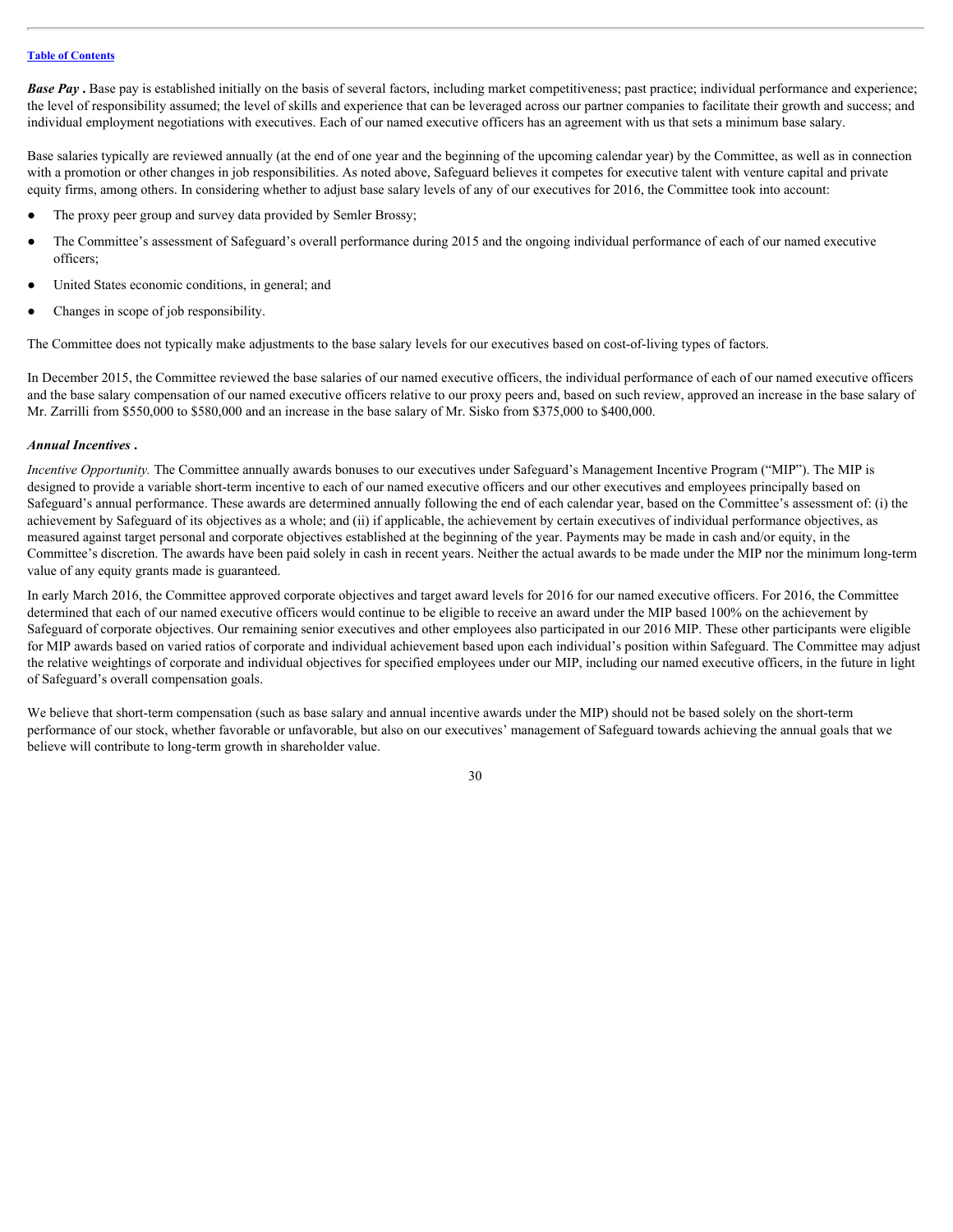*2016 Performance Measures.* In March 2016, the Committee reviewed and approved the 2016 MIP, including the corporate objectives and weightings to align the short-term incentive provided by the 2016 MIP with our 2016 business strategy. Specifically, the Committee approved the following weighting for the corporate objectives:

| Weighting                              | <b>Corporate Objectives</b>                                                                                                                                                                                                                                                                                                                                                                                                                                                                                                                                                                                                                                                                                                                                                                                                                                                                                                                                                 |
|----------------------------------------|-----------------------------------------------------------------------------------------------------------------------------------------------------------------------------------------------------------------------------------------------------------------------------------------------------------------------------------------------------------------------------------------------------------------------------------------------------------------------------------------------------------------------------------------------------------------------------------------------------------------------------------------------------------------------------------------------------------------------------------------------------------------------------------------------------------------------------------------------------------------------------------------------------------------------------------------------------------------------------|
| 50% - Partner Company<br>Performance   | 50% of the total possible points attributable to corporate objectives were based on the achievement by our partner companies of specific<br>performance-related goals (with three or more measurable goals identified for each partner company). Specifically, the Committee:                                                                                                                                                                                                                                                                                                                                                                                                                                                                                                                                                                                                                                                                                               |
|                                        | Defined performance-related metrics for each of our partner companies as of the creation of the 2016 MIP (29 partner companies)<br>that varied by partner company based on their business plans and strategies and stages of development. (A table highlighting a<br>summary of the types of performance metrics for the partner companies in which Safeguard had deployed capital and held an<br>active interest as of the adoption of the 2016 MIP is set forth below.)                                                                                                                                                                                                                                                                                                                                                                                                                                                                                                   |
|                                        | Determined that, for 2016, partner companies would be grouped into three groups, based on the amount of capital deployed into<br>each partner company by Safeguard. Partner companies representing our largest deployments, approximately \$166.8 million<br>deployed into 9 partner companies, constitute 46.65% of the target total points; the middle group of companies, representing the<br>deployment of approximately \$122.5 million into 10 partner companies, constitute 34.27% of the target total points; and the<br>smaller group of companies, representing the deployment of approximately \$68.3 million into 10 partner companies, constitute<br>19.11% of the target total points. The weighting of partner companies' performance may vary from year to year based on such<br>factors as the Committee determines to be appropriate. The intent of the weighting is to reward the activities that have the most<br>impact on Safeguard's value creation. |
| 50% - Overall Corporate<br>Performance | 50% of the total possible points attributable to corporate objectives were based on the Committee's evaluation of the overall corporate<br>performance of Safeguard during 2016. In March 2016, the Committee specifically identified the following corporate objectives that<br>would be considered in making its assessment of overall corporate performance:                                                                                                                                                                                                                                                                                                                                                                                                                                                                                                                                                                                                             |
|                                        | Capital deployments: specifically, adding to the net number of Safeguard's partner companies and judiciously managing capital<br>deployed to coincide with cash in-flow expectations;                                                                                                                                                                                                                                                                                                                                                                                                                                                                                                                                                                                                                                                                                                                                                                                       |
|                                        | Returning sufficient capital to pursue overall strategic intentions and exploring alternative financing methods; and                                                                                                                                                                                                                                                                                                                                                                                                                                                                                                                                                                                                                                                                                                                                                                                                                                                        |
|                                        | Share value appreciation in line with Safeguard's proxy peer group.                                                                                                                                                                                                                                                                                                                                                                                                                                                                                                                                                                                                                                                                                                                                                                                                                                                                                                         |
|                                        | The Committee also reserved the ability to consider its subjective analysis of the achievement of other corporate objectives and factors,<br>such as strategic initiatives and accomplishments.                                                                                                                                                                                                                                                                                                                                                                                                                                                                                                                                                                                                                                                                                                                                                                             |

The Committee established the specific performance-based corporate and partner company target metrics based on recommendations of management and taking into consideration the stage of development of each of our partner companies. Within the specific parameters of the 2016 MIP, the Committee reserved a significant level of discretion in reaching final determinations of achievement levels attained, as described above. The determination to reserve such discretion and flexibility arose from the Committee's belief, based on prior years' experiences, that, given Safeguard's business activities, as circumstances change throughout a given fiscal year, on a macro and/or a micro level, specific/rigid formulas or guidelines for measuring achievement set in the beginning of a year, if strictly applied, may well incent activity that does not result in, or compensation grants that do not match, actual shareholder value creation. The award criteria finally adopted were designed to provide management with a meaningful guideline for meeting the Committee's criteria for a target award, but not guarantee achievement or make achievement somewhat inevitable or impossible. This approach is also intended to provide the possibility of exceeding target awards and some economic recognition, albeit reduced, for near achievement of the target.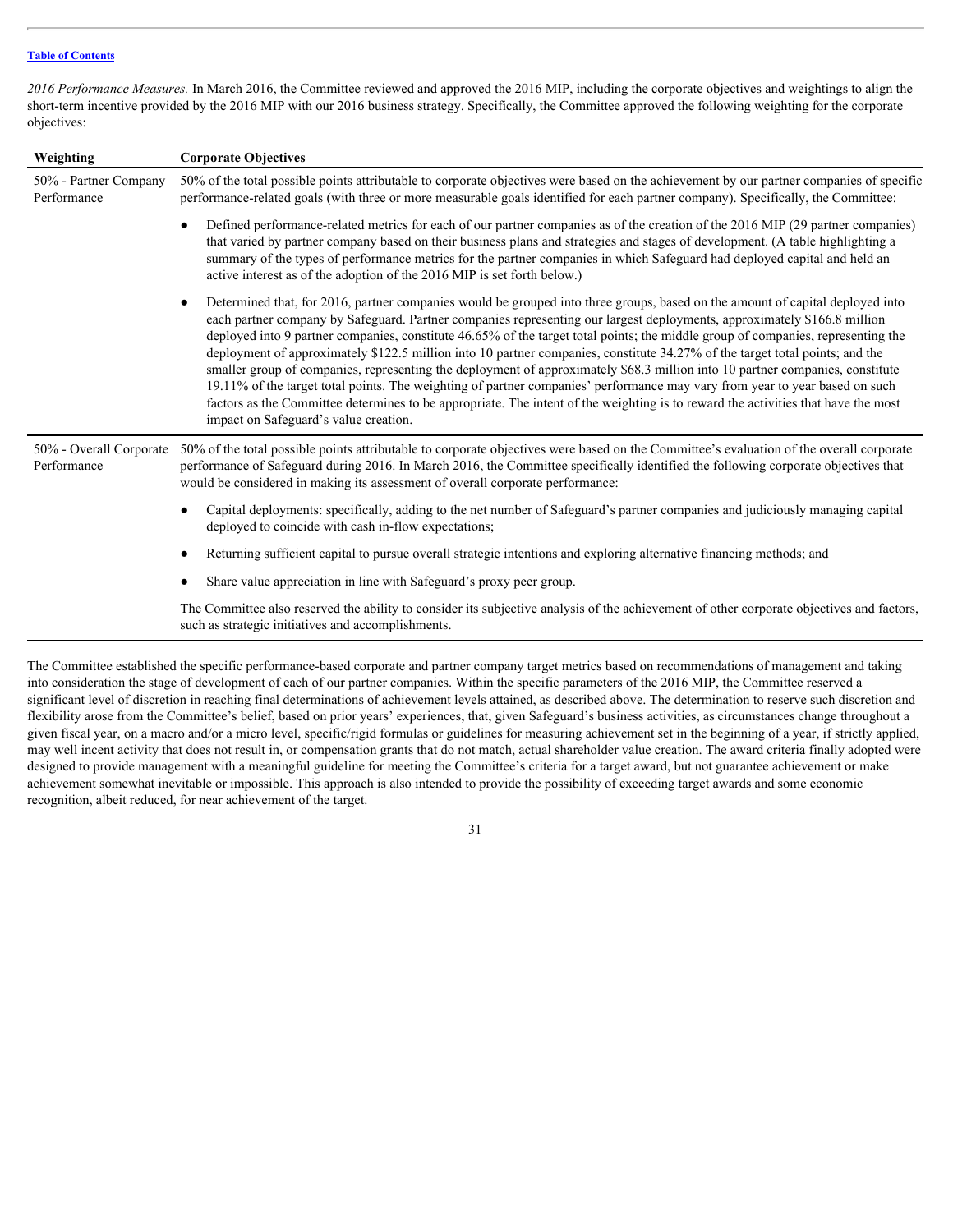The following table summarizes the specific types of performance metrics that we used to assess our partner companies included in the 2016 MIP. The achievement of the specific performance objectives set for our partner companies represents the basis upon which the Committee determined corporate achievement attributable to our partner companies under the 2016 MIP.

|                                        | <b>Partner Companies</b>                                                                 |                  |  |
|----------------------------------------|------------------------------------------------------------------------------------------|------------------|--|
| <b>AdvantEdge Healthcare Solutions</b> | Good Start Genetics                                                                      | Propeller Health |  |
| AppFirst                               | Hoopla                                                                                   | Putney           |  |
| Apprenda                               | InfoBionic                                                                               | QuanticMind      |  |
| Aventura                               | Lumesis                                                                                  | Sonobi           |  |
| Beyond.com                             | MediaMath                                                                                | Spongecell       |  |
| <b>Bridgevine</b>                      | Prognos (formerly Medivo)                                                                | Syapse           |  |
| Cask                                   | meQuilibrium                                                                             | Transactis       |  |
| CloudMine                              | NovaSom                                                                                  | Trice            |  |
| Clutch Holdings                        | Pneuron                                                                                  | WebLinc          |  |
| <b>Full Measure</b>                    |                                                                                          | <b>Zipnosis</b>  |  |
|                                        | 2016 Objectives / Targets (may include one or more of the following performance metrics) |                  |  |

- Achieve specified level of annual revenue, annualized contract value, bookings, etc.
- Achieve specified level of EBITDA or specified margin
- Achieve specified reduction in operating expenses
- Complete additional equity or debt financing
- Augment management team, board of directors or advisory board
- Explore strategic and corporate development options
- Expand sales efforts to additional territories
- Achieve regulatory approval of specified products
- Achieve product launch or expansion of product reach
- Achieve commercial sales of product(s) or service(s), or successful product implementation
- Increase customer base
- Increase user base

Consistent with their respective employment agreements and Safeguard's overall compensation philosophy, and based upon multiple factors reviewed by the Committee, including an assessment of competitive compensation data in the market in which Safeguard competes for executive talent and to better align the interests of Safeguard management and our shareholders, the Committee set the following target MIP awards for 2016 for our named executive officers:

| <b>Name</b>          | 2015 MIP Target<br><b>Variable Incentive (1)   </b> | 2016 MIP Target<br>Variable Incentive (1) | 2017 MIP Target<br>Variable Incentive (1) |
|----------------------|-----------------------------------------------------|-------------------------------------------|-------------------------------------------|
| Stephen T. Zarrilli  | \$660,000                                           | \$696,000                                 | \$696,000                                 |
| Jeffrey B. McGroarty | $\frac{1}{2}$ 228,750                               | \$228,750                                 | \$228,750                                 |
| Brian J. Sisko       | \$337,500                                           | \$360,000                                 | \$360,000                                 |

(1) The 2015 and 2017 MIP target variable incentive amounts have been included for comparison purposes. The 2016 MIP target variable incentives for Messrs. Zarrilli and Sisko were increased in connection with overall adjustments to their compensation packages as discussed in this Compensation Discussion and Analysis.

There were no mandatory minimum awards payable under the 2016 MIP, and awards were paid based upon the Committee's determination of the level of achievement of the corporate (and, for certain members of the senior executive group, individual performance) objectives. Payouts were measured in the aggregate on a sliding scale basis from 0% to a possible 150%.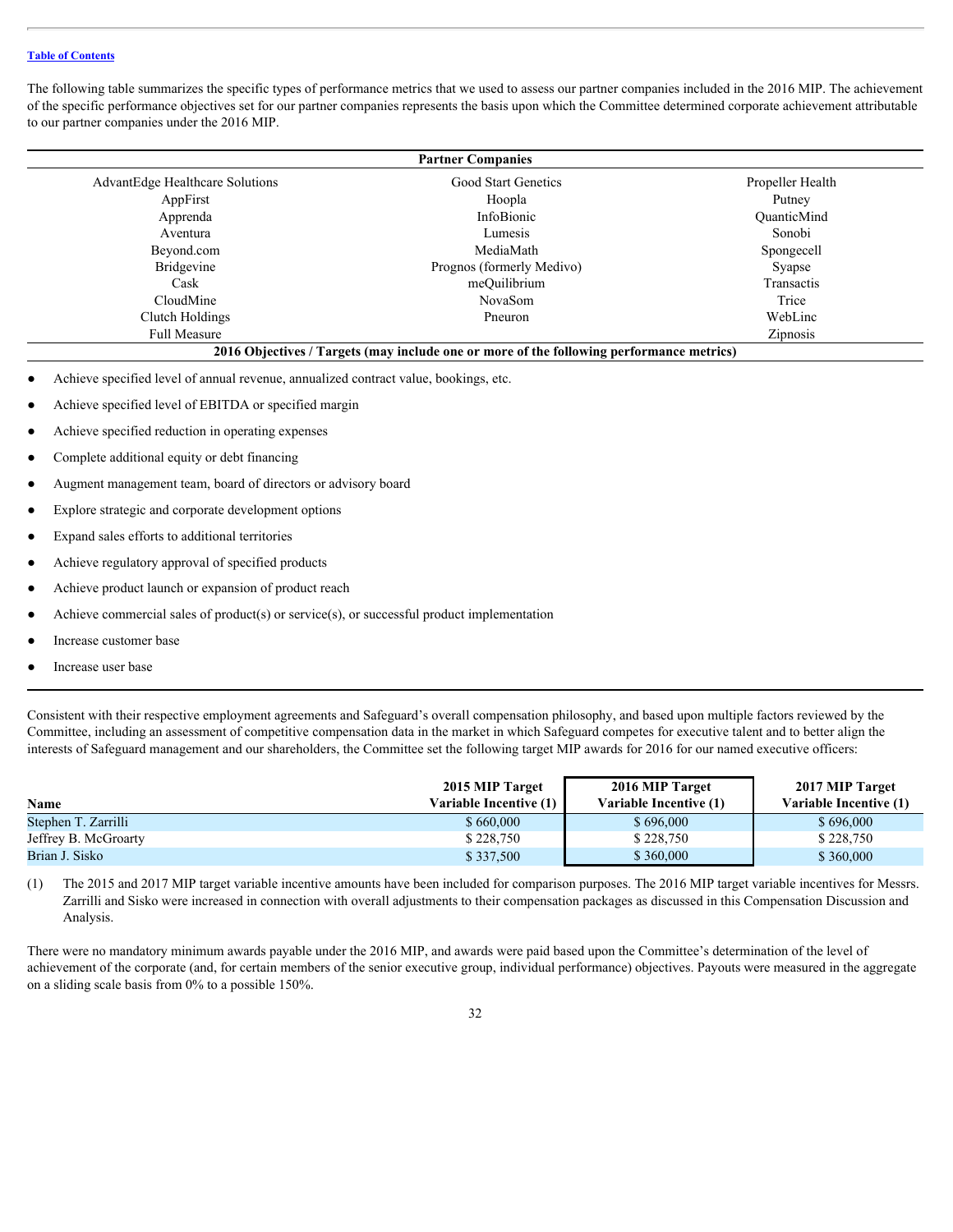#### *Determination of 2016 Payouts.*

In late 2016 and early 2017, the Committee reviewed Safeguard's corporate performance against the corporate objectives set forth above and determined the following payout levels (with the final payouts conditioned upon the completion of the audit of our 2016 consolidated financial statements and internal control over financial reporting without any unexpected material adjustments). Overall, the Committee determined that 2016 was a year of positive results for Safeguard, though not all goals were achieved. The key factors upon which the Committee based its determination of the payout level are also summarized below.

| <b>Corporate Objectives:</b>                                                                                                                                                                                                                                                | <b>Payout Level</b><br>(as a % of target) |
|-----------------------------------------------------------------------------------------------------------------------------------------------------------------------------------------------------------------------------------------------------------------------------|-------------------------------------------|
| <b>Partner Company Performance</b>                                                                                                                                                                                                                                          | 94%                                       |
| • 20 of 29 partner companies met or exceeded the majority of their applicable performance goals established as part of the 2016 MIP;                                                                                                                                        |                                           |
| • Aggregate 2016 revenue for our partner companies as a whole grew by approximately 5% in the aggregate year over year; and                                                                                                                                                 |                                           |
| • Management teams were augmented, follow-on capital was successfully raised and partner companies were positioned for the next stage<br>of development.                                                                                                                    |                                           |
| <b>Overall Corporate Performance</b>                                                                                                                                                                                                                                        | 80%                                       |
| • We consummated four new partner company transactions during 2016;                                                                                                                                                                                                         |                                           |
| • Our total capital deployments in 2016 approximated \$79.3 million, with new deployments of approximately \$22.9 million for four new<br>partner companies and follow-on deployments of approximately \$56.4 million for 18 existing partner companies;                    |                                           |
| • We realized approximately \$72.7 million in aggregate proceeds (excluding additional escrowed funds of \$1.2 million) related to (i) two<br>2016 partner company exits (Putney and Bridgevine) and (ii) prior years' exit activity (ThingWorx, Drive Factor and Quantia); |                                           |
| • Our stock price performed below the median performance of our proxy peer group;                                                                                                                                                                                           |                                           |
| • We repurchased an aggregate of approximately 423,000 shares of our common stock for an aggregate of \$5.4 million; and                                                                                                                                                    |                                           |
| $\bullet$ We set the stage for 2017 success with multiple exit strategies in play.                                                                                                                                                                                          |                                           |
| <b>Total Percentage</b>                                                                                                                                                                                                                                                     | 87%                                       |

Based on its assessment of the achievement of the 2016 MIP corporate objectives, the Committee authorized the following individual awards to Safeguard's named executive officers. The Committee determined, based on consultations with the Committee's independent consultant and analysis of data related to incentive payment practices being followed within Safeguard's peer group and throughout the U.S. financial services industry as a whole, to pay 2016 MIP payments to our executives solely in cash.

| <b>Name</b>                                      | Payout Level (1) | <b>Total Variable Incentive Payment</b> |
|--------------------------------------------------|------------------|-----------------------------------------|
| Stephen T. Zarrilli                              | 87%              | 605,520                                 |
| Jeffrey B. McGroarty                             | 87%              | 199,013                                 |
| Brian J. Sisko                                   | 87%              | 313,200                                 |
| Named Executive Officers, as a group (3 persons) | 87%              | 1,117,733                               |
|                                                  |                  |                                         |

(1) In percentage terms versus targeted incentive amount.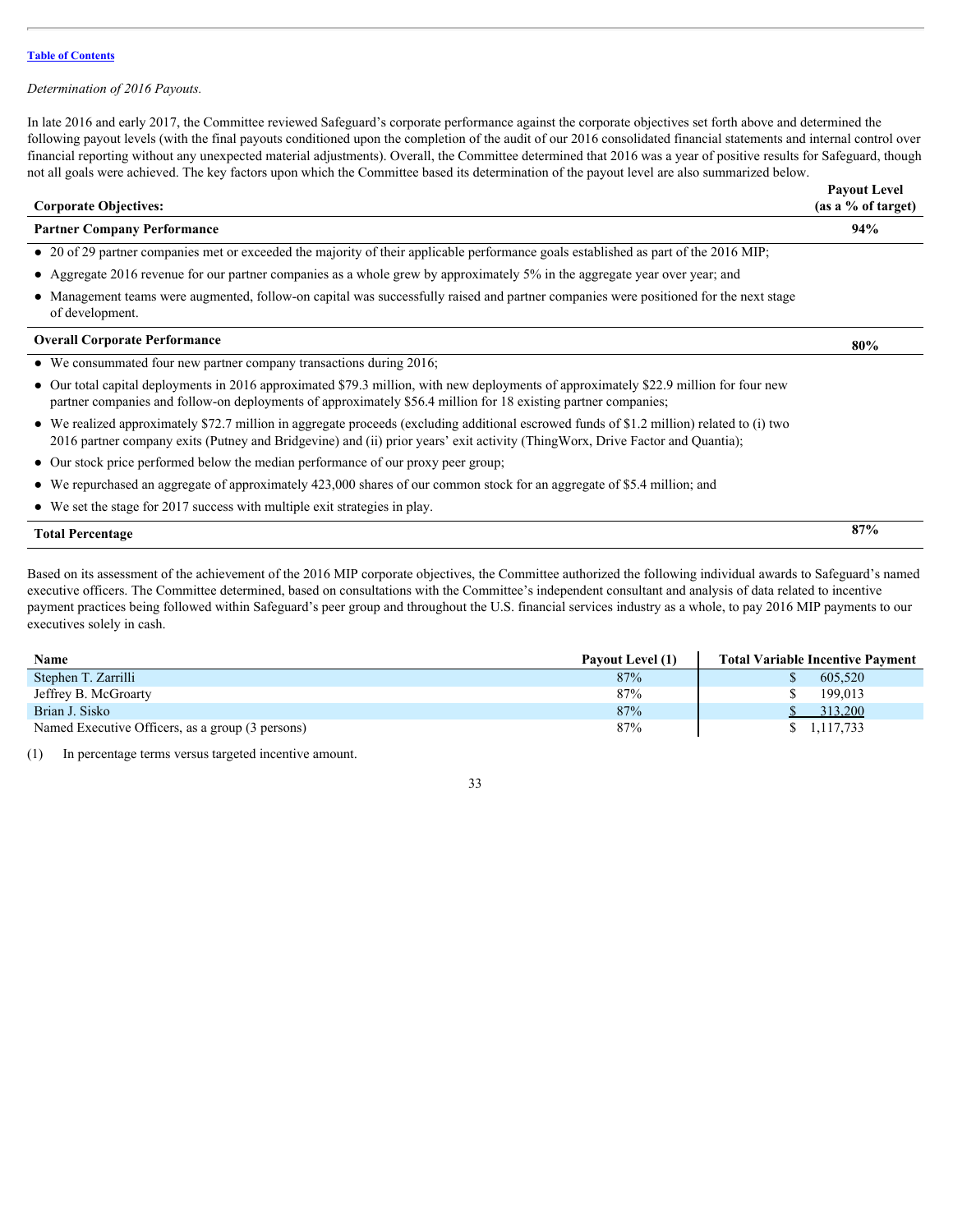Long-Term Incentives. As noted above, we compete for executive talent with venture capital and private equity firms, and the Committee reviews and includes comparative information regarding venture capital and private equity industry compensation practices as part of its overall compensation analysis. In these industries, executives (referred to as "managing partners" or "managing directors") typically have compensation programs heavily weighted towards long-term incentive, structured as a share of the fund's profits, payable in cash (referred to as "carry"). We currently do not provide our executives with the equivalent of a "carry." Instead, as part of our overall executive compensation program, we review our equity compensation plans in light of the type of economic benefit and performance metrics that would be included in a "carry" approach to compensation. We compare the initial equity awards made to our named executive officers against our assessment of the carry, which would typically be provided to executives in positions of comparable responsibility at private equity and/or venture capital firms at that time. Based upon information available to the Committee through its consultant, we continually reassess the competitiveness of our executives' long-term compensation opportunity against a carry methodology as well as other relevant metrics from other types of businesses within our peer group. The potential value for long-term equity grants is intended to be competitive with those held by comparable executives at companies included in the comparison data that is reviewed annually by the Committee (as adjusted for the senior executive's experience).

The principal approach utilized by the Committee to meet the need for a long-term incentive component to Safeguard's executive compensation program has been the granting of significant amounts of equity to our named executive officers. Our equity compensation plans allow for the grant of: (i) stock options, (ii) restricted stock, (iii) restricted stock units (which include deferred stock units ("DSUs") and performance stock units ("PSUs")) and (iv) such other equity-based awards as the Committee may determine to be appropriate from time to time. The mix of the types of equity-based awards may vary from time to time.

Beginning in 2013, the Committee decided that equity grants in the form of restricted stock and restricted stock units would be the principal component of Safeguard's long-term incentive program, although stock options are still granted from time to time. The decision to use primarily restricted stock and restricted stock units, a significant percentage of which are subject to performance-based vesting based on the capital-return based vesting model (which the Committee initially implemented in 2008 and is discussed in more detail below) was based, in part, on a recommendation from the Committee's compensation consultant to further align management's interests with our shareholders' interests and to create an appropriate balance for our senior executives between incentive and retention. The Committee also determined that such capital-return based vesting model best aligns the long-term incentive award to the factors critical to the creation of shareholder value. Our executive officers will receive value from these capital-return based vesting awards only if the pre-determined performance conditions are met.

While the Committee has decided to use primarily restricted stock and restricted stock units subject to the capital-return based vesting model, in general, the Committee allocates equity grants (both initial and any annual grants) between (i) equity grants subject to performance-based vesting using the capital-return based vesting model, as discussed in more detail below, and (ii) equity grants subject to simple time-based vesting. The Committee believes that allocating equity grants in this way aligns the long-term interests of Safeguard management and our shareholders and creates a balance for our senior executives between incentive and retention. The Committee may allocate equity grants in a different manner in special circumstances.

At present, our issued and outstanding performance-based equity grants are subject to "capital-return based vesting."

The capital-return based vesting model vests the particular equity grants awarded based on aggregate cash returns received by Safeguard from the ultimate monetizations of phantom "pools" of Safeguard's partner companies that were typically first funded during the same calendar year in which those equity grants were made.

The capital-return based vesting model has evolved over time as conditions in the marketplace have changed and as the Committee has gained further experience with predicting intended or targeted outcomes. The current capital-return based vesting model provides that, subject to minimum time periods having expired with respect to grants that were granted on or after 2014, vesting will begin to occur once a minimum cash return hurdle with respect to the relevant partner company pool is reached and will continue to occur incrementally over time as cash returned on the relevant partner company pool approaches targeted levels. In all instances since the inception of the capital-return based vesting model, adjustments are made to the required cash return hurdle amounts if and when Safeguard deploys additional capital into any of the partner companies included in the relevant pool of partner companies.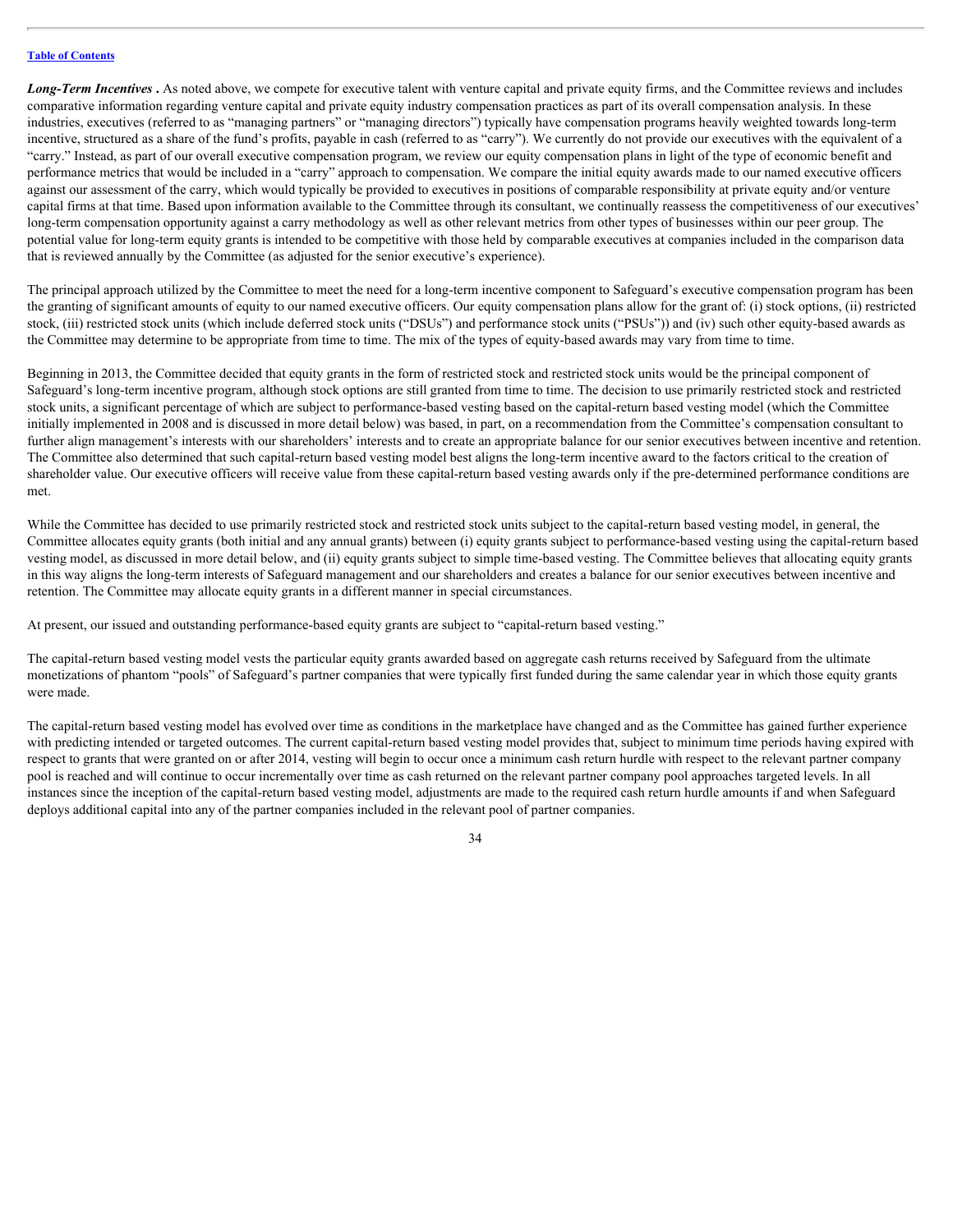For the performance-based equity grants that were granted through 2013, vesting of such grants *begins to occur* after cash proceeds received by Safeguard from the ultimate monetization of the pool of partner companies applicable to such grants equals the aggregate capital deployed by Safeguard in such pool of partner companies plus an amount approximating Safeguard's annual overhead ("allocated overhead"). Proceeding on a linear basis from that point, all such grants will fully vest upon the achievement of a predetermined target amount of proceeds that must be received by Safeguard from the ultimate monetization of the pool of partner companies applicable to such grants. For such performance-based equity grants made through 2012, such predetermined target amounts of proceeds needed for full vesting are equal to 3 times the aggregate capital deployed by Safeguard in the relevant pool of partner companies (plus allocated overhead). For such performance-based equity grants made in 2013, such predetermined target amounts of proceeds needed for full vesting are equal to 2.4 times the aggregate capital deployed by Safeguard in the relevant pool of partner companies (plus allocated overhead). The foregoing change in target amounts for full vesting (i.e., 2.4 times capital deployed for 2013 deployments versus 3 times capital deployed for deployments through 2012) was due to the Committee's determination that such a reduction was appropriate given the overall lower returns experienced generally within the venture capital and private equity markets since 2008. For the same reason, the Committee decided to further revise the predetermined target amounts of proceeds needed for initial vesting and full vesting for performance-based equity grants that were granted starting in 2014, and also considered the actual vesting that was occurring over time relating to the partner company pools previously created in the earliest years of the capital-return based vesting model as well as market feedback regarding Safeguard's long-term incentive program.

For performance-based equity grants that were granted since 2014, the predetermined target amounts of proceeds that must be received by Safeguard from the ultimate monetizations of the applicable pool of partner companies *before any vesting occurs* for such equity grants was raised to 1.25 times the aggregate capital deployed by Safeguard in the applicable pool of partner companies (plus allocated overhead). Subject to minimum time periods having been reached as described *below* , such performance-based equity grants will vest, as follows:

| <b>Required Multiple of Capital Deployed in</b> |                                                                                   |
|-------------------------------------------------|-----------------------------------------------------------------------------------|
| Applicable Pool (plus allocated overhead)*      | <b>Resulting Cliff Vesting and Cash Payment Metrics</b>                           |
| .25x                                            | $25\%$ vesting                                                                    |
| .50x                                            | 50% (incremental 25%) vesting                                                     |
| .75x                                            | 75% (incremental 25%) vesting                                                     |
| 2.00x                                           | $100\%$ (incremental $25\%$ ) vesting                                             |
| 2.25x                                           | Cash equal to 25% of performance grant values                                     |
| 2.50x                                           | Cash equal to 50% (incremental $25\%$ ) of performance grant values <sup>**</sup> |
|                                                 |                                                                                   |

Notwithstanding the above vesting thresholds, so as to ensure against the unlikely possibility that performance-based equity grants do not vest too quickly (for example, if cash proceeds relating to a particular pool are achieved very soon after the equity grant date), the Committee required that such performance-based equity grants not vest (or cash amounts be paid) more quickly than based upon the following schedule following grant:

- March 15 th of the second calendar year following the grant date  $-25\%$ ; and
- Each September 15 th and March 15 th thereafter  $12 \frac{1}{2}\%$  increments.

In addition, recipients must be actively employed/providing service to Safeguard through such dates.

\*\* Cash amounts will continue to accrue/be paid at the rate of 25% of performance grant values for each .25x of additional return of deployed capital in the applicable pool; provided, however, no cash amounts shall accrue/be payable to any participant who is considered a named executive officer (for reporting purposes under the Securities Exchange Act of 1934) relating to any returns of capital beyond 3x deployed capital in the applicable pool, effectively capping the combined equity and cash incentive payout for named executive officers at 200%. No further vesting or cash accruals/payments will be made beyond the term of the grant, which is 10 years following the grant date.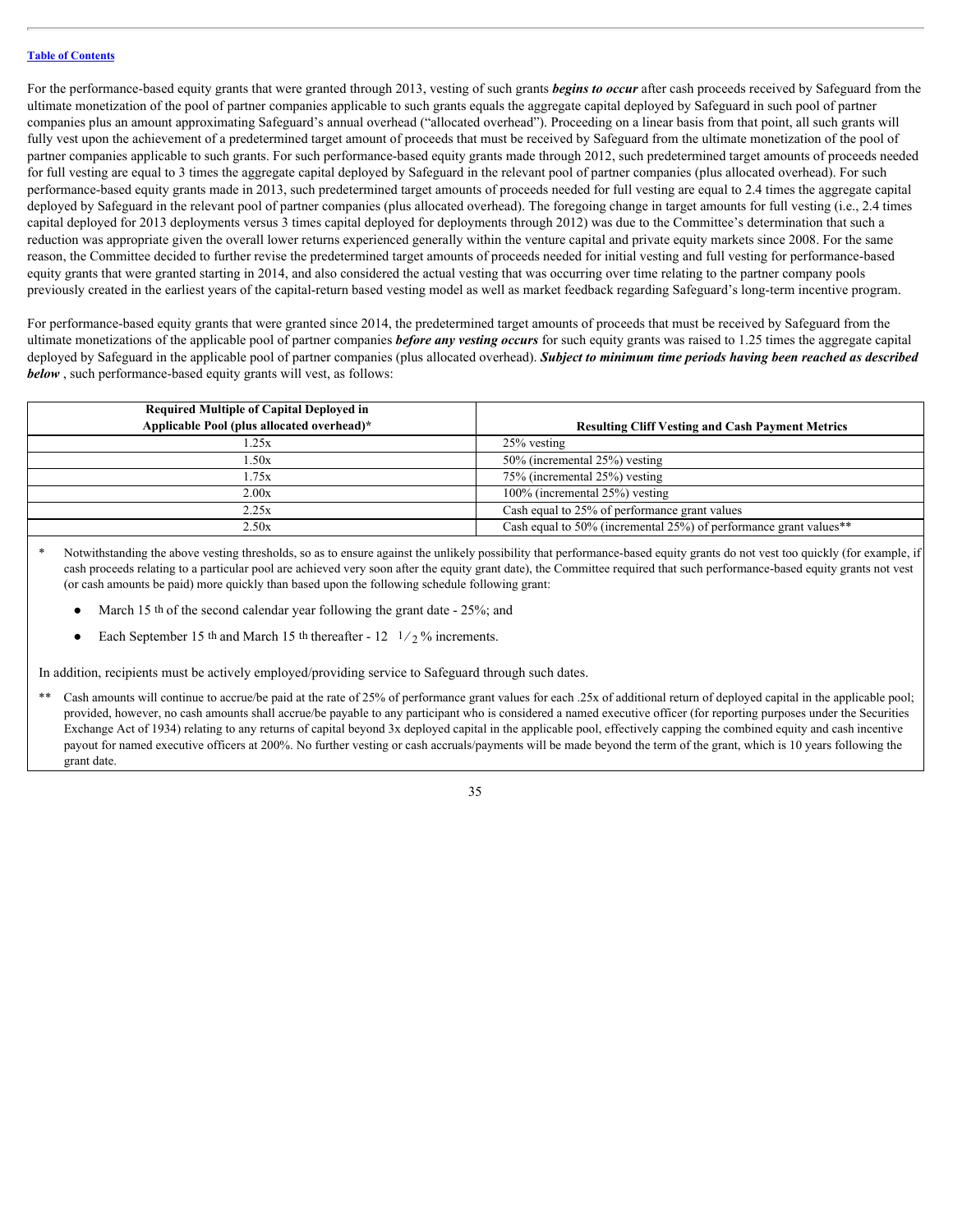In December 2016, the Committee reviewed the competitive market data provided by its consultant, the individual performance of each of our named executive officers and an assessment of the long term incentive compensation of our named executive officers relative to our proxy peers and, based upon such review, increased Mr. Zarrilli's long-term incentive value to better match his compensation opportunity to the market in which we compete for talent. The long-term incentive value for the 2016 equity grant for Mr. Zarrilli increased by 22.2%, and serves the Committee's objective of continuing to put a greater emphasis on the long-term performance based component of incentive compensation. The long-term incentive values for the 2016 equity grants for Messrs. McGroarty and Sisko did not increase over the values for their respective equity grants granted in 2015.

All equity grants to our named executive officers in 2016 were made under our 2014 Equity Compensation Plan and were allocated between (i) performance-based vesting and (ii) time-based vesting as follows:

- Two-thirds of the total underlying shares are subject to performance-based vesting using the capital-return based vesting model; and
- One-third of the total underlying shares are subject to time-based vesting; of such amount, 25% vest on March 1, 2018, and the remaining 75% vest in 12 equal quarterly installments commencing on March 15, 2018, and on the fifteenth day of each June, September, December and March thereafter.

For performance-based equity grants that were granted in 2016, the pool of partner companies against which vesting will be measured are those companies into which we first deployed capital during 2016, consisting of: Aktana, Inc., Brickwork, Moxe Health Corporation and T-Rex Group, Inc. The aggregate capital deployed to such partner companies at December 31, 2016 was \$22.9 million and the approximate annual overhead amount for 2016 was \$16 million.

For 2016, our named executive officers received the following equity grants:

|                                | <b>Restricted</b> | <b>Nominal Value of Restricted</b> |         | <b>Target Value of</b> |
|--------------------------------|-------------------|------------------------------------|---------|------------------------|
| <b>Named Executive Officer</b> | <b>Shares (1)</b> | Shares (2)                         | PSUs(3) | PSUs(2)                |
| Stephen T. Zarrilli            | 29,914            | \$366,671                          | 59,827  | \$733,329              |
| Jeffrey B. McGroarty           | o.799             | 83,339                             | 13,597  | \$166,665              |
| Brian J. Sisko                 | 12,237            | $\frac{1}{2}$ 149,995              | 24,475  | \$300,002              |

(1) The shares of restricted stock granted vest 25% on March 1, 2018, and in 12 equal quarterly installments commencing on March 15, 2018, and on the fifteenth day of each June, September, December, and March thereafter, assuming the executive's continued employment by Safeguard as of such dates.

(2) Based on the average closing price of our stock for the 20 consecutive trading days immediately preceding the grant date (December 30, 2016).

(3) The PSUs (which are restricted stock units subject to performance-based vesting) vest (as described above) based upon the 2016 capital-return based vesting model adopted by the Committee.

As of December 31, 2016, the following vesting under capital-return based vesting grants had been achieved:

| <b>Performance Pool</b> | <b>Expiration Date</b>                   | <b>Vested Percentage</b> |
|-------------------------|------------------------------------------|--------------------------|
| 2008                    | September 30, 2016 and December 23, 2020 | 32%                      |
| 2009                    | October 30, 2019                         | 0%                       |
| 2010                    | November 5, 2020                         | 0%                       |
| 2011                    | September 30, 2021                       | 3%                       |
| 2012                    | October 2, 2022 and December 5, 2022     | 0%                       |
| 2013                    | October 31, 2023                         | 0%                       |
| 2014                    | December 31, 2024                        | 0%                       |
| 2015                    | December 31, 2025                        | 0%                       |
| 2016                    | December 31, 2026                        | 0%                       |

More information regarding the equity grants made to our named executive officers during 2016 can be found below under "Executive Compensation — Grants of Plan-Based Awards – 2016."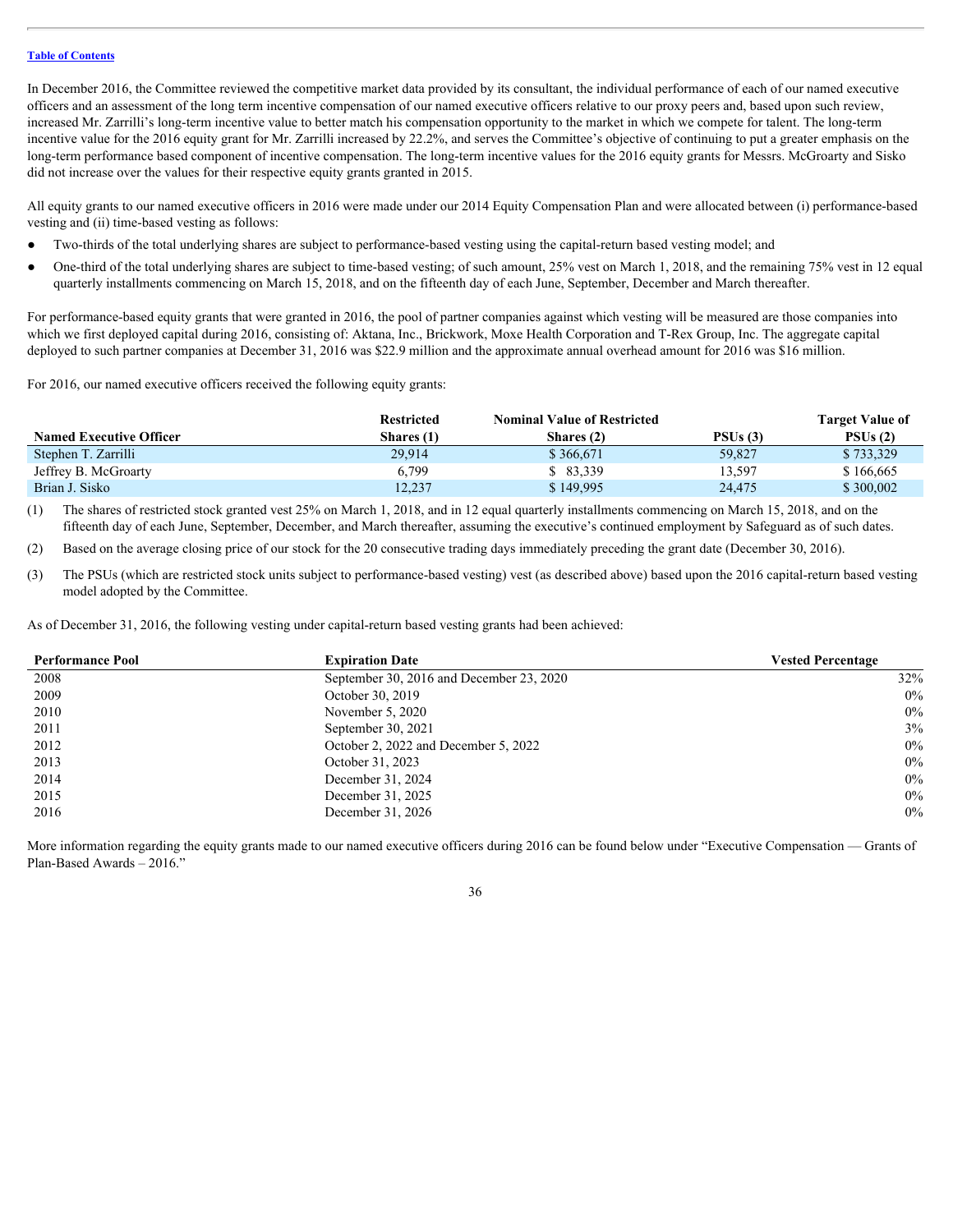The Committee annually reviews the equity awards held by our executives and other employees and also may consider awards periodically during a year in an effort to retain and motivate employees and to ensure continuing alignment of executive and shareholder interests. Grants may be made at regularly scheduled meetings or at special meetings convened to approve compensation arrangements for newly hired executives or for executives who have been promoted or are otherwise subject to changes in responsibilities. All of our stock options are granted with an exercise price equal to the average of the high and low trading prices of our common stock on the date of grant. From 2008 through 2013, the Committee utilized the end of Safeguard's fiscal third quarter each year as an acceptable and administratively convenient time to make annual determinations regarding executive equity compensation matters. Based on the structure of the capital-return based vesting model the Committee adopted in 2014, the Committee determined that the end of Safeguard's fiscal fourth quarter would be a more appropriate time to award annual equity grants. For administrative convenience, the Committee has adopted a policy of generally issuing approved grants on the last business day of the quarter for new hires or members of the Safeguard Advisor and Global Expert Network and on the last business day of the month in which grants are approved by the Committee for all other grants.

Subject to availability under our shareholder approved equity compensation plan, we expect to continue to use stock options, restricted stock and other equity awards as part of our executive compensation program, including performance-based options and PSUs. Equity grants to our key employees may be subject to forfeiture in certain limited circumstances under our Key Employee Compensation Recoupment Policy.

*Perquisites (fringe benefits)* **.** During 2016, we provided life insurance coverage ranging from \$750,000 to \$1,000,000 to each of our named executive officers at an average annual cost to Safeguard of approximately \$2,466 per named executive officer. Our named executive officers also are eligible to participate in the fringe benefits that Safeguard may offer, from time to time, on a non-discriminatory basis to all of our employees.

#### <span id="page-40-0"></span>**Severance and Change-in-Control Arrangements**

All of our executive officers are employed on an at-will basis. However, all of our named executive officers also have an agreement with Safeguard that provides for certain severance benefits in the event of termination of employment by Safeguard without "cause" or by the officer for "good reason" (as defined in the agreements).

Upon the occurrence of a termination event, each executive will be entitled to those benefits outlined in his agreement with us, which include a multiple of his then current base salary, payment of his pro rata bonus for the year of termination, accelerated vesting of certain equity awards, extension of the post-termination exercise period within which some or all of the equity awards held by the executive may be exercised, coverage under our medical, health and life insurance plans for a designated period of time and outplacement services or office space. See "Executive Compensation—Potential Payments upon Termination or Change in Control" below for a summary of the specific benefits that each named executive officer will receive upon the occurrence of a termination event.

All of the agreements under which our named executive officers receive benefits in the event of a "change in control" require a "double trigger," namely a change in control coupled with a loss of employment or a substantial change in job duties. We believe a "double trigger" provides retention incentives as well as continuity of management in the event of an actual or threatened change in control.

### <span id="page-40-1"></span>**Key Employee Compensation Recoupment Policy**

In April 2013, the Board approved a Key Employee Compensation Recoupment Policy (the "Recoupment Policy"). Under the Recoupment Policy, we have the right to require any "key employee" to reimburse to Safeguard all or any part of an amount equal to any cash incentive award, and/or to forfeit all or any part of any equity grant (whether vested or not), awarded, paid and/or made to such key employee within three years of a "Triggering Event" under the Recoupment Policy. For purposes of the Recoupment Policy, the term "key employee" means each of our named executive officers, each other Safeguard employee who holds the title of Vice President or above, and our controller and assistant controller. A "Triggering Event" is one or more of the following, as determined by the Board or the Committee, in its sole discretion: (i) it is determined that (a) a key employee engaged in any fraud, misconduct, gross negligence or ethical misconduct which resulted in a financial restatement by Safeguard, or any material adverse impact on Safeguard, and (b) the key employee received any cash incentive award or equity grant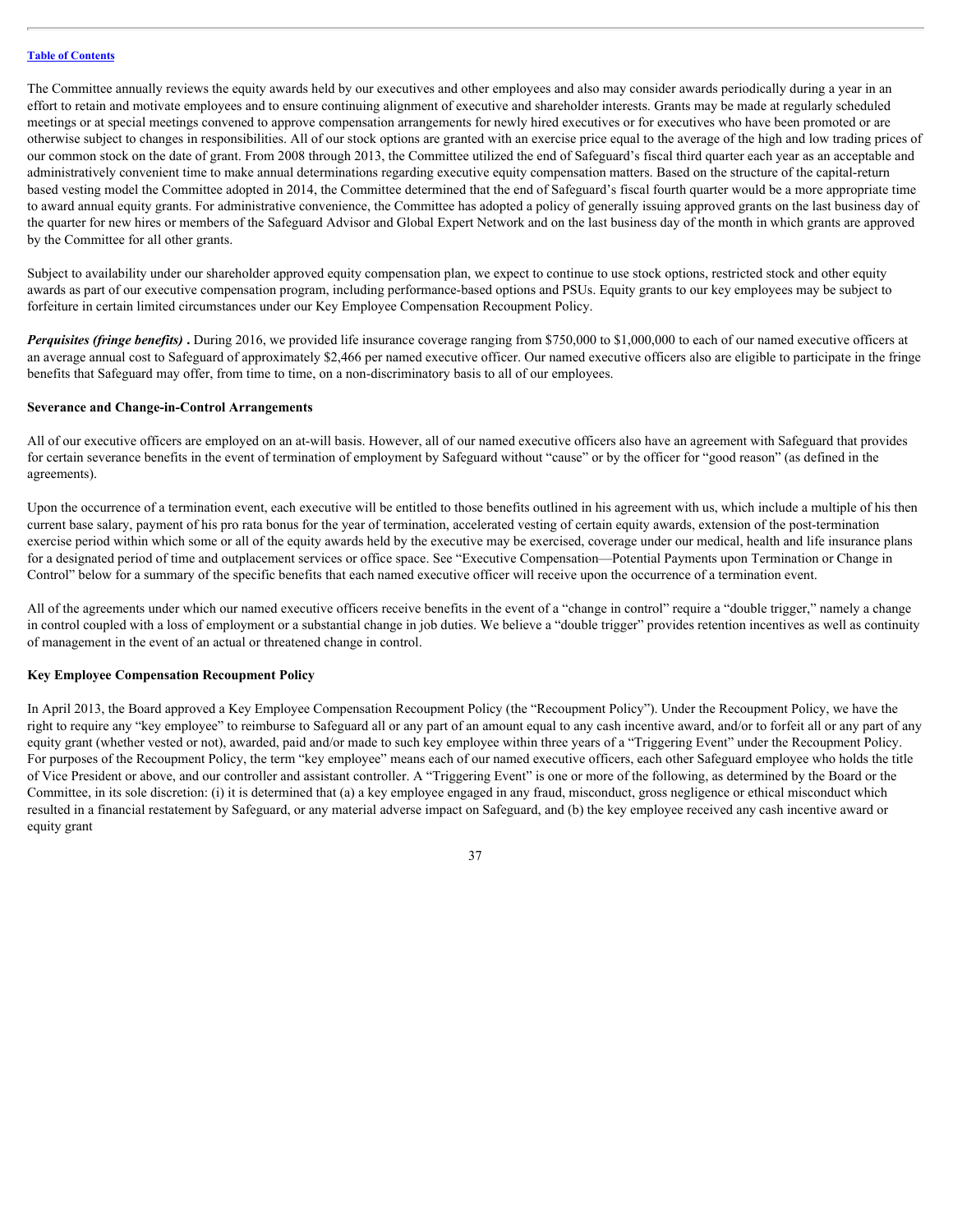from Safeguard, the payment or issuance of which was based in whole or in part on such actions of the key employee; or (ii) it is determined that Safeguard's consolidated financial statements or any other metric utilized by the Committee to establish, in whole or in part, a cash incentive award or equity grant to the key employee were inaccurate due, in whole or in part, to the fraud, misconduct, gross negligence or ethical misconduct of the key employee. The Committee will administer and enforce the Recoupment Policy on behalf of Safeguard and has broad, sole discretionary authority to interpret and to make determinations with respect to the Recoupment Policy. The Committee's determinations will be final and binding on all key employees and other persons.

The Recoupment Policy was adopted in furtherance of the commitment by the Committee and the Board to sound executive compensation practices and effective corporate governance, and not in response to any particular situation or circumstance. Section 954 of the Dodd-Frank Wall Street Reform and Consumer Protection Act requires the SEC to promulgate regulations applicable to public companies that require the recovery of incentive compensation in the event of a financial statement restatement and certain other circumstances. The Board intends to review the Recoupment Policy following SEC adoption of final rules to implement Section 954 of Dodd-Frank and the effectiveness of the applicable NYSE listing standards to ensure compliance.

#### <span id="page-41-0"></span>**Deductibility of Executive Compensation**

Section 162(m) of the Internal Revenue Code of 1986, as amended (the "Code"), disallows a tax deduction for any publicly held corporation for certain executive compensation exceeding \$1,000,000 for each "covered employee" in any taxable year, unless it is "performance based" within the meaning of Section 162(m). The stock options and PSUs awarded under our equity compensation plan are intended to comply with the provisions of Section 162(m). The portion of cash compensation paid to Mr. Zarrilli in 2016 in excess of \$1,000,000 was not "performance-based" compensation within the meaning of Section 162(m) and, therefore, was not deductible by Safeguard. We believe that providing an appropriate level of cash compensation and maintaining flexibility in determining compensation may be more important than preserving this tax deduction. Therefore, the Committee does not currently plan to take any action to qualify any of our other incentive compensation plans under Section 162(m).

#### <span id="page-41-1"></span>**Stock Ownership Guidelines**

Our Board has established stock ownership guidelines that are designed to closely align the long-term interests of our named executive officers and other senior executives with the long-term interests of our shareholders. Our current ownership guidelines are:

| <b>Executive</b>                                   | <b>Ownership Requirement</b> |
|----------------------------------------------------|------------------------------|
| Chief Executive Officer                            | 4X Base Salary               |
| Executive Vice President / Chief Financial Officer | 3X Base Salary               |
| Senior Vice President                              | 2X Base Salary               |

The Nominating & Corporate Governance Committee monitors compliance with the ownership requirements as of the end of each calendar year. Shares counted toward these guidelines include:

- Shares beneficially owned by the executive officer;
- Vested portion of restricted stock units (including DSUs and PSUs) and restricted stock awards; and
- Net value of shares underlying vested, in-the-money options ("Net Option Value").

For purposes of calculating the value to be used in monitoring compliance with the ownership guidelines, we utilize (a) the greater of the current value or the cost basis of purchased shares or vested restricted stock units/restricted stock awards as to which the executive has declared income and paid taxes; and (b) our trailing six-month average share price in determining Net Option Value.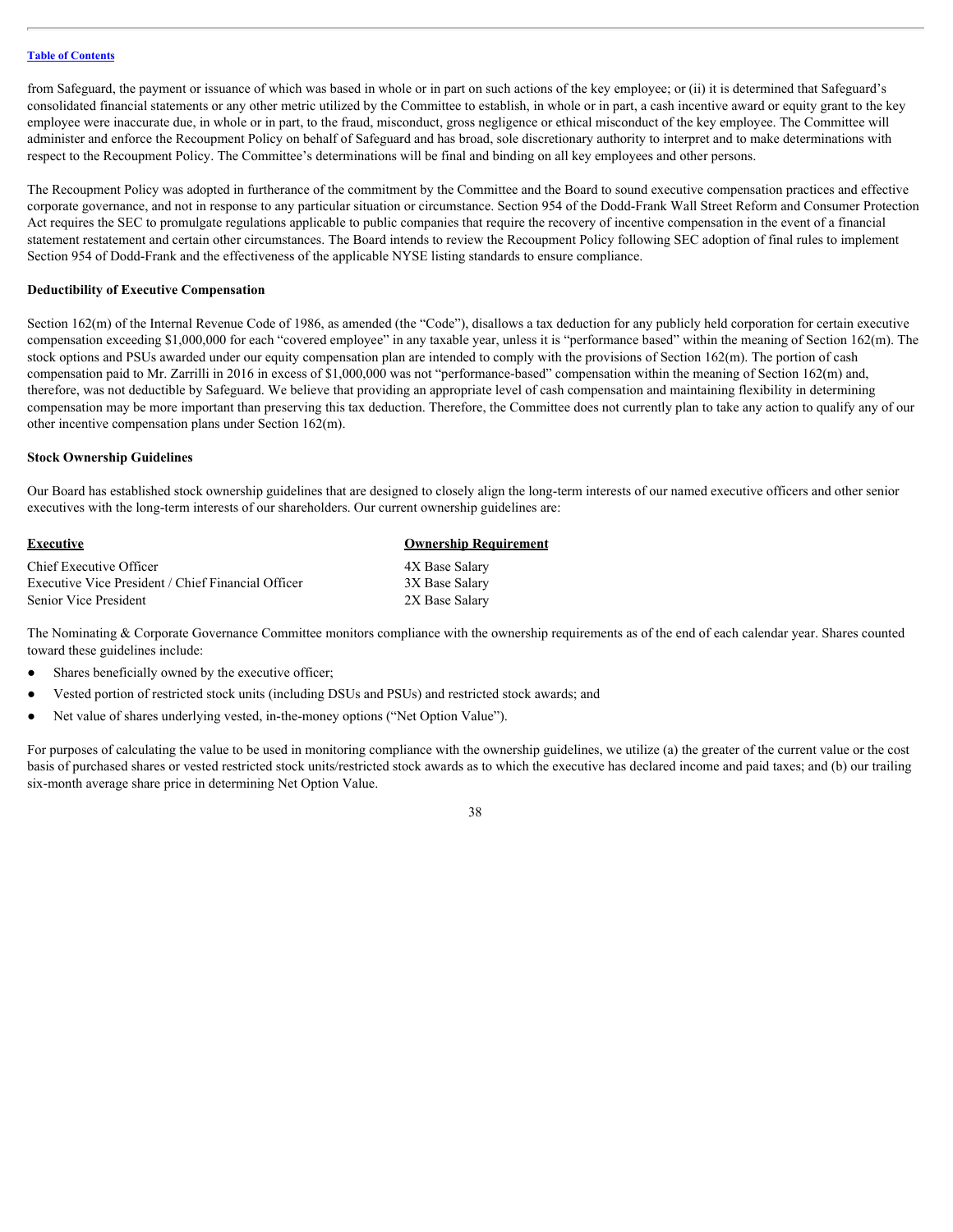The Nominating & Corporate Governance Committee also approved the time within which each executive must attain the required holding levels. The stock ownership guidelines as approved provide that each executive generally must meet the stock ownership requirement by December 31 st of the year of the fifth anniversary of the event triggering the stock ownership requirement (or any increase in the stock ownership requirement). No sales of Safeguard stock by our named executive officers are permitted during the period in which the ownership requirement is not met (except for limited stock sales to meet tax obligations), without the approval of the Board or our Nominating & Corporate Governance Committee. As of the date of this proxy statement, one of our named executive officers has achieved the required stock ownership level.

#### <span id="page-42-0"></span>**Prohibition on Speculation in Safeguard Stock**

Safeguard's policy on securities trading prohibits our executive officers, directors, and other employees from engaging in activities with regard to our stock that can be considered as speculative, including but not limited to, short selling (profiting if the market price of our securities decreases); buying or selling publicly traded options (e.g., a put option, which is an option or right to sell stock at a specific price prior to a specified date, or a call option, which is an option or right to buy stock at a specific price prior to a specified date); and hedging or any other type of derivative arrangement that has a similar economic effect. Our executive officers and directors also are prohibited from pledging, directly or indirectly, our common stock or the stock of any of our partner companies, as collateral for indebtedness.

### <span id="page-42-1"></span>**COMPENSATION COMMITTEE REPORT**

We have reviewed and discussed the foregoing Compensation Discussion and Analysis with management. Based on our review and discussion with management, we have recommended to the Board of Directors that the Compensation Discussion and Analysis be included in Safeguard's Annual Report on Form 10-K for fiscal year 2016 and Safeguard's proxy statement for its 2017 annual meeting of shareholders.

Members of the Compensation Committee:

Julie A. Dobson, Chairperson Stephen Fisher George MacKenzie John J. Roberts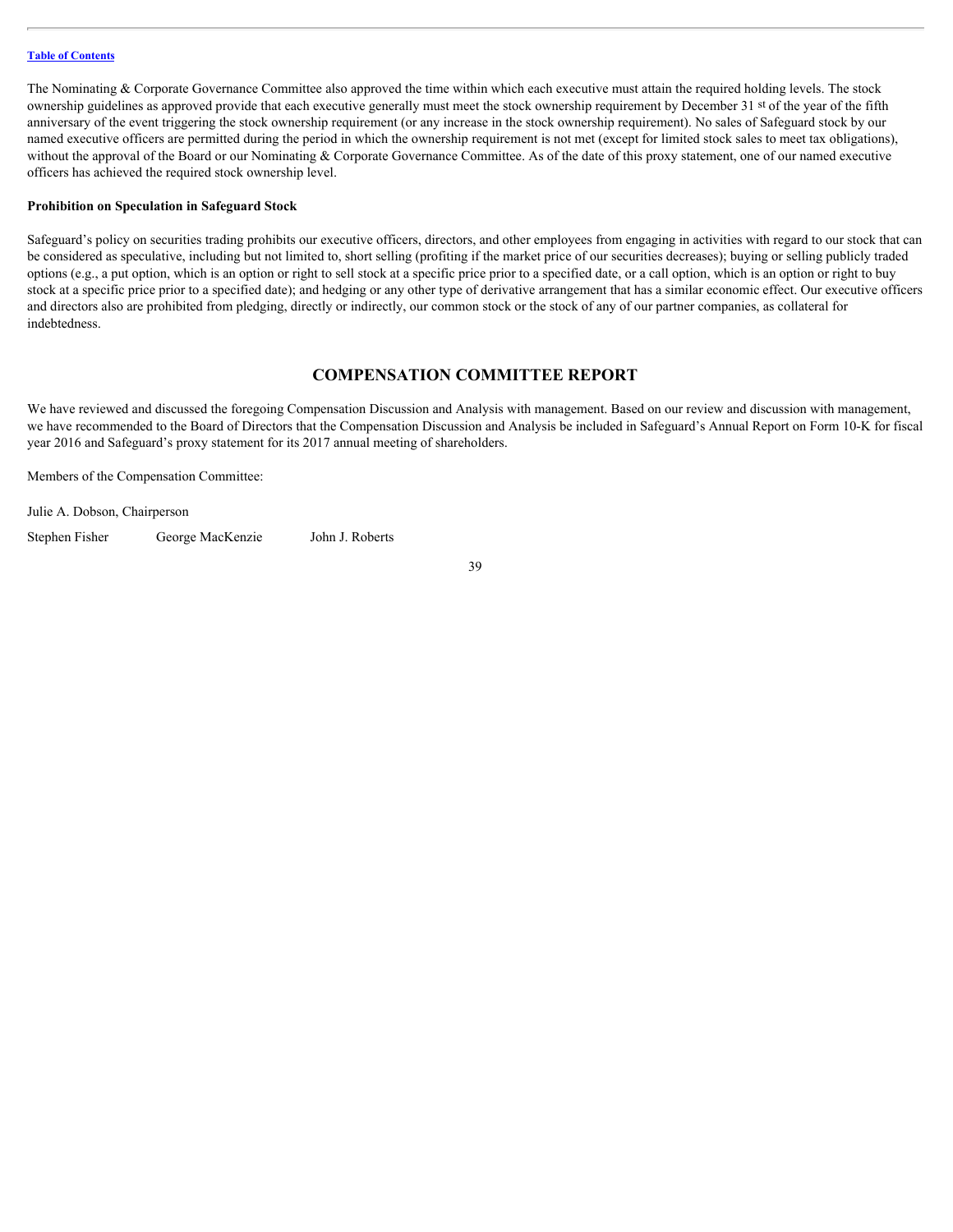### <span id="page-43-0"></span>**EXECUTIVE COMPENSATION**

#### <span id="page-43-1"></span>**Summary Compensation Table — Fiscal Years Ended December 31, 2016, 2015 and 2014**

The table below is a summary of total compensation paid to or earned by our named executive officers for the fiscal years ended December 31, 2016, 2015, and 2014. At December 31, 2016, there were three individuals serving as executive officers of Safeguard.

| Name and<br><b>Principal Position</b> | Year | Salary<br><b>(S)</b> | <b>Bonus</b><br>(S)(1)          | <b>Stock</b><br>Awards<br>(S)(2)(3) | Option<br>Awards<br>(S)(2)      | <b>Non-Equity</b><br><b>Incentive Plan</b><br>Compensation<br>(S)(4) | Change in<br><b>Pension Value</b><br>and<br>Nonqualified<br><b>Deferred</b><br>Compensation<br>Earnings (\$) | All Other<br>Compensation<br>(S)(5) | Total<br>(S) |
|---------------------------------------|------|----------------------|---------------------------------|-------------------------------------|---------------------------------|----------------------------------------------------------------------|--------------------------------------------------------------------------------------------------------------|-------------------------------------|--------------|
| Stephen T. Zarrilli                   | 2016 | 580,000              | 175,000                         | 1,007,718                           |                                 | 605,520                                                              |                                                                                                              | 19,101                              | 2,387,339    |
| President and Chief                   | 2015 | 550,000              |                                 | 729,748                             | $\overline{\phantom{0}}$        | 528,000                                                              |                                                                                                              | 17,924                              | 1,825,672    |
| <b>Executive Officer</b>              | 2014 | 550,000              | $\hspace{0.1mm}-\hspace{0.1mm}$ | 599,413                             | $\hspace{0.1mm}-\hspace{0.1mm}$ | 632,500                                                              | $\hspace{0.1mm}-\hspace{0.1mm}$                                                                              | 17,674                              | 1,799,587    |
| Jeffrey B. McGroarty                  | 2016 | 305,000              |                                 | 229,031                             |                                 | 199,013                                                              | 8,655                                                                                                        | 15,080                              | 756,779      |
| Senior Vice President and             | 2015 | 305,000              | $\hspace{0.05cm}$               | 202,701                             |                                 | 183,000                                                              | 950                                                                                                          | 15,080                              | 706,731      |
| Chief Financial Officer               | 2014 | 275,000              | $\hspace{0.05cm}$               | 169,760                             | $\overbrace{\phantom{12333}}$   | 237,188                                                              | 8,623                                                                                                        | 14,776                              | 705,347      |
| Brian J. Sisko                        | 2016 | 400,000              |                                 | 412,243                             |                                 | 313,200                                                              | 5,654                                                                                                        | 17,650                              | 1,148,747    |
| Chief Operating Officer,              | 2015 | 375,000              |                                 | 364,868                             |                                 | 270,000                                                              | 621                                                                                                          | 17,521                              | 1,028,010    |
| <b>Executive Vice President</b>       | 2014 | 375,000              |                                 | 272,951                             | $\hspace{0.1mm}-\hspace{0.1mm}$ | 388,125                                                              | 5,634                                                                                                        | 16,491                              | 1,058,201    |
| and Managing Director                 |      |                      |                                 |                                     |                                 |                                                                      |                                                                                                              |                                     |              |

(1) The amount reported represents a discretionary bonus awarded by the Compensation Committee for exceptional performance which was outside of the scope of the corporate objectives established under our 2016 Management Incentive Plan ("2016 MIP"). Amounts earned by our named executive officers under our 2016 MIP are reported under "Non-Equity Incentive Plan Compensation." Payment of this discretionary bonus was made in March of 2017.

- (2) Consistent with SEC rules, stock and option awards are required to be valued using the aggregate grant date fair value computed in accordance with stock-based compensation accounting rules (FASB ASC Topic 718). Even though awards may be forfeited, the amounts reported do not reflect this contingency. Amounts reported for these awards do not reflect our accounting expense for these awards during the year and may not represent the amounts that our named executive officers will actually realize from the awards. Whether, and to what extent, our named executive officers realize value will depend on (i) the achievement of the capital-return based vesting criteria associated with certain stock options and PSUs awarded; (ii) our stock price; and (iii) an individual's continued employment. Vesting of awards held by our named executive officers may be accelerated in certain circumstances as detailed below under "Potential Payments upon Termination or Change in Control."
- For 2016, the Compensation Committee awarded a combination of time-based vesting restricted stock and PSUs. The fair value of the restricted stock and PSUs is based on \$13.4750 per share for awards granted on December 30, 2016, which was the average of the high and low trading prices of a share of our common stock on the grant date. The PSUs are subject to capital-return based vesting criteria and vest based on the aggregate cash produced as a result of monetizations involving certain of our partner companies relative to the amount of cash deployed in connection with such partner companies over a 10-year period, plus allocated overhead, as described in detail under "Compensation Discussion and Analysis –– Long-Term Incentives." Each PSU entitles a named executive officer to receive one share of Safeguard common stock on or about the date upon which the PSU vests, and, if applicable, cash accruals/payments if the capital returned to Safeguard equals or exceeds 2.25 times the capital deployed plus allocated overhead. No named executive officer may receive any cash amounts beyond the point at which the cash returned to Safeguard equals 3.0 times the capital deployed plus allocated overhead, effectively capping the combined equity and cash incentive payout for such named executive officers at 200%. The grant date fair values for the PSUs included in this column were computed based upon the probable outcome of the performance conditions as of the grant date. Assuming the highest level of performance conditions will be achieved (that is, the full number of shares underlying the PSUs will vest upon 100% achievement of the target and the full cash incentives will be paid upon achievement of 200% of the target), the full grant date fair value for all stock awards granted during 2016 would be as follows: Mr. Zarrilli – \$1,942,589; Mr. McGroarty – \$441,501; and Mr. Sisko – \$794,696.
- (4) The amounts reported in this column represent payments made in March 2017 for awards earned under our 2016 Management Incentive Plan, which is described in detail under "Compensation Discussion and Analysis—2016 Compensation Program.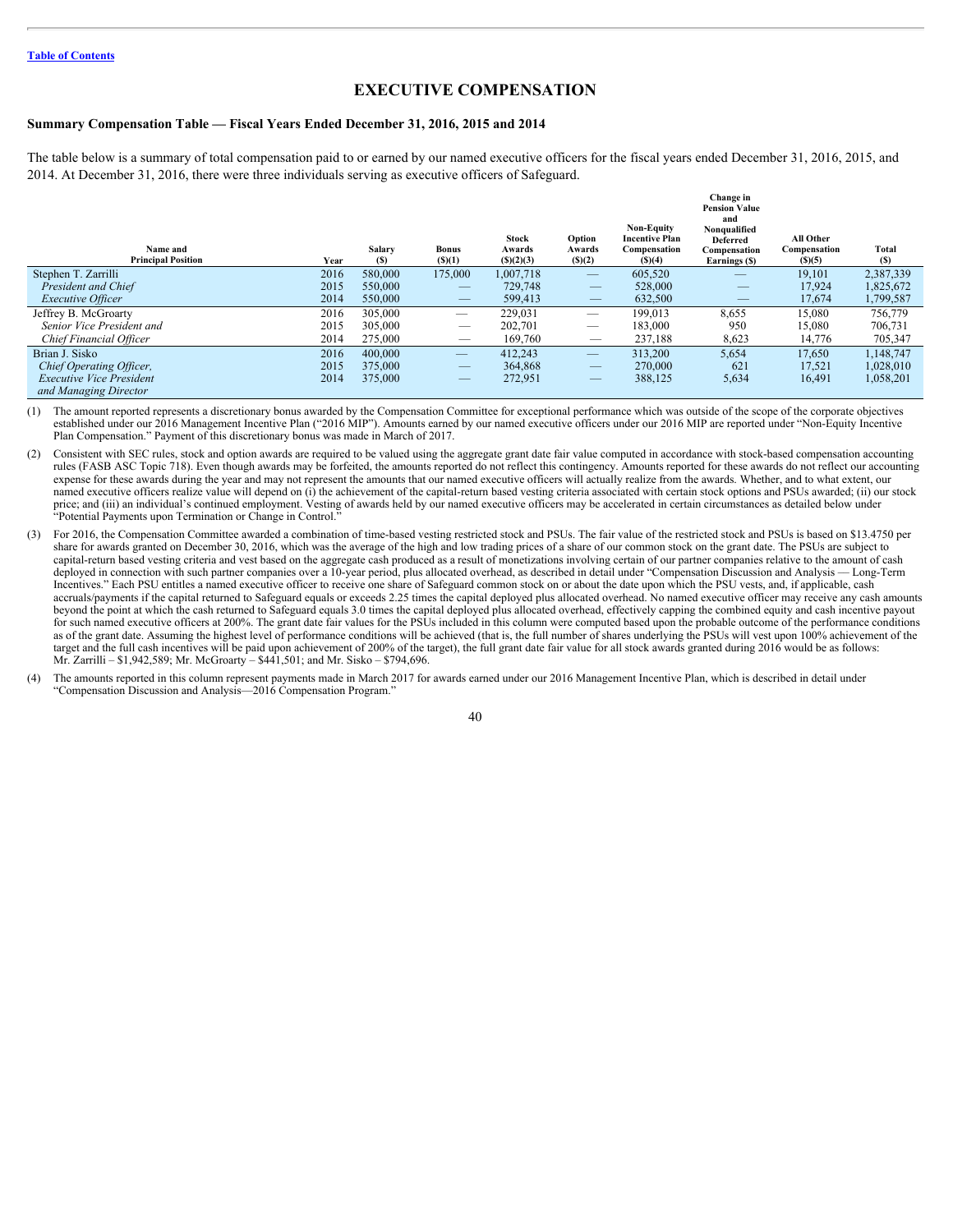(5) For 2016, All Other Compensation includes the following amounts:

|                      | $401(k)$ Matching<br>Contribution | Life Insurance<br>Premiums | Group Life Insurance<br>Imputed Income |
|----------------------|-----------------------------------|----------------------------|----------------------------------------|
| Name                 |                                   |                            |                                        |
| Stephen T. Zarrilli  | 13,250                            | 3,432                      | 2,419                                  |
| Jeffrey B. McGroarty | 13,250                            | 1,371                      | 459                                    |
| Brian J. Sisko       | 13,250                            | 2,594                      | 1,806                                  |

Our named executive officers also have occasional personal use of tickets to various sporting events at no incremental cost to us and are eligible to receive matching charitable contributions under our program, which is available to all employees, subject to a maximum of \$1,500 in matching contributions for each individual for each calendar year.

Each of our current named executive officers has an employment agreement with us that sets his initial base salary and respective initial minimum annual cash incentive target award as follows: Mr. Zarrilli (\$340,000 salary; \$195,000 target award); Mr. McGroarty (\$275,000 salary; \$206,250 target award); and Mr. Sisko (\$340,000 salary; \$250,000 target award). Base salaries and annual cash incentive target awards for each named executive officer, which are reviewed by the Compensation Committee each year, currently exceed these contractual minimum amounts. None of the employment agreements provide for a term of employment and each of our executive officers is an "employee-at-will." The primary focus of these agreements is to provide our executive officers with severance benefits in the event of a termination of employment involuntarily, without cause or for good reason, or upon a change in control, as described below under "Potential Payments upon Termination or Change in Control."

The components of compensation reported in the Summary Compensation Table, including an explanation of the amount of salary and cash incentive compensation in proportion to total compensation, are described in detail under "Compensation Discussion and Analysis."

#### <span id="page-44-0"></span>**Grants of Plan-Based Awards — 2016**

The following table shows non-equity and equity incentive plan awards and stock awards granted during 2016 to our named executive officers.

|            |                         | Date of                       |                                           | <b>Estimated Possible Payouts</b><br><b>Under Non-Equity Incentive</b><br>Plan Awards (1) |                                |                          | <b>Estimated Future Payouts</b><br><b>Under Equity Incentive Plan</b><br>Awards $(2)(3)$ |                                 | All Other<br>Stock<br>Awards:<br>Number of<br>Shares of | All Other<br>Option<br>Awards:<br>Number of<br><b>Securities</b> | Exercise<br>or Base<br>Price of | Closing<br>Market<br>Price on | Grant<br>Date Fair<br>Value of<br>Stock<br>and |
|------------|-------------------------|-------------------------------|-------------------------------------------|-------------------------------------------------------------------------------------------|--------------------------------|--------------------------|------------------------------------------------------------------------------------------|---------------------------------|---------------------------------------------------------|------------------------------------------------------------------|---------------------------------|-------------------------------|------------------------------------------------|
| Name       | Grant<br>Date<br>(2016) | Committee<br>Action<br>(2016) | <b>Threshold</b><br>(S)                   | Target                                                                                    | Maximum<br>(S)                 | Threshold<br>(#)         | Target<br>$^{(#)}$                                                                       | Maximum<br>$^{(#)}$             | <b>Stock or</b><br>Units<br>$(\#)(2)(3)(4)$             | Underlying<br><b>Options</b><br>$^{(#)}$                         | Option<br>Awards<br>(S/Sh)      | Date of<br>Grant<br>(S/Sh)    | Option<br>Awards<br>(S)(5)                     |
| Stephen T. | 03/11                   | 03/11                         | $\qquad \qquad \overline{\qquad \qquad }$ | 696,000                                                                                   | 1,044,000                      |                          | $\overline{\phantom{m}}$                                                                 | --                              |                                                         |                                                                  | _                               |                               |                                                |
| Zarrilli   | 12/30                   | 12/12                         | —                                         |                                                                                           |                                |                          |                                                                                          | $\hspace{0.1mm}-\hspace{0.1mm}$ | 29,914                                                  |                                                                  | $\overline{\phantom{a}}$        | $\overline{\phantom{0}}$      | 403,091                                        |
|            | 12/30                   | 12/12                         | —                                         |                                                                                           | $\qquad \qquad \longleftarrow$ | —                        | 59,827(6)                                                                                | (6)                             | $\qquad \qquad \longleftarrow$                          |                                                                  | $\qquad \qquad - \qquad$        |                               | 604,627                                        |
| Jeffrey B. | 03/11                   | 03/1                          |                                           |                                                                                           | 343,125                        |                          | $\overline{\phantom{a}}$                                                                 | $\overline{\phantom{m}}$        | $\overline{\phantom{a}}$                                | _                                                                | –                               |                               | –                                              |
| McGroarty  | 12/30                   | 12/12                         | $\overline{\phantom{0}}$                  | 228,750                                                                                   | $\overline{\phantom{a}}$       | __                       |                                                                                          | $\hspace{0.05cm}$               | 6.799                                                   | $\overline{\phantom{a}}$                                         |                                 | --                            | 91,616                                         |
|            | 12/30                   | 12/12                         | —                                         |                                                                                           | $\overline{\phantom{a}}$       | —                        | 13,597(6)                                                                                | (6)                             | $-$                                                     | $\overline{\phantom{a}}$                                         | $\overline{\phantom{a}}$        | $-$                           | 137,415                                        |
| Brian J.   | 03/11                   | 03/11                         | $\qquad \qquad \overline{\qquad \qquad }$ | 360,000                                                                                   | 540,000                        |                          |                                                                                          |                                 |                                                         |                                                                  |                                 |                               |                                                |
| Sisko      | 12/30                   | 12/12                         | —                                         |                                                                                           | $\overline{\phantom{a}}$       |                          |                                                                                          |                                 | 12,237                                                  |                                                                  | $\overline{\phantom{a}}$        |                               | 164,893                                        |
|            | 12/30                   | 12/12                         | $\qquad \qquad \longleftarrow$            |                                                                                           |                                | $\overline{\phantom{0}}$ | 24,475(6)                                                                                | (6)                             |                                                         |                                                                  | $\qquad \qquad - \qquad$        | $\sim$                        | 247,350                                        |

(1) These awards were made under our 2016 MIP. There were no mandatory minimum awards payable under our 2016 MIP and the maximum awards payable were 150% of the target amounts. The amounts in the table represent payouts that might have been achieved based on performance at target or maximum performance levels. Actual payments under these awards, which have already been determined and were paid in March 2017, are included for 2016 in the Non-Equity Incentive Plan Compensation column of the Summary Compensation Table.

The vesting of equity awards may be accelerated upon death, permanent disability, retirement on or after 65th birthday, termination of employment for good reason or without cause, or termination of employment in connection with a change in control. Further information regarding the equity awards that are subject to acceleration of vesting in each circumstance can be found below under "Potential Payments upon Termination or Change in Control."

(3) The aggregate 2016 long-term incentive value of the grants made to each of our named executive officers was as follows: Mr. Zarrilli – \$1,100,000; Mr. McGroarty – \$250,000; and Mr. Sisko – \$450,000. The number of shares of restricted stock and number of PSUs awarded to each of our named executive officers was determined by dividing each such value by the average closing price of a share of our common stock on the NYSE composite tape for the 20 consecutive trading days immediately preceding the grant date, which was \$12.2575.

(4) The restricted stock vests as to 25% of the underlying shares on March 1, 2018, and as to the remaining 75% of the underlying shares in 12 equal quarterly installments commencing on March 15, 2018, and on the fifteenth day of each June, September, December, and March thereafter. The restricted stock was granted under our 2014 Equity Compensation Plan.

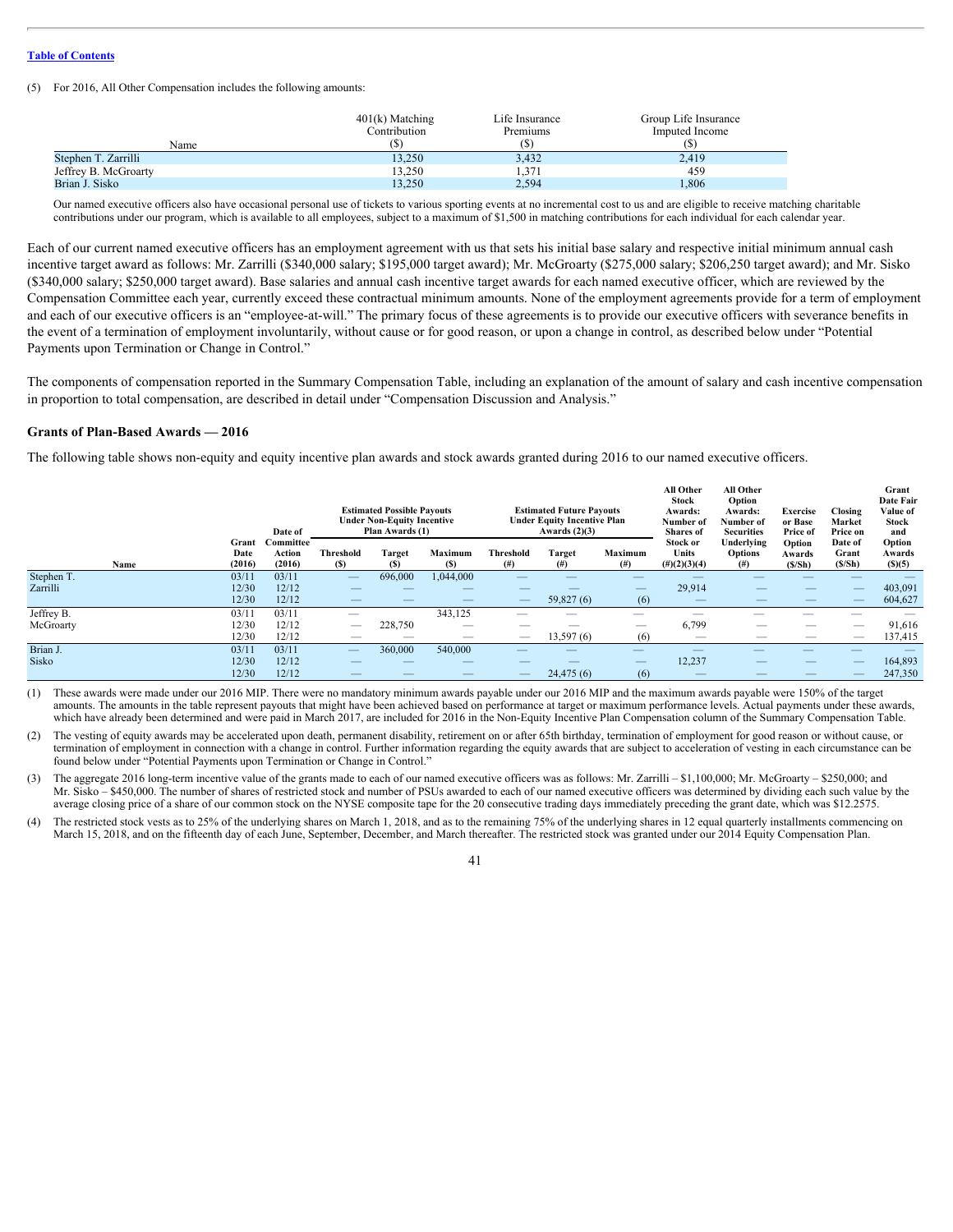- (5) The amounts in this column represent the grant date fair value of the awards computed in accordance with FASB ASC Topic 718. The assumptions used by us in calculating these amounts are incorporated by reference to Note 7 to our Consolidated Financial Statements in our Annual Report on Form 10-K.
- (6) As described in detail under "Compensation Discussion and Analysis Long-Term Incentives," these PSUs are subject to capital-return based vesting criteria and vest based on the aggregate cash produced as a result of monetizations involving our partner companies that constitute the 2016 pool relative to the amount of cash deployed in connection with such partner companies, plus allocated overhead. Each PSU entitles a named executive officer to receive one share of Safeguard common stock on or about the date upon which the PSU vests (up to a 2.0 times return of capital deployed plus allocated overhead, at which point full vesting of the shares underlying the PSUs will have been achieved), and, if applicable, cash accruals/payments if the capital returned to Safeguard equals or exceeds 2.25 times the capital deployed plus allocated overhead. There is no minimum number of PSU shares potentially issuable. The maximum amount payable is equal to the total of the target number of shares underlying the PSUs if the capital returned to Safeguard equals 2.0 times capital deployed (plus allocated overhead) plus, if the capital returned to Safeguard equals 3.0 times capital deployed (plus allocated overhead), cash accruals/payments as follows: Mr. Zarrilli – \$733,329; Mr. McGroarty – \$166,665; and Mr. Sisko – \$300,002. No named executive officer may receive any cash amounts beyond the point at which the cash returned to Safeguard equals 3.0 times the capital deployed (plus allocated overhead), effectively capping the combined equity and cash incentive payout for such named executive officers at 200%. Notwithstanding the above, so as to ensure against the unlikely possibility that grants could, in theory, vest quickly if cash proceeds relating to a particular pool are achieved very soon after the equity grant date, the Committee required that none of such equity may vest (or cash amounts be paid) more quickly than based upon the following schedule following grant: March 15, 2018 - 25%; each semi-annual anniversary of the grant thereafter through March 15, 2021 - 12  $\frac{1}{2}$  % increments. The PSUs have a 10-year term and were granted under our 2014 Equity each semi-annual anniversary of the grant therea Compensation Plan.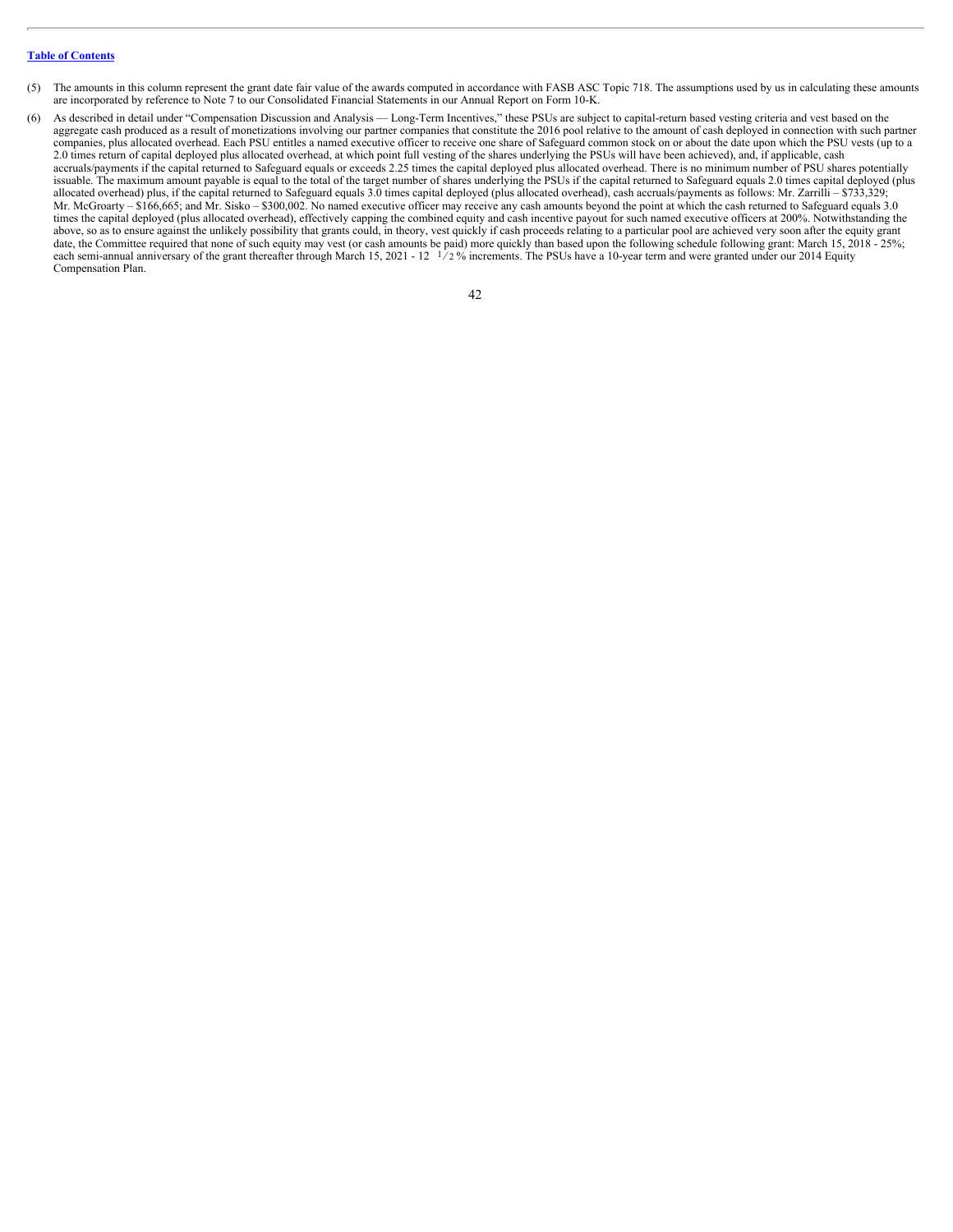## <span id="page-46-0"></span>**Outstanding Equity Awards at Fiscal Year-End — 2016**

The following table shows the equity awards we have made to our named executive officers that were outstanding at December 31, 2016.

|                       |                      |                                                                                            |                                                                                        | <b>Option Awards</b>                                                                                                                                                                                                                                                                                                                                                                          |                                    |                                      |                                                                                         |                                                                                                                                                                                                                                                                                                                                                                                               | <b>Stock Awards</b>                                                                                                                                         |                                                                                                                                                                         |
|-----------------------|----------------------|--------------------------------------------------------------------------------------------|----------------------------------------------------------------------------------------|-----------------------------------------------------------------------------------------------------------------------------------------------------------------------------------------------------------------------------------------------------------------------------------------------------------------------------------------------------------------------------------------------|------------------------------------|--------------------------------------|-----------------------------------------------------------------------------------------|-----------------------------------------------------------------------------------------------------------------------------------------------------------------------------------------------------------------------------------------------------------------------------------------------------------------------------------------------------------------------------------------------|-------------------------------------------------------------------------------------------------------------------------------------------------------------|-------------------------------------------------------------------------------------------------------------------------------------------------------------------------|
|                       | Grant                | Number of<br><b>Securities</b><br>Underlying<br>Unexercised<br><b>Options</b><br>$(\#)(1)$ | Number of<br><b>Securities</b><br>Underlying<br>Unexercised<br>Options<br>$(\#)(1)(2)$ | <b>Equity Incentive</b><br>Plan Awards:<br>Number of<br><b>Securities</b><br>Underlying<br>Unexercised<br>Unearned<br><b>Options</b>                                                                                                                                                                                                                                                          | Option<br><b>Exercise</b><br>Price | Option<br><b>Expiration</b>          | Number<br>of Shares<br>or Units of<br>Stock<br><b>That Have</b><br>Not<br><b>Vested</b> | Market<br>Value of<br><b>Shares</b> or<br><b>Units</b> of<br>Stock<br><b>That Have</b><br><b>Not</b><br><b>Vested</b>                                                                                                                                                                                                                                                                         | <b>Equity Incentive</b><br><b>Plan Awards:</b><br>Number of<br>Unearned<br>Shares, Units or<br><b>Other Rights</b><br><b>That Have Not</b><br><b>Vested</b> | <b>Equity Incentive</b><br>Plan Awards:<br>Market or<br>Payout Value of<br>Unearned<br>Shares, Units or<br><b>Other Rights</b><br><b>That Have Not</b><br><b>Vested</b> |
| Name                  | Date                 | Exercisable                                                                                | Unexercisable                                                                          | $(\#)(2)$                                                                                                                                                                                                                                                                                                                                                                                     | (S)                                | Date<br>10/30/17                     | $(\#)(2)(3)$                                                                            | (S)(4)                                                                                                                                                                                                                                                                                                                                                                                        | $(\#)(2)(5)$                                                                                                                                                | (S)(4)                                                                                                                                                                  |
| Stephen T<br>Zarrilli | 10/30/09<br>10/30/09 | 3,625<br>$\overline{\phantom{m}}$                                                          | $\hspace{0.1mm}-\hspace{0.1mm}$                                                        | $\overline{\phantom{m}}$<br>10,875(6)                                                                                                                                                                                                                                                                                                                                                         | 9.825<br>9.825                     | 10/30/19                             | $\overline{\phantom{0}}$                                                                | $\hspace{0.1mm}-\hspace{0.1mm}$<br>$\overline{\phantom{m}}$                                                                                                                                                                                                                                                                                                                                   | $\hspace{0.1mm}-\hspace{0.1mm}$                                                                                                                             |                                                                                                                                                                         |
|                       | 10/30/09             | $\hspace{0.1mm}-\hspace{0.1mm}$                                                            |                                                                                        |                                                                                                                                                                                                                                                                                                                                                                                               | $\overline{\phantom{a}}$           | $\overline{\phantom{a}}$             |                                                                                         |                                                                                                                                                                                                                                                                                                                                                                                               | 7,250                                                                                                                                                       | 97,513                                                                                                                                                                  |
|                       | 11/05/10             | 3,755                                                                                      | $\hspace{0.1mm}-\hspace{0.1mm}$                                                        | $\overline{\phantom{0}}$                                                                                                                                                                                                                                                                                                                                                                      | 15.105                             | 11/05/18                             |                                                                                         |                                                                                                                                                                                                                                                                                                                                                                                               | $\hspace{0.1mm}-\hspace{0.1mm}$                                                                                                                             |                                                                                                                                                                         |
|                       | 11/05/10             | $\overline{\phantom{a}}$                                                                   | $\overline{\phantom{m}}$                                                               | 11,265(6)                                                                                                                                                                                                                                                                                                                                                                                     | 15.105                             | 11/05/20                             | $\overline{\phantom{m}}$                                                                | $\hspace{1.0cm} \overline{\hspace{1.0cm} \hspace{1.0cm} \hspace{1.0cm} } \hspace{1.0cm} \hspace{1.0cm} \overline{\hspace{1.0cm} \hspace{1.0cm} \hspace{1.0cm} } \hspace{1.0cm} \hspace{1.0cm} \overline{\hspace{1.0cm} \hspace{1.0cm} \hspace{1.0cm} } \hspace{1.0cm} \hspace{1.0cm} \overline{\hspace{1.0cm} \hspace{1.0cm} \hspace{1.0cm} } \hspace{1.0cm} \hspace{1.0cm} \hspace{1.0cm} }$ | $\overline{\phantom{a}}$                                                                                                                                    |                                                                                                                                                                         |
|                       | 11/05/10             | $\hspace{0.1mm}-\hspace{0.1mm}$                                                            | $\hspace{0.1mm}-\hspace{0.1mm}$                                                        | $\hspace{0.1mm}-\hspace{0.1mm}$                                                                                                                                                                                                                                                                                                                                                               |                                    |                                      |                                                                                         | –                                                                                                                                                                                                                                                                                                                                                                                             | 5,630                                                                                                                                                       | 75,724                                                                                                                                                                  |
|                       | 09/30/11             | 4,914                                                                                      |                                                                                        | $\overline{\phantom{a}}$                                                                                                                                                                                                                                                                                                                                                                      | 15.070                             | 09/30/19                             |                                                                                         |                                                                                                                                                                                                                                                                                                                                                                                               | $\hspace{0.1mm}-\hspace{0.1mm}$                                                                                                                             |                                                                                                                                                                         |
|                       | 09/30/11             | 453                                                                                        |                                                                                        | 14,288(6)                                                                                                                                                                                                                                                                                                                                                                                     | 15.070                             | 09/30/21                             | –                                                                                       |                                                                                                                                                                                                                                                                                                                                                                                               | $\overline{\phantom{m}}$                                                                                                                                    |                                                                                                                                                                         |
|                       | 09/30/11             | $\overline{\phantom{m}}$                                                                   | $\hspace{0.1mm}-\hspace{0.1mm}$                                                        | $\hspace{1.0cm} \overline{\hspace{1.0cm} \hspace{1.0cm} \hspace{1.0cm} } \hspace{1.0cm} \hspace{1.0cm} \overline{\hspace{1.0cm} \hspace{1.0cm} \hspace{1.0cm} } \hspace{1.0cm} \hspace{1.0cm} \overline{\hspace{1.0cm} \hspace{1.0cm} \hspace{1.0cm} } \hspace{1.0cm} \hspace{1.0cm} \overline{\hspace{1.0cm} \hspace{1.0cm} \hspace{1.0cm} } \hspace{1.0cm} \hspace{1.0cm} \hspace{1.0cm} }$ | $\overline{\phantom{a}}$           | $\overline{\phantom{a}}$             |                                                                                         | –                                                                                                                                                                                                                                                                                                                                                                                             | 7,144                                                                                                                                                       | 96,087                                                                                                                                                                  |
|                       | 10/02/12             | 4,789                                                                                      | $\hspace{0.1mm}-\hspace{0.1mm}$                                                        | $\overline{\phantom{0}}$                                                                                                                                                                                                                                                                                                                                                                      | 15.435                             | 10/02/20                             |                                                                                         |                                                                                                                                                                                                                                                                                                                                                                                               | $\hspace{0.1mm}-\hspace{0.1mm}$                                                                                                                             |                                                                                                                                                                         |
|                       | 10/02/12             | $\overline{\phantom{m}}$                                                                   |                                                                                        | 14,368(6)                                                                                                                                                                                                                                                                                                                                                                                     | 15.435                             | 10/02/22                             |                                                                                         |                                                                                                                                                                                                                                                                                                                                                                                               | $\overline{\phantom{a}}$                                                                                                                                    |                                                                                                                                                                         |
|                       | 10/02/12<br>12/05/12 | $\hspace{0.1mm}-\hspace{0.1mm}$<br>19,813                                                  | $\overline{\phantom{a}}$                                                               |                                                                                                                                                                                                                                                                                                                                                                                               | 13.890                             | $\overline{\phantom{a}}$<br>12/05/20 |                                                                                         |                                                                                                                                                                                                                                                                                                                                                                                               | 7,184                                                                                                                                                       | 96,625                                                                                                                                                                  |
|                       | 12/05/12             | $\hspace{0.1mm}-\hspace{0.1mm}$                                                            | $\hspace{0.1mm}-\hspace{0.1mm}$<br>$\hspace{0.1mm}-\hspace{0.1mm}$                     | $\overline{\phantom{a}}$<br>59,437(6)                                                                                                                                                                                                                                                                                                                                                         | 13.890                             | 12/05/22                             | $\qquad \qquad -$<br>$\hspace{0.1mm}-\hspace{0.1mm}$                                    |                                                                                                                                                                                                                                                                                                                                                                                               | $\hspace{0.1mm}-\hspace{0.1mm}$<br>$\hspace{0.1mm}-\hspace{0.1mm}$                                                                                          | $\overline{\phantom{a}}$                                                                                                                                                |
|                       | 12/05/12             | $\overline{\phantom{a}}$                                                                   | $\hspace{0.1mm}-\hspace{0.1mm}$                                                        | $\overline{\phantom{m}}$                                                                                                                                                                                                                                                                                                                                                                      | $\overbrace{\phantom{aaaaa}}$      |                                      | $\overline{\phantom{m}}$                                                                | $\hspace{0.1mm}-\hspace{0.1mm}$                                                                                                                                                                                                                                                                                                                                                               | 29,719                                                                                                                                                      | 399,721                                                                                                                                                                 |
|                       | 10/31/13             | $\hspace{0.1mm}-\hspace{0.1mm}$                                                            | $\overbrace{\phantom{12333}}$                                                          | $\overline{\phantom{m}}$                                                                                                                                                                                                                                                                                                                                                                      |                                    | $\hspace{0.1mm}-\hspace{0.1mm}$      | 1,890                                                                                   | 25,421                                                                                                                                                                                                                                                                                                                                                                                        | 24,745                                                                                                                                                      | 332,820                                                                                                                                                                 |
|                       | 12/31/14             |                                                                                            |                                                                                        |                                                                                                                                                                                                                                                                                                                                                                                               | $\overline{\phantom{a}}$           |                                      | 6,009                                                                                   | 80,821                                                                                                                                                                                                                                                                                                                                                                                        | 24,037                                                                                                                                                      | 323,298                                                                                                                                                                 |
|                       | 12/31/15             | $\hspace{0.1mm}-\hspace{0.1mm}$                                                            |                                                                                        | $\hspace{0.1mm}-\hspace{0.1mm}$                                                                                                                                                                                                                                                                                                                                                               |                                    | $\qquad \qquad \longleftarrow$       | 20,180                                                                                  | 271,421                                                                                                                                                                                                                                                                                                                                                                                       | 40,359                                                                                                                                                      | 542,829                                                                                                                                                                 |
|                       | 12/30/16             | $\overline{\phantom{m}}$                                                                   |                                                                                        | $\hspace{0.1mm}-\hspace{0.1mm}$                                                                                                                                                                                                                                                                                                                                                               | $\overline{\phantom{m}}$           | $\hspace{0.1mm}-\hspace{0.1mm}$      | 29,914                                                                                  | 402,343                                                                                                                                                                                                                                                                                                                                                                                       | 59,827                                                                                                                                                      | 804,673                                                                                                                                                                 |
| Jeffrey B.            | 10/30/09             | 875                                                                                        |                                                                                        |                                                                                                                                                                                                                                                                                                                                                                                               | 9.825                              | 10/30/17                             | $\hspace{0.1mm}-\hspace{0.1mm}$                                                         | $\hspace{0.1mm}-\hspace{0.1mm}$                                                                                                                                                                                                                                                                                                                                                               | $\hspace{0.1mm}-\hspace{0.1mm}$                                                                                                                             | $\hspace{0.1mm}-\hspace{0.1mm}$                                                                                                                                         |
| McGroarty             | 10/30/09             | $\overline{\phantom{m}}$                                                                   | $\hspace{0.1mm}-\hspace{0.1mm}$                                                        | 2,625(6)                                                                                                                                                                                                                                                                                                                                                                                      | 9.825                              | 10/30/19                             | $\hspace{0.1mm}-\hspace{0.1mm}$                                                         | $\hspace{0.1mm}-\hspace{0.1mm}$                                                                                                                                                                                                                                                                                                                                                               | $\overline{\phantom{m}}$                                                                                                                                    | $\hspace{0.1mm}-\hspace{0.1mm}$                                                                                                                                         |
|                       | 10/30/09             |                                                                                            |                                                                                        | $\hspace{0.1mm}-\hspace{0.1mm}$                                                                                                                                                                                                                                                                                                                                                               | $\hspace{0.1mm}-\hspace{0.1mm}$    | $\overline{\phantom{m}}$             |                                                                                         |                                                                                                                                                                                                                                                                                                                                                                                               | 1,750                                                                                                                                                       | 23,538                                                                                                                                                                  |
|                       | 11/05/10             | 875                                                                                        |                                                                                        | $\overline{\phantom{0}}$                                                                                                                                                                                                                                                                                                                                                                      | 15.105                             | 11/05/18                             |                                                                                         |                                                                                                                                                                                                                                                                                                                                                                                               | $\overline{\phantom{m}}$                                                                                                                                    | $\overline{\phantom{m}}$                                                                                                                                                |
|                       | 11/05/10             | $\hspace{0.1mm}-\hspace{0.1mm}$                                                            |                                                                                        | 2,625(6)                                                                                                                                                                                                                                                                                                                                                                                      | 15.105                             | 11/05/20                             |                                                                                         | -                                                                                                                                                                                                                                                                                                                                                                                             |                                                                                                                                                             | $\hspace{0.1mm}-\hspace{0.1mm}$                                                                                                                                         |
|                       | 11/05/10             | $\hspace{0.1mm}-\hspace{0.1mm}$                                                            | $\hspace{0.1mm}-\hspace{0.1mm}$                                                        | $\hspace{0.1mm}-\hspace{0.1mm}$                                                                                                                                                                                                                                                                                                                                                               | $\hspace{0.1mm}-\hspace{0.1mm}$    | $\overline{\phantom{a}}$             |                                                                                         | $\hspace{0.05cm}$                                                                                                                                                                                                                                                                                                                                                                             | 1,313                                                                                                                                                       | 17,660                                                                                                                                                                  |
|                       | 09/30/11<br>09/30/11 | 875<br>81                                                                                  | $\hspace{0.1mm}-\hspace{0.1mm}$<br>$\overline{\phantom{0}}$                            | $\overline{\phantom{a}}$<br>2,544(6)                                                                                                                                                                                                                                                                                                                                                          | 15.070<br>15.070                   | 09/30/19<br>09/30/21                 | $\overbrace{\phantom{12333}}$                                                           | $\hspace{0.1mm}-\hspace{0.1mm}$                                                                                                                                                                                                                                                                                                                                                               | $\hspace{0.1mm}-\hspace{0.1mm}$<br>$\hspace{0.1mm}-\hspace{0.1mm}$                                                                                          | $\hspace{0.1mm}-\hspace{0.1mm}$<br>$\hspace{0.1mm}-\hspace{0.1mm}$                                                                                                      |
|                       | 09/30/11             | $\hspace{0.1mm}-\hspace{0.1mm}$                                                            | $\overbrace{\phantom{aaaaa}}^{x}$                                                      |                                                                                                                                                                                                                                                                                                                                                                                               | $\hspace{0.1mm}-\hspace{0.1mm}$    |                                      | $\overbrace{\phantom{12332}}$                                                           |                                                                                                                                                                                                                                                                                                                                                                                               | 1,273                                                                                                                                                       | 17,122                                                                                                                                                                  |
|                       | 10/02/12             | 875                                                                                        |                                                                                        | $\overline{\phantom{0}}$                                                                                                                                                                                                                                                                                                                                                                      | 15.435                             | 10/02/20                             |                                                                                         |                                                                                                                                                                                                                                                                                                                                                                                               | $\hspace{0.1mm}-\hspace{0.1mm}$                                                                                                                             | $\hspace{0.1mm}-\hspace{0.1mm}$                                                                                                                                         |
|                       | 10/02/12             | $\overline{\phantom{m}}$                                                                   | $\hspace{0.1mm}-\hspace{0.1mm}$                                                        | 2,625(6)                                                                                                                                                                                                                                                                                                                                                                                      | 15.435                             | 10/02/22                             |                                                                                         |                                                                                                                                                                                                                                                                                                                                                                                               | $\overline{\phantom{0}}$                                                                                                                                    | $\hspace{0.1mm}-\hspace{0.1mm}$                                                                                                                                         |
|                       | 10/02/12             |                                                                                            | $\hspace{0.05cm}$                                                                      |                                                                                                                                                                                                                                                                                                                                                                                               | $\overline{\phantom{m}}$           | $\overline{\phantom{m}}$             | $\overbrace{\phantom{12332}}$                                                           |                                                                                                                                                                                                                                                                                                                                                                                               | 1,313                                                                                                                                                       | 17,660                                                                                                                                                                  |
|                       | 12/05/12             | 1,800                                                                                      |                                                                                        | $\overline{\phantom{a}}$                                                                                                                                                                                                                                                                                                                                                                      | 13.890                             | 12/05/20                             |                                                                                         | $\overbrace{\phantom{12333}}$                                                                                                                                                                                                                                                                                                                                                                 | $\hspace{0.1mm}-\hspace{0.1mm}$                                                                                                                             | $\hspace{0.1mm}-\hspace{0.1mm}$                                                                                                                                         |
|                       | 12/05/12             |                                                                                            |                                                                                        | 5,400(6)                                                                                                                                                                                                                                                                                                                                                                                      | 13.890                             | 12/05/22                             |                                                                                         |                                                                                                                                                                                                                                                                                                                                                                                               |                                                                                                                                                             | $\hspace{0.1mm}-\hspace{0.1mm}$                                                                                                                                         |
|                       | 12/05/12             | $\overbrace{\phantom{123221111}}$                                                          |                                                                                        | $\hspace{0.1mm}-\hspace{0.1mm}$                                                                                                                                                                                                                                                                                                                                                               |                                    |                                      | $\hspace{0.1mm}-\hspace{0.1mm}$                                                         | $\hspace{0.1mm}-\hspace{0.1mm}$                                                                                                                                                                                                                                                                                                                                                               | 2,700                                                                                                                                                       | 36,315                                                                                                                                                                  |
|                       | 10/31/13             |                                                                                            |                                                                                        |                                                                                                                                                                                                                                                                                                                                                                                               | $\overline{\phantom{a}}$           | $\hspace{0.1mm}-\hspace{0.1mm}$      | 515                                                                                     | 6,927                                                                                                                                                                                                                                                                                                                                                                                         | 6,748                                                                                                                                                       | 90,761                                                                                                                                                                  |
|                       | 12/31/14             | $\overbrace{\phantom{12332}}$                                                              |                                                                                        |                                                                                                                                                                                                                                                                                                                                                                                               | $\overline{\phantom{a}}$           | $\hspace{0.1mm}-\hspace{0.1mm}$      | 1,702                                                                                   | 22,892                                                                                                                                                                                                                                                                                                                                                                                        | 6,807                                                                                                                                                       | 91,554                                                                                                                                                                  |
|                       | 12/31/15             | $\overbrace{\phantom{12332}}$                                                              | __                                                                                     |                                                                                                                                                                                                                                                                                                                                                                                               | $\overbrace{\phantom{aaaaa}}$      |                                      | 5,605                                                                                   | 75,387                                                                                                                                                                                                                                                                                                                                                                                        | 11,211                                                                                                                                                      | 150,788                                                                                                                                                                 |
|                       | 12/30/16             |                                                                                            |                                                                                        |                                                                                                                                                                                                                                                                                                                                                                                               |                                    |                                      | 6,799                                                                                   | 91,447                                                                                                                                                                                                                                                                                                                                                                                        | 13,597                                                                                                                                                      | 182,880                                                                                                                                                                 |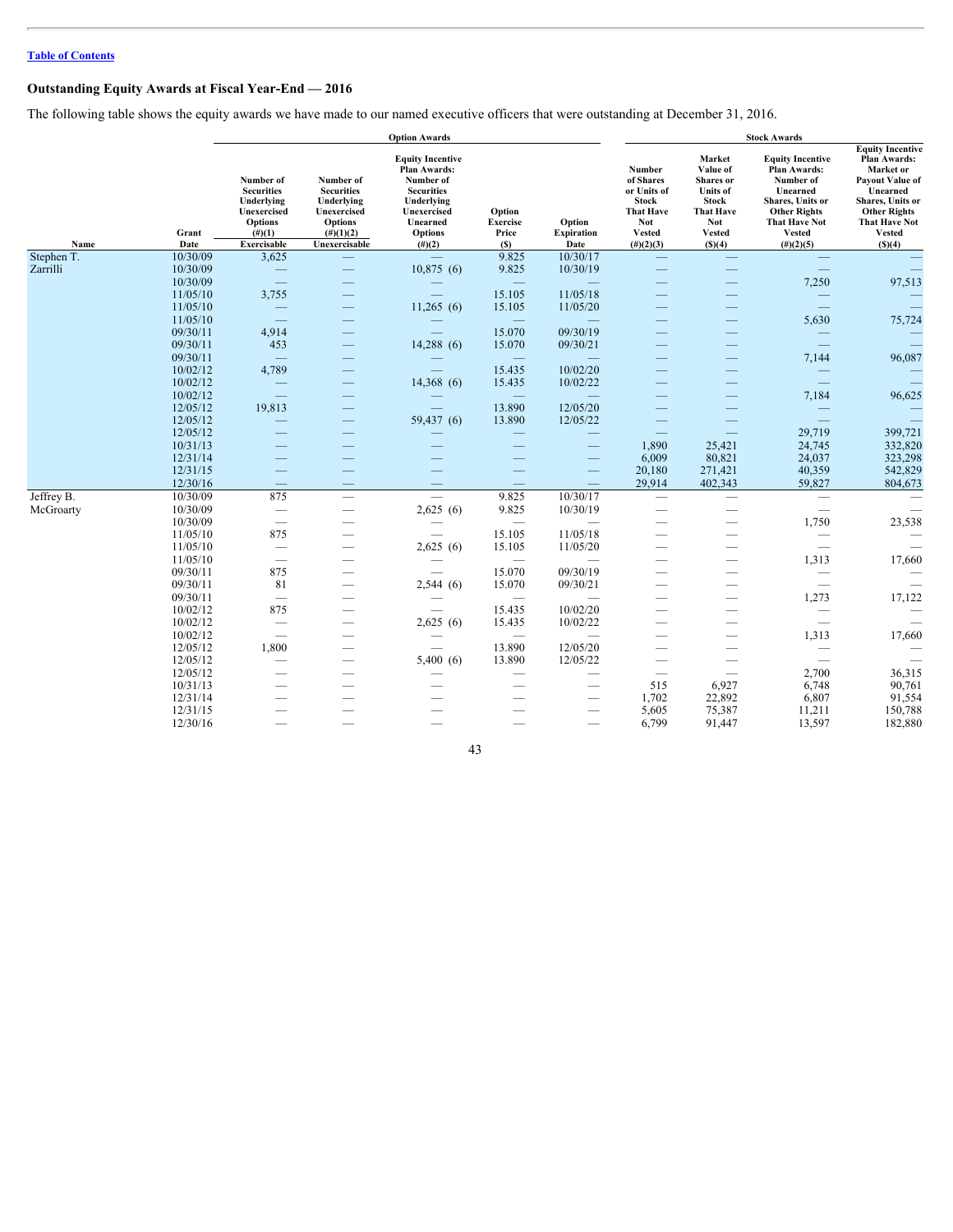| <b>Equity Incentive</b><br>Plan Awards:<br><b>Equity Incentive</b><br>Market<br><b>Equity Incentive</b><br>Value of<br>Market or<br>Number<br>Plan Awards:<br><b>Plan Awards:</b><br>Number of<br>of Shares<br>Shares or<br>Number of<br>Number of<br><b>Payout Value of</b><br>Number of<br>or Units of<br><b>Securities</b><br><b>Securities</b><br><b>Securities</b><br><b>Units</b> of<br>Unearned<br>Unearned<br>Shares, Units or<br>Underlying<br>Underlying<br>Underlying<br><b>Stock</b><br>Shares, Units or<br>Stock<br><b>Other Rights</b><br>Option<br><b>That Have</b><br><b>That Have</b><br><b>Other Rights</b><br>Unexercised<br>Unexercised<br>Unexercised<br>Exercise<br><b>Not</b><br><b>Not</b><br><b>That Have Not</b><br><b>That Have Not</b><br><b>Options</b><br><b>Options</b><br>Option<br>Unearned<br>$(\#)(1)(2)$<br>$(\#)(1)$<br>Price<br><b>Vested</b><br><b>Vested</b><br><b>Vested</b><br><b>Vested</b><br><b>Options</b><br><b>Expiration</b><br>Grant<br>Unexercisable<br>(S)(4)<br><b>Exercisable</b><br>$(\#)(2)(3)$<br>$(\#)(2)(5)$<br>Date<br>$(\#)(2)$<br>(S)<br>Date<br>(S)(4)<br>Name<br>3,625<br>9.825<br>Brian J.<br>10/30/09<br>10/30/17<br>$\overline{\phantom{m}}$<br>$\qquad \qquad -$<br>$\overline{\phantom{m}}$<br>$\qquad \qquad$<br>Sisko<br>10,875(6)<br>9.825<br>10/30/09<br>10/30/19<br>$\qquad \qquad$<br>$\hspace{0.1mm}-\hspace{0.1mm}$<br>$\overline{\phantom{0}}$<br>$\overbrace{\phantom{aaaaa}}$<br>7,250<br>97,513<br>10/30/09<br>$\qquad \qquad$<br>$\hspace{0.1mm}-\hspace{0.1mm}$<br>$\qquad \qquad$<br>$\hspace{0.1mm}-\hspace{0.1mm}$<br>$\hspace{0.1mm}-\hspace{0.1mm}$<br>$\overline{\phantom{m}}$<br>3,755<br>11/05/10<br>15.105<br>11/05/18<br>$\hspace{0.1mm}-\hspace{0.1mm}$<br>11,265(6)<br>11/05/10<br>15.105<br>11/05/20<br>$\hspace{0.1mm}-\hspace{0.1mm}$<br>$\overline{\phantom{m}}$<br>$\hspace{0.1mm}-\hspace{0.1mm}$<br>$\overline{\phantom{0}}$<br>$\overline{\phantom{m}}$<br>5,630<br>75,724<br>11/05/10<br>$\hspace{0.1mm}-\hspace{0.1mm}$<br>$\overline{\phantom{m}}$<br>$\hspace{0.1mm}-\hspace{0.1mm}$<br>$\qquad \qquad$<br>$\hspace{0.1mm}-\hspace{0.1mm}$<br>$\overline{\phantom{m}}$<br>3,879<br>15.070<br>09/30/19<br>09/30/11<br>$\overline{\phantom{a}}$<br>$\overline{\phantom{m}}$<br>$\qquad \qquad$<br>$-$<br>11,280(6)<br>358<br>15.070<br>09/30/21<br>09/30/11<br>$\hspace{0.1mm}-\hspace{0.1mm}$<br>$\overline{\phantom{a}}$<br>5,640<br>75,858<br>09/30/11<br>$\hspace{0.1mm}-\hspace{0.1mm}$<br>$\overline{\phantom{m}}$<br>$\hspace{0.1mm}-\hspace{0.1mm}$<br>$\hspace{0.1mm}-\hspace{0.1mm}$<br>$\overline{\phantom{a}}$<br>3,672<br>15.435<br>10/02/20<br>10/02/12<br>$\overline{\phantom{a}}$<br>$\qquad \qquad$<br>$\hspace{0.1mm}-\hspace{0.1mm}$<br>$\overline{\phantom{m}}$<br>$\overline{\phantom{a}}$<br>10/02/12<br>11,015(6)<br>15.435<br>10/02/22<br>$\qquad \qquad$<br>$\qquad \qquad$<br>$\qquad \qquad$<br>$\hspace{0.1mm}-\hspace{0.1mm}$<br>5,508<br>74,083<br>10/02/12<br>$\overline{\phantom{m}}$<br>$\hspace{0.1mm}-\hspace{0.1mm}$<br>$\hspace{0.1mm}-\hspace{0.1mm}$<br>$\qquad \qquad$<br>13.890<br>12/05/12<br>810<br>12/05/20<br>$\overline{\phantom{a}}$<br>$\qquad \qquad$<br>$\hspace{0.1mm}-\hspace{0.1mm}$<br>$\overline{\phantom{a}}$<br>2,430(6)<br>12/05/12<br>13.890<br>12/05/22<br>$\hspace{0.1mm}-\hspace{0.1mm}$<br>$\overline{\phantom{0}}$<br>$\hspace{0.1mm}-\hspace{0.1mm}$<br>1,215<br>16,342<br>12/05/12<br>$\overline{\phantom{0}}$<br>$\hspace{0.1mm}-\hspace{0.1mm}$<br>$\qquad \qquad$<br>$\hspace{0.1mm}-\hspace{0.1mm}$<br>12,373<br>166,417<br>10/31/13<br>945<br>12,710<br>$\overline{\phantom{m}}$<br>__<br>__<br>_<br>2,736<br>36,799<br>147,210<br>12/31/14<br>10,945<br>$\hspace{0.1mm}-\hspace{0.1mm}$<br>--<br>271,408<br>12/31/15<br>10,090<br>20,179<br>135,711<br>$\overline{\phantom{m}}$<br>__<br>12,237<br>164,588<br>24,475<br>329,189<br>12/31/16<br>$\hspace{0.1mm}-\hspace{0.1mm}$<br>-- |  |  | <b>Option Awards</b> |  |  | <b>Stock Awards</b> |  |
|-----------------------------------------------------------------------------------------------------------------------------------------------------------------------------------------------------------------------------------------------------------------------------------------------------------------------------------------------------------------------------------------------------------------------------------------------------------------------------------------------------------------------------------------------------------------------------------------------------------------------------------------------------------------------------------------------------------------------------------------------------------------------------------------------------------------------------------------------------------------------------------------------------------------------------------------------------------------------------------------------------------------------------------------------------------------------------------------------------------------------------------------------------------------------------------------------------------------------------------------------------------------------------------------------------------------------------------------------------------------------------------------------------------------------------------------------------------------------------------------------------------------------------------------------------------------------------------------------------------------------------------------------------------------------------------------------------------------------------------------------------------------------------------------------------------------------------------------------------------------------------------------------------------------------------------------------------------------------------------------------------------------------------------------------------------------------------------------------------------------------------------------------------------------------------------------------------------------------------------------------------------------------------------------------------------------------------------------------------------------------------------------------------------------------------------------------------------------------------------------------------------------------------------------------------------------------------------------------------------------------------------------------------------------------------------------------------------------------------------------------------------------------------------------------------------------------------------------------------------------------------------------------------------------------------------------------------------------------------------------------------------------------------------------------------------------------------------------------------------------------------------------------------------------------------------------------------------------------------------------------------------------------------------------------------------------------------------------------------------------------------------------------------------------------------------------------------------------------------------------------------------------------------------------------------------------------------------------------------------------------------------------------------------------------------------------------------------------------------------------------------------------------------------------------------------------------------------------------------------------------------------------------------------------------------------------------------------------------|--|--|----------------------|--|--|---------------------|--|
|                                                                                                                                                                                                                                                                                                                                                                                                                                                                                                                                                                                                                                                                                                                                                                                                                                                                                                                                                                                                                                                                                                                                                                                                                                                                                                                                                                                                                                                                                                                                                                                                                                                                                                                                                                                                                                                                                                                                                                                                                                                                                                                                                                                                                                                                                                                                                                                                                                                                                                                                                                                                                                                                                                                                                                                                                                                                                                                                                                                                                                                                                                                                                                                                                                                                                                                                                                                                                                                                                                                                                                                                                                                                                                                                                                                                                                                                                                                                                                       |  |  |                      |  |  |                     |  |
|                                                                                                                                                                                                                                                                                                                                                                                                                                                                                                                                                                                                                                                                                                                                                                                                                                                                                                                                                                                                                                                                                                                                                                                                                                                                                                                                                                                                                                                                                                                                                                                                                                                                                                                                                                                                                                                                                                                                                                                                                                                                                                                                                                                                                                                                                                                                                                                                                                                                                                                                                                                                                                                                                                                                                                                                                                                                                                                                                                                                                                                                                                                                                                                                                                                                                                                                                                                                                                                                                                                                                                                                                                                                                                                                                                                                                                                                                                                                                                       |  |  |                      |  |  |                     |  |
|                                                                                                                                                                                                                                                                                                                                                                                                                                                                                                                                                                                                                                                                                                                                                                                                                                                                                                                                                                                                                                                                                                                                                                                                                                                                                                                                                                                                                                                                                                                                                                                                                                                                                                                                                                                                                                                                                                                                                                                                                                                                                                                                                                                                                                                                                                                                                                                                                                                                                                                                                                                                                                                                                                                                                                                                                                                                                                                                                                                                                                                                                                                                                                                                                                                                                                                                                                                                                                                                                                                                                                                                                                                                                                                                                                                                                                                                                                                                                                       |  |  |                      |  |  |                     |  |
|                                                                                                                                                                                                                                                                                                                                                                                                                                                                                                                                                                                                                                                                                                                                                                                                                                                                                                                                                                                                                                                                                                                                                                                                                                                                                                                                                                                                                                                                                                                                                                                                                                                                                                                                                                                                                                                                                                                                                                                                                                                                                                                                                                                                                                                                                                                                                                                                                                                                                                                                                                                                                                                                                                                                                                                                                                                                                                                                                                                                                                                                                                                                                                                                                                                                                                                                                                                                                                                                                                                                                                                                                                                                                                                                                                                                                                                                                                                                                                       |  |  |                      |  |  |                     |  |
|                                                                                                                                                                                                                                                                                                                                                                                                                                                                                                                                                                                                                                                                                                                                                                                                                                                                                                                                                                                                                                                                                                                                                                                                                                                                                                                                                                                                                                                                                                                                                                                                                                                                                                                                                                                                                                                                                                                                                                                                                                                                                                                                                                                                                                                                                                                                                                                                                                                                                                                                                                                                                                                                                                                                                                                                                                                                                                                                                                                                                                                                                                                                                                                                                                                                                                                                                                                                                                                                                                                                                                                                                                                                                                                                                                                                                                                                                                                                                                       |  |  |                      |  |  |                     |  |
|                                                                                                                                                                                                                                                                                                                                                                                                                                                                                                                                                                                                                                                                                                                                                                                                                                                                                                                                                                                                                                                                                                                                                                                                                                                                                                                                                                                                                                                                                                                                                                                                                                                                                                                                                                                                                                                                                                                                                                                                                                                                                                                                                                                                                                                                                                                                                                                                                                                                                                                                                                                                                                                                                                                                                                                                                                                                                                                                                                                                                                                                                                                                                                                                                                                                                                                                                                                                                                                                                                                                                                                                                                                                                                                                                                                                                                                                                                                                                                       |  |  |                      |  |  |                     |  |
|                                                                                                                                                                                                                                                                                                                                                                                                                                                                                                                                                                                                                                                                                                                                                                                                                                                                                                                                                                                                                                                                                                                                                                                                                                                                                                                                                                                                                                                                                                                                                                                                                                                                                                                                                                                                                                                                                                                                                                                                                                                                                                                                                                                                                                                                                                                                                                                                                                                                                                                                                                                                                                                                                                                                                                                                                                                                                                                                                                                                                                                                                                                                                                                                                                                                                                                                                                                                                                                                                                                                                                                                                                                                                                                                                                                                                                                                                                                                                                       |  |  |                      |  |  |                     |  |
|                                                                                                                                                                                                                                                                                                                                                                                                                                                                                                                                                                                                                                                                                                                                                                                                                                                                                                                                                                                                                                                                                                                                                                                                                                                                                                                                                                                                                                                                                                                                                                                                                                                                                                                                                                                                                                                                                                                                                                                                                                                                                                                                                                                                                                                                                                                                                                                                                                                                                                                                                                                                                                                                                                                                                                                                                                                                                                                                                                                                                                                                                                                                                                                                                                                                                                                                                                                                                                                                                                                                                                                                                                                                                                                                                                                                                                                                                                                                                                       |  |  |                      |  |  |                     |  |
|                                                                                                                                                                                                                                                                                                                                                                                                                                                                                                                                                                                                                                                                                                                                                                                                                                                                                                                                                                                                                                                                                                                                                                                                                                                                                                                                                                                                                                                                                                                                                                                                                                                                                                                                                                                                                                                                                                                                                                                                                                                                                                                                                                                                                                                                                                                                                                                                                                                                                                                                                                                                                                                                                                                                                                                                                                                                                                                                                                                                                                                                                                                                                                                                                                                                                                                                                                                                                                                                                                                                                                                                                                                                                                                                                                                                                                                                                                                                                                       |  |  |                      |  |  |                     |  |
|                                                                                                                                                                                                                                                                                                                                                                                                                                                                                                                                                                                                                                                                                                                                                                                                                                                                                                                                                                                                                                                                                                                                                                                                                                                                                                                                                                                                                                                                                                                                                                                                                                                                                                                                                                                                                                                                                                                                                                                                                                                                                                                                                                                                                                                                                                                                                                                                                                                                                                                                                                                                                                                                                                                                                                                                                                                                                                                                                                                                                                                                                                                                                                                                                                                                                                                                                                                                                                                                                                                                                                                                                                                                                                                                                                                                                                                                                                                                                                       |  |  |                      |  |  |                     |  |
|                                                                                                                                                                                                                                                                                                                                                                                                                                                                                                                                                                                                                                                                                                                                                                                                                                                                                                                                                                                                                                                                                                                                                                                                                                                                                                                                                                                                                                                                                                                                                                                                                                                                                                                                                                                                                                                                                                                                                                                                                                                                                                                                                                                                                                                                                                                                                                                                                                                                                                                                                                                                                                                                                                                                                                                                                                                                                                                                                                                                                                                                                                                                                                                                                                                                                                                                                                                                                                                                                                                                                                                                                                                                                                                                                                                                                                                                                                                                                                       |  |  |                      |  |  |                     |  |
|                                                                                                                                                                                                                                                                                                                                                                                                                                                                                                                                                                                                                                                                                                                                                                                                                                                                                                                                                                                                                                                                                                                                                                                                                                                                                                                                                                                                                                                                                                                                                                                                                                                                                                                                                                                                                                                                                                                                                                                                                                                                                                                                                                                                                                                                                                                                                                                                                                                                                                                                                                                                                                                                                                                                                                                                                                                                                                                                                                                                                                                                                                                                                                                                                                                                                                                                                                                                                                                                                                                                                                                                                                                                                                                                                                                                                                                                                                                                                                       |  |  |                      |  |  |                     |  |
|                                                                                                                                                                                                                                                                                                                                                                                                                                                                                                                                                                                                                                                                                                                                                                                                                                                                                                                                                                                                                                                                                                                                                                                                                                                                                                                                                                                                                                                                                                                                                                                                                                                                                                                                                                                                                                                                                                                                                                                                                                                                                                                                                                                                                                                                                                                                                                                                                                                                                                                                                                                                                                                                                                                                                                                                                                                                                                                                                                                                                                                                                                                                                                                                                                                                                                                                                                                                                                                                                                                                                                                                                                                                                                                                                                                                                                                                                                                                                                       |  |  |                      |  |  |                     |  |
|                                                                                                                                                                                                                                                                                                                                                                                                                                                                                                                                                                                                                                                                                                                                                                                                                                                                                                                                                                                                                                                                                                                                                                                                                                                                                                                                                                                                                                                                                                                                                                                                                                                                                                                                                                                                                                                                                                                                                                                                                                                                                                                                                                                                                                                                                                                                                                                                                                                                                                                                                                                                                                                                                                                                                                                                                                                                                                                                                                                                                                                                                                                                                                                                                                                                                                                                                                                                                                                                                                                                                                                                                                                                                                                                                                                                                                                                                                                                                                       |  |  |                      |  |  |                     |  |
|                                                                                                                                                                                                                                                                                                                                                                                                                                                                                                                                                                                                                                                                                                                                                                                                                                                                                                                                                                                                                                                                                                                                                                                                                                                                                                                                                                                                                                                                                                                                                                                                                                                                                                                                                                                                                                                                                                                                                                                                                                                                                                                                                                                                                                                                                                                                                                                                                                                                                                                                                                                                                                                                                                                                                                                                                                                                                                                                                                                                                                                                                                                                                                                                                                                                                                                                                                                                                                                                                                                                                                                                                                                                                                                                                                                                                                                                                                                                                                       |  |  |                      |  |  |                     |  |
|                                                                                                                                                                                                                                                                                                                                                                                                                                                                                                                                                                                                                                                                                                                                                                                                                                                                                                                                                                                                                                                                                                                                                                                                                                                                                                                                                                                                                                                                                                                                                                                                                                                                                                                                                                                                                                                                                                                                                                                                                                                                                                                                                                                                                                                                                                                                                                                                                                                                                                                                                                                                                                                                                                                                                                                                                                                                                                                                                                                                                                                                                                                                                                                                                                                                                                                                                                                                                                                                                                                                                                                                                                                                                                                                                                                                                                                                                                                                                                       |  |  |                      |  |  |                     |  |
|                                                                                                                                                                                                                                                                                                                                                                                                                                                                                                                                                                                                                                                                                                                                                                                                                                                                                                                                                                                                                                                                                                                                                                                                                                                                                                                                                                                                                                                                                                                                                                                                                                                                                                                                                                                                                                                                                                                                                                                                                                                                                                                                                                                                                                                                                                                                                                                                                                                                                                                                                                                                                                                                                                                                                                                                                                                                                                                                                                                                                                                                                                                                                                                                                                                                                                                                                                                                                                                                                                                                                                                                                                                                                                                                                                                                                                                                                                                                                                       |  |  |                      |  |  |                     |  |
|                                                                                                                                                                                                                                                                                                                                                                                                                                                                                                                                                                                                                                                                                                                                                                                                                                                                                                                                                                                                                                                                                                                                                                                                                                                                                                                                                                                                                                                                                                                                                                                                                                                                                                                                                                                                                                                                                                                                                                                                                                                                                                                                                                                                                                                                                                                                                                                                                                                                                                                                                                                                                                                                                                                                                                                                                                                                                                                                                                                                                                                                                                                                                                                                                                                                                                                                                                                                                                                                                                                                                                                                                                                                                                                                                                                                                                                                                                                                                                       |  |  |                      |  |  |                     |  |
|                                                                                                                                                                                                                                                                                                                                                                                                                                                                                                                                                                                                                                                                                                                                                                                                                                                                                                                                                                                                                                                                                                                                                                                                                                                                                                                                                                                                                                                                                                                                                                                                                                                                                                                                                                                                                                                                                                                                                                                                                                                                                                                                                                                                                                                                                                                                                                                                                                                                                                                                                                                                                                                                                                                                                                                                                                                                                                                                                                                                                                                                                                                                                                                                                                                                                                                                                                                                                                                                                                                                                                                                                                                                                                                                                                                                                                                                                                                                                                       |  |  |                      |  |  |                     |  |

(1) Unless otherwise identified by footnote, options are subject to time-based vesting, with 25% of the underlying shares vesting on the first anniversary date of the grant date and the remaining underlying shares vesting in 36 equal installments each month thereafter.

(2) Vesting of equity awards may be accelerated upon death, permanent disability, retirement on or after 65th birthday, termination of employment for good reason or without cause, or termination of employment in connection with a change in control. Further information regarding the equity awards that are subject to acceleration of vesting in each circumstance can be found below under "Potential Payments upon Termination or Change in Control."

(3) The shares included in this column vest as follows: (i) awards granted before 2013 vest 25% on the first anniversary date of the grant date, with the remaining 75% of the shares vesting in equal monthly installments over the next 36 months thereafter; (ii) awards granted in 2013 vest 25% on the fifteenth day of the month following the first anniversary of the grant date, with the remaining 75% of the shares vesting in equal monthly installments over the next 36 months thereafter; and (iii) awards granted in 2014, 2015 and 2016 vest 25% on March 1 in the second calendar year following the grant and in 12 equal quarterly installments commencing on March 15 in the second calendar year following the grant and on the fifteenth day of each June, September, December, and March thereafter.

(4) Under SEC rules, the value is calculated based on the year-end closing stock price of \$13.45, as reported on the NYSE composite tape, multiplied by the number of shares or the number of shares of stock underlying the PSUs that have not vested.

(5) The PSUs included in this column are subject to capital-return based vesting and vest based on the aggregate cash produced as a result of monetizations involving certain of our partner companies relative to the amount of cash deployed in connection with such partner companies over a 10-year period, as described in detail under "Compensation Discussion and Analysis — Long-Term Incentives." The capital-return based vesting for the PSUs included in this column is tied to the following partner companies: (i) for the 2009, 2011, 2014, 2015 and 2016 grants, those partner companies into which we first deployed capital during the preceding 12 months; (ii) for the 2010 and 2012 grants, those partner companies into which we first deployed capital during the preceding 24 months; and (iii) for the 2013 grants, those partner companies into which we first deployed capital during the period November 2012 through December 2013. Each PSU entitles a named executive officer to receive one share of Safeguard common stock on or about the date upon which the PSU vests, and, for PSUs awarded in 2014, 2015 and 2016, cash accruals/payments if the capital returned to Safeguard exceeds 2.0 times the capital deployed plus allocated overhead. No named executive officer may receive any cash amounts relating to the 2014, 2015 and 2016 PSUs, respectively, beyond the point at which the cash returned to Safeguard equals 3.0 times capital deployed (plus allocated overhead), effectively capping the combined equity and cash incentive payout for such named executive officers at 200%. Notwithstanding the above, so as to ensure against the unlikely possibility that grants could, in theory, vest quickly if cash proceeds relating to a particular pool are achieved very soon after the equity grant date, the Committee required, beginning in 2014, that none of such equity may vest (or cash amounts be paid) more quickly than based upon the following schedule following grant: March 15 in the second calendar year following the grant - 25%; each semi-annual anniversary of the grant thereafter through March 15 in the fifth calendar year following the grant - 12  $\frac{1}{2}$ % increments.

(6) These options are subject to capital-return based vesting and vest based on the aggregate cash produced as a result of monetizations involving certain of our partner companies relative to the amount of cash deployed in connection with such partner companies, as described in detail under "Compensation Discussion and Analysis — Long-Term Incentives." The capitalreturn based vesting for the options is tied to the following partner companies: (i) for the 2009 and 2011 grants, those partner companies into which we first deployed capital during the preceding 12 months; and (ii) for the 2010 and 2012 grants, those partner companies into which we first deployed capital during the preceding 24 months.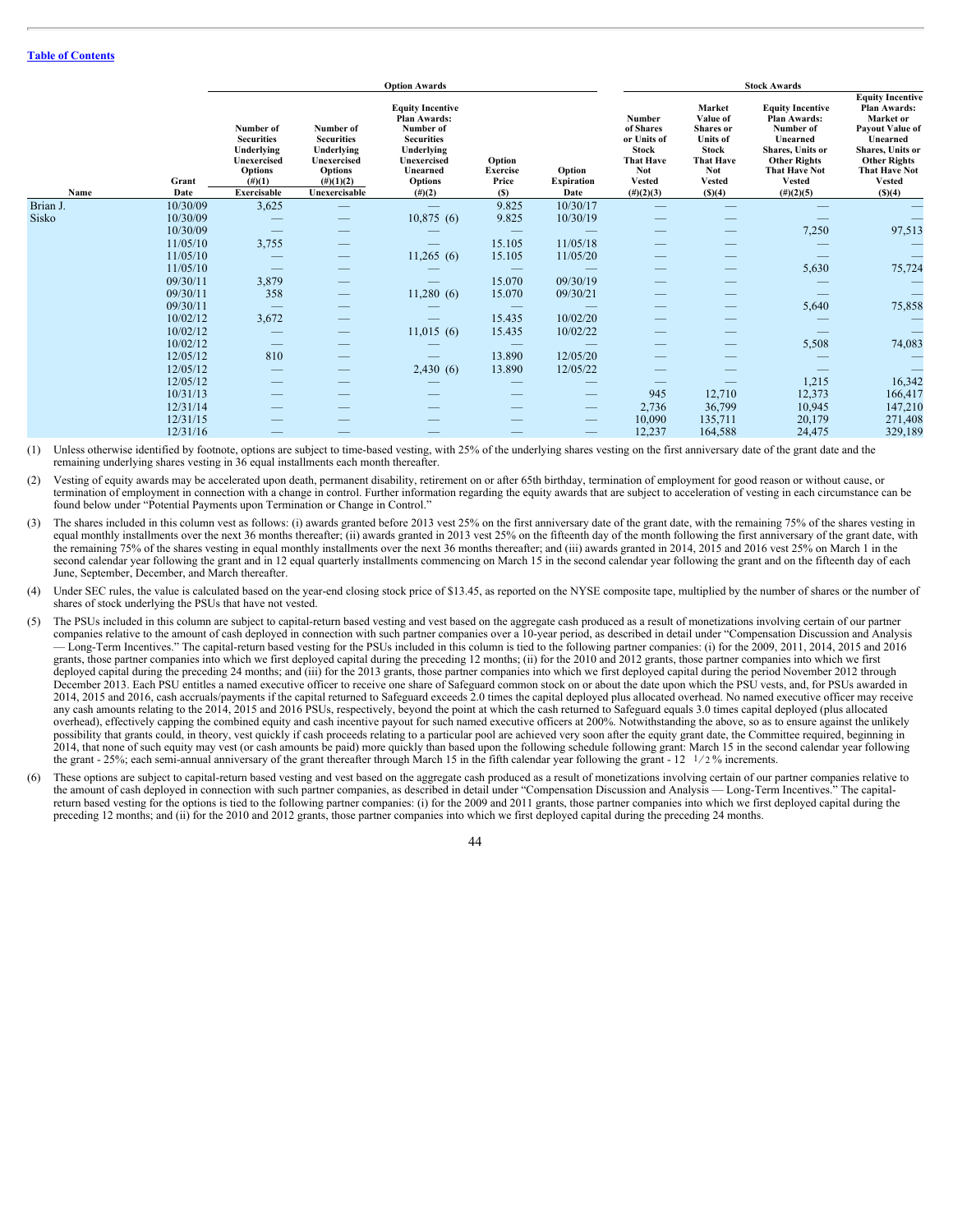#### <span id="page-48-0"></span>**Option Exercises and Stock Vested — 2016**

The following table shows stock options that were exercised by our named executive officers during 2016 and restricted stock awards that vested during 2016.

|                      | Option Awards                                          |                                      | <b>Stock Awards</b>                                   |                              |  |  |
|----------------------|--------------------------------------------------------|--------------------------------------|-------------------------------------------------------|------------------------------|--|--|
|                      | <b>Number of Shares</b><br><b>Acquired on Exercise</b> | <b>Value Realized on</b><br>Exercise | <b>Number of Shares</b><br><b>Acquired on Vesting</b> | Value Realized on<br>Vesting |  |  |
| Name                 |                                                        | $($ ) $(1)$                          | (# )                                                  | (S)(2)                       |  |  |
| Stephen T. Zarrilli  | 117,037                                                | 602,947                              | 11,273                                                | 142,811                      |  |  |
| Jeffrey B. McGroarty | 4,166                                                  | 22,194                               | 2,621                                                 | 33,019                       |  |  |
| Brian J. Sisko       | 10,552                                                 | 60,463                               | 4,430                                                 | 56,060                       |  |  |
|                      |                                                        |                                      |                                                       |                              |  |  |

The value realized on exercise is determined by multiplying the number of shares acquired on exercise by the difference between the exercise price and the average of the high and low trading prices of Safeguard's common stock, as reported on the NYSE consolidated tape, on the exercise date, or, for those shares that were sold upon exercise of the options, the difference between the sales price of the shares underlying the options exercised and the applicable exercise price of those options.

(2) The value realized on vesting is determined by multiplying the number of shares vested by the average of the high and low trading prices of Safeguard's common stock, as reported on the NYSE consolidated tape, on each vesting date.

#### <span id="page-48-1"></span>**Nonqualified Deferred Compensation — 2016**

In 2003, Safeguard adopted an Executive Deferred Compensation Plan, which is a nonqualified, unfunded plan that provided for a designated group of employees to obtain credits in the form of Safeguard contributions that were allocated to accounts for the benefit of each participant. Participants were not able to defer compensation under the plan. This plan was adopted in order to approximate matching contributions under our 401(k) plan which, based upon the terms and structure of our 401(k) plan, were not available to our most highly compensated personnel.

During 2008, the Compensation Committee approved a change to our 401(k) plan which allowed matching contributions for all of our employees beginning in 2009. Therefore, no contributions have been made to this plan since 2009, and we do not expect to make any future contributions under this plan. Amounts accrued for prior periods will remain credited, and earnings on those prior amounts will continue to be credited, to prior participants in accordance with the terms of the plan.

Lump sum distributions of the vested balance in a named executive officer's account are made six months following termination.

A committee appointed by Safeguard's Board selects the funds or indices that are used for purposes of calculating the earnings that are credited to each participant's account based on a notional investment in the selected funds or indices. Since July 2011, we have calculated earnings based on the performance of the notional investment in the Vanguard 500 Index Admiral Fund (VFIAX), one of the investment choices available to participants in our 401(k) plan. The committee, in its discretion, may replace this fund and add new funds.

The following table shows earnings during 2016 and account balances at December 31, 2016, for our named executive officers.

|                      | <b>Registrant Contributions</b><br>in Last Fiscal Year | <b>Aggregate Earnings</b><br>in Last Fiscal Year | <b>Aggregate Withdrawals/</b><br><b>Distributions</b> | <b>Aggregate Balance</b><br>at Last Fiscal Year End |
|----------------------|--------------------------------------------------------|--------------------------------------------------|-------------------------------------------------------|-----------------------------------------------------|
| Name                 |                                                        | (S)(1)                                           |                                                       | (S)(2)                                              |
| Stephen T. Zarrilli  | $\overline{\phantom{a}}$                               | $\overline{\phantom{a}}$                         | $\overline{\phantom{a}}$                              | $\overline{\phantom{m}}$                            |
| Jeffrey B. McGroarty | $\overline{\phantom{a}}$                               | 8,655                                            | $\overline{\phantom{a}}$                              | 79,367                                              |
| Brian J. Sisko       | $\overline{\phantom{a}}$                               | 5,654                                            | $\overbrace{\phantom{aaaaa}}$                         | 51,852                                              |
|                      |                                                        |                                                  |                                                       |                                                     |

Earnings in the last fiscal year are included in the Summary Compensation Table under "Change in Pension Value and Nonqualified Deferred Compensation Earnings."

(2) The balance in each named executive officer's account consists of contributions credited by us and notional accrued gains or losses. At December 31, 2016, each of our named executive officers was fully vested.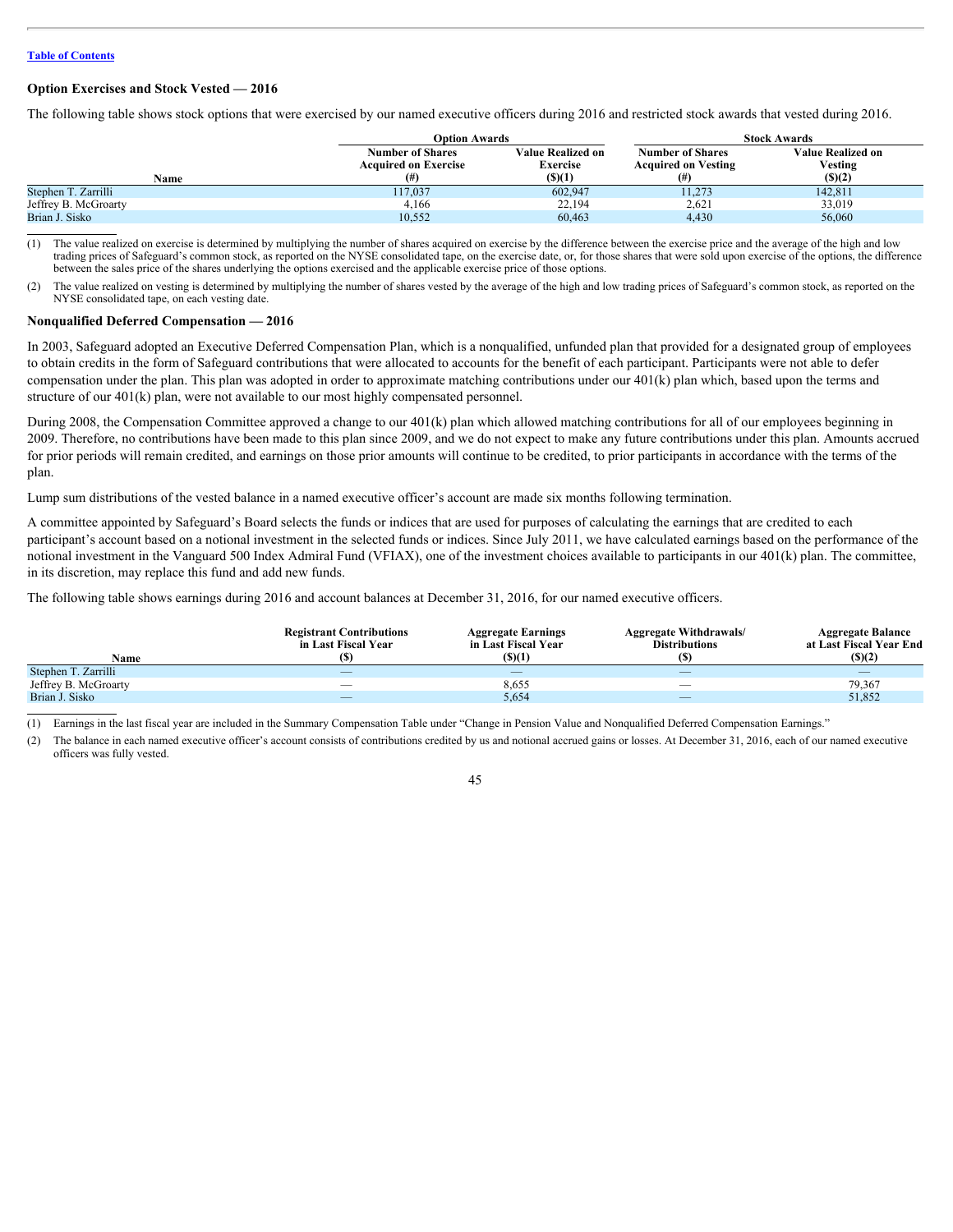#### <span id="page-49-0"></span>**Potential Payments upon Termination or Change in Control**

*Agreements with Messrs. Zarrilli, McGroarty, and Sisko*

Messrs. Zarrilli, McGroarty and Sisko each have agreements with us that provide for certain benefits upon termination of employment without cause or for good reason, either involuntarily or in connection with a change in control. Under these agreements, the following definitions apply:

| Cause             | g | Violation of any of our written policies; appropriation of a material business opportunity of our company; misappropriation of<br>company assets; conviction of a felony or any other crime with respect to which imprisonment is a possible punishment; or breach of<br>any material term of the executive's employment agreement or any other agreement with, or duty owed to, us or any of our partner<br>companies.                                                                                                           |
|-------------------|---|-----------------------------------------------------------------------------------------------------------------------------------------------------------------------------------------------------------------------------------------------------------------------------------------------------------------------------------------------------------------------------------------------------------------------------------------------------------------------------------------------------------------------------------|
| Good Reason       | g | A material diminution, without the executive's consent, in the nature or status of the executive's position, title, reporting relationship,<br>duties, responsibilities or authority; a material reduction of the executive's base salary; a material breach by us of the executive's<br>agreement; the relocation of our principal office by more than 30 to 35 miles (as specified in each individual's agreement); or an<br>executive's assignment, without his consent, to be based anywhere other than our principal office. |
| Change in Control | g | A change in control generally occurs when:                                                                                                                                                                                                                                                                                                                                                                                                                                                                                        |
|                   |   | A person becomes the beneficial owner of securities having 50% or more of the combined voting power of our securities;                                                                                                                                                                                                                                                                                                                                                                                                            |
|                   |   | Less than a majority of our Board consists of continuing directors (which means a director who either is a member of the Board<br>as of the effective date of the change in control or is nominated or appointed to serve as a director by a majority of the then<br>continuing directors);                                                                                                                                                                                                                                       |
|                   |   | We are subject to a merger or other business combination transaction as a result of which holders of a majority of our equity<br>securities do not own a majority of the equity securities of the surviving company; or                                                                                                                                                                                                                                                                                                           |
|                   |   | We sell all or substantially all of our assets or are liquidated.                                                                                                                                                                                                                                                                                                                                                                                                                                                                 |

#### *Payments Made upon Involuntary Termination of Employment without Cause or for Good Reason*

Messrs. Zarrilli, McGroarty and Sisko will receive the following benefits upon involuntary termination of employment without cause or for good reason:

- A lump sum payment equal to 1.5 times the executive's then current base salary and the executive's earned prorated bonus for the year of termination;
- All time-vested stock options will fully vest and remain exercisable for 36 months and vested performance-based stock options will remain exercisable for 12 months (unless any of the options would by their terms expire sooner, in which case they may be exercised at any time prior to expiration);
- 12 months' continued coverage under our medical, dental, and life insurance plans; and
- Up to \$20,000 for outplacement services or office space.

Payments Made upon a Change in Control or Involuntary Termination of Employment without Cause or for Good Reason in Connection with a Change in Control

Messrs. Zarrilli, McGroarty and Sisko will not be entitled to any other payments or benefits (except those that are provided on a non-discriminatory basis to our employees generally upon termination of employment) unless the change in control is coupled with a loss of employment or a substantial change in job duties as described above.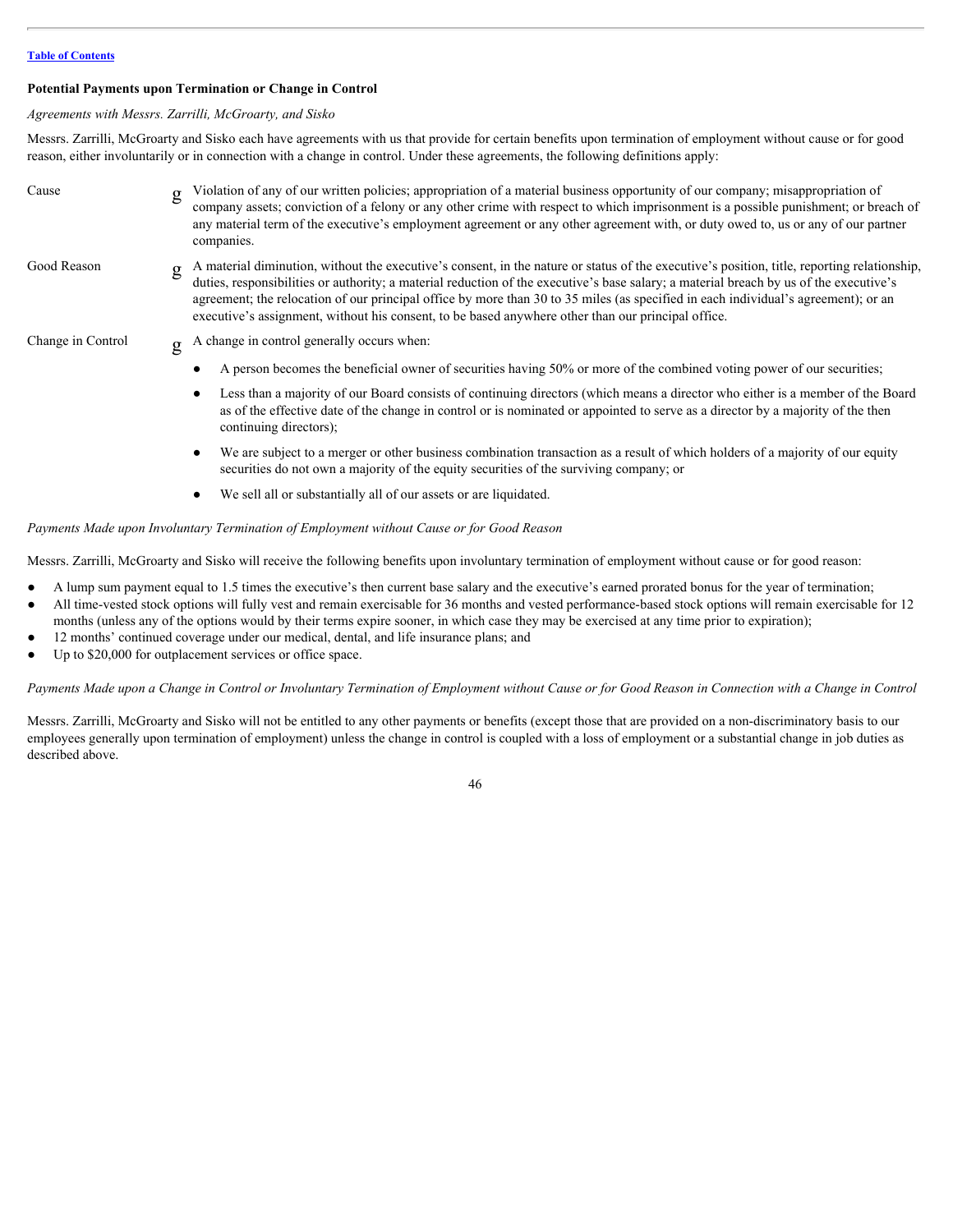Upon involuntary termination of employment without cause or for good reason within 18 months following a change in control, our named executive officers will receive the following benefits:

- A lump sum payment equal to 1.5 times the executive's then current base salary and the executive's earned prorated bonus for the year of termination;
- All time-vested stock options will fully vest and remain exercisable for 36 months and all performance-based stock options that have not otherwise vested will vest and remain exercisable for 24 months (unless any of the options would by their terms expire sooner, in which case they may be exercised at any time prior to expiration);
- All restricted stock awards and PSUs that have not otherwise vested will vest;
- 12 months' continued coverage under our medical, dental, and life insurance plans; and
- Up to \$20,000 for outplacement services or office space.

#### *Other Payments Made upon Termination of Employment*

Regardless of the manner in which a named executive officer's employment terminates, he also generally will receive payments and benefits that are provided on a non-discriminatory basis to our employees upon termination of employment, including the following:

- Amounts earned during his term of employment;
- Upon his death, disability or voluntary termination of employment, his accrued unused vacation pay;
- Amounts contributed by us for the year of termination under our  $401(k)$  plan (if he has completed the required hours of service, if any, and is an employee on the date as of which we make a contribution);
- Distribution of accrued and vested plan balances under our  $401(k)$  plan and nonqualified deferred compensation plan;
- Reimbursement of eligible dental expenses for services incurred prior to termination;
- Upon his death, disability or retirement on or after his 65th birthday, accelerated vesting of stock options subject to time-based vesting that have not otherwise vested and extension of the post-termination exercise period for all stock options from 90 days to 12 months; and
- Upon his death or disability, payment of benefits under our other broad-based employee benefit programs, including short-term and long-term disability plans, life insurance program, accidental death and dismemberment plan and business travel insurance plan, as applicable.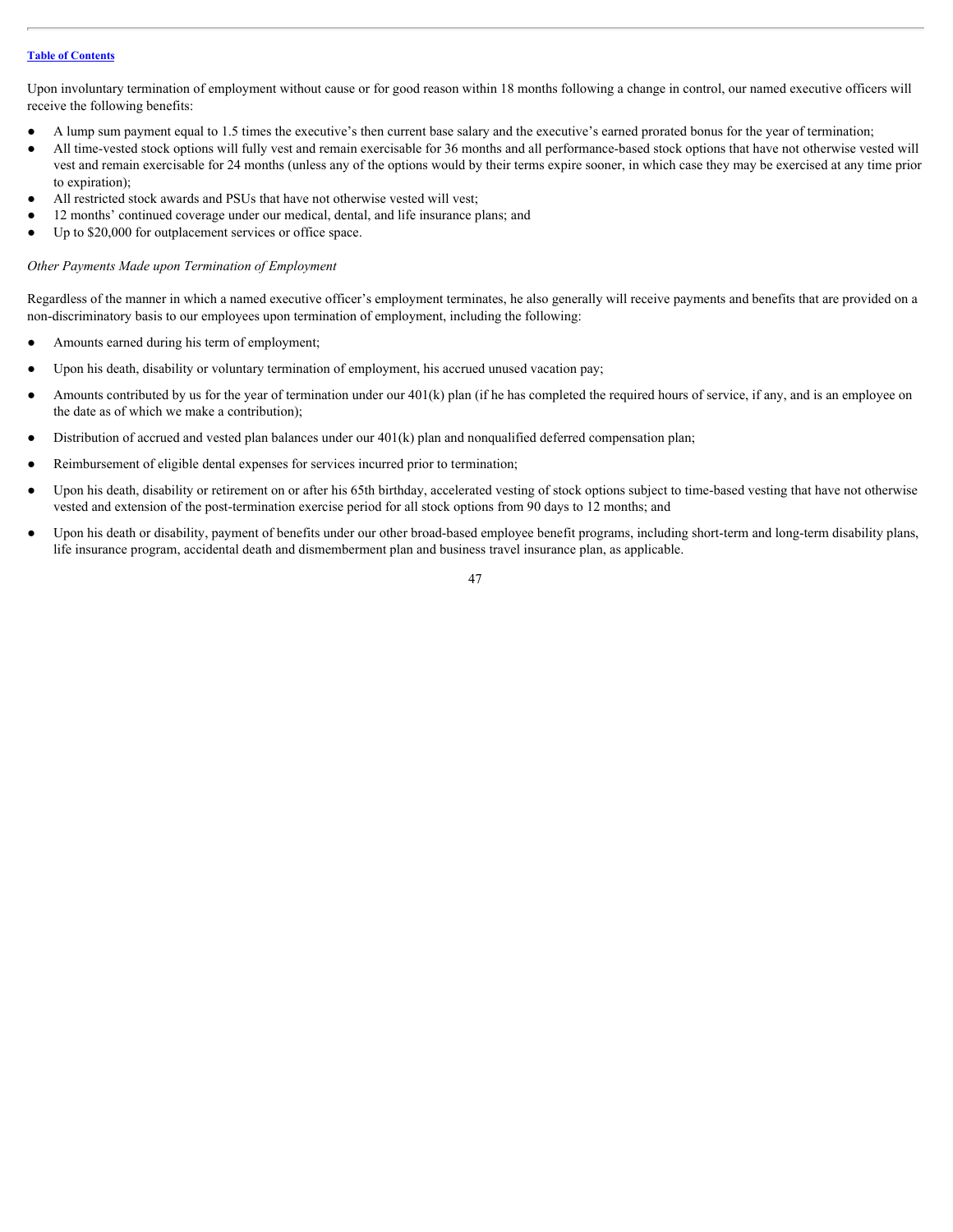The following table shows the potential incremental payments and benefits which our named executive officers would have been entitled to receive upon termination of employment in each situation listed in the table below under their respective agreements and our broad-based employee benefit programs. The amounts shown do not include certain payments and benefits available generally to salaried employees upon termination of employment, such as distributions from our 401(k) and deferred compensation plans. The amounts shown in the table are based on an assumed termination as of December 31, 2016, and represent estimates of the maximum incremental amounts and benefits that would have been paid to each executive upon his termination which we have calculated: (i) by assuming each executive officer would have been entitled to his respective 2016 annualized target incentive award for the full year; and (ii) by using our 2017 premium costs for calculating the value of the health and welfare benefits. The actual amounts to be paid to each executive would depend on the time and circumstances of an executive's separation from Safeguard.

|                                                                   | Salary and<br><b>Bonus</b><br><b>(S)</b> | <b>Life Insurance</b><br><b>Proceeds or</b><br><b>Disability</b><br>Income<br>(S) | Health<br>and<br>Welfare<br><b>Benefits</b><br><b>(S)</b> | <b>Acceleration of</b><br><b>Equity Awards</b><br>(S)(1) | <b>Total</b><br>Termination<br><b>Benefits</b><br><b>(\$)</b> |
|-------------------------------------------------------------------|------------------------------------------|-----------------------------------------------------------------------------------|-----------------------------------------------------------|----------------------------------------------------------|---------------------------------------------------------------|
| Stephen T. Zarrilli                                               |                                          |                                                                                   |                                                           |                                                          |                                                               |
| • Normal Retirement $(65+)$                                       | $\hspace{0.05cm}$                        | –                                                                                 |                                                           |                                                          |                                                               |
| • Permanent disability                                            |                                          | 2,836,400                                                                         | $\overline{\phantom{m}}$                                  |                                                          | 2,836,400                                                     |
| $\bullet$ Death                                                   |                                          | 1,500,000                                                                         | $\hspace{0.1mm}-\hspace{0.1mm}$                           |                                                          | ,500,000                                                      |
| • Involuntary termination without cause or for good reason        | 1,566,000                                | $\hspace{0.1mm}-\hspace{0.1mm}$                                                   | 44,117                                                    | $\overline{\phantom{m}}$                                 | 1,610,117                                                     |
| • Change-in-control termination, involuntarily or for good reason | 1,566,000                                |                                                                                   | 44,117                                                    | 3,588,718                                                | 5,198,835                                                     |
| Jeffrey B. McGroarty                                              |                                          |                                                                                   |                                                           |                                                          |                                                               |
| • Normal Retirement $(65+)$                                       | $\hspace{0.05cm}$                        |                                                                                   |                                                           |                                                          |                                                               |
| • Permanent disability                                            | $\overline{\phantom{m}}$                 | 3,265,483                                                                         |                                                           | $\overline{\phantom{a}}$                                 | 3,265,483                                                     |
| $\bullet$ Death                                                   | $\hspace{0.05cm}$                        | 1,055,000                                                                         | $\hspace{0.05cm}$                                         | $\overbrace{\phantom{12333}}$                            | 1,055,000                                                     |
| • Involuntary termination without cause or for good reason        | 686,250                                  |                                                                                   | 35,842                                                    |                                                          | 722,092                                                       |
| • Change-in-control termination, involuntarily or for good reason | 686,250                                  | $\hspace{0.05cm}$                                                                 | 35,842                                                    | 834,446                                                  | 1,556,538                                                     |
| Brian J. Sisko                                                    |                                          |                                                                                   |                                                           |                                                          |                                                               |
| • Normal Retirement $(65+)$                                       |                                          |                                                                                   |                                                           |                                                          |                                                               |
| • Permanent disability                                            | $\overline{\phantom{m}}$                 | 2,190,600                                                                         |                                                           | $\hspace{0.1mm}-\hspace{0.1mm}$                          | 2,190,600                                                     |
| $\bullet$ Death                                                   | $\hspace{0.05cm}$                        | 1,150,000                                                                         | $\hspace{0.05cm}$                                         | $\overbrace{\phantom{13333}}$                            | 1,150,000                                                     |
| • Involuntary termination without cause or for good reason        | 960,000                                  |                                                                                   | 35,980                                                    |                                                          | 995,980                                                       |
| • Change-in-control termination, involuntarily or for good reason | 960,000                                  | $\hspace{0.05cm}$                                                                 | 35,980                                                    | 1,642,974                                                | 2,638,954                                                     |

(1) Under SEC rules, the value related to the acceleration of equity awards in each scenario is calculated as of December 31, 2016, based on (i) the number of shares underlying stock options for which vesting would have been accelerated, multiplied by the difference between our year-end closing stock price, as reported on the NYSE composite tape, and the exercise price of stock options for which vesting would have been accelerated; (ii) for restricted stock awards, the number of shares for which vesting would have been accelerated, multiplied by our year-end closing stock price, as reported on the NYSE composite tape; and (iii) for PSUs, the number of shares underlying PSUs for which vesting would have been accelerated, multiplied by our year-end closing stock price, as reported on the NYSE composite tape.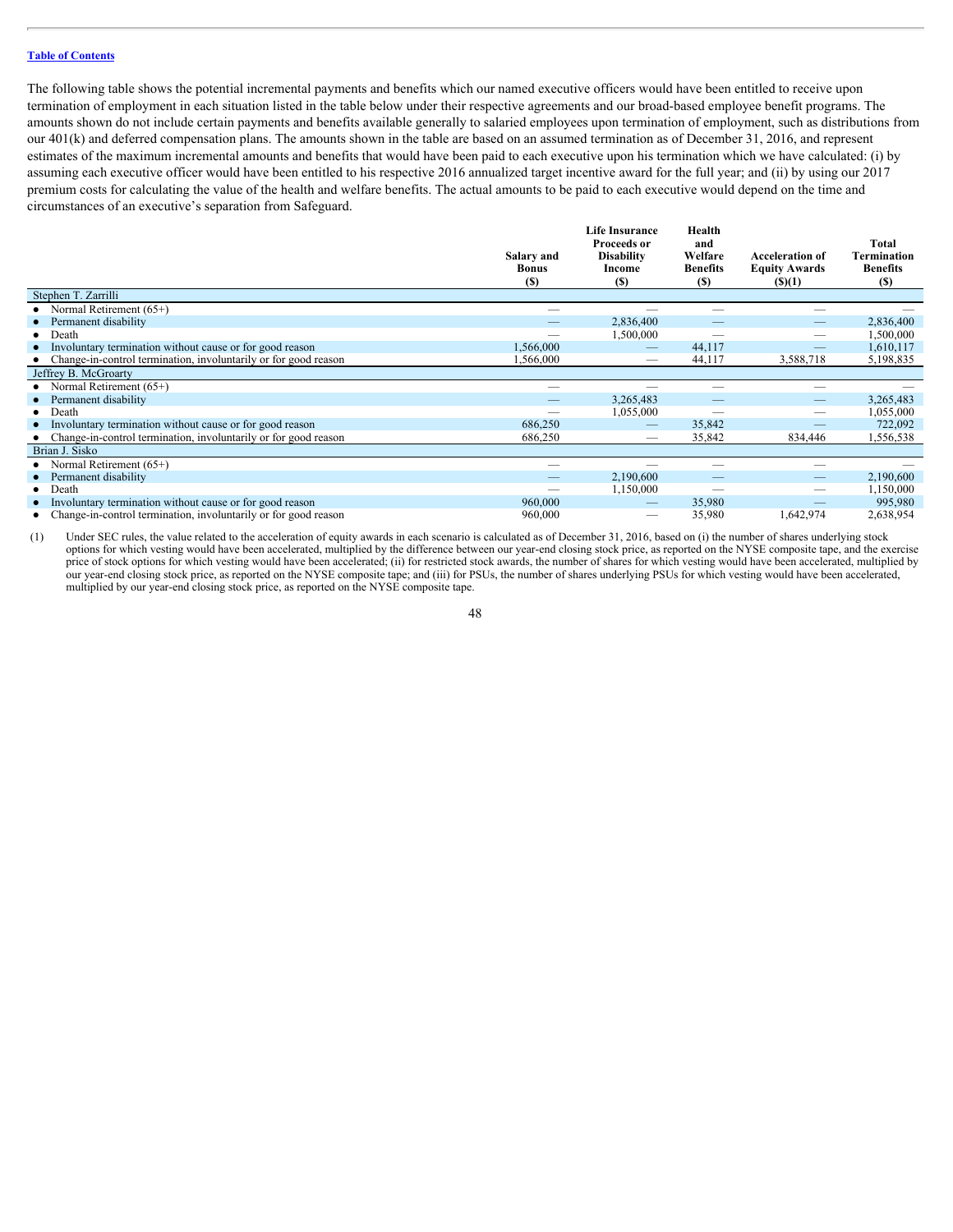# <span id="page-52-0"></span>**ITEM 4 – RATIFICATION OF APPOINTMENT OF INDEPENDENT REGISTERED PUBLIC ACCOUNTING FIRM**

The Audit Committee, composed entirely of independent, non-employee members of the Board, approved the appointment of KPMG LLP ("KPMG") as Safeguard's independent registered public accounting firm for the 2017 fiscal year, and the Board has recommended that our shareholders ratify the appointment. If the shareholders do not ratify the appointment, the Audit Committee may reconsider its recommendation and may retain KPMG or another accounting firm without resubmitting the matter to shareholders. Even if the shareholders ratify the appointment of KPMG, the Audit Committee may select another firm if it determines such selection to be in the best interests of Safeguard and its shareholders.

Services provided to Safeguard and its subsidiaries by KPMG in fiscal year 2016 and fiscal year 2015 are described below under "Independent Registered Public Accounting Firm—Audit Fees." Representatives of KPMG are expected to attend the annual meeting. They will have an opportunity to make a statement if they desire to do so and will be available to respond to appropriate questions.

Ratification requires the affirmative vote of a majority of the votes cast by all shareholders entitled to vote on the proposal.

#### **The Board recommends that shareholders vote FOR the proposal to ratify the appointment of KPMG as Safeguard's independent registered public accounting firm for the 2017 fiscal year.**

#### **Independent Registered Public Accounting Firm—Audit Fees**

The following table presents fees for professional services rendered by KPMG for the audit of Safeguard's consolidated financial statements for fiscal year 2016 and fiscal year 2015 and fees billed for audit-related services, tax services and all other services rendered by KPMG for fiscal year 2016 and fiscal year 2015. This table includes fees billed to Safeguard's consolidated subsidiaries for services rendered by KPMG.

|                | 2016                                                                                                   | 2015                   |  |
|----------------|--------------------------------------------------------------------------------------------------------|------------------------|--|
| Audit Fees (1) | 676,250                                                                                                | \$535,000              |  |
| Tax Fees (2)   | 87,000                                                                                                 | 98,700                 |  |
| All Other Fees | $\overline{\phantom{a}}$                                                                               |                        |  |
| Total          | $\overline{$}3,250$<br>the contract of the contract of the contract of the contract of the contract of | $\overline{$}$ 633,700 |  |

(1) Audit fees include the aggregate fees for professional services rendered in connection with the audit of the consolidated financial statements included in our Annual Report on Form 10-K, the review of the condensed consolidated financial statements included in our Quarterly Reports on Form 10-Q, services performed relating to consents and consultations and KPMG's assurance services provided in connection with the assessment and testing of internal control over financial reporting pursuant to Section 404 of the Sarbanes-Oxley Act of 2002.

(2) Tax fees include the aggregate fees billed by KPMG for tax consultation and tax compliance services.

The Audit Committee pre-approves each service to be performed by KPMG at its regularly scheduled meetings. For any service that may require pre-approval between regularly scheduled meetings, the Audit Committee has delegated to the Chairperson of the Audit Committee the authority to pre-approve services not prohibited by law to be performed by Safeguard's independent registered public accounting firm and associated fees up to a maximum of \$100,000, and the Chairperson communicates such pre-approvals to the Audit Committee at its next regularly scheduled meeting.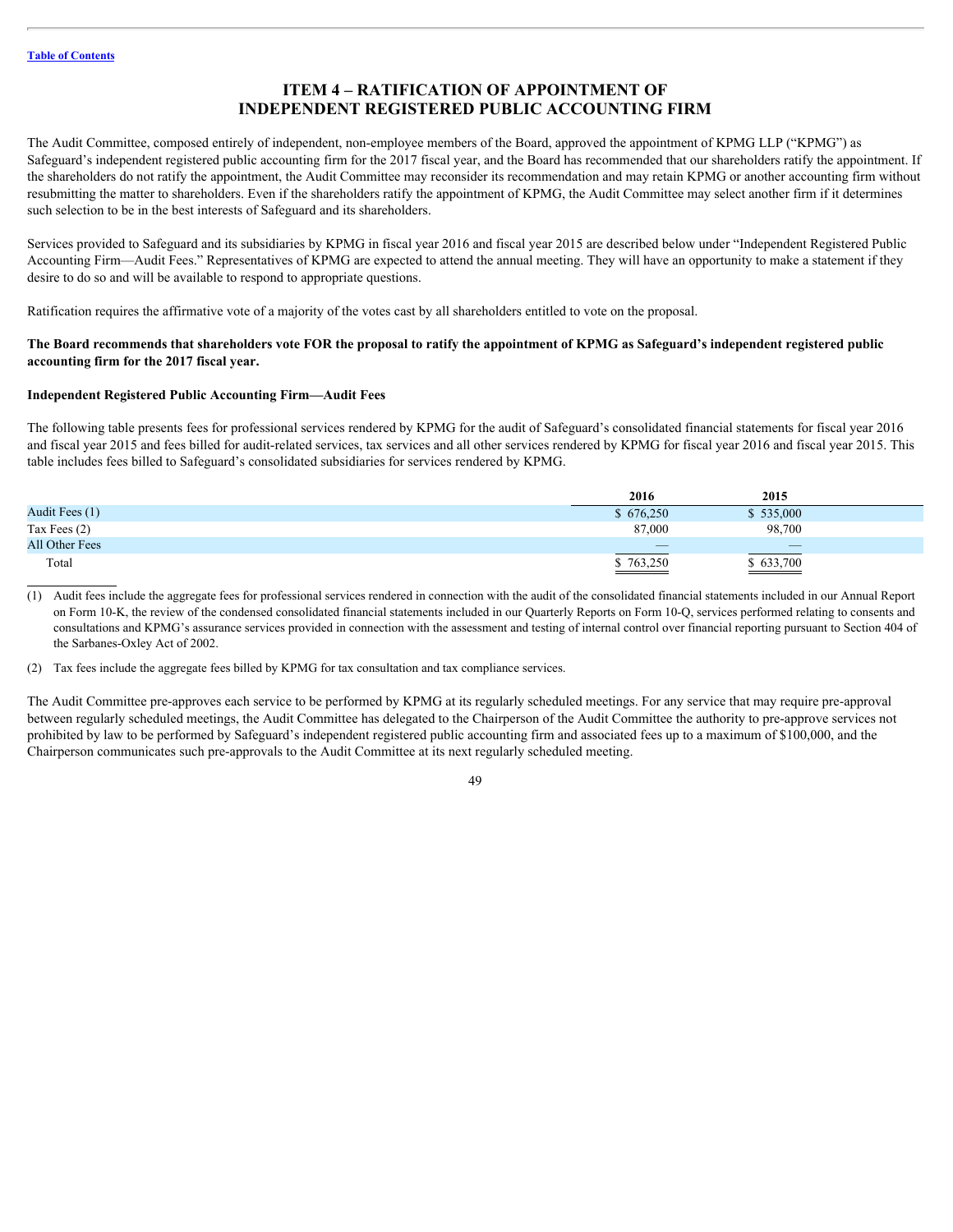### <span id="page-53-0"></span>**AUDIT COMMITTEE REPORT**

The Audit Committee assists the Board of Directors in fulfilling its responsibilities regarding general oversight of the integrity of Safeguard's consolidated financial statements, Safeguard's compliance with legal and regulatory requirements, the performance of Safeguard's internal audit function, review and approval of related party transactions and the performance, qualifications and independence of Safeguard's independent registered public accounting firm.

Safeguard's management has primary responsibility for the financial reporting process, including the system of internal controls, and for preparation of Safeguard's consolidated financial statements in accordance with U.S. generally accepted accounting principles. Safeguard's independent registered public accounting firm is responsible for auditing those consolidated financial statements and issuing opinions as to the conformity of Safeguard's audited consolidated financial statements with U.S. generally accepted accounting principles and the effectiveness of Safeguard's internal control over financial reporting based on criteria established in *Internal Control — Integrated Framework (2013)* issued by the Committee of Sponsoring Organizations of the Treadway Commission.

Throughout the year, the Audit Committee regularly meets with management of Safeguard, Safeguard's independent registered public accounting firm and Safeguard's internal auditor. The Audit Committee also regularly meets with each of these groups separately in closed sessions. In this context, the Audit Committee hereby reports as follows:

- 1. The Audit Committee reviewed Safeguard's audited consolidated financial statements for fiscal year 2016 and met and held discussions with management and KPMG regarding the audited consolidated financial statements.
- 2. The Audit Committee discussed with KPMG the matters required to be discussed by Auditing Standard No. 16, as adopted by the Public Company Accounting Oversight Board.
- 3. The Audit Committee received the written disclosures and the letter from KPMG required by applicable requirements of the Public Company Accounting Oversight Board regarding KPMG's communications with the Audit Committee concerning independence and discussed with KPMG its independence.
- 4. Based on the review and discussion referred to in paragraphs 1 through 3 above, the Audit Committee recommended to the Board that the audited consolidated financial statements be included in Safeguard's Annual Report on Form 10-K for fiscal year 2016.

50

Members of the Audit Committee:

George MacKenzie, Chairperson

Mara G. Aspinall Stephen Fisher Stephen Fisher Stephen Fisher John J. Roberts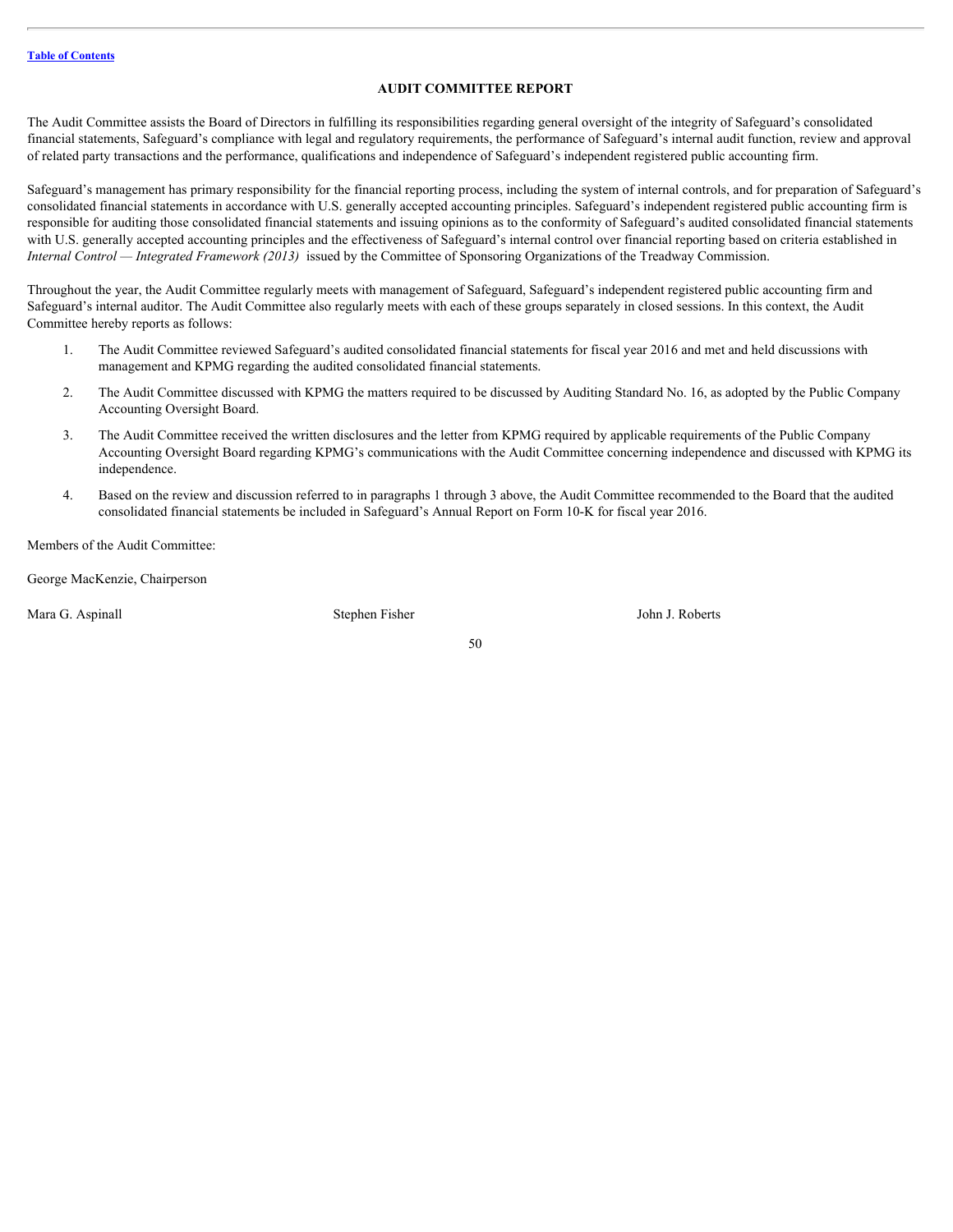### <span id="page-54-0"></span>**STOCK OWNERSHIP OF CERTAIN BENEFICIAL OWNERS, DIRECTORS AND OFFICERS**

The following table shows the number of shares of Safeguard common stock beneficially owned as of March 24, 2017 (unless otherwise indicated), by each person known to us to be the beneficial owner of more than 5% of our outstanding shares of common stock, our directors, persons named in the Summary Compensation Table in this proxy statement and our directors and executive officers as a group. For purposes of reporting total beneficial ownership, shares that may be acquired within 60 days of March 24, 2017, through the exercise of Safeguard stock options are included. On March 24, 2017, there were 20,358,950 shares of common stock outstanding and 128,412 shares underlying stock options held by executive officers and directors, as a group, that were exercisable within 60 days of March 24, 2017.

|                                                                                           | Outstanding<br><b>Shares</b><br><b>Beneficially</b> | <b>Options</b><br>Exercisable | <b>Shares</b><br><b>Beneficially</b><br><b>Owned Assuming</b><br><b>Exercise of</b> | Percent of<br>Outstanding |                               | <b>Other Stock-Based</b><br>Holdings (2) |
|-------------------------------------------------------------------------------------------|-----------------------------------------------------|-------------------------------|-------------------------------------------------------------------------------------|---------------------------|-------------------------------|------------------------------------------|
| Name                                                                                      | Owned                                               | <b>Within 60 Days</b>         | <b>Options</b>                                                                      | Shares (1)                | <b>Vested</b>                 | Unvested                                 |
| Blackrock, Inc.<br>55 East 52 nd Street<br>New York, NY 10055                             |                                                     |                               |                                                                                     | 8.00%                     |                               |                                          |
| Dimensional Fund Advisors LP                                                              | 1,624,785                                           |                               | 1,624,785                                                                           |                           |                               |                                          |
| Building One<br>6300 Bee Cave Road                                                        |                                                     |                               |                                                                                     |                           |                               |                                          |
| Austin, TX 78746                                                                          | 1,098,794                                           |                               | 1,098,794                                                                           | 5.43%                     |                               |                                          |
| First Manhattan Co.<br>399 Park Avenue<br>New York, NY 10022                              | 1,763,678                                           |                               | 1,763,678                                                                           | 8.71%                     |                               |                                          |
| Granahan Investment Management, Inc.<br>404 Wyman Street, Suite 460<br>Waltham, MA 02451  | 1,032,524                                           |                               | 1,032,524                                                                           | 5.10%                     |                               |                                          |
| RBC Global Asset Management<br>50 South Sixth Street, Suite 2530<br>Minneapolis, MN 55402 |                                                     |                               |                                                                                     |                           |                               |                                          |
|                                                                                           | 1,050,497                                           |                               | 1,050,497                                                                           | 5.20%                     |                               |                                          |
| T. Rowe Price Associates, Inc.<br>100 East Pratt Street<br>Baltimore, MD 21202            | 1,984,225                                           | $\hspace{0.05cm}$             | 1,984,225                                                                           | 9.50%                     |                               |                                          |
| Mara G. Aspinall                                                                          |                                                     | 4,167                         | 4,167                                                                               | $\ast$                    | 11,032                        | 5,000                                    |
| Julie A. Dobson                                                                           | 16,332                                              | 15,000                        | 31,332                                                                              |                           | 45,265                        | 5,261                                    |
| Stephen Fisher                                                                            |                                                     | 2,084                         | 2,084                                                                               | $\ast$                    | 8,744                         | 5,932                                    |
| George MacKenzie                                                                          | 10,923                                              | 19,166                        | 30,089                                                                              | $\ast$                    | 34,696                        |                                          |
| John J. Roberts                                                                           | 1,728                                               | 10,000                        | 11,728                                                                              | $\ast$                    | 47,559                        | $\overline{\phantom{m}}$                 |
| Robert J. Rosenthal                                                                       | 3,797                                               | 19,166                        | 22,963                                                                              | $\ast$                    | 31,134                        | 5,000                                    |
| Stephen T. Zarrilli                                                                       | 129,807                                             | 37,349                        | 178,646                                                                             | $\ast$                    |                               | $\qquad \qquad -$                        |
| Jeffrey B. McGroarty                                                                      | 31,561                                              | 5,381                         | 36,942                                                                              | $\ast$                    | $\overbrace{\phantom{12333}}$ | $\qquad \qquad$                          |
| Brian J. Sisko                                                                            | 105,159                                             | 16,099                        | 121,258                                                                             | $\ast$                    |                               | $\overline{\phantom{m}}$                 |
| Executive officers and directors as a group (10 persons)                                  | 310,797                                             | 128,412                       | 439,209                                                                             | 2.14%                     | 178,430                       | 21,193                                   |
|                                                                                           |                                                     |                               |                                                                                     |                           |                               |                                          |

(1) Each director and named executive officer has the sole power to vote and to dispose of the shares (other than shares held jointly with an individual's spouse). An \* indicates ownership of less than 1% of the outstanding shares. Shareholding information for BlackRock, Inc., Dimensional Fund Advisors LP, First Manhattan Co., Granahan Investment Management, Inc., and T. Rowe Price Associates, Inc. is based on information included in the Schedule 13G or Schedule 13G/A filed with the SEC by each such entity as of December 31, 2016.

(2) The shares in this column represent DSUs that have been credited to each individual, inclusive of any applicable matching DSUs credited to such individual as a result of the deferral of director fees. The DSUs, which may not be voted or transferred, are payable, on a one-for-one basis, in shares of Safeguard common stock following an individual's termination of service on the Board. See "Corporate Governance and Board Matters – Board Compensation."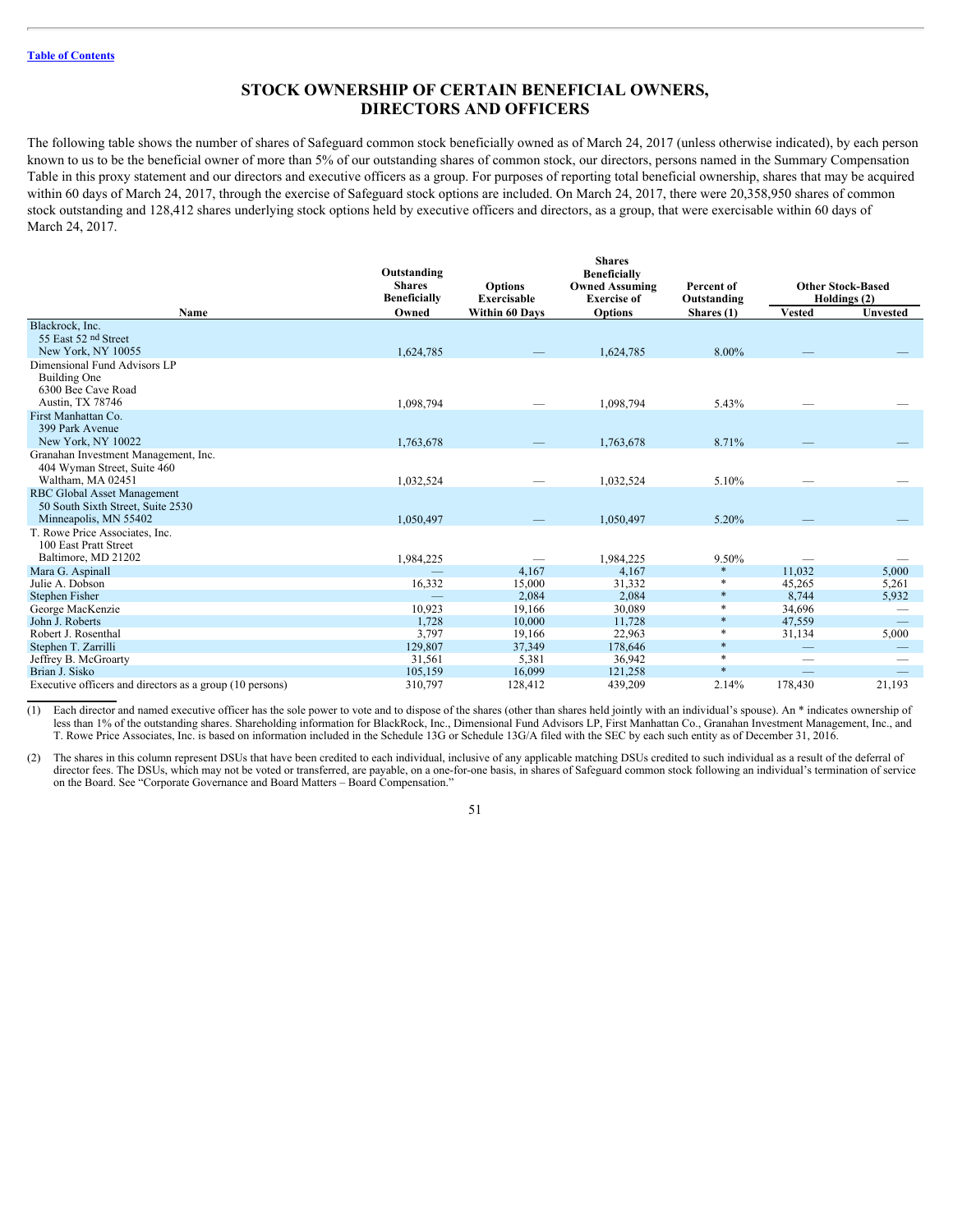## <span id="page-55-0"></span>**SECTION 16(A) BENEFICIAL OWNERSHIP REPORTING COMPLIANCE**

Section 16(a) of the Securities Exchange Act of 1934 requires our directors, executive officers and greater than 10% holders of our common stock to file with the SEC reports of ownership of our securities and changes in ownership of our securities. Based solely on our review of the copies of reports we have received and upon written representations from the reporting persons that no Form 5 reports were required to be filed by those persons, Safeguard believes there were no late filings by our directors and executive officers during 2016. There were no known holders of greater than 10% of our common stock during 2016 who failed to file the required reports.

# <span id="page-55-1"></span>**OTHER MATTERS**

#### <span id="page-55-2"></span>**Expenses of Solicitation**

Proxies will be solicited on behalf of the Board by mail, telephone, other electronic means or in person, and Safeguard will pay the solicitation costs. Copies of the Notice and, if applicable, proxy materials and the 2016 annual report, will be supplied to brokers, dealers, banks and voting trustees, or their nominees for the purpose of soliciting proxies from beneficial owners, and we will reimburse such record holders for their reasonable expenses.

#### <span id="page-55-3"></span>**Procedures for Submitting Shareholder Proposals**

*Proposals for Inclusion in the Proxy Statement.* To be considered for inclusion in next year's proxy statement, shareholder proposals submitted in accordance with SEC Rule 14a-8 must be received at our executive offices no later than the close of business on December 13, 2017.

**Proposals not Included in the Proxy Statement.** Our Second Amended and Restated Bylaws establish advance notice procedures with regard to shareholder proposals or director nominations that are not submitted for inclusion in the proxy statement, but that a shareholder instead wishes to present directly at the 2018 annual meeting. For such proposals or nominations to be properly brought before the 2018 annual meeting, written notice of the shareholder's intent to make such proposal or nomination, in a manner that complies with the notice and other procedures set forth in our Second Amended and Restated Bylaws, must be received at our executive offices not less than ninety days (such date being February 23, 2018) nor more than one hundred twenty days (such date being January 24, 2018) prior to the anniversary date of the 2017 annual meeting. However, if the 2018 annual meeting is called for a date that is not within thirty days of the anniversary date of this year's annual meeting, notice must be received not later than ten days following the day on which public announcement of the date of the 2018 annual meeting is first made.

General Proposal Requirements. Each proposal submitted must be a proper subject for shareholder action at the annual meeting, and all proposals and nominations must comply with the requirements of SEC Rule 14a-8 and our Second Amended and Restated Bylaws. If a shareholder gives notice after the applicable deadlines or otherwise does not satisfy the relevant requirements of SEC Rule 14a-8 or our Second Amended and Restated Bylaws, the shareholder will not be permitted to present the proposal or nomination for a vote at the meeting and we may exercise discretionary voting authority under proxies we solicit to vote on any such proposal as we determine appropriate. All proposals should be addressed to:

 Safeguard Scientifics, Inc. Attention: Corporate Secretary 170 North Radnor-Chester Road, Suite 200 Radnor, PA 19087

#### <span id="page-55-4"></span>**Additional Information**

Safeguard's annual report to shareholders for the year ended December 31, 2016, including consolidated financial statements and the related notes thereto and other information with respect to Safeguard and our partner companies, will be made available, together with this proxy statement, on or about April 12, 2017, to shareholders of record as of the close of business on March 24, 2017.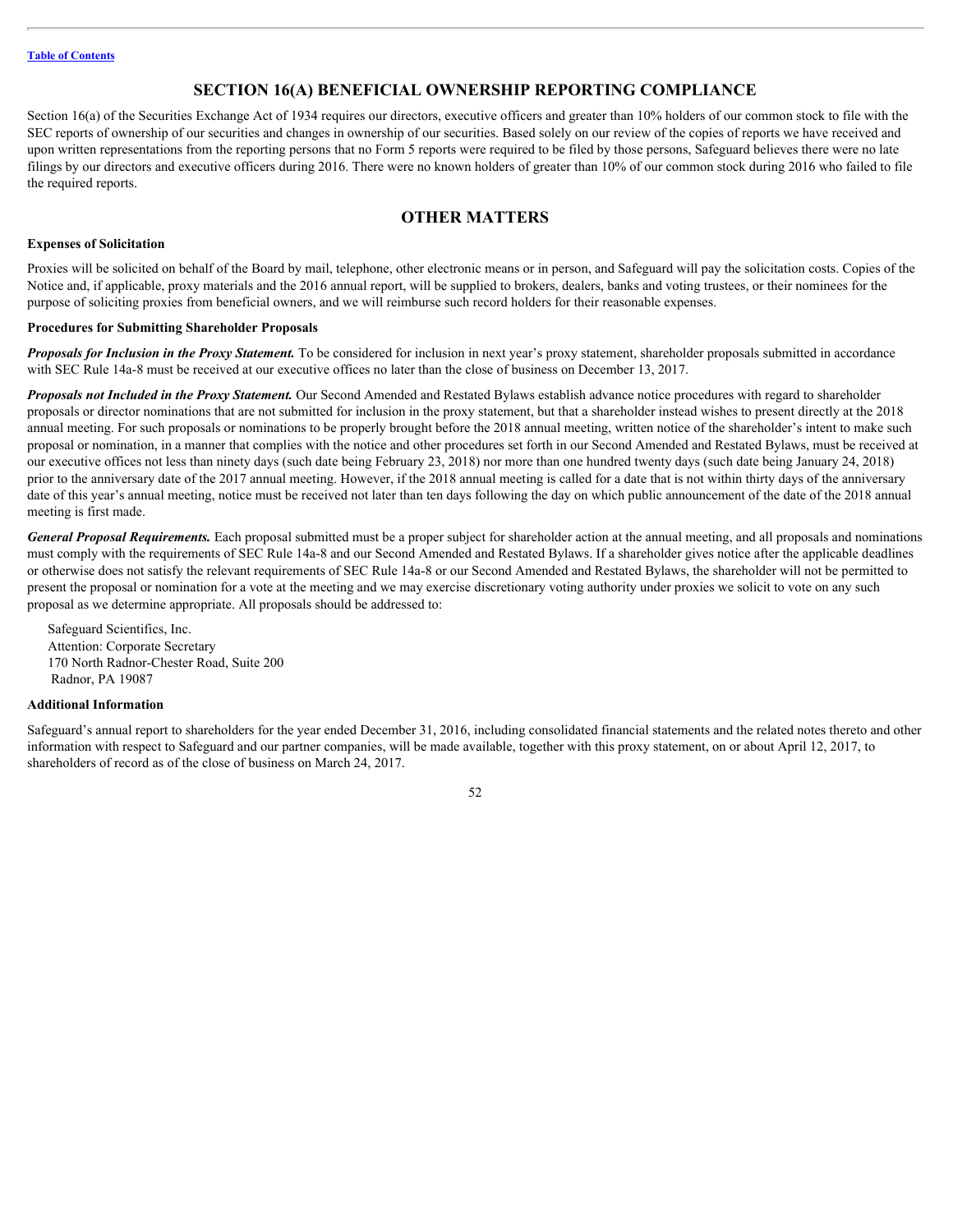#### <span id="page-56-0"></span>**General**

Our Internet website address included in this proxy statement is provided for the convenience of our shareholders. The information contained therein or connected thereto are not intended to be incorporated into this proxy statement. All references to our website address are intended to be inactive textual references only.

Safeguard is not aware of any other business to be presented at the annual meeting. If matters other than those described in this proxy statement should properly arise at the annual meeting, the proxies will use their discretion to vote on such matters.

BY ORDER OF THE BOARD OF DIRECTORS

ttu-

G. Matthew Barnard *, Corporate Secretary*

April 12, 2017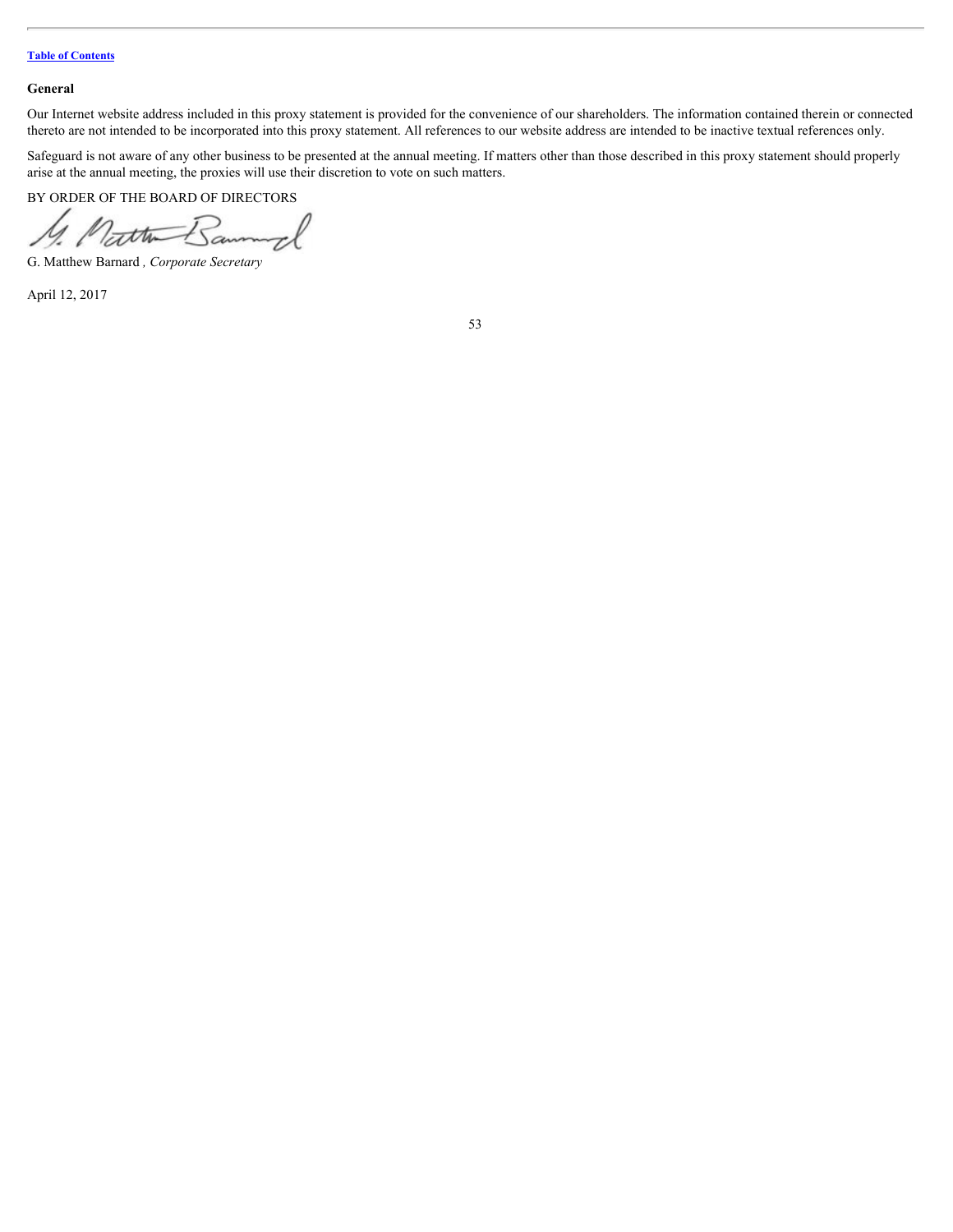| <b>SAFEGUARD</b>                                                                                                                                                                                                                                                                                                                                                                                                 |                                                                                                                                                                                                                                                  |
|------------------------------------------------------------------------------------------------------------------------------------------------------------------------------------------------------------------------------------------------------------------------------------------------------------------------------------------------------------------------------------------------------------------|--------------------------------------------------------------------------------------------------------------------------------------------------------------------------------------------------------------------------------------------------|
| <b>IMPORTANT ANNUAL MEETING INFORMATION</b>                                                                                                                                                                                                                                                                                                                                                                      |                                                                                                                                                                                                                                                  |
|                                                                                                                                                                                                                                                                                                                                                                                                                  | <b>Electronic Voting Instructions</b>                                                                                                                                                                                                            |
|                                                                                                                                                                                                                                                                                                                                                                                                                  | Available 24 hours a day, 7 days a week!                                                                                                                                                                                                         |
|                                                                                                                                                                                                                                                                                                                                                                                                                  | Instead of mailing your proxy, you may choose one of the voting methods outlined<br>below to vote your proxy.                                                                                                                                    |
|                                                                                                                                                                                                                                                                                                                                                                                                                  | VALIDATION DETAILS ARE LOCATED BELOW IN THE GRAY BAR.                                                                                                                                                                                            |
|                                                                                                                                                                                                                                                                                                                                                                                                                  | Proxies submitted by the Internet or telephone must be received by 11:59<br>p.m., Eastern Time, on May 23, 2017.                                                                                                                                 |
|                                                                                                                                                                                                                                                                                                                                                                                                                  | Vote by Internet<br>. Go to www.envisionreports.com/SFE<br>• Or scan the QR code with your smartphone<br>• Follow the steps outlined on the secure website                                                                                       |
|                                                                                                                                                                                                                                                                                                                                                                                                                  | Vote by telephone<br>• Call toll free 1-800-652-VOTE (8683) within the USA, US territories & Canada any time on a touch<br>tone telephone. There is NO CHARGE to you for the call.<br>• Follow the instructions provided by the recorded message |
| Using a <b>black ink</b> pen, mark your votes with an X as shown in this example.<br>$\boxtimes$<br>Please do not write outside the designated areas.                                                                                                                                                                                                                                                            | The cumulative voting feature for the election of directors is available if you sign and return the proxy<br>or vote in person at the annual meeting; however, it is not available if you vote by telephone or the<br>Internet.                  |
| <b>Annual Meeting Proxy Card</b>                                                                                                                                                                                                                                                                                                                                                                                 |                                                                                                                                                                                                                                                  |
| <b>ENCLOSED ENVELOPE.</b>                                                                                                                                                                                                                                                                                                                                                                                        | q IF YOU HAVE NOT VOTED VIA THE INTERNET <u>OR </u> TELEPHONE, FOLD ALONG THE PERFORATION, DETACH AND RETURN THE BOTTOM PORTION IN THE<br>$\alpha$                                                                                               |
| ELECTION OF DIRECTORS-Nominees:<br>Withhold<br>For<br>02 - Julie A. Dobson<br>01 - Stephen T. Zarrilli<br>04 - George MacKenzie<br>$\Box$<br>05 - John J. Roberts<br>o cumulate votes, check box and write the name of the nominee(s) and the number of votes to be cast for each nominee in the space below.                                                                                                    | ╈<br>Withhold<br>Withhold<br>For<br>For<br>03 - Stephen Fisher<br>06 - Robert J. Rosenthal<br>П                                                                                                                                                  |
| For Against Abstain<br>Advisory resolution to approve the compensation of<br>2.<br>$\Box$<br>З.<br>the Company's named executive officers.<br>Ratification of the appointment of KPMG LLP as<br>$\Box$<br>$\Box$<br>$\Box$<br>4.<br>the Company's independent registered public<br>accounting firm for 2017.<br>$\overline{B}$<br><b>Non-Voting Items</b><br>Change of Address - Please print new address below. | 1 Year 2 Years 3 Years Abstain<br>Advisory vote concerning the frequency of future<br>г<br>advisory votes concerning executive<br>compensation.<br><b>Comments</b> - Please print your comments below.                                           |
|                                                                                                                                                                                                                                                                                                                                                                                                                  |                                                                                                                                                                                                                                                  |
| $\mathbf{c}$<br>Authorized Signatures - This section must be completed for your vote to be counted. - Date and Sign Below<br>custodian, please give full title.<br>Signature 1 - Please keep signature within the box.<br>Date (mm/dd/yyyy) - Please print date below.                                                                                                                                           | Please sign exactly as name(s) appear hereon. Joint owners should each sign. When signing as attorney, executor, administrator, corporate officer, trustee, guardian or<br>Signature 2 - Please keep signature within the box.                   |
|                                                                                                                                                                                                                                                                                                                                                                                                                  |                                                                                                                                                                                                                                                  |
| 1 UPX                                                                                                                                                                                                                                                                                                                                                                                                            |                                                                                                                                                                                                                                                  |
|                                                                                                                                                                                                                                                                                                                                                                                                                  | ┭                                                                                                                                                                                                                                                |
| 02IKNF                                                                                                                                                                                                                                                                                                                                                                                                           |                                                                                                                                                                                                                                                  |

02IKNF